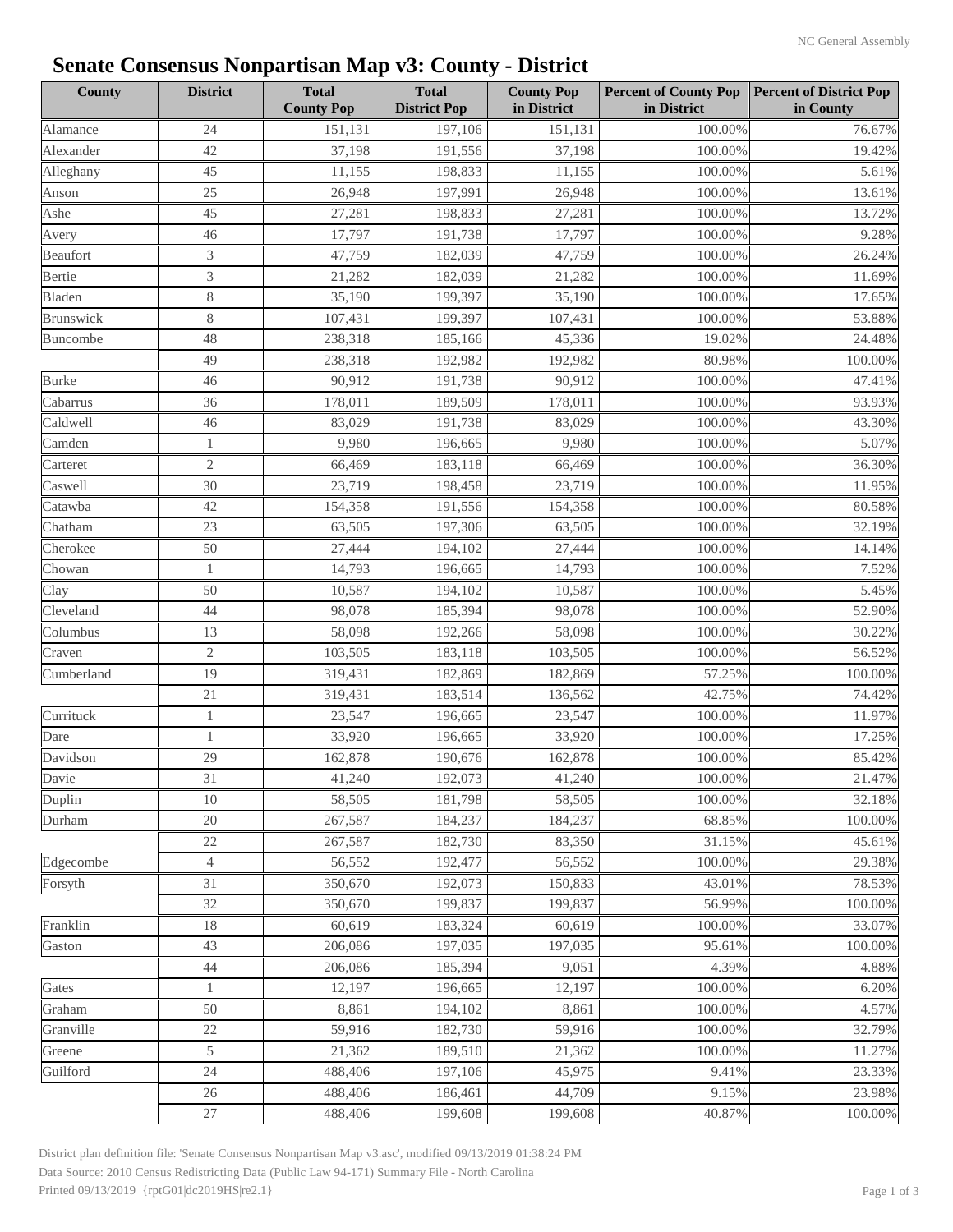| <b>County</b> | <b>District</b> | <b>Total</b><br><b>County Pop</b> | <b>Total</b><br><b>District Pop</b> | <b>County Pop</b><br>in District | <b>Percent of County Pop</b><br>in District | <b>Percent of District Pop</b><br>in County |
|---------------|-----------------|-----------------------------------|-------------------------------------|----------------------------------|---------------------------------------------|---------------------------------------------|
| Guilford      | 28              | 488,406                           | 198,114                             | 198,114                          | 40.56%                                      | 100.00%                                     |
| Halifax       | $\overline{4}$  | 54,691                            | 192,477                             | 54,691                           | 100.00%                                     | 28.41%                                      |
| Harnett       | 12              | 114,678                           | 187,221                             | 114,678                          | 100.00%                                     | 61.25%                                      |
| Haywood       | 50              | 59,036                            | 194,102                             | 59,036                           | 100.00%                                     | 30.41%                                      |
| Henderson     | 48              | 106,740                           | 185,166                             | 106,740                          | 100.00%                                     | 57.65%                                      |
| Hertford      | $\mathbf{1}$    | 24,669                            | 196,665                             | 24,669                           | 100.00%                                     | 12.54%                                      |
| Hoke          | 21              | 46,952                            | 183,514                             | 46,952                           | 100.00%                                     | 25.58%                                      |
| Hyde          | 1               | 5,810                             | 196,665                             | 5,810                            | 100.00%                                     | 2.95%                                       |
| Iredell       | 34              | 159,437                           | 197,843                             | 159,437                          | 100.00%                                     | 80.59%                                      |
| Jackson       | 50              | 40,271                            | 194,102                             | 40,271                           | 100.00%                                     | 20.75%                                      |
| Johnston      | 10              | 168,878                           | 181,798                             | 59,862                           | 35.45%                                      | 32.93%                                      |
|               | 11              | 168,878                           | 190,179                             | 94,339                           | 55.86%                                      | 49.61%                                      |
|               | 12              | 168,878                           | 187,221                             | 14,677                           | 8.69%                                       | 7.84%                                       |
| Jones         | 6               | 10,153                            | 187,925                             | 10,153                           | 100.00%                                     | 5.40%                                       |
| Lee           | 12              | 57,866                            | 187,221                             | 57,866                           | 100.00%                                     | 30.91%                                      |
| Lenoir        | 7               | 59,495                            | 182,118                             | 59,495                           | 100.00%                                     | 32.67%                                      |
| Lincoln       | 44              | 78,265                            | 185,394                             | 78,265                           | 100.00%                                     | 42.22%                                      |
| Macon         | 50              | 33,922                            | 194,102                             | 33,922                           | 100.00%                                     | 17.48%                                      |
| Madison       | 47              | 20,764                            | 187,477                             | 20,764                           | 100.00%                                     | 11.08%                                      |
| Martin        | 3               | 24,505                            | 182,039                             | 24,505                           | 100.00%                                     | 13.46%                                      |
| McDowell      | 47              | 44,996                            | 187,477                             | 44,996                           | 100.00%                                     | 24.00%                                      |
| Mecklenburg   | 37              | 919,628                           | 183,991                             | 183,991                          | 20.01%                                      | 100.00%                                     |
|               | 38              | 919,628                           | 182,531                             | 182,531                          | 19.85%                                      | 100.00%                                     |
|               | 39              | 919,628                           | 181,402                             | 181,402                          | 19.73%                                      | 100.00%                                     |
|               | 40              | 919,628                           | 183,115                             | 183,115                          | 19.91%                                      | 100.00%                                     |
|               | 41              | 919,628                           | 188,589                             | 188,589                          | 20.51%                                      | 100.00%                                     |
| Mitchell      | 47              | 15,579                            | 187,477                             | 15,579                           | 100.00%                                     | 8.31%                                       |
| Montgomery    | 29              | 27,798                            | 190,676                             | 27,798                           | 100.00%                                     | 14.58%                                      |
| Moore         | 25              | 88,247                            | 197,991                             | 88,247                           | 100.00%                                     | 44.57%                                      |
| Nash          | 11              | 95,840                            | 190,179                             | 95,840                           | 100.00%                                     | 50.39%                                      |
| New Hanover   | 8               | 202,667                           | 199,397                             | 4,559                            | 2.25%                                       | 2.29%                                       |
|               | 9               | 202,667                           | 198,108                             | 198,108                          | 97.75%                                      | 100.00%                                     |
| Northampton   | 3               | 22,099                            | 182,039                             | 22,099                           | 100.00%                                     | 12.14%                                      |
| Onslow        | 6               | 177,772                           | 187,925                             | 177,772                          | 100.00%                                     | 94.60%                                      |
| Orange        | 23              | 133,801                           | 197,306                             | 133,801                          | 100.00%                                     | 67.81%                                      |
| Pamlico       | $\mathbf{2}$    | 13,144                            | 183,118                             | 13,144                           | 100.00%                                     | 7.18%                                       |
| Pasquotank    | 1               | 40,661                            | 196,665                             | 40,661                           | 100.00%                                     | 20.68%                                      |
| Pender        | $8\,$           | 52,217                            | 199,397                             | 52,217                           | 100.00%                                     | 26.19%                                      |
| Perquimans    | 1               | 13,453                            | 196,665                             | 13,453                           | 100.00%                                     | 6.84%                                       |
| Person        | 22              | 39,464                            | 182,730                             | 39,464                           | 100.00%                                     | 21.60%                                      |
| Pitt          | 5               | 168,148                           | 189,510                             | 168,148                          | 100.00%                                     | 88.73%                                      |
| Polk          | 47              | 20,510                            | 187,477                             | 20,510                           | 100.00%                                     | 10.94%                                      |
| Randolph      | 26              | 141,752                           | 186,461                             | 141,752                          | 100.00%                                     | 76.02%                                      |
|               | 25              |                                   |                                     |                                  | 100.00%                                     |                                             |
| Richmond      |                 | 46,639                            | 197,991                             | 46,639                           |                                             | 23.56%                                      |
| Robeson       | 13              | 134,168                           | 192,266                             | 134,168                          | 100.00%                                     | 69.78%                                      |
| Rockingham    | 30              | 93,643                            | 198,458                             | 93,643                           | 100.00%                                     | 47.19%                                      |
| Rowan         | 33              | 138,428                           | 199,013                             | 138,428                          | 100.00%                                     | 69.56%                                      |
| Rutherford    | 47              | 67,810                            | 187,477                             | 67,810                           | 100.00%                                     | 36.17%                                      |
| Sampson       | 10              | 63,431                            | 181,798                             | 63,431                           | 100.00%                                     | 34.89%                                      |

Data Source: 2010 Census Redistricting Data (Public Law 94-171) Summary File - North Carolina District plan definition file: 'Senate Consensus Nonpartisan Map v3.asc', modified 09/13/2019 01:38:24 PM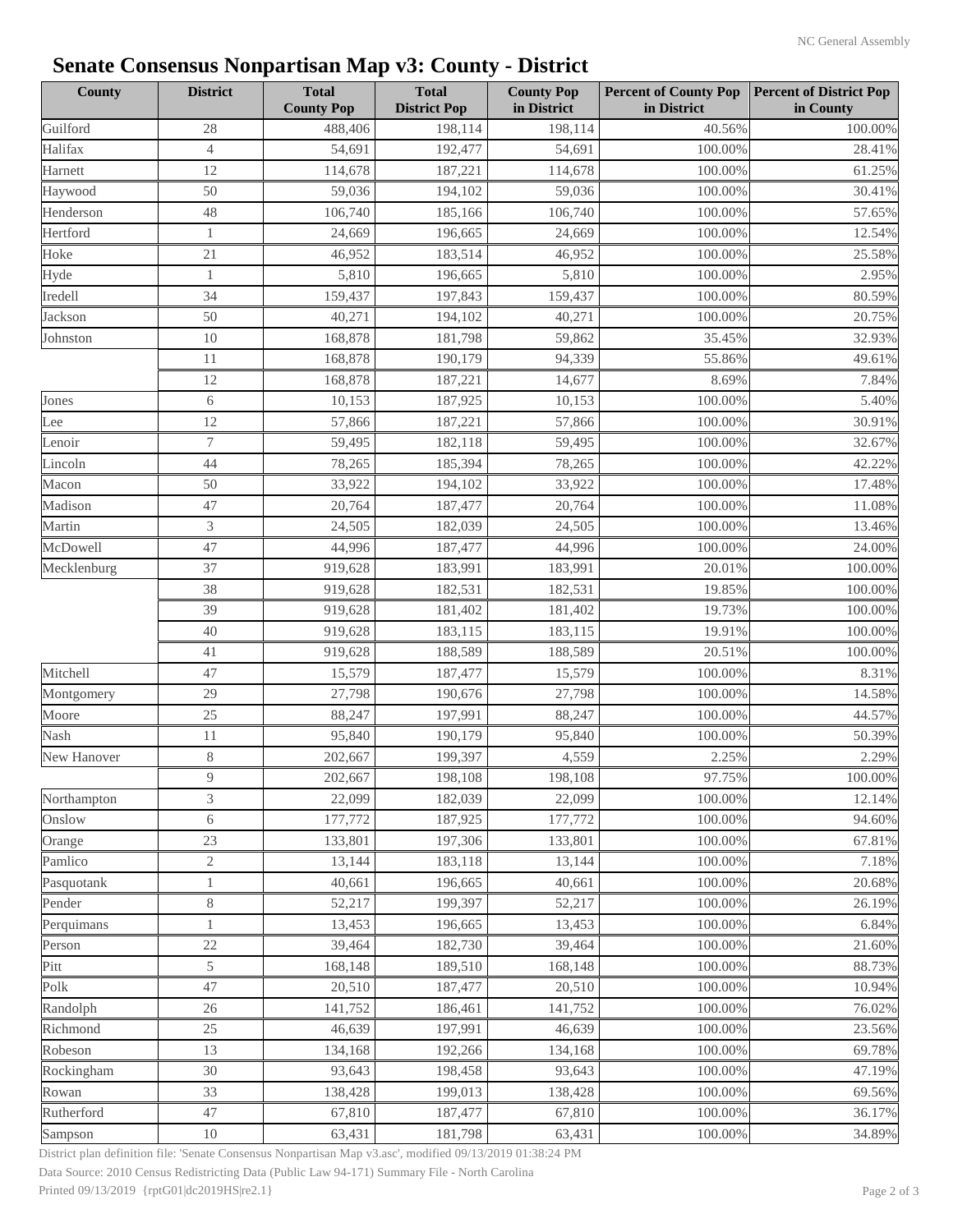| <b>County</b> | <b>District</b> | л.<br><b>Total</b><br><b>County Pop</b> | <b>Total</b><br><b>District Pop</b> | <b>County Pop</b><br>in District | <b>Percent of County Pop</b><br>in District | <b>Percent of District Pop</b><br>in County |
|---------------|-----------------|-----------------------------------------|-------------------------------------|----------------------------------|---------------------------------------------|---------------------------------------------|
| Scotland      | 25              | 36,157                                  | 197,991                             | 36,157                           | 100.00%                                     | 18.26%                                      |
| Stanly        | 33              | 60,585                                  | 199,013                             | 60,585                           | 100.00%                                     | 30.44%                                      |
| <b>Stokes</b> | 30              | 47,401                                  | 198,458                             | 47,401                           | 100.00%                                     | 23.88%                                      |
| Surry         | 30              | 73,673                                  | 198,458                             | 33,695                           | 45.74%                                      | 16.98%                                      |
|               | 45              | 73,673                                  | 198,833                             | 39,978                           | 54.26%                                      | 20.11%                                      |
| Swain         | 50              | 13,981                                  | 194,102                             | 13,981                           | 100.00%                                     | 7.20%                                       |
| Transylvania  | 48              | 33,090                                  | 185,166                             | 33,090                           | 100.00%                                     | 17.87%                                      |
| Tyrrell       | 1               | 4,407                                   | 196,665                             | 4,407                            | 100.00%                                     | 2.24%                                       |
| Union         | 35              | 201,292                                 | 189,794                             | 189,794                          | 94.29%                                      | 100.00%                                     |
|               | 36              | 201,292                                 | 189,509                             | 11,498                           | 5.71%                                       | 6.07%                                       |
| Vance         | 3               | 45,422                                  | 182,039                             | 45,422                           | 100.00%                                     | 24.95%                                      |
| Wake          | 14              | 900,993                                 | 198,654                             | 198,654                          | 22.05%                                      | 100.00%                                     |
|               | 15              | 900,993                                 | 192,490                             | 192,490                          | 21.36%                                      | 100.00%                                     |
|               | 16              | 900,993                                 | 187,230                             | 187,230                          | 20.78%                                      | 100.00%                                     |
|               | 17              | 900,993                                 | 199,914                             | 199,914                          | 22.19%                                      | 100.00%                                     |
|               | 18              | 900,993                                 | 183,324                             | 122,705                          | 13.62%                                      | 66.93%                                      |
| Warren        | 3               | 20,972                                  | 182,039                             | 20,972                           | 100.00%                                     | 11.52%                                      |
| Washington    | 1               | 13,228                                  | 196,665                             | 13,228                           | 100.00%                                     | 6.73%                                       |
| Watauga       | 45              | 51,079                                  | 198,833                             | 51,079                           | 100.00%                                     | 25.69%                                      |
| Wayne         | 7               | 122,623                                 | 182,118                             | 122,623                          | 100.00%                                     | 67.33%                                      |
| Wilkes        | 45              | 69,340                                  | 198,833                             | 69,340                           | 100.00%                                     | 34.87%                                      |
| Wilson        | $\overline{4}$  | 81,234                                  | 192,477                             | 81,234                           | 100.00%                                     | 42.20%                                      |
| Yadkin        | 34              | 38,406                                  | 197,843                             | 38,406                           | 100.00%                                     | 19.41%                                      |
| Yancey        | 47              | 17,818                                  | 187,477                             | 17,818                           | 100.00%                                     | 9.50%                                       |
|               |                 |                                         | <b>Total:</b>                       | 9,535,483                        |                                             |                                             |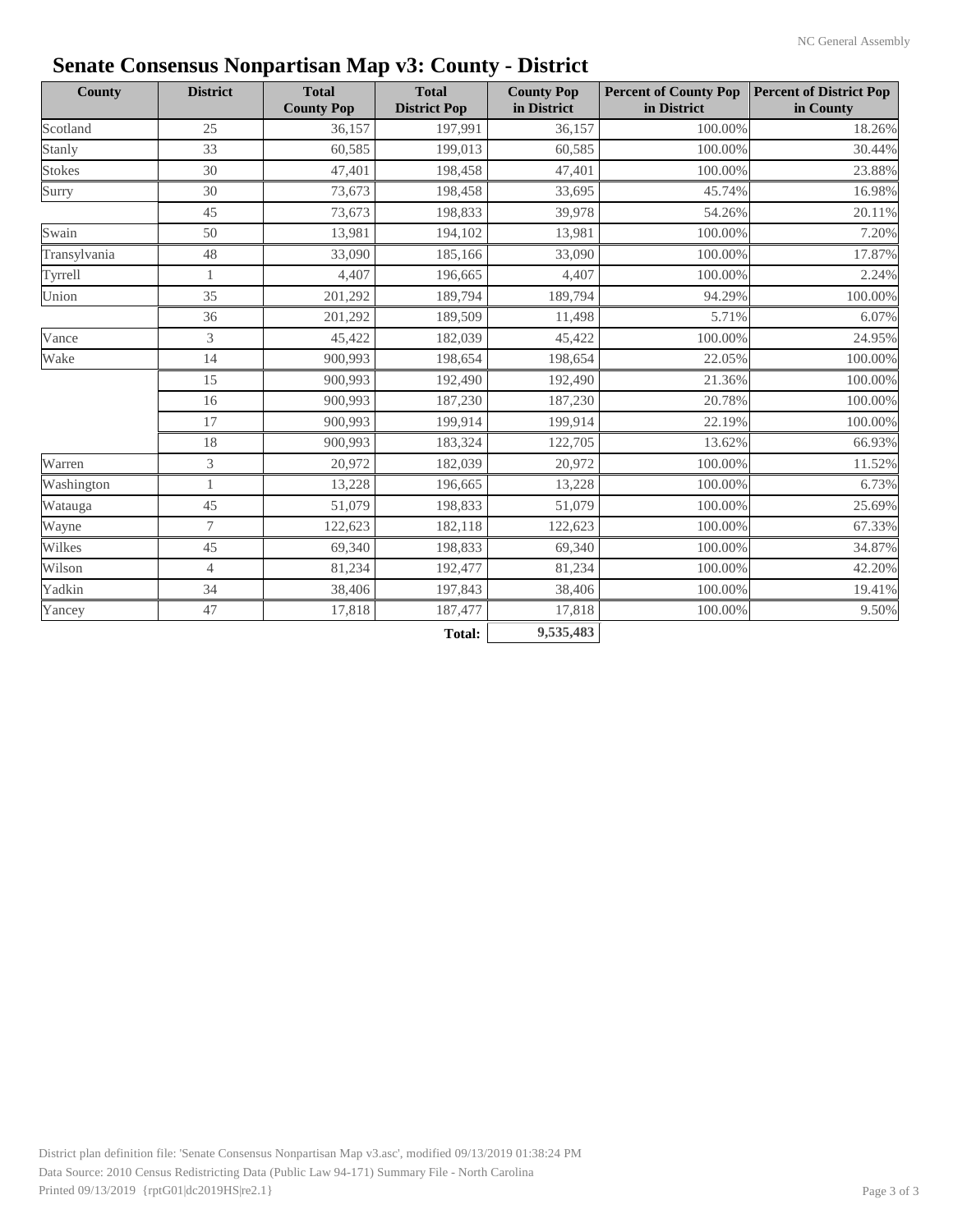| <b>District</b> | County      | <b>Total District</b><br>Pop | <b>Total County</b><br>Pop | <b>District Pop in</b><br><b>County</b> | <b>Percent of District</b><br><b>Pop in County</b> | <b>Percent of County Pop in</b><br><b>District</b> |
|-----------------|-------------|------------------------------|----------------------------|-----------------------------------------|----------------------------------------------------|----------------------------------------------------|
| $\mathbf{1}$    | Camden      | 196,665                      | 9,980                      | 9,980                                   | 5.07%                                              | 100.00%                                            |
|                 | Chowan      | 196,665                      | 14,793                     | 14,793                                  | 7.52%                                              | 100.00%                                            |
|                 | Currituck   | 196,665                      | 23,547                     | 23,547                                  | 11.97%                                             | 100.00%                                            |
|                 | Dare        | 196,665                      | 33,920                     | 33,920                                  | 17.25%                                             | 100.00%                                            |
|                 | Gates       | 196,665                      | 12,197                     | 12,197                                  | 6.20%                                              | 100.00%                                            |
|                 | Hertford    | 196,665                      | 24,669                     | 24,669                                  | 12.54%                                             | 100.00%                                            |
|                 | Hyde        | 196,665                      | 5,810                      | 5,810                                   | 2.95%                                              | 100.00%                                            |
|                 | Pasquotank  | 196,665                      | 40,661                     | 40,661                                  | 20.68%                                             | 100.00%                                            |
|                 | Perquimans  | 196,665                      | 13,453                     | 13,453                                  | 6.84%                                              | 100.00%                                            |
|                 | Tyrrell     | 196,665                      | 4,407                      | 4,407                                   | 2.24%                                              | 100.00%                                            |
|                 | Washington  | 196,665                      | 13,228                     | 13,228                                  | 6.73%                                              | 100.00%                                            |
| $\mathbf{2}$    | Carteret    | 183,118                      | 66,469                     | 66,469                                  | 36.30%                                             | 100.00%                                            |
|                 | Craven      | 183,118                      | 103,505                    | 103,505                                 | 56.52%                                             | 100.00%                                            |
|                 | Pamlico     | 183,118                      | 13,144                     | 13,144                                  | 7.18%                                              | 100.00%                                            |
| $\mathfrak{Z}$  | Beaufort    | 182,039                      | 47,759                     | 47,759                                  | 26.24%                                             | 100.00%                                            |
|                 | Bertie      | 182,039                      | 21,282                     | 21,282                                  | 11.69%                                             | 100.00%                                            |
|                 | Martin      | 182,039                      | 24,505                     | 24,505                                  | 13.46%                                             | 100.00%                                            |
|                 | Northampton | 182,039                      | 22,099                     | 22,099                                  | 12.14%                                             | 100.00%                                            |
|                 | Vance       | 182,039                      | 45,422                     | 45,422                                  | 24.95%                                             | 100.00%                                            |
|                 | Warren      | 182,039                      | 20,972                     | 20,972                                  | 11.52%                                             | 100.00%                                            |
| $\overline{4}$  | Edgecombe   | 192,477                      | 56,552                     | 56,552                                  | 29.38%                                             | 100.00%                                            |
|                 | Halifax     | 192,477                      | 54,691                     | 54,691                                  | 28.41%                                             | 100.00%                                            |
|                 | Wilson      | 192,477                      | 81,234                     | 81,234                                  | 42.20%                                             | 100.00%                                            |
| 5               | Greene      | 189,510                      | 21,362                     | 21,362                                  | 11.27%                                             | 100.00%                                            |
|                 | Pitt        | 189,510                      | 168,148                    | 168,148                                 | 88.73%                                             | 100.00%                                            |
| 6               | Jones       | 187,925                      | 10,153                     | 10,153                                  | 5.40%                                              | 100.00%                                            |
|                 | Onslow      | 187,925                      | 177,772                    | 177,772                                 | 94.60%                                             | 100.00%                                            |
| 7               | Lenoir      | 182,118                      | 59,495                     | 59,495                                  | 32.67%                                             | 100.00%                                            |
|                 | Wayne       | 182,118                      | 122,623                    | 122,623                                 | 67.33%                                             | 100.00%                                            |
| $8\,$           | Bladen      | 199,397                      | 35,190                     | 35,190                                  | 17.65%                                             | 100.00%                                            |
|                 | Brunswick   | 199,397                      | 107,431                    | 107,431                                 | 53.88%                                             | 100.00%                                            |
|                 | New Hanover | 199,397                      | 202,667                    | 4,559                                   | 2.29%                                              | 2.25%                                              |
|                 | Pender      | 199,397                      | 52,217                     | 52,217                                  | 26.19%                                             | 100.00%                                            |
| 9               | New Hanover | 198,108                      | 202,667                    | 198,108                                 | 100.00%                                            | 97.75%                                             |
| $10\,$          | Duplin      | 181,798                      | 58,505                     | 58,505                                  | 32.18%                                             | 100.00%                                            |
|                 | Johnston    | 181,798                      | 168,878                    | 59,862                                  | 32.93%                                             | 35.45%                                             |
|                 | Sampson     | 181,798                      | 63,431                     | 63,431                                  | 34.89%                                             | 100.00%                                            |
| 11              | Johnston    | 190,179                      | 168,878                    | 94,339                                  | 49.61%                                             | 55.86%                                             |
|                 | Nash        | 190,179                      | 95,840                     | 95,840                                  | 50.39%                                             | 100.00%                                            |
| 12              | Harnett     | 187,221                      | 114,678                    | 114,678                                 | 61.25%                                             | 100.00%                                            |
|                 | Johnston    | 187,221                      | 168,878                    | 14,677                                  | 7.84%                                              | 8.69%                                              |
|                 | Lee         | 187,221                      | 57,866                     | 57,866                                  | 30.91%                                             | 100.00%                                            |
| 13              | Columbus    | 192,266                      | 58,098                     | 58,098                                  | 30.22%                                             | 100.00%                                            |
|                 | Robeson     | 192,266                      | 134,168                    | 134,168                                 | 69.78%                                             | 100.00%                                            |
| 14              | Wake        | 198,654                      | 900,993                    | 198,654                                 | 100.00%                                            | 22.05%                                             |
| 15              | Wake        | 192,490                      | 900,993                    | 192,490                                 | 100.00%                                            | 21.36%                                             |
| 16              | Wake        | 187,230                      | 900,993                    | 187,230                                 | 100.00%                                            | 20.78%                                             |
| 17              | Wake        | 199,914                      | 900,993                    | 199,914                                 | 100.00%                                            | 22.19%                                             |

District plan definition file: 'Senate Consensus Nonpartisan Map v3.asc', modified 09/13/2019 01:38:24 PM Data Source: 2010 Census Redistricting Data (Public Law 94-171) Summary File - North Carolina Printed 09/13/2019 {rptG02|dc2019HS|re2.1} Page 1 of 3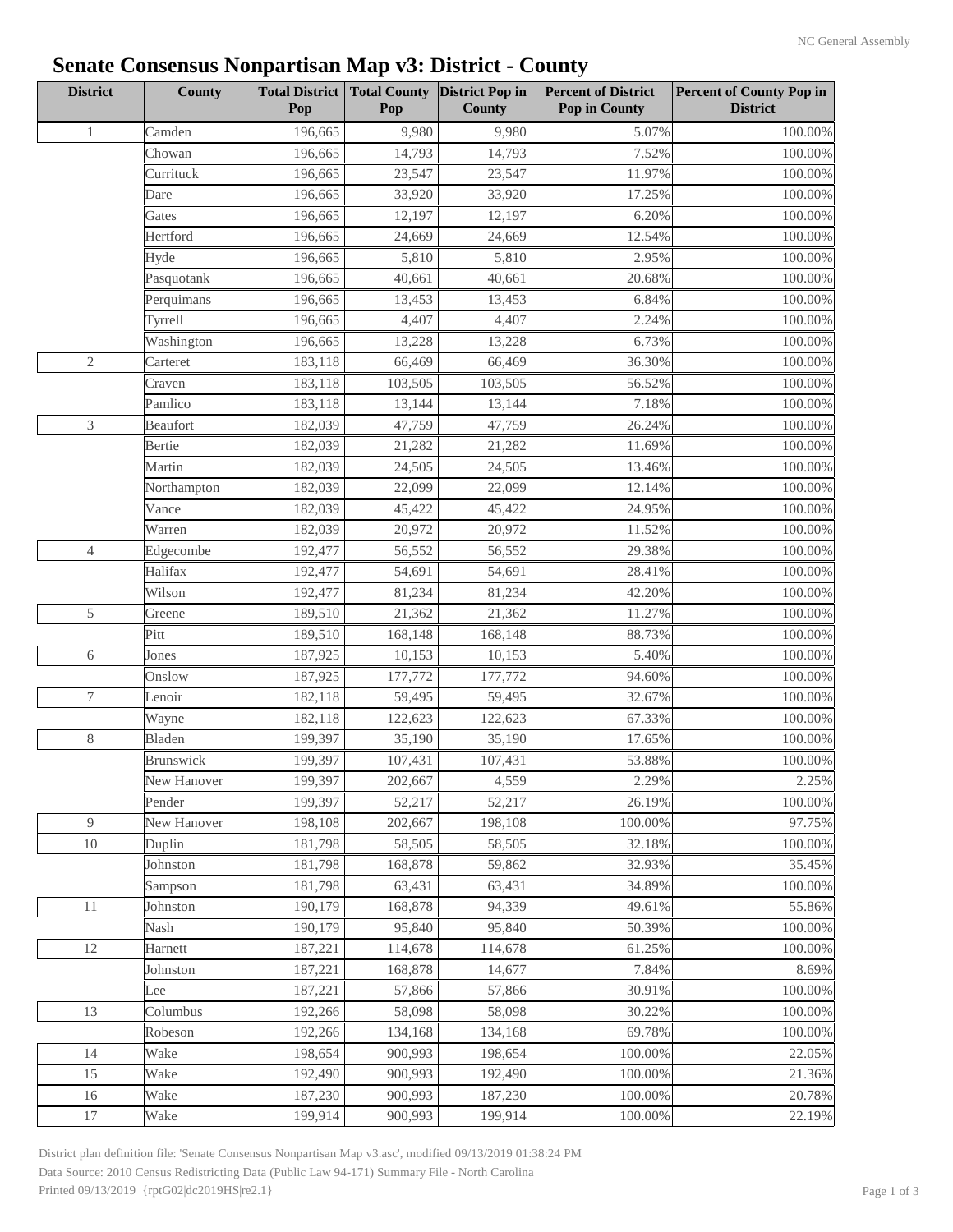| <b>District</b> | <b>County</b> | Pop     | Pop     | Total District   Total County   District Pop in<br><b>County</b> | <b>Percent of District</b><br>Pop in County | <b>Percent of County Pop in</b><br><b>District</b> |
|-----------------|---------------|---------|---------|------------------------------------------------------------------|---------------------------------------------|----------------------------------------------------|
| 18              | Franklin      | 183,324 | 60,619  | 60,619                                                           | 33.07%                                      | 100.00%                                            |
|                 | Wake          | 183,324 | 900,993 | 122,705                                                          | 66.93%                                      | 13.62%                                             |
| 19              | Cumberland    | 182,869 | 319,431 | 182,869                                                          | 100.00%                                     | 57.25%                                             |
| 20              | Durham        | 184,237 | 267,587 | 184,237                                                          | 100.00%                                     | 68.85%                                             |
| 21              | Cumberland    | 183,514 | 319,431 | 136,562                                                          | 74.42%                                      | 42.75%                                             |
|                 | Hoke          | 183,514 | 46,952  | 46,952                                                           | 25.58%                                      | 100.00%                                            |
| $22\,$          | Durham        | 182,730 | 267,587 | 83,350                                                           | 45.61%                                      | 31.15%                                             |
|                 | Granville     | 182,730 | 59,916  | 59,916                                                           | 32.79%                                      | 100.00%                                            |
|                 | Person        | 182,730 | 39,464  | 39,464                                                           | 21.60%                                      | 100.00%                                            |
| $23\,$          | Chatham       | 197,306 | 63,505  | 63,505                                                           | 32.19%                                      | 100.00%                                            |
|                 | Orange        | 197,306 | 133,801 | 133,801                                                          | 67.81%                                      | 100.00%                                            |
| 24              | Alamance      | 197,106 | 151,131 | 151,131                                                          | 76.67%                                      | 100.00%                                            |
|                 | Guilford      | 197,106 | 488,406 | 45,975                                                           | 23.33%                                      | 9.41%                                              |
| $25\,$          | Anson         | 197,991 | 26,948  | 26,948                                                           | 13.61%                                      | 100.00%                                            |
|                 | Moore         | 197,991 | 88,247  | 88,247                                                           | 44.57%                                      | 100.00%                                            |
|                 | Richmond      | 197,991 | 46,639  | 46,639                                                           | 23.56%                                      | 100.00%                                            |
|                 | Scotland      | 197,991 | 36,157  | 36,157                                                           | 18.26%                                      | 100.00%                                            |
| 26              | Guilford      | 186,461 | 488,406 | 44,709                                                           | 23.98%                                      | 9.15%                                              |
|                 | Randolph      | 186,461 | 141,752 | 141,752                                                          | 76.02%                                      | 100.00%                                            |
| 27              | Guilford      | 199,608 | 488,406 | 199,608                                                          | 100.00%                                     | 40.87%                                             |
| 28              | Guilford      | 198,114 | 488,406 | 198,114                                                          | 100.00%                                     | 40.56%                                             |
| 29              | Davidson      | 190,676 | 162,878 | 162,878                                                          | 85.42%                                      | 100.00%                                            |
|                 | Montgomery    | 190,676 | 27,798  | 27,798                                                           | 14.58%                                      | 100.00%                                            |
| 30              | Caswell       | 198,458 | 23,719  | 23,719                                                           | 11.95%                                      | 100.00%                                            |
|                 | Rockingham    | 198,458 | 93,643  | 93,643                                                           | 47.19%                                      | 100.00%                                            |
|                 | <b>Stokes</b> | 198,458 | 47,401  | 47,401                                                           | 23.88%                                      | 100.00%                                            |
|                 | Surry         | 198,458 | 73,673  | 33,695                                                           | 16.98%                                      | 45.74%                                             |
| 31              | Davie         | 192,073 | 41,240  | 41,240                                                           | 21.47%                                      | 100.00%                                            |
|                 | Forsyth       | 192,073 | 350,670 | 150,833                                                          | 78.53%                                      | 43.01%                                             |
| 32              | Forsyth       | 199,837 | 350,670 | 199,837                                                          | 100.00%                                     | 56.99%                                             |
| 33              | Rowan         | 199,013 | 138,428 | 138,428                                                          | 69.56%                                      | 100.00%                                            |
|                 | Stanly        | 199,013 | 60,585  | 60,585                                                           | 30.44%                                      | $100.00\%$                                         |
| 34              | Iredell       | 197,843 | 159,437 | 159,437                                                          | 80.59%                                      | 100.00%                                            |
|                 | Yadkin        |         |         |                                                                  |                                             |                                                    |
| 35              |               | 197,843 | 38,406  | 38,406                                                           | 19.41%                                      | 100.00%                                            |
|                 | Union         | 189,794 | 201,292 | 189,794                                                          | 100.00%                                     | 94.29%                                             |
| 36              | Cabarrus      | 189,509 | 178,011 | 178,011                                                          | 93.93%                                      | 100.00%                                            |
|                 | Union         | 189,509 | 201,292 | 11,498                                                           | 6.07%                                       | 5.71%                                              |
| 37              | Mecklenburg   | 183,991 | 919,628 | 183,991                                                          | 100.00%                                     | 20.01%                                             |
| 38              | Mecklenburg   | 182,531 | 919,628 | 182,531                                                          | 100.00%                                     | 19.85%                                             |
| 39              | Mecklenburg   | 181,402 | 919,628 | 181,402                                                          | 100.00%                                     | 19.73%                                             |
| 40              | Mecklenburg   | 183,115 | 919,628 | 183,115                                                          | 100.00%                                     | 19.91%                                             |
| 41              | Mecklenburg   | 188,589 | 919,628 | 188,589                                                          | 100.00%                                     | 20.51%                                             |
| 42              | Alexander     | 191,556 | 37,198  | 37,198                                                           | 19.42%                                      | 100.00%                                            |
|                 | Catawba       | 191,556 | 154,358 | 154,358                                                          | 80.58%                                      | 100.00%                                            |
| 43              | Gaston        | 197,035 | 206,086 | 197,035                                                          | 100.00%                                     | 95.61%                                             |
| 44              | Cleveland     | 185,394 | 98,078  | 98,078                                                           | 52.90%                                      | 100.00%                                            |
|                 | Gaston        | 185,394 | 206,086 | 9,051                                                            | 4.88%                                       | 4.39%                                              |
|                 | Lincoln       | 185,394 | 78,265  | 78,265                                                           | 42.22%                                      | 100.00%                                            |

District plan definition file: 'Senate Consensus Nonpartisan Map v3.asc', modified 09/13/2019 01:38:24 PM Data Source: 2010 Census Redistricting Data (Public Law 94-171) Summary File - North Carolina Printed 09/13/2019 {rptG02|dc2019HS|re2.1} Page 2 of 3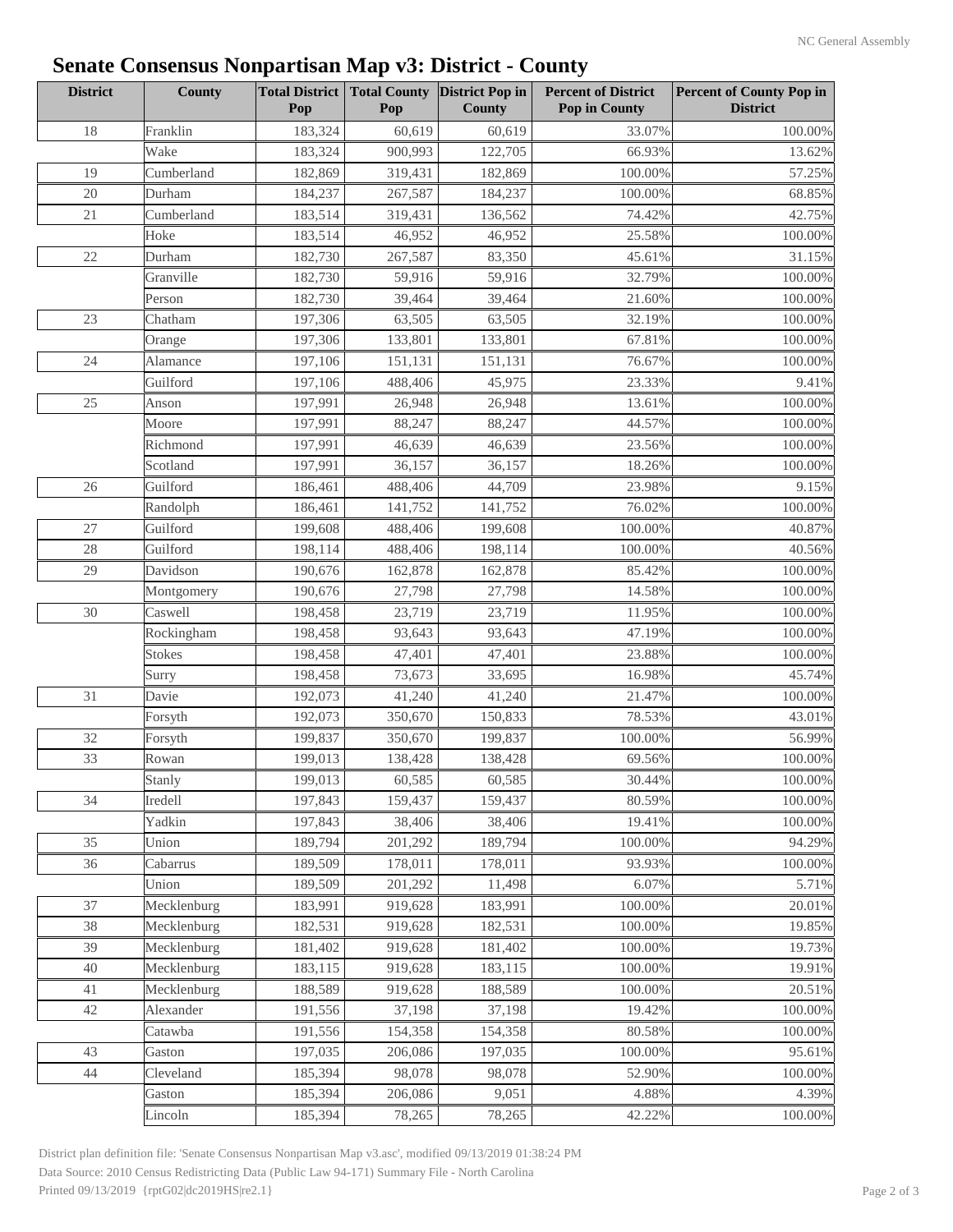| <b>District</b> | <b>County</b>   | <b>Total District</b><br>Pop | Pop     | <b>Total County District Pop in</b><br><b>County</b> | <b>Percent of District</b><br><b>Pop in County</b> | <b>Percent of County Pop in</b><br><b>District</b> |
|-----------------|-----------------|------------------------------|---------|------------------------------------------------------|----------------------------------------------------|----------------------------------------------------|
| 45              | Alleghany       | 198,833                      | 11,155  | 11,155                                               | 5.61%                                              | 100.00%                                            |
|                 | Ashe            | 198,833                      | 27,281  | 27,281                                               | 13.72%                                             | 100.00%                                            |
|                 | Surry           | 198,833                      | 73,673  | 39,978                                               | 20.11%                                             | 54.26%                                             |
|                 | Watauga         | 198,833                      | 51,079  | 51,079                                               | 25.69%                                             | 100.00%                                            |
|                 | Wilkes          | 198,833                      | 69,340  | 69,340                                               | 34.87%                                             | 100.00%                                            |
| 46              | Avery           | 191,738                      | 17,797  | 17,797                                               | 9.28%                                              | 100.00%                                            |
|                 | <b>Burke</b>    | 191,738                      | 90,912  | 90,912                                               | 47.41%                                             | 100.00%                                            |
|                 | Caldwell        | 191,738                      | 83,029  | 83,029                                               | 43.30%                                             | 100.00%                                            |
| 47              | Madison         | 187,477                      | 20,764  | 20,764                                               | 11.08%                                             | 100.00%                                            |
|                 | McDowell        | 187,477                      | 44,996  | 44,996                                               | 24.00%                                             | 100.00%                                            |
|                 | Mitchell        | 187,477                      | 15,579  | 15,579                                               | 8.31%                                              | 100.00%                                            |
|                 | Polk            | 187,477                      | 20,510  | 20,510                                               | 10.94%                                             | 100.00%                                            |
|                 | Rutherford      | 187,477                      | 67,810  | 67,810                                               | 36.17%                                             | 100.00%                                            |
|                 | Yancey          | 187,477                      | 17,818  | 17,818                                               | 9.50%                                              | 100.00%                                            |
| 48              | <b>Buncombe</b> | 185,166                      | 238,318 | 45,336                                               | 24.48%                                             | 19.02%                                             |
|                 | Henderson       | 185,166                      | 106,740 | 106,740                                              | 57.65%                                             | 100.00%                                            |
|                 | Transylvania    | 185,166                      | 33,090  | 33,090                                               | 17.87%                                             | 100.00%                                            |
| 49              | Buncombe        | 192,982                      | 238,318 | 192,982                                              | 100.00%                                            | 80.98%                                             |
| 50              | Cherokee        | 194,102                      | 27,444  | 27,444                                               | 14.14%                                             | 100.00%                                            |
|                 | Clay            | 194,102                      | 10,587  | 10,587                                               | 5.45%                                              | 100.00%                                            |
|                 | Graham          | 194,102                      | 8,861   | 8,861                                                | 4.57%                                              | 100.00%                                            |
|                 | Haywood         | 194,102                      | 59,036  | 59,036                                               | 30.41%                                             | 100.00%                                            |
|                 | Jackson         | 194,102                      | 40,271  | 40,271                                               | 20.75%                                             | 100.00%                                            |
|                 | Macon           | 194,102                      | 33,922  | 33,922                                               | 17.48%                                             | 100.00%                                            |
|                 | Swain           | 194,102                      | 13,981  | 13,981                                               | 7.20%                                              | 100.00%                                            |
|                 |                 |                              | Total:  | 9,535,483                                            |                                                    |                                                    |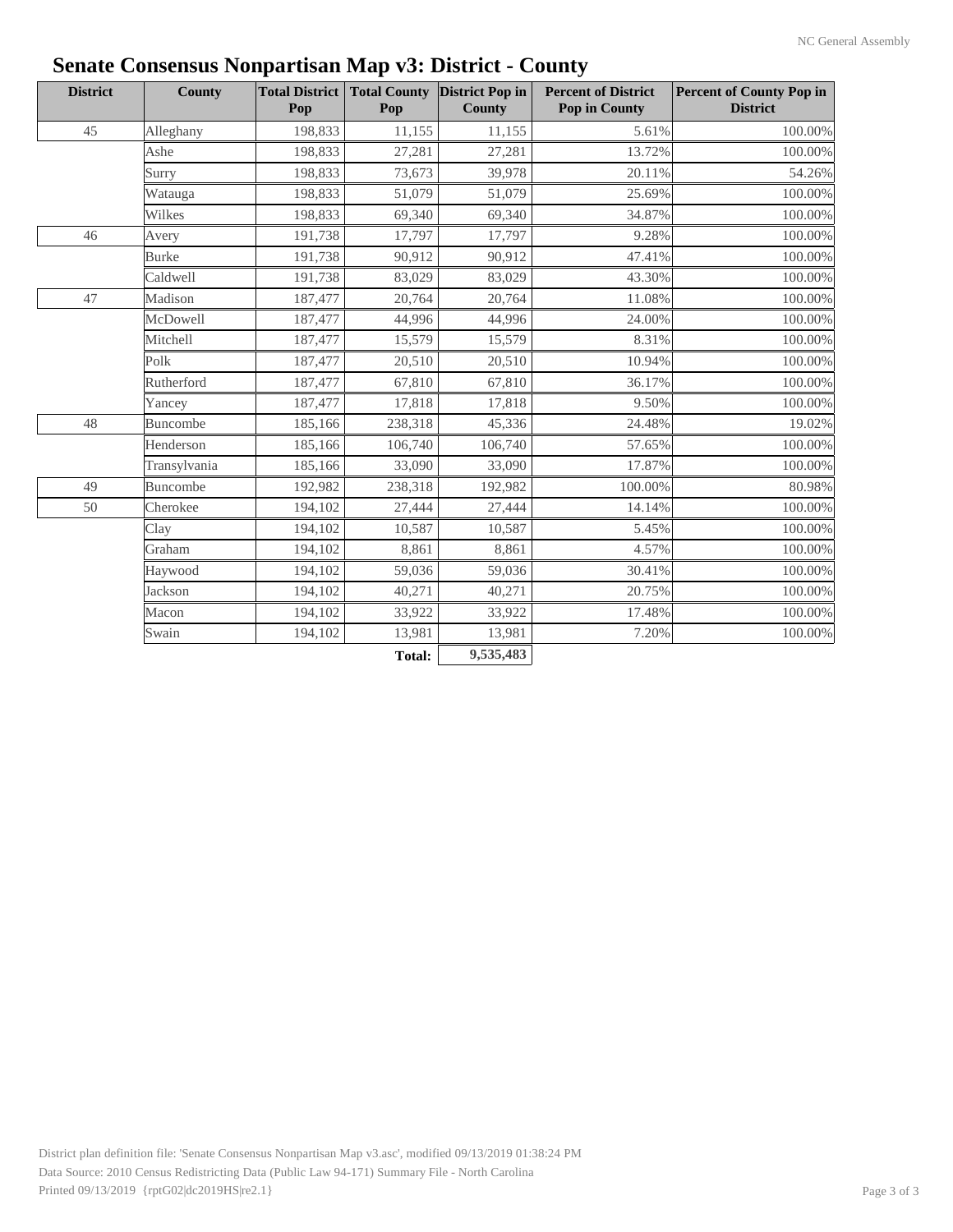| <b>Municipality</b>      | <b>District</b> | <b>Total Muni</b><br>Pop | <b>Total District</b><br>Pop | <b>District</b> | Muni Pop in Percent of Muni Pop<br>in District | <b>Percent of District</b><br>Pop in Muni |
|--------------------------|-----------------|--------------------------|------------------------------|-----------------|------------------------------------------------|-------------------------------------------|
| Aberdeen                 | 25              | 6,350                    | 197,991                      | 6,350           | 100.00%                                        | 3.21%                                     |
| Ahoskie                  | $\mathbf{1}$    | 5,039                    | 196,665                      | 5,039           | 100.00%                                        | 2.56%                                     |
| Alamance                 | 24              | 951                      | 197,106                      | 951             | 100.00%                                        | 0.48%                                     |
| Albemarle                | 33              | 15,903                   | 199,013                      | 15,903          | 100.00%                                        | 7.99%                                     |
| Alliance                 | $\mathfrak{2}$  | 776                      | 183,118                      | 776             | 100.00%                                        | 0.42%                                     |
| Andrews                  | 50              | 1,781                    | 194,102                      | 1,781           | 100.00%                                        | 0.92%                                     |
| Angier (Harnett)         | 12              | 4,247                    | 187,221                      | 4,247           | 100.00%                                        | 2.27%                                     |
| Angier (Wake)            | 17              | 103                      | 199,914                      | 103             | 100.00%                                        | 0.05%                                     |
| Ansonville               | 25              | 631                      | 197,991                      | 631             | 100.00%                                        | 0.32%                                     |
| Apex                     | 17              | 37,476                   | 199,914                      | 37,476          | 100.00%                                        | 18.75%                                    |
| Arapahoe                 | $\mathfrak{2}$  | 556                      | 183,118                      | 556             | 100.00%                                        | 0.30%                                     |
| Archdale (Guilford)      | 26              | 333                      | 186,461                      | 333             | 100.00%                                        | 0.18%                                     |
| Archdale (Randolph)      | 26              | 11,082                   | 186,461                      | 11,082          | 100.00%                                        | 5.94%                                     |
| Archer Lodge             | 11              | 4,292                    | 190,179                      | 4,292           | 100.00%                                        | 2.26%                                     |
| Asheboro                 | 26              | 25,012                   | 186,461                      | 25,012          | 100.00%                                        | 13.41%                                    |
| Asheville                | 48              | 83,393                   | 185,166                      | $\Omega$        | 0.00%                                          | 0.00%                                     |
|                          | 49              | 83,393                   | 192,982                      | 83,393          | 100.00%                                        | 43.21%                                    |
| Askewville               | 3               | 241                      | 182,039                      | 241             | 100.00%                                        | 0.13%                                     |
| Atkinson                 | $8\,$           | 299                      | 199,397                      | 299             | 100.00%                                        | $0.15\%$                                  |
| <b>Atlantic Beach</b>    | $\mathbf{2}$    | 1,495                    | 183,118                      | 1,495           | 100.00%                                        | 0.82%                                     |
| Aulander                 | 3               | 895                      | 182,039                      | 895             | 100.00%                                        | 0.49%                                     |
| Aurora                   | 3               | 520                      | 182,039                      | 520             | 100.00%                                        | 0.29%                                     |
| Autryville               | 10              | 196                      | 181,798                      | 196             | 100.00%                                        | 0.11%                                     |
| Ayden                    | 5               | 4,932                    | 189,510                      | 4,932           | 100.00%                                        | 2.60%                                     |
| Badin                    | 33              | 1,974                    | 199,013                      | 1,974           | 100.00%                                        | 0.99%                                     |
| <b>Bailey</b>            | 11              | 569                      | 190,179                      | 569             | 100.00%                                        | 0.30%                                     |
| Bakersville              | 47              | 464                      | 187,477                      | 464             | 100.00%                                        | 0.25%                                     |
| <b>Bald Head Island</b>  | $8\,$           | 158                      | 199,397                      | 158             | 100.00%                                        | 0.08%                                     |
| <b>Banner Elk</b>        | 46              | 1,028                    | 191,738                      | 1,028           | 100.00%                                        | 0.54%                                     |
| <b>Bath</b>              | 3               | 249                      | 182,039                      | 249             | 100.00%                                        | 0.14%                                     |
| Bayboro                  | $\sqrt{2}$      | 1,263                    | 183,118                      | 1,263           | 100.00%                                        | 0.69%                                     |
| <b>Bear Grass</b>        | 3               | 73                       | 182,039                      | 73              | 100.00%                                        | 0.04%                                     |
| Beaufort                 | 2               | 4,039                    | 183,118                      | 4,039           | 100.00%                                        | 2.21%                                     |
| Beech Mountain (Avery)   | 46              | 24                       | 191,738                      | 24              | 100.00%                                        | 0.01%                                     |
| Beech Mountain (Watauga) | 45              | 296                      | 198,833                      | 296             | 100.00%                                        | 0.15%                                     |
| Belhaven                 | 3               | 1,688                    | 182,039                      | 1,688           | 100.00%                                        | 0.93%                                     |
| Belmont                  | 43              | 10,076                   | 197,035                      | 10,076          | 100.00%                                        | 5.11%                                     |
| Belville                 | $8\,$           | 1,936                    | 199,397                      | 1,936           | 100.00%                                        | 0.97%                                     |
| Belwood                  | 44              | 950                      | 185,394                      | 950             | 100.00%                                        | 0.51%                                     |
| Benson (Harnett)         | $12\,$          | $\boldsymbol{0}$         | 187,221                      | $\overline{0}$  | 0.00%                                          | $0.00\%$                                  |
| Benson (Johnston)        | 10              | 3,311                    | 181,798                      | 3,311           | 100.00%                                        | 1.82%                                     |
| Bermuda Run              | 31              | 1,725                    | 192,073                      | 1,725           | 100.00%                                        | 0.90%                                     |
| <b>Bessemer City</b>     | 43              | 5,340                    | 197,035                      | 5,340           | 100.00%                                        | 2.71%                                     |
| Bethania                 | 32              | 328                      | 199,837                      | 328             | 100.00%                                        | 0.16%                                     |
| <b>Bethel</b>            | 5               | 1,577                    | 189,510                      | 1,577           | 100.00%                                        | 0.83%                                     |
| Beulaville               | 10              | 1,296                    | 181,798                      | 1,296           | 100.00%                                        | 0.71%                                     |
| <b>Biltmore Forest</b>   | 49              | 1,343                    | 192,982                      | 1,343           | 100.00%                                        | 0.70%                                     |

District plan definition file: 'Senate Consensus Nonpartisan Map v3.asc', modified 09/13/2019 01:38:24 PM

Municipalities derive from the Census Bureau's 2010 Redistricting Data (P.L. 94-171) Shapefiles. Population figures are based on the associated Summary File.

Note that for the purposes of this report, portions of municipalities in different counties are treated separately.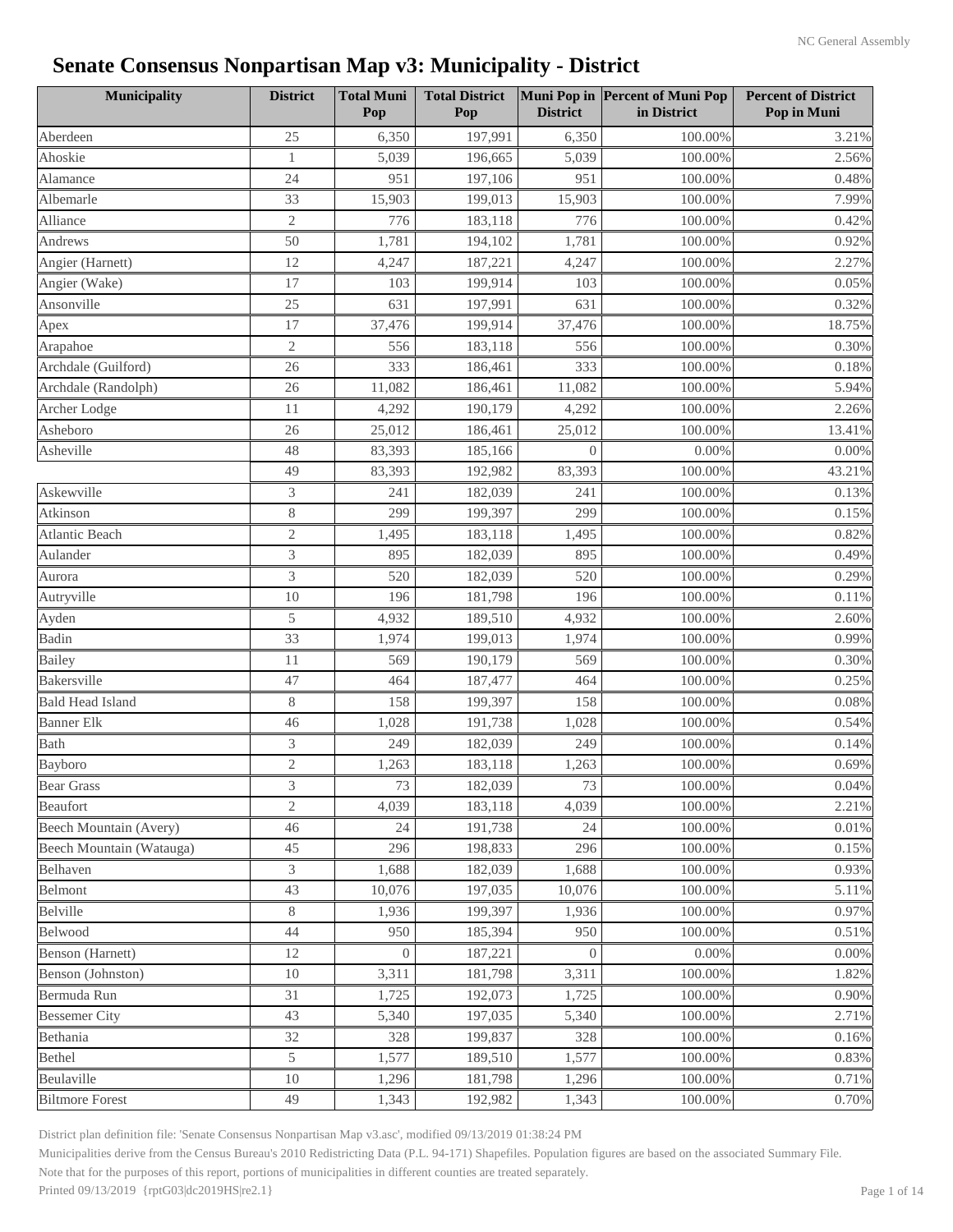| Municipality                   | <b>District</b> | <b>Total Muni</b><br>Pop | <b>Total District</b><br>Pop | <b>District</b> | Muni Pop in Percent of Muni Pop<br>in District | <b>Percent of District</b><br>Pop in Muni |
|--------------------------------|-----------------|--------------------------|------------------------------|-----------------|------------------------------------------------|-------------------------------------------|
| <b>Biscoe</b>                  | 29              | 1,700                    | 190,676                      | 1,700           | 100.00%                                        | 0.89%                                     |
| <b>Black Creek</b>             | $\overline{4}$  | 769                      | 192,477                      | 769             | 100.00%                                        | 0.40%                                     |
| <b>Black Mountain</b>          | 48              | 7,848                    | 185,166                      | 7,848           | 100.00%                                        | 4.24%                                     |
| Bladenboro                     | 8               | 1,750                    | 199,397                      | 1,750           | 100.00%                                        | 0.88%                                     |
| <b>Blowing Rock (Caldwell)</b> | 46              | 49                       | 191,738                      | 49              | 100.00%                                        | 0.03%                                     |
| <b>Blowing Rock (Watauga)</b>  | 45              | 1,192                    | 198,833                      | 1,192           | 100.00%                                        | 0.60%                                     |
| Boardman                       | 13              | 157                      | 192,266                      | 157             | 100.00%                                        | 0.08%                                     |
| Bogue                          | $\mathfrak{2}$  | 684                      | 183,118                      | 684             | 100.00%                                        | 0.37%                                     |
| <b>Boiling Spring Lakes</b>    | $8\,$           | 5,372                    | 199,397                      | 5,372           | 100.00%                                        | 2.69%                                     |
| <b>Boiling Springs</b>         | 44              | 4,647                    | 185,394                      | 4,647           | 100.00%                                        | 2.51%                                     |
| Bolivia                        | $8\,$           | 143                      | 199,397                      | 143             | 100.00%                                        | 0.07%                                     |
| <b>Bolton</b>                  | 13              | 691                      | 192,266                      | 691             | 100.00%                                        | 0.36%                                     |
| Boone                          | 45              | 17,122                   | 198,833                      | 17,122          | 100.00%                                        | 8.61%                                     |
| Boonville                      | 34              | 1,222                    | 197,843                      | 1,222           | 100.00%                                        | 0.62%                                     |
| <b>Bostic</b>                  | 47              | 386                      | 187,477                      | 386             | 100.00%                                        | 0.21%                                     |
| <b>Brevard</b>                 | 48              | 7,609                    | 185,166                      | 7,609           | 100.00%                                        | 4.11%                                     |
| Bridgeton                      | $\mathbf{2}$    | 454                      | 183,118                      | 454             | 100.00%                                        | 0.25%                                     |
| Broadway (Harnett)             | 12              | 25                       | 187,221                      | 25              | 100.00%                                        | 0.01%                                     |
| Broadway (Lee)                 | 12              | 1,204                    | 187,221                      | 1,204           | 100.00%                                        | 0.64%                                     |
| <b>Brookford</b>               | 42              | 382                      | 191,556                      | 382             | 100.00%                                        | 0.20%                                     |
| <b>Brunswick</b>               | 13              | 1,119                    | 192,266                      | 1,119           | 100.00%                                        | 0.58%                                     |
| <b>Bryson City</b>             | 50              | 1,424                    | 194,102                      | 1,424           | 100.00%                                        | 0.73%                                     |
| <b>Bunn</b>                    | 18              | 344                      | 183,324                      | 344             | 100.00%                                        | 0.19%                                     |
| Burgaw                         | 8               | 3,872                    | 199,397                      | 3,872           | 100.00%                                        | 1.94%                                     |
| Burlington (Alamance)          | 24              | 49,308                   | 197,106                      | 49,308          | 100.00%                                        | 25.02%                                    |
| Burlington (Guilford)          | 24              | 655                      | 197,106                      | 655             | 100.00%                                        | 0.33%                                     |
| Burnsville                     | 47              | 1,693                    | 187,477                      | 1,693           | 100.00%                                        | 0.90%                                     |
| <b>Butner</b>                  | 22              | 7,591                    | 182,730                      | 7,591           | 100.00%                                        | 4.15%                                     |
| Cajah's Mountain               | 46              | 2,823                    | 191,738                      | 2,823           | 100.00%                                        | 1.47%                                     |
| Calabash                       | $8\,$           | 1,786                    | 199,397                      | 1,786           | 100.00%                                        | 0.90%                                     |
| Calypso                        | 10              | 538                      | 181,798                      | 538             | 100.00%                                        | 0.30%                                     |
| Cameron                        | 25              | 285                      | 197,991                      | 285             | 100.00%                                        | 0.14%                                     |
| Candor                         | 29              | 840                      | 190,676                      | 840             | 100.00%                                        | 0.44%                                     |
| Canton                         | 50              | 4,227                    | 194,102                      | 4,227           | 100.00%                                        | 2.18%                                     |
| Cape Carteret                  | $\overline{2}$  | 1,917                    | 183,118                      | 1,917           | 100.00%                                        | 1.05%                                     |
| Carolina Beach                 | 9               | 5,706                    | 198,108                      | 5,706           | 100.00%                                        | 2.88%                                     |
| Carolina Shores                | $8\,$           | 3,048                    | 199,397                      | 3,048           | 100.00%                                        | 1.53%                                     |
| Carrboro                       | 23              | 19,582                   | 197,306                      | 19,582          | 100.00%                                        | 9.92%                                     |
| Carthage                       | 25              | 2,205                    | 197,991                      | 2,205           | 100.00%                                        | 1.11%                                     |
| Cary (Chatham)                 | 23              | 1,422                    | 197,306                      | 1,422           | 100.00%                                        | 0.72%                                     |
| Cary (Wake)                    | 14              | 133,812                  | 198,654                      | $\overline{0}$  | 0.00%                                          | $0.00\%$                                  |
|                                | 16              | 133,812                  | 187,230                      | 69,930          | 52.26%                                         | 37.35%                                    |
|                                | 17              | 133,812                  | 199,914                      | 63,882          | 47.74%                                         | 31.95%                                    |
| Casar                          | 44              | 297                      | 185,394                      | 297             | 100.00%                                        | 0.16%                                     |
| Castalia                       | 11              | 268                      | 190,179                      | 268             | 100.00%                                        | 0.14%                                     |
| Caswell Beach                  | $8\,$           | 398                      | 199,397                      | 398             | 100.00%                                        | 0.20%                                     |
| Catawba                        | 42              | 603                      | 191,556                      | 603             | 100.00%                                        | 0.31%                                     |

District plan definition file: 'Senate Consensus Nonpartisan Map v3.asc', modified 09/13/2019 01:38:24 PM

Municipalities derive from the Census Bureau's 2010 Redistricting Data (P.L. 94-171) Shapefiles. Population figures are based on the associated Summary File.

Note that for the purposes of this report, portions of municipalities in different counties are treated separately.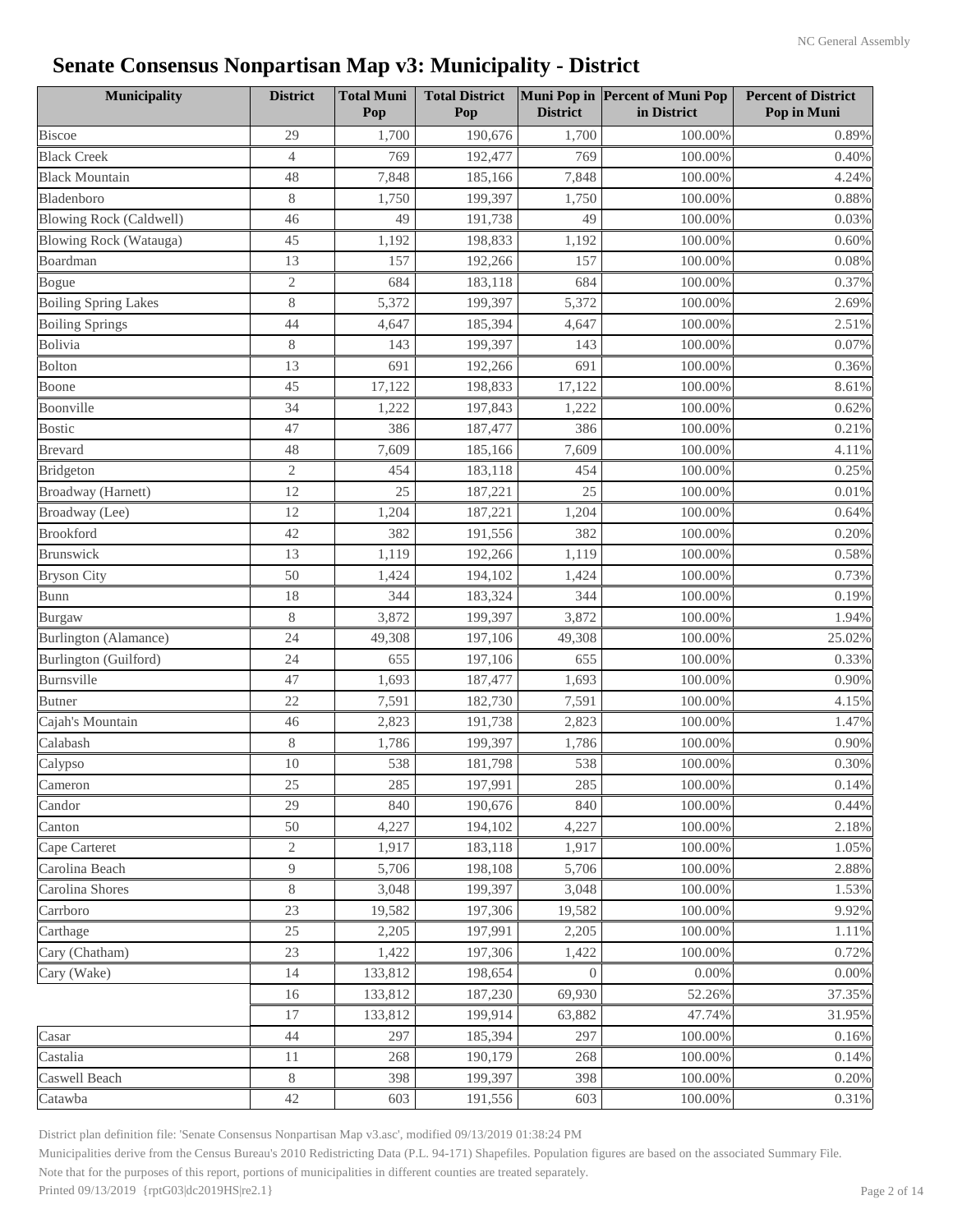| <b>Municipality</b>     | <b>District</b> | <b>Total Muni</b><br>Pop | <b>Total District</b><br>Pop | <b>District</b> | Muni Pop in Percent of Muni Pop<br>in District | <b>Percent of District</b><br>Pop in Muni |
|-------------------------|-----------------|--------------------------|------------------------------|-----------------|------------------------------------------------|-------------------------------------------|
| Cedar Point             | $\overline{2}$  | 1,279                    | 183,118                      | 1,279           | 100.00%                                        | 0.70%                                     |
| Cedar Rock              | 46              | 300                      | 191,738                      | 300             | 100.00%                                        | 0.16%                                     |
| Centerville             | 18              | 89                       | 183,324                      | 89              | 100.00%                                        | 0.05%                                     |
| Cerro Gordo             | 13              | 207                      | 192,266                      | 207             | 100.00%                                        | 0.11%                                     |
| Chadbourn               | 13              | 1,856                    | 192,266                      | 1,856           | 100.00%                                        | 0.97%                                     |
| Chapel Hill (Durham)    | 20              | 2,836                    | 184,237                      | 2,836           | 100.00%                                        | 1.54%                                     |
| Chapel Hill (Orange)    | 23              | 54,397                   | 197,306                      | 54,397          | 100.00%                                        | 27.57%                                    |
| Charlotte               | 37              | 731,424                  | 183,991                      | 156,793         | 21.44%                                         | 85.22%                                    |
|                         | 38              | 731,424                  | 182,531                      | 177,598         | 24.28%                                         | 97.30%                                    |
|                         | 39              | 731,424                  | 181,402                      | 160,872         | 21.99%                                         | 88.68%                                    |
|                         | 40              | 731,424                  | 183,115                      | 144,608         | 19.77%                                         | 78.97%                                    |
|                         | 41              | 731,424                  | 188,589                      | 91,553          | 12.52%                                         | 48.55%                                    |
| Cherryville             | 43              | 5,760                    | 197,035                      | 5,760           | 100.00%                                        | 2.92%                                     |
| Chimney Rock Village    | 47              | 113                      | 187,477                      | 113             | 100.00%                                        | 0.06%                                     |
| China Grove             | 33              | 3,563                    | 199,013                      | 3,563           | 100.00%                                        | 1.79%                                     |
| Chocowinity             | 3               | 820                      | 182,039                      | 820             | 100.00%                                        | 0.45%                                     |
| Claremont               | 42              | 1,352                    | 191,556                      | 1,352           | 100.00%                                        | 0.71%                                     |
| Clarkton                | $8\,$           | 837                      | 199,397                      | 837             | 100.00%                                        | 0.42%                                     |
| Clayton (Johnston)      | 11              | 16,116                   | 190,179                      | 16,116          | 100.00%                                        | 8.47%                                     |
| Clayton (Wake)          | 18              | $\overline{0}$           | 183,324                      | $\overline{0}$  | $0.00\%$                                       | 0.00%                                     |
| Clemmons                | 31              | 18,627                   | 192,073                      | 4,592           | 24.65%                                         | 2.39%                                     |
|                         | 32              | 18,627                   | 199,837                      | 14,035          | 75.35%                                         | 7.02%                                     |
| Cleveland               | 33              | 871                      | 199,013                      | 871             | 100.00%                                        | 0.44%                                     |
| Clinton                 | 10              | 8,639                    | 181,798                      | 8,639           | 100.00%                                        | 4.75%                                     |
| Clyde                   | 50              | 1,223                    | 194,102                      | 1,223           | 100.00%                                        | 0.63%                                     |
| Coats                   | 12              | 2,112                    | 187,221                      | 2,112           | 100.00%                                        | 1.13%                                     |
| Cofield                 | 1               | 413                      | 196,665                      | 413             | 100.00%                                        | 0.21%                                     |
| Colerain                | 3               | 204                      | 182,039                      | 204             | 100.00%                                        | 0.11%                                     |
| Columbia                | $\mathbf{1}$    | 891                      | 196,665                      | 891             | 100.00%                                        | 0.45%                                     |
| Columbus                | 47              | 999                      | 187,477                      | 999             | 100.00%                                        | 0.53%                                     |
| Como                    | $\mathbf{1}$    | 91                       | 196,665                      | 91              | 100.00%                                        | 0.05%                                     |
| Concord                 | 36              | 79,066                   | 189,509                      | 79,066          | $100.00\%$                                     | 41.72%                                    |
| Conetoe                 | $\overline{4}$  | 294                      | 192,477                      | 294             | 100.00%                                        | 0.15%                                     |
| <b>Connelly Springs</b> | 46              | 1,669                    | 191,738                      | 1,669           | 100.00%                                        | 0.87%                                     |
| Conover                 | 42              | 8,165                    | 191,556                      | 8,165           | 100.00%                                        | 4.26%                                     |
| Conway                  | 3               | 836                      | 182,039                      | 836             | 100.00%                                        | 0.46%                                     |
| Cooleemee               | 31              | 960                      | 192,073                      | 960             | 100.00%                                        | 0.50%                                     |
| Cornelius               | 41              | 24,866                   | 188,589                      | 24,866          | 100.00%                                        | 13.19%                                    |
| Cove City               | $\overline{2}$  | 399                      | 183,118                      | 399             | 100.00%                                        | 0.22%                                     |
| Cramerton               | 43              | 4,165                    | 197,035                      | 4,165           | 100.00%                                        | 2.11%                                     |
| Creedmoor               | $22\,$          | 4,124                    | 182,730                      | 4,124           | 100.00%                                        | 2.26%                                     |
| Creswell                | $\mathbf{1}$    | 276                      | 196,665                      | 276             | 100.00%                                        | 0.14%                                     |
| Crossnore               | 46              | 192                      | 191,738                      | 192             | 100.00%                                        | 0.10%                                     |
| Dallas                  | 43              | 4,488                    | 197,035                      | 4,488           | 100.00%                                        | 2.28%                                     |
| Danbury                 | 30              | 189                      | 198,458                      | 189             | 100.00%                                        | 0.10%                                     |
| Davidson (Iredell)      | 34              | 294                      | 197,843                      | 294             | 100.00%                                        | 0.15%                                     |
| Davidson (Mecklenburg)  | 41              | 10,650                   | 188,589                      | 10,650          | 100.00%                                        | 5.65%                                     |

District plan definition file: 'Senate Consensus Nonpartisan Map v3.asc', modified 09/13/2019 01:38:24 PM

Municipalities derive from the Census Bureau's 2010 Redistricting Data (P.L. 94-171) Shapefiles. Population figures are based on the associated Summary File.

Note that for the purposes of this report, portions of municipalities in different counties are treated separately.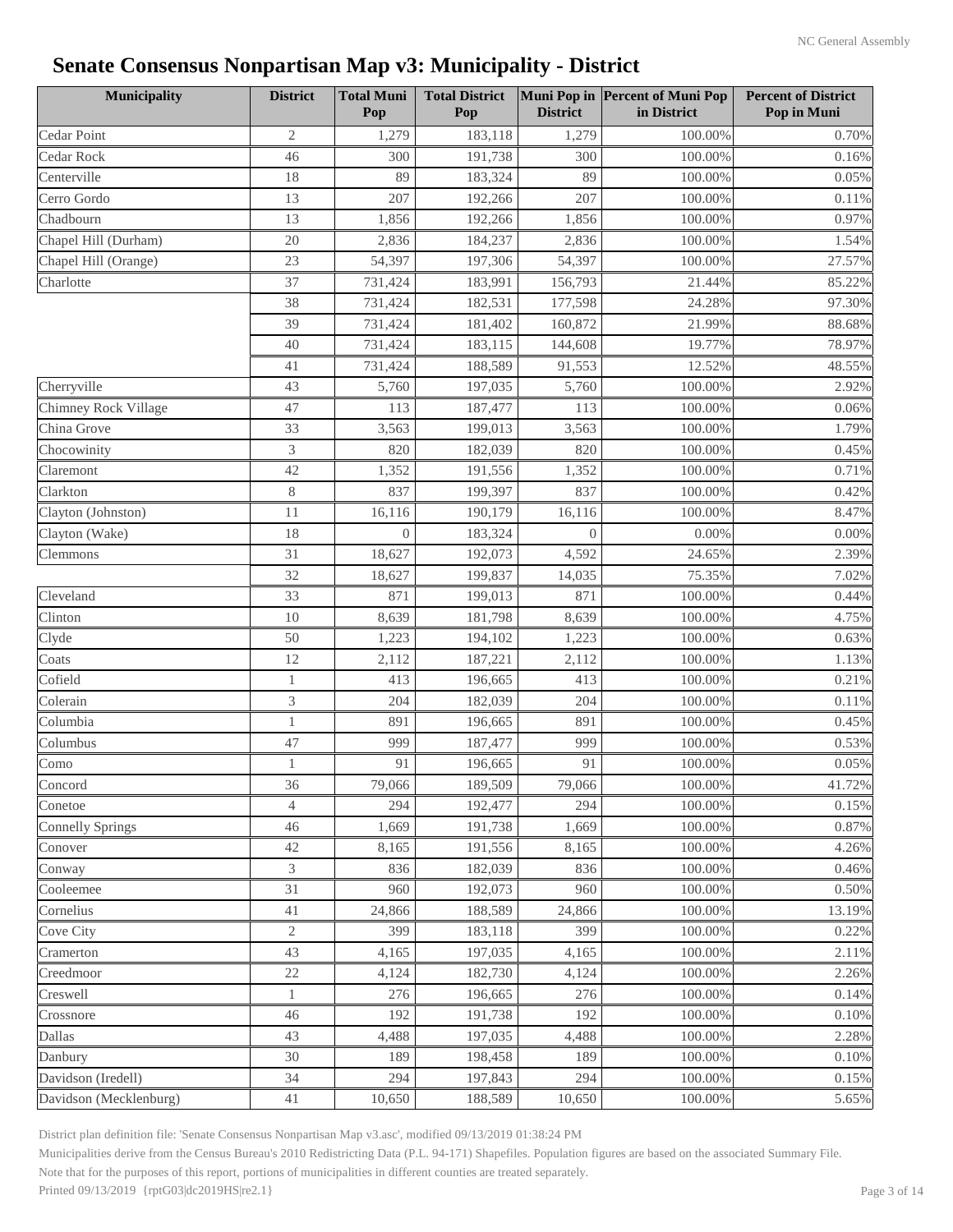| Municipality                | <b>District</b> | <b>Total Muni</b><br>Pop | <b>Total District</b><br>Pop | <b>District</b> | Muni Pop in Percent of Muni Pop<br>in District | <b>Percent of District</b><br>Pop in Muni |
|-----------------------------|-----------------|--------------------------|------------------------------|-----------------|------------------------------------------------|-------------------------------------------|
| Dellview                    | 43              | 13                       | 197,035                      | 13              | 100.00%                                        | 0.01%                                     |
| Denton                      | 29              | 1,636                    | 190,676                      | 1,636           | 100.00%                                        | 0.86%                                     |
| Dillsboro                   | 50              | 232                      | 194,102                      | 232             | 100.00%                                        | 0.12%                                     |
| Dobbins Heights             | 25              | 866                      | 197,991                      | 866             | 100.00%                                        | 0.44%                                     |
| Dobson                      | 45              | 1,586                    | 198,833                      | 1,586           | 100.00%                                        | 0.80%                                     |
| Dortches                    | 11              | 935                      | 190,179                      | 935             | 100.00%                                        | 0.49%                                     |
| Dover                       | $\mathfrak{2}$  | 401                      | 183,118                      | 401             | 100.00%                                        | 0.22%                                     |
| Drexel                      | 46              | 1,858                    | 191,738                      | 1,858           | 100.00%                                        | 0.97%                                     |
| Dublin                      | 8               | 338                      | 199,397                      | 338             | 100.00%                                        | 0.17%                                     |
| Duck                        | $\mathbf{1}$    | 369                      | 196,665                      | 369             | 100.00%                                        | 0.19%                                     |
| Dunn                        | 12              | 9,263                    | 187,221                      | 9,263           | 100.00%                                        | 4.95%                                     |
| Durham (Durham)             | 20              | 228,300                  | 184,237                      | 166,605         | 72.98%                                         | 90.43%                                    |
|                             | 22              | 228,300                  | 182,730                      | 61,695          | 27.02%                                         | 33.76%                                    |
| Durham (Orange)             | 23              | 30                       | 197,306                      | 30              | 100.00%                                        | 0.02%                                     |
| Durham (Wake)               | 16              | $\overline{0}$           | 187,230                      | $\overline{0}$  | 0.00%                                          | 0.00%                                     |
| Earl                        | 44              | 260                      | 185,394                      | 260             | 100.00%                                        | 0.14%                                     |
| East Arcadia                | 8               | 487                      | 199,397                      | 487             | 100.00%                                        | 0.24%                                     |
| <b>East Bend</b>            | 34              | 612                      | 197,843                      | 612             | 100.00%                                        | 0.31%                                     |
| East Laurinburg             | 25              | 300                      | 197,991                      | 300             | 100.00%                                        | 0.15%                                     |
| <b>East Spencer</b>         | 33              | 1,534                    | 199,013                      | 1,534           | 100.00%                                        | 0.77%                                     |
| Eastover                    | 19              | 3,628                    | 182,869                      | 3,628           | 100.00%                                        | 1.98%                                     |
| Eden                        | 30              | 15,527                   | 198,458                      | 15,527          | 100.00%                                        | 7.82%                                     |
| Edenton                     | 1               | 5,004                    | 196,665                      | 5,004           | 100.00%                                        | 2.54%                                     |
| Elizabeth City (Camden)     |                 | 45                       | 196,665                      | 45              | 100.00%                                        | 0.02%                                     |
| Elizabeth City (Pasquotank) | 1               | 18,638                   | 196,665                      | 18,638          | 100.00%                                        | 9.48%                                     |
| Elizabethtown               | 8               | 3,583                    | 199,397                      | 3,583           | 100.00%                                        | 1.80%                                     |
| <b>Elk Park</b>             | 46              | 452                      | 191,738                      | 452             | 100.00%                                        | 0.24%                                     |
| Elkin (Surry)               | 45              | 3,921                    | 198,833                      | 3,921           | 100.00%                                        | 1.97%                                     |
| Elkin (Wilkes)              | 45              | 80                       | 198,833                      | 80              | 100.00%                                        | 0.04%                                     |
| Ellenboro                   | 47              | 873                      | 187,477                      | 873             | 100.00%                                        | 0.47%                                     |
| Ellerbe                     | 25              | 1,054                    | 197,991                      | 1,054           | 100.00%                                        | 0.53%                                     |
| Elm City                    | 4               | 1,298                    | 192,477                      | 1,298           | $100.00\%$                                     | 0.67%                                     |
| Elon                        | 24              | 9,419                    | 197,106                      | 9,419           | 100.00%                                        | 4.78%                                     |
| <b>Emerald Isle</b>         | $\overline{2}$  | 3,655                    | 183,118                      | 3,655           | 100.00%                                        | 2.00%                                     |
| Enfield                     | $\overline{4}$  | 2,532                    | 192,477                      | 2,532           | 100.00%                                        | 1.32%                                     |
| Erwin                       | 12              | 4,405                    | 187,221                      | 4,405           | 100.00%                                        | 2.35%                                     |
| Eureka                      | 7               | 197                      | 182,118                      | 197             | 100.00%                                        | 0.11%                                     |
| Everetts                    | 3               | 164                      | 182,039                      | 164             | 100.00%                                        | 0.09%                                     |
| Fair Bluff                  | 13              | 951                      | 192,266                      | 951             | 100.00%                                        | 0.49%                                     |
| Fairmont                    | 13              | 2,663                    | 192,266                      | 2,663           | 100.00%                                        | 1.39%                                     |
| Fairview                    | 36              | 3,324                    | 189,509                      | 3,324           | 100.00%                                        | 1.75%                                     |
| Faison (Duplin)             | 10              | 961                      | 181,798                      | 961             | 100.00%                                        | 0.53%                                     |
| Faison (Sampson)            | 10              | $\overline{0}$           | 181,798                      | $\overline{0}$  | 0.00%                                          | 0.00%                                     |
| Faith                       | 33              | 807                      | 199,013                      | 807             | 100.00%                                        | 0.41%                                     |
| Falcon (Cumberland)         | 19              | 258                      | 182,869                      | 258             | 100.00%                                        | 0.14%                                     |
| Falcon (Sampson)            | $10\,$          | $\overline{0}$           | 181,798                      | $\Omega$        | 0.00%                                          | $0.00\%$                                  |
| Falkland                    | 5               | 96                       | 189,510                      | 96              | 100.00%                                        | 0.05%                                     |

District plan definition file: 'Senate Consensus Nonpartisan Map v3.asc', modified 09/13/2019 01:38:24 PM

Municipalities derive from the Census Bureau's 2010 Redistricting Data (P.L. 94-171) Shapefiles. Population figures are based on the associated Summary File.

Note that for the purposes of this report, portions of municipalities in different counties are treated separately.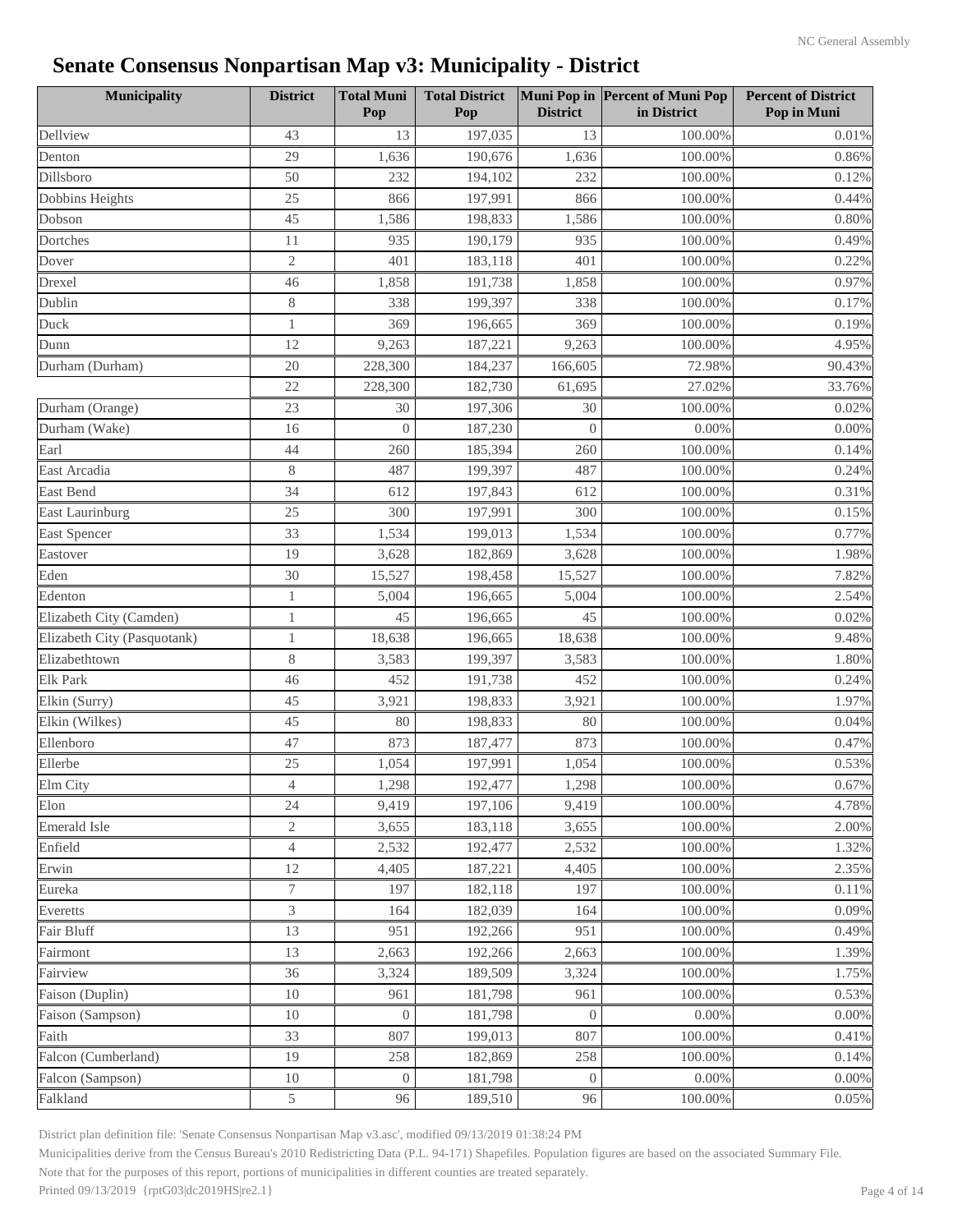| <b>Municipality</b>    | <b>District</b> | <b>Total Muni</b><br>Pop | <b>Total District</b><br>Pop | <b>District</b> | Muni Pop in Percent of Muni Pop<br>in District | <b>Percent of District</b><br>Pop in Muni |
|------------------------|-----------------|--------------------------|------------------------------|-----------------|------------------------------------------------|-------------------------------------------|
| Fallston               | 44              | 607                      | 185,394                      | 607             | 100.00%                                        | 0.33%                                     |
| Farmville              | 5               | 4,654                    | 189,510                      | 4,654           | 100.00%                                        | 2.46%                                     |
| Fayetteville           | 19              | 200,564                  | 182,869                      | 85,424          | 42.59%                                         | 46.71%                                    |
|                        | 21              | 200,564                  | 183,514                      | 115,140         | 57.41%                                         | 62.74%                                    |
| <b>Flat Rock</b>       | 48              | 3,114                    | 185,166                      | 3,114           | 100.00%                                        | 1.68%                                     |
| Fletcher               | 48              | 7,187                    | 185,166                      | 7,187           | 100.00%                                        | 3.88%                                     |
| <b>Forest City</b>     | 47              | 7,476                    | 187,477                      | 7,476           | 100.00%                                        | 3.99%                                     |
| <b>Forest Hills</b>    | 50              | 365                      | 194,102                      | 365             | 100.00%                                        | 0.19%                                     |
| Fountain               | 5               | 427                      | 189,510                      | 427             | 100.00%                                        | 0.23%                                     |
| Four Oaks              | 10              | 1,921                    | 181,798                      | 1,921           | 100.00%                                        | 1.06%                                     |
| Foxfire                | 25              | 902                      | 197,991                      | 902             | 100.00%                                        | 0.46%                                     |
| Franklin               | 50              | 3,845                    | 194,102                      | 3,845           | 100.00%                                        | 1.98%                                     |
| Franklinton            | 18              | 2,023                    | 183,324                      | 2,023           | 100.00%                                        | 1.10%                                     |
| Franklinville          | 26              | 1,164                    | 186,461                      | 1,164           | 100.00%                                        | 0.62%                                     |
| Fremont                | 7               | 1,255                    | 182,118                      | 1,255           | 100.00%                                        | 0.69%                                     |
| Fuquay-Varina          | 17              | 17,937                   | 199,914                      | 17,937          | 100.00%                                        | 8.97%                                     |
| Gamewell               | 46              | 4,051                    | 191,738                      | 4,051           | 100.00%                                        | 2.11%                                     |
| Garland                | 10              | 625                      | 181,798                      | 625             | 100.00%                                        | 0.34%                                     |
| Garner                 | 14              | 25,745                   | 198,654                      | 25,745          | 100.00%                                        | 12.96%                                    |
| Garysburg              | 3               | 1,057                    | 182,039                      | 1,057           | 100.00%                                        | 0.58%                                     |
| Gaston                 | 3               | 1,152                    | 182,039                      | 1,152           | 100.00%                                        | 0.63%                                     |
| Gastonia               | 43              | 71,741                   | 197,035                      | 71,741          | 100.00%                                        | 36.41%                                    |
| Gatesville             | $\mathbf{1}$    | 321                      | 196,665                      | 321             | 100.00%                                        | 0.16%                                     |
| Gibson                 | 25              | 540                      | 197,991                      | 540             | 100.00%                                        | 0.27%                                     |
| Gibsonville (Alamance) | 24              | 3,148                    | 197,106                      | 3,148           | 100.00%                                        | 1.60%                                     |
| Gibsonville (Guilford) | 24              | 3,262                    | 197,106                      | 3,262           | 100.00%                                        | 1.65%                                     |
| Glen Alpine            | 46              | 1,517                    | 191,738                      | 1,517           | 100.00%                                        | 0.79%                                     |
| Godwin                 | 19              | 139                      | 182,869                      | 139             | 100.00%                                        | 0.08%                                     |
| Goldsboro              | 7               | 36,437                   | 182,118                      | 36,437          | 100.00%                                        | 20.01%                                    |
| Goldston               | 23              | 268                      | 197,306                      | 268             | 100.00%                                        | 0.14%                                     |
| Graham                 | 24              | 14,153                   | 197,106                      | 14,153          | 100.00%                                        | 7.18%                                     |
| Grandfather            | 46              | $25\,$                   | 191,738                      | 25              | 100.00%                                        | $0.01\%$                                  |
| <b>Granite Falls</b>   | 46              | 4,722                    | 191,738                      | 4,722           | 100.00%                                        | 2.46%                                     |
| <b>Granite Quarry</b>  | 33              | 2,930                    | 199,013                      | 2,930           | 100.00%                                        | 1.47%                                     |
| Grantsboro             | $\mathfrak{2}$  | 688                      | 183,118                      | 688             | 100.00%                                        | 0.38%                                     |
| Green Level            | 24              | 2,100                    | 197,106                      | 2,100           | 100.00%                                        | 1.07%                                     |
| Greenevers             | 10              | 634                      | 181,798                      | 634             | 100.00%                                        | 0.35%                                     |
| Greensboro             | 24              | 269,666                  | 197,106                      | 4,510           | 1.67%                                          | 2.29%                                     |
|                        | 27              | 269,666                  | 199,608                      | 67,211          | 24.92%                                         | 33.67%                                    |
|                        | 28              | 269,666                  | 198,114                      | 197,945         | 73.40%                                         | 99.91%                                    |
| Greenville             | 5               | 84,554                   | 189,510                      | 84,554          | 100.00%                                        | 44.62%                                    |
| Grifton (Lenoir)       | $\tau$          | 186                      | 182,118                      | 186             | 100.00%                                        | 0.10%                                     |
| Grifton (Pitt)         | 5               | 2,431                    | 189,510                      | 2,431           | 100.00%                                        | 1.28%                                     |
| Grimesland             | 5               | 441                      | 189,510                      | 441             | 100.00%                                        | 0.23%                                     |
| Grover                 | 44              | 708                      | 185,394                      | 708             | 100.00%                                        | 0.38%                                     |
| Halifax                | 4               | 234                      | 192,477                      | 234             | 100.00%                                        | 0.12%                                     |
| Hamilton               | 3               | 408                      | 182,039                      | 408             | 100.00%                                        | 0.22%                                     |

District plan definition file: 'Senate Consensus Nonpartisan Map v3.asc', modified 09/13/2019 01:38:24 PM

Municipalities derive from the Census Bureau's 2010 Redistricting Data (P.L. 94-171) Shapefiles. Population figures are based on the associated Summary File.

Note that for the purposes of this report, portions of municipalities in different counties are treated separately.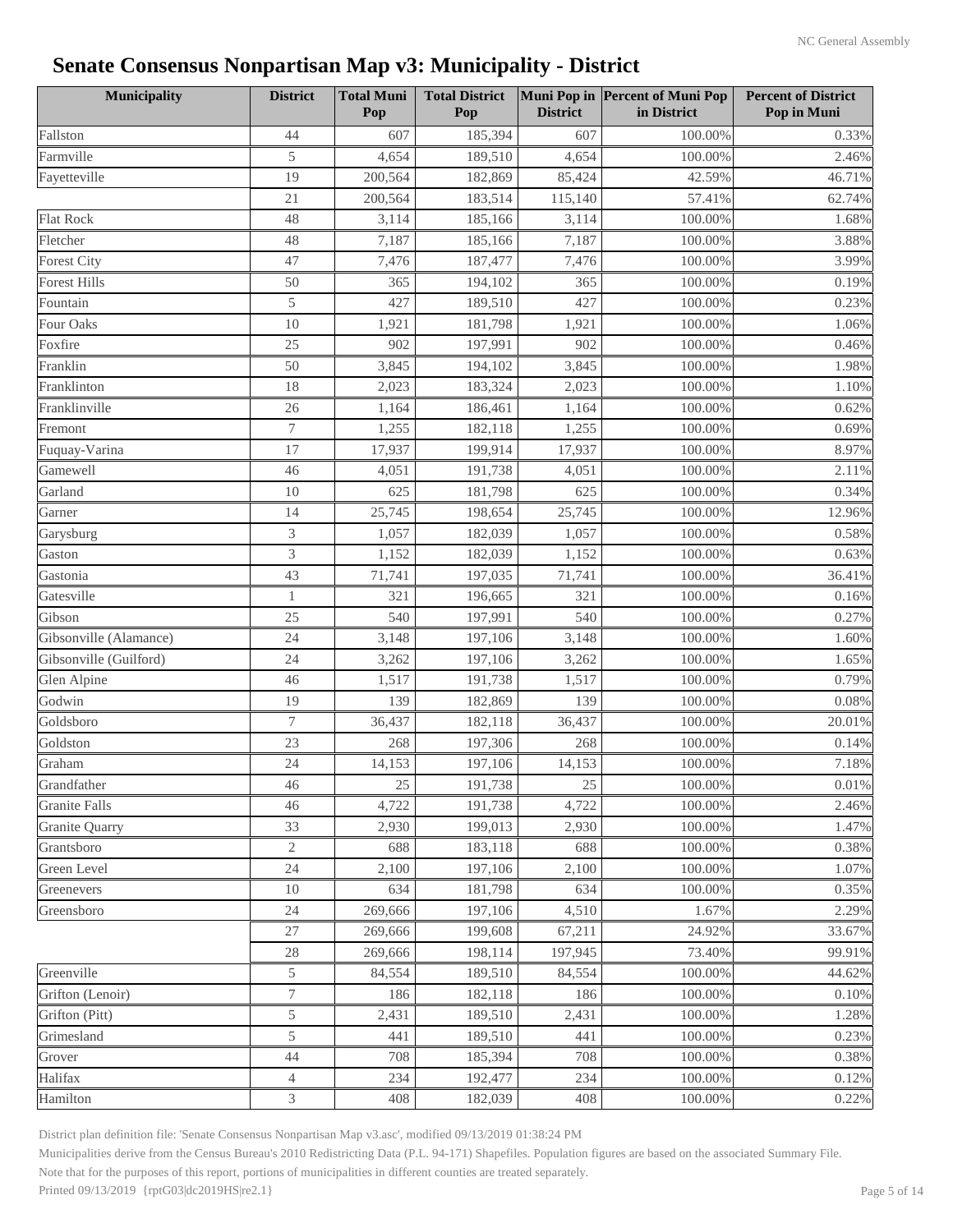| <b>Municipality</b>   | <b>District</b> | <b>Total Muni</b><br>Pop | <b>Total District</b><br>Pop | <b>District</b> | Muni Pop in Percent of Muni Pop<br>in District | <b>Percent of District</b><br>Pop in Muni |
|-----------------------|-----------------|--------------------------|------------------------------|-----------------|------------------------------------------------|-------------------------------------------|
| Hamlet                | 25              | 6,495                    | 197,991                      | 6,495           | 100.00%                                        | 3.28%                                     |
| Harmony               | 34              | 531                      | 197,843                      | 531             | 100.00%                                        | 0.27%                                     |
| Harrells (Duplin)     | 10              | 23                       | 181,798                      | 23              | 100.00%                                        | 0.01%                                     |
| Harrells (Sampson)    | 10              | 179                      | 181,798                      | 179             | 100.00%                                        | 0.10%                                     |
| Harrellsville         | $\mathbf{1}$    | 106                      | 196,665                      | 106             | 100.00%                                        | 0.05%                                     |
| Harrisburg            | 36              | 11,526                   | 189,509                      | 11,526          | 100.00%                                        | 6.08%                                     |
| Hassell               | 3               | 84                       | 182,039                      | 84              | 100.00%                                        | 0.05%                                     |
| Havelock              | $\sqrt{2}$      | 20,735                   | 183,118                      | 20,735          | 100.00%                                        | 11.32%                                    |
| <b>Haw River</b>      | 24              | 2,298                    | 197,106                      | 2,298           | 100.00%                                        | 1.17%                                     |
| Hayesville            | 50              | 311                      | 194,102                      | 311             | 100.00%                                        | 0.16%                                     |
| <b>Hemby Bridge</b>   | 35              | 1,520                    | 189,794                      | 1,509           | 99.28%                                         | 0.80%                                     |
|                       | 36              | 1,520                    | 189,509                      | 11              | 0.72%                                          | 0.01%                                     |
| Henderson             | 3               | 15,368                   | 182,039                      | 15,368          | 100.00%                                        | 8.44%                                     |
| Hendersonville        | 48              | 13,137                   | 185,166                      | 13,137          | 100.00%                                        | 7.09%                                     |
| Hertford              | 1               | 2,143                    | 196,665                      | 2,143           | 100.00%                                        | 1.09%                                     |
| Hickory (Burke)       | 46              | 66                       | 191,738                      | 66              | 100.00%                                        | 0.03%                                     |
| Hickory (Caldwell)    | 46              | 18                       | 191,738                      | 18              | 100.00%                                        | 0.01%                                     |
| Hickory (Catawba)     | 42              | 39,926                   | 191,556                      | 39,926          | 100.00%                                        | 20.84%                                    |
| High Point (Davidson) | 29              | 5,310                    | 190,676                      | 5,310           | 100.00%                                        | 2.78%                                     |
| High Point (Forsyth)  | 31              | 8                        | 192,073                      | 8               | 100.00%                                        | 0.00%                                     |
| High Point (Guilford) | 26              | 99,042                   | 186,461                      | 35,543          | 35.89%                                         | 19.06%                                    |
|                       | 27              | 99,042                   | 199,608                      | 63,499          | 64.11%                                         | 31.81%                                    |
| High Point (Randolph) | 26              | 11                       | 186,461                      | 11              | 100.00%                                        | 0.01%                                     |
| <b>High Shoals</b>    | 43              | 696                      | 197,035                      | 696             | 100.00%                                        | 0.35%                                     |
| Highlands (Jackson)   | 50              | $\overline{4}$           | 194,102                      | $\overline{4}$  | 100.00%                                        | 0.00%                                     |
| Highlands (Macon)     | 50              | 920                      | 194,102                      | 920             | 100.00%                                        | 0.47%                                     |
| Hildebran             | 46              | 2,023                    | 191,738                      | 2,023           | 100.00%                                        | 1.06%                                     |
| Hillsborough          | 23              | 6,087                    | 197,306                      | 6,087           | 100.00%                                        | 3.09%                                     |
| Hobgood               | $\overline{4}$  | 348                      | 192,477                      | 348             | 100.00%                                        | 0.18%                                     |
| Hoffman               | 25              | 588                      | 197,991                      | 588             | 100.00%                                        | 0.30%                                     |
| Holden Beach          | $8\,$           | 575                      | 199,397                      | 575             | 100.00%                                        | 0.29%                                     |
| <b>Holly Ridge</b>    | $\theta$        | 1,268                    | 187,925                      | 1,268           | $100.00\%$                                     | 0.67%                                     |
| <b>Holly Springs</b>  | 17              | 24,661                   | 199,914                      | 24,661          | 100.00%                                        | 12.34%                                    |
| Hookerton             | 5               | 409                      | 189,510                      | 409             | 100.00%                                        | 0.22%                                     |
| <b>Hope Mills</b>     | 19              | 15,176                   | 182,869                      | 15,176          | 100.00%                                        | 8.30%                                     |
| <b>Hot Springs</b>    | 47              | 560                      | 187,477                      | 560             | 100.00%                                        | 0.30%                                     |
| Hudson                | 46              | 3,776                    | 191,738                      | 3,776           | 100.00%                                        | 1.97%                                     |
| Huntersville          | 41              | 46,773                   | 188,589                      | 46,773          | 100.00%                                        | 24.80%                                    |
| <b>Indian Beach</b>   | $\mathbf{2}$    | 112                      | 183,118                      | 112             | 100.00%                                        | 0.06%                                     |
| <b>Indian Trail</b>   | 35              | 33,518                   | 189,794                      | 33,456          | 99.82%                                         | 17.63%                                    |
|                       | 36              | 33,518                   | 189,509                      | 62              | 0.18%                                          | 0.03%                                     |
| Jackson               | 3               | 513                      | 182,039                      | 513             | 100.00%                                        | 0.28%                                     |
| Jacksonville          | 6               | 70,145                   | 187,925                      | 70,145          | 100.00%                                        | 37.33%                                    |
| Jamestown             | 26              | 3,382                    | 186,461                      | 3,363           | 99.44%                                         | 1.80%                                     |
|                       | 27              | 3,382                    | 199,608                      | 19              | 0.56%                                          | 0.01%                                     |
| Jamesville            | 3               | 491                      | 182,039                      | 491             | 100.00%                                        | 0.27%                                     |
| Jefferson             | 45              | 1,611                    | 198,833                      | 1,611           | 100.00%                                        | 0.81%                                     |

District plan definition file: 'Senate Consensus Nonpartisan Map v3.asc', modified 09/13/2019 01:38:24 PM

Municipalities derive from the Census Bureau's 2010 Redistricting Data (P.L. 94-171) Shapefiles. Population figures are based on the associated Summary File.

Note that for the purposes of this report, portions of municipalities in different counties are treated separately.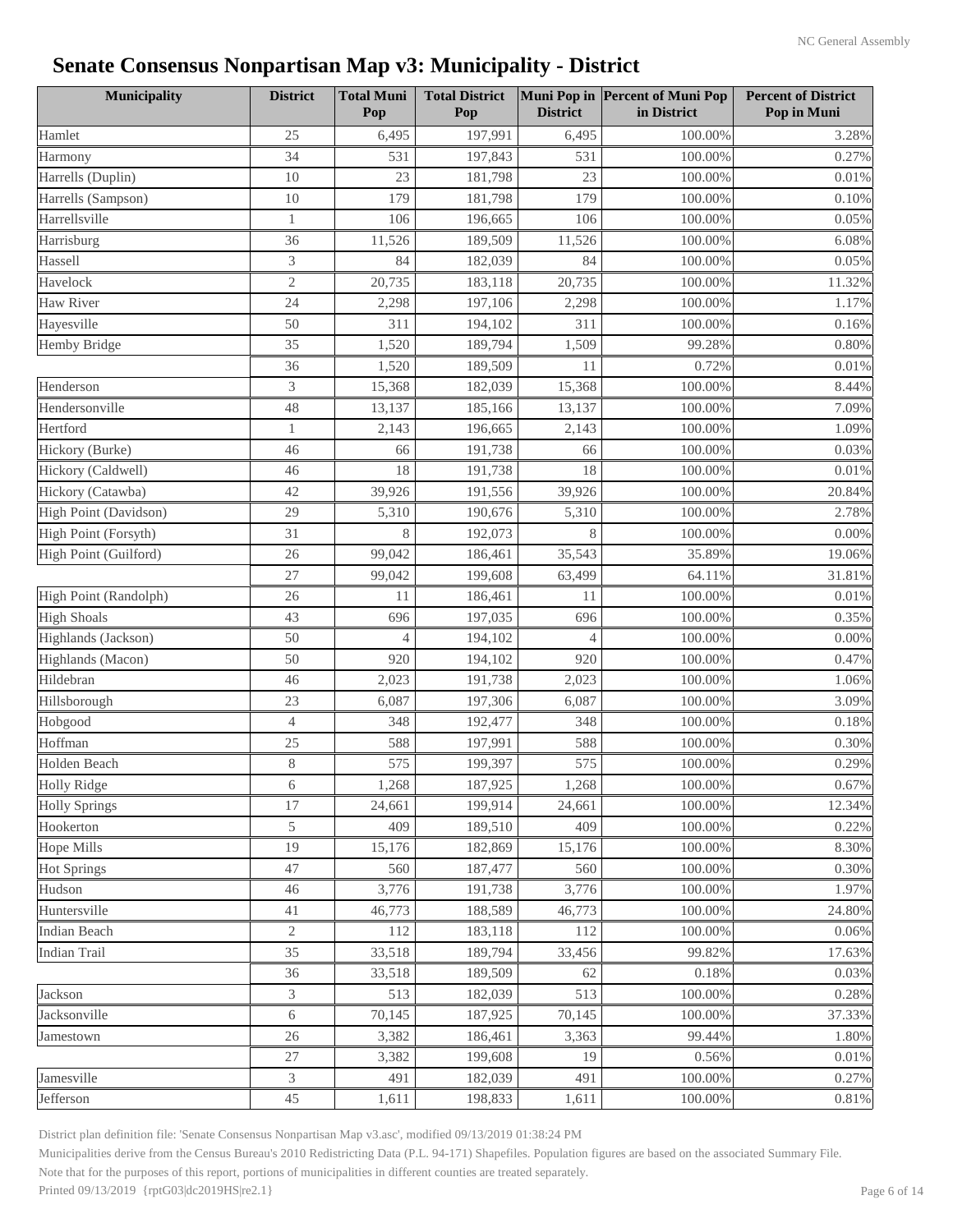| <b>Municipality</b>        | <b>District</b> | <b>Total Muni</b><br>Pop | <b>Total District</b><br>Pop | <b>District</b> | Muni Pop in Percent of Muni Pop<br>in District | <b>Percent of District</b><br>Pop in Muni |
|----------------------------|-----------------|--------------------------|------------------------------|-----------------|------------------------------------------------|-------------------------------------------|
| Jonesville                 | 34              | 2,285                    | 197,843                      | 2,285           | 100.00%                                        | 1.15%                                     |
| Kannapolis (Cabarrus)      | 36              | 33,194                   | 189,509                      | 33,194          | 100.00%                                        | 17.52%                                    |
| Kannapolis (Rowan)         | 33              | 9,431                    | 199,013                      | 9,431           | 100.00%                                        | 4.74%                                     |
| Kelford                    | 3               | 251                      | 182,039                      | 251             | 100.00%                                        | 0.14%                                     |
| Kenansville                | 10              | 855                      | 181,798                      | 855             | 100.00%                                        | 0.47%                                     |
| Kenly (Johnston)           | 10              | 1,176                    | 181,798                      | 1,176           | 100.00%                                        | 0.65%                                     |
| Kenly (Wilson)             | $\overline{4}$  | 163                      | 192,477                      | 163             | 100.00%                                        | 0.08%                                     |
| Kernersville (Forsyth)     | 31              | 23,071                   | 192,073                      | 23,071          | 100.00%                                        | 12.01%                                    |
| Kernersville (Guilford)    | 27              | 52                       | 199,608                      | 52              | 100.00%                                        | 0.03%                                     |
| Kill Devil Hills           | $\mathbf{1}$    | 6,683                    | 196,665                      | 6,683           | 100.00%                                        | 3.40%                                     |
| King (Forsyth)             | 32              | 619                      | 199,837                      | 619             | 100.00%                                        | 0.31%                                     |
| King (Stokes)              | 30              | 6,285                    | 198,458                      | 6,285           | 100.00%                                        | 3.17%                                     |
| Kings Mountain (Cleveland) | 44              | 9,242                    | 185,394                      | 9,242           | 100.00%                                        | 4.99%                                     |
| Kings Mountain (Gaston)    | 43              | 1,054                    | 197,035                      | 1,054           | 100.00%                                        | 0.53%                                     |
| Kingstown                  | 44              | 681                      | 185,394                      | 681             | 100.00%                                        | 0.37%                                     |
| Kinston                    | 7               | 21,677                   | 182,118                      | 21,677          | 100.00%                                        | 11.90%                                    |
| Kittrell                   | 3               | 467                      | 182,039                      | 467             | 100.00%                                        | 0.26%                                     |
| Kitty Hawk                 | $\mathbf{1}$    | 3,272                    | 196,665                      | 3,272           | 100.00%                                        | 1.66%                                     |
| Knightdale                 | 14              | 11,401                   | 198,654                      | $\Omega$        | 0.00%                                          | 0.00%                                     |
|                            | 18              | 11,401                   | 183,324                      | 11,401          | 100.00%                                        | 6.22%                                     |
| Kure Beach                 | $\overline{9}$  | 2,012                    | 198,108                      | 2,012           | 100.00%                                        | 1.02%                                     |
| La Grange                  | $\overline{7}$  | 2,873                    | 182,118                      | 2,873           | 100.00%                                        | 1.58%                                     |
| Lake Lure                  | 47              | 1,192                    | 187,477                      | 1,192           | 100.00%                                        | 0.64%                                     |
| Lake Park                  | 35              | 3,422                    | 189,794                      | 3,422           | 100.00%                                        | 1.80%                                     |
| Lake Santeetlah            | 50              | 45                       | 194,102                      | 45              | 100.00%                                        | 0.02%                                     |
| Lake Waccamaw              | 13              | 1,480                    | 192,266                      | 1,480           | 100.00%                                        | 0.77%                                     |
| Landis                     | 33              | 3,109                    | 199,013                      | 3,109           | 100.00%                                        | 1.56%                                     |
| Lansing                    | 45              | 158                      | 198,833                      | 158             | 100.00%                                        | 0.08%                                     |
| Lasker                     | 3               | 122                      | 182,039                      | 122             | 100.00%                                        | 0.07%                                     |
| Lattimore                  | 44              | 488                      | 185,394                      | 488             | 100.00%                                        | 0.26%                                     |
| <b>Laurel Park</b>         | 48              | 2,180                    | 185,166                      | 2,180           | 100.00%                                        | 1.18%                                     |
| Laurinburg                 | 25              | 15,962                   | 197,991                      | 15,962          | 100.00%                                        | $8.06\%$                                  |
| Lawndale                   | 44              | 606                      | 185,394                      | 606             | 100.00%                                        | 0.33%                                     |
| Leggett                    | 4               | 60                       | 192,477                      | 60              | 100.00%                                        | 0.03%                                     |
| Leland                     | $8\,$           | 13,527                   | 199,397                      | 13,527          | 100.00%                                        | 6.78%                                     |
| Lenoir                     | 46              | 18,228                   | 191,738                      | 18,228          | 100.00%                                        | 9.51%                                     |
| Lewiston Woodville         | 3               | 549                      | 182,039                      | 549             | 100.00%                                        | 0.30%                                     |
| Lewisville                 | 32              | 12,639                   | 199,837                      | 12,639          | 100.00%                                        | 6.32%                                     |
| Lexington                  | 29              | 18,931                   | 190,676                      | 18,931          | 100.00%                                        | 9.93%                                     |
| Liberty                    | 26              | 2,656                    | 186,461                      | 2,656           | 100.00%                                        | 1.42%                                     |
| Lilesville                 | $25\,$          | 536                      | 197,991                      | 536             | 100.00%                                        | 0.27%                                     |
| Lillington                 | 12              | 3,194                    | 187,221                      | 3,194           | 100.00%                                        | 1.71%                                     |
| Lincolnton                 | 44              | 10,486                   | 185,394                      | 10,486          | 100.00%                                        | 5.66%                                     |
| Linden                     | 19              | 130                      | 182,869                      | 130             | 100.00%                                        | 0.07%                                     |
| Littleton                  | $\overline{4}$  | 674                      | 192,477                      | 674             | 100.00%                                        | 0.35%                                     |
| Locust (Cabarrus)          | 36              | 215                      | 189,509                      | 215             | 100.00%                                        | 0.11%                                     |
| Locust (Stanly)            | 33              | 2,715                    | 199,013                      | 2,715           | 100.00%                                        | 1.36%                                     |

District plan definition file: 'Senate Consensus Nonpartisan Map v3.asc', modified 09/13/2019 01:38:24 PM

Municipalities derive from the Census Bureau's 2010 Redistricting Data (P.L. 94-171) Shapefiles. Population figures are based on the associated Summary File.

Note that for the purposes of this report, portions of municipalities in different counties are treated separately.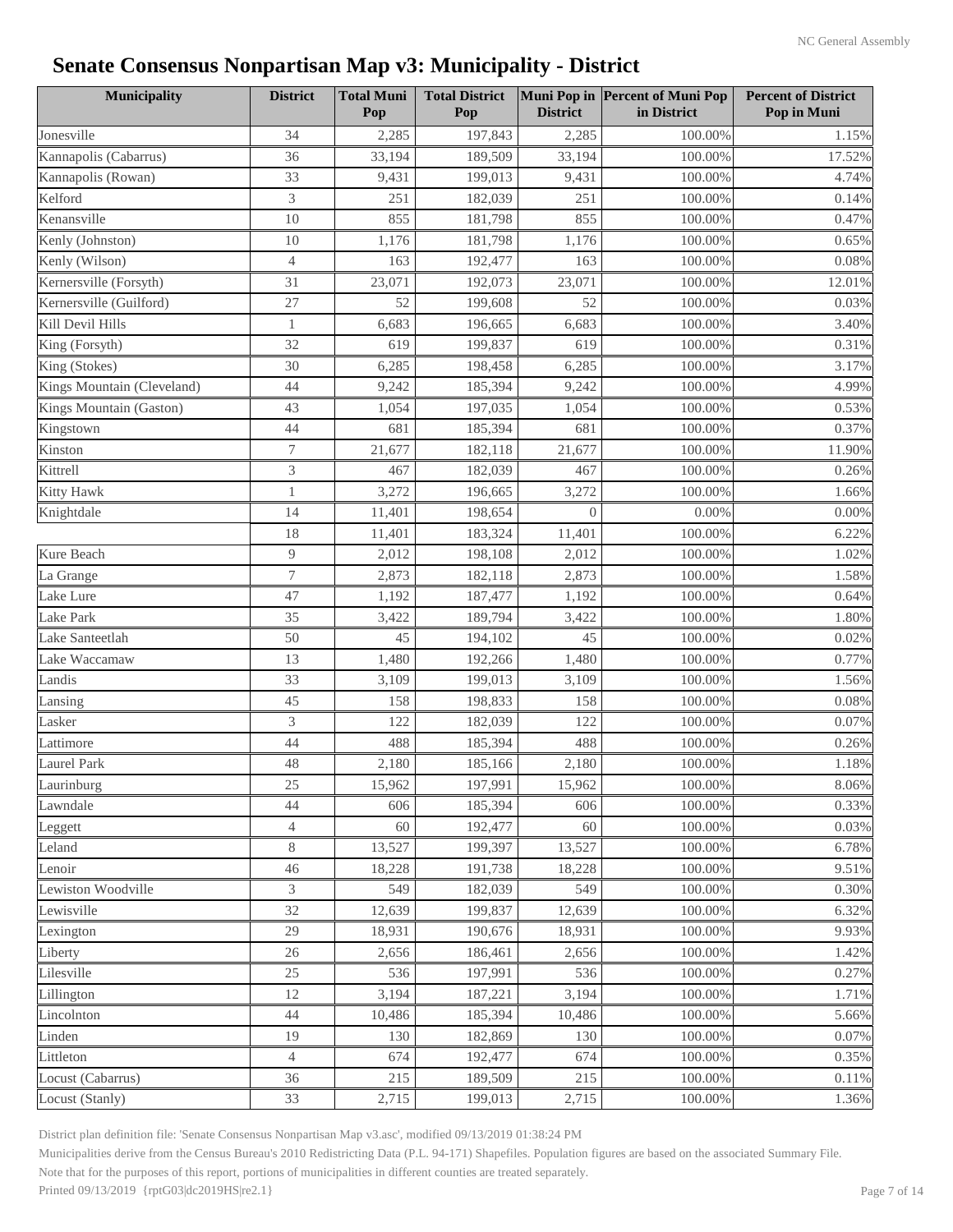| <b>Municipality</b>     | <b>District</b> | <b>Total Muni</b><br>Pop | <b>Total District</b><br>Pop | <b>District</b> | Muni Pop in Percent of Muni Pop<br>in District | <b>Percent of District</b><br>Pop in Muni |
|-------------------------|-----------------|--------------------------|------------------------------|-----------------|------------------------------------------------|-------------------------------------------|
| Long View (Burke)       | 46              | 752                      | 191,738                      | 752             | 100.00%                                        | 0.39%                                     |
| Long View (Catawba)     | 42              | 4,119                    | 191,556                      | 4,119           | 100.00%                                        | 2.15%                                     |
| Louisburg               | 18              | 3,359                    | 183,324                      | 3,359           | 100.00%                                        | 1.83%                                     |
| Love Valley             | 34              | 90                       | 197,843                      | 90              | 100.00%                                        | 0.05%                                     |
| Lowell                  | 43              | 3,526                    | 197,035                      | 3,526           | 100.00%                                        | 1.79%                                     |
| Lucama                  | $\overline{4}$  | 1,108                    | 192,477                      | 1,108           | 100.00%                                        | 0.58%                                     |
| Lumber Bridge           | 13              | 94                       | 192,266                      | 94              | 100.00%                                        | 0.05%                                     |
| Lumberton               | 13              | 21,542                   | 192,266                      | 21,542          | 100.00%                                        | 11.20%                                    |
| Macclesfield            | $\overline{4}$  | 471                      | 192,477                      | 471             | 100.00%                                        | 0.24%                                     |
| Macon                   | 3               | 119                      | 182,039                      | 119             | 100.00%                                        | 0.07%                                     |
| Madison                 | 30              | 2,246                    | 198,458                      | 2,246           | 100.00%                                        | 1.13%                                     |
| Maggie Valley           | 50              | 1,150                    | 194,102                      | 1,150           | 100.00%                                        | 0.59%                                     |
| Magnolia                | 10              | 939                      | 181,798                      | 939             | 100.00%                                        | 0.52%                                     |
| Maiden (Catawba)        | 42              | 3,308                    | 191,556                      | 3,308           | 100.00%                                        | 1.73%                                     |
| Maiden (Lincoln)        | 44              | $\overline{2}$           | 185,394                      | $\overline{2}$  | 100.00%                                        | 0.00%                                     |
| Manteo                  | $\mathbf{1}$    | 1,434                    | 196,665                      | 1,434           | 100.00%                                        | 0.73%                                     |
| Marietta                | 13              | 175                      | 192,266                      | 175             | 100.00%                                        | 0.09%                                     |
| Marion                  | 47              | 7,838                    | 187,477                      | 7,838           | 100.00%                                        | 4.18%                                     |
| Mars Hill               | 47              | 1,869                    | 187,477                      | 1,869           | 100.00%                                        | 1.00%                                     |
| Marshall                | 47              | 872                      | 187,477                      | 872             | 100.00%                                        | 0.47%                                     |
| Marshville              | 35              | 2,402                    | 189,794                      | 2,402           | 100.00%                                        | 1.27%                                     |
| Marvin                  | 35              | 5,579                    | 189,794                      | 5,579           | 100.00%                                        | 2.94%                                     |
| Matthews                | 37              | 27,198                   | 183,991                      | 27,198          | 100.00%                                        | 14.78%                                    |
| Maxton (Robeson)        | 13              | 2,230                    | 192,266                      | 2,230           | 100.00%                                        | 1.16%                                     |
| Maxton (Scotland)       | 25              | 196                      | 197,991                      | 196             | 100.00%                                        | 0.10%                                     |
| Mayodan                 | 30              | 2,478                    | 198,458                      | 2,478           | 100.00%                                        | 1.25%                                     |
| Maysville               | 6               | 1,019                    | 187,925                      | 1,019           | 100.00%                                        | 0.54%                                     |
| McAdenville             | 43              | 651                      | 197,035                      | 651             | 100.00%                                        | 0.33%                                     |
| McDonald                | 13              | 113                      | 192,266                      | 113             | 100.00%                                        | 0.06%                                     |
| McFarlan                | 25              | 117                      | 197,991                      | 117             | 100.00%                                        | 0.06%                                     |
| Mebane (Alamance)       | 24              | 9,600                    | 197,106                      | 9,600           | 100.00%                                        | 4.87%                                     |
| Mebane (Orange)         | 23              | 1,793                    | 197,306                      | 1,793           | 100.00%                                        | 0.91%                                     |
| Mesic                   | 2               | 220                      | 183,118                      | 220             | 100.00%                                        | 0.12%                                     |
| Micro                   | 10              | 441                      | 181,798                      | 441             | 100.00%                                        | 0.24%                                     |
| Middleburg              | 3               | 133                      | 182,039                      | 133             | 100.00%                                        | 0.07%                                     |
| Middlesex               | 11              | 822                      | 190,179                      | 822             | 100.00%                                        | 0.43%                                     |
| Midland (Cabarrus)      | 36              | 3,073                    | 189,509                      | 3,073           | 100.00%                                        | 1.62%                                     |
| Midland (Mecklenburg)   | 40              | $\Omega$                 | 183,115                      | $\Omega$        | 0.00%                                          | $0.00\%$                                  |
| Midway                  | 29              | 4,679                    | 190,676                      | 4,679           | 100.00%                                        | 2.45%                                     |
| <b>Mills River</b>      | 48              | 6,802                    | 185,166                      | 6,802           | 100.00%                                        | 3.67%                                     |
| Milton                  | 30              | 166                      | 198,458                      | 166             | 100.00%                                        | 0.08%                                     |
| <b>Mineral Springs</b>  | 35              | 2,639                    | 189,794                      | 2,639           | 100.00%                                        | 1.39%                                     |
| Minnesott Beach         | $\mathbf{2}$    | 440                      | 183,118                      | 440             | 100.00%                                        | 0.24%                                     |
| Mint Hill (Mecklenburg) | 40              | 22,669                   | 183,115                      | 22,669          | 100.00%                                        | 12.38%                                    |
| Mint Hill (Union)       | 36              | 53                       | 189,509                      | 53              | 100.00%                                        | 0.03%                                     |
| Misenheimer             | 33              | 728                      | 199,013                      | 728             | 100.00%                                        | 0.37%                                     |
| Mocksville              | 31              | 5,051                    | 192,073                      | 5,051           | 100.00%                                        | 2.63%                                     |

District plan definition file: 'Senate Consensus Nonpartisan Map v3.asc', modified 09/13/2019 01:38:24 PM

Municipalities derive from the Census Bureau's 2010 Redistricting Data (P.L. 94-171) Shapefiles. Population figures are based on the associated Summary File.

Note that for the purposes of this report, portions of municipalities in different counties are treated separately.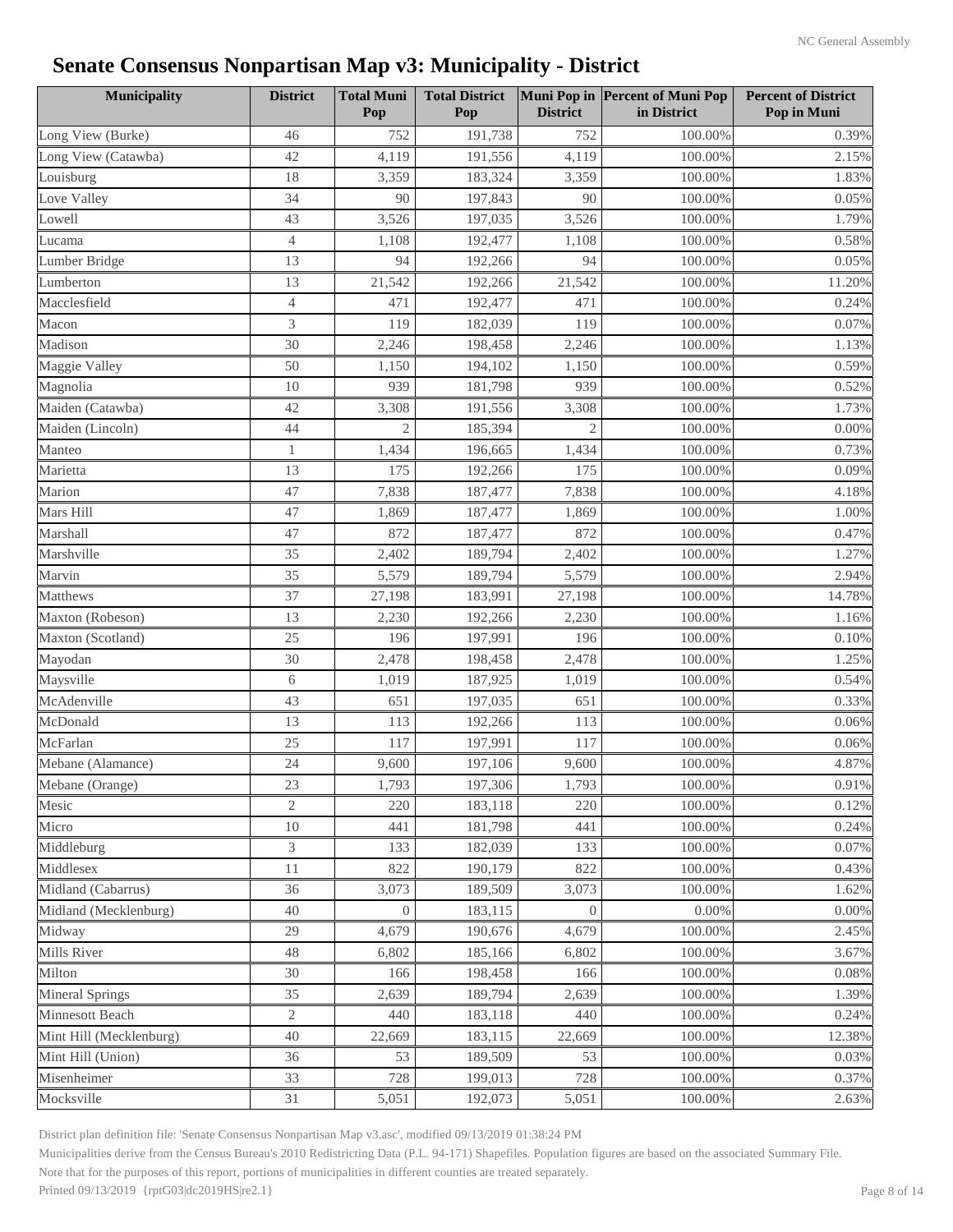| <b>Municipality</b>   | <b>District</b> | <b>Total Muni</b><br>Pop | <b>Total District</b><br>Pop | <b>District</b> | Muni Pop in Percent of Muni Pop<br>in District | <b>Percent of District</b><br>Pop in Muni |
|-----------------------|-----------------|--------------------------|------------------------------|-----------------|------------------------------------------------|-------------------------------------------|
| Momeyer               | 11              | 224                      | 190,179                      | 224             | 100.00%                                        | 0.12%                                     |
| Monroe                | 35              | 32,797                   | 189,794                      | 32,797          | 100.00%                                        | 17.28%                                    |
| Montreat              | 48              | 723                      | 185,166                      | 723             | 100.00%                                        | 0.39%                                     |
| Mooresboro            | 44              | 311                      | 185,394                      | 311             | 100.00%                                        | 0.17%                                     |
| Mooresville           | 34              | 32,711                   | 197,843                      | 32,711          | 100.00%                                        | 16.53%                                    |
| Morehead City         | $\sqrt{2}$      | 8,661                    | 183,118                      | 8,661           | 100.00%                                        | 4.73%                                     |
| Morganton             | 46              | 16,918                   | 191,738                      | 16,918          | 100.00%                                        | 8.82%                                     |
| Morrisville (Durham)  | 20              | $\Omega$                 | 184,237                      | $\Omega$        | 0.00%                                          | 0.00%                                     |
| Morrisville (Wake)    | 16              | 18,576                   | 187,230                      | 18,576          | 100.00%                                        | 9.92%                                     |
| Morven                | 25              | 511                      | 197,991                      | 511             | 100.00%                                        | 0.26%                                     |
| <b>Mount Airy</b>     | 30              | 10,388                   | 198,458                      | 9,838           | 94.71%                                         | 4.96%                                     |
|                       | 45              | 10,388                   | 198,833                      | 550             | 5.29%                                          | 0.28%                                     |
| Mount Gilead          | 29              | 1,181                    | 190,676                      | 1,181           | 100.00%                                        | 0.62%                                     |
| <b>Mount Holly</b>    | 43              | 13,656                   | 197,035                      | 11,715          | 85.79%                                         | 5.95%                                     |
|                       | 44              | 13,656                   | 185,394                      | 1,941           | 14.21%                                         | 1.05%                                     |
| Mount Olive (Duplin)  | 10              | 51                       | 181,798                      | 51              | 100.00%                                        | 0.03%                                     |
| Mount Olive (Wayne)   | 7               | 4,538                    | 182,118                      | 4,538           | 100.00%                                        | 2.49%                                     |
| <b>Mount Pleasant</b> | 36              | 1,652                    | 189,509                      | 1,652           | 100.00%                                        | 0.87%                                     |
| Murfreesboro          | 1               | 2,835                    | 196,665                      | 2,835           | 100.00%                                        | 1.44%                                     |
| Murphy                | 50              | 1,627                    | 194,102                      | 1,627           | 100.00%                                        | 0.84%                                     |
| Nags Head             | $\mathbf{1}$    | 2,757                    | 196,665                      | 2,757           | 100.00%                                        | 1.40%                                     |
| Nashville             | 11              | 5,352                    | 190,179                      | 5,352           | 100.00%                                        | 2.81%                                     |
| Navassa               | $8\,$           | 1,505                    | 199,397                      | 1,505           | 100.00%                                        | 0.75%                                     |
| New Bern              | $\sqrt{2}$      | 29,524                   | 183,118                      | 29,524          | 100.00%                                        | 16.12%                                    |
| New London            | 33              | 600                      | 199,013                      | 600             | 100.00%                                        | 0.30%                                     |
| Newland               | 46              | 698                      | 191,738                      | 698             | 100.00%                                        | 0.36%                                     |
| Newport               | $\sqrt{2}$      | 4,150                    | 183,118                      | 4,150           | 100.00%                                        | 2.27%                                     |
| Newton                | 42              | 12,968                   | 191,556                      | 12,968          | 100.00%                                        | 6.77%                                     |
| Newton Grove          | 10              | 569                      | 181,798                      | 569             | 100.00%                                        | 0.31%                                     |
| Norlina               | 3               | 1,118                    | 182,039                      | 1,118           | 100.00%                                        | 0.61%                                     |
| Norman                | 25              | 138                      | 197,991                      | 138             | 100.00%                                        | 0.07%                                     |
| North Topsail Beach   | 6               | 743                      | 187,925                      | 743             | $100.00\%$                                     | $0.40\%$                                  |
| North Wilkesboro      | 45              | 4,245                    | 198,833                      | 4,245           | 100.00%                                        | 2.13%                                     |
| Northwest             | 8               | 735                      | 199,397                      | 735             | 100.00%                                        | 0.37%                                     |
| Norwood               | 33              | 2,379                    | 199,013                      | 2,379           | 100.00%                                        | 1.20%                                     |
| Oak City              | 3               | 317                      | 182,039                      | 317             | 100.00%                                        | 0.17%                                     |
| Oak Island            | 8               | 6,783                    | 199,397                      | 6,783           | 100.00%                                        | 3.40%                                     |
| Oak Ridge             | 27              | 6,185                    | 199,608                      | 6,185           | 100.00%                                        | 3.10%                                     |
| Oakboro               | 33              | 1,859                    | 199,013                      | 1,859           | 100.00%                                        | 0.93%                                     |
| Ocean Isle Beach      | $8\,$           | 550                      | 199,397                      | 550             | 100.00%                                        | 0.28%                                     |
| Old Fort              | 47              | 908                      | 187,477                      | 908             | 100.00%                                        | 0.48%                                     |
| Oriental              | $\overline{2}$  | 900                      | 183,118                      | 900             | 100.00%                                        | 0.49%                                     |
| Orrum                 | 13              | 91                       | 192,266                      | 91              | 100.00%                                        | 0.05%                                     |
| Ossipee               | 24              | 543                      | 197,106                      | 543             | 100.00%                                        | 0.28%                                     |
| Oxford                | 22              | 8,461                    | 182,730                      | 8,461           | 100.00%                                        | 4.63%                                     |
| Pantego               | $\overline{3}$  | 179                      | 182,039                      | 179             | 100.00%                                        | 0.10%                                     |
| Parkton               | 13              | 436                      | 192,266                      | 436             | 100.00%                                        | 0.23%                                     |

District plan definition file: 'Senate Consensus Nonpartisan Map v3.asc', modified 09/13/2019 01:38:24 PM

Municipalities derive from the Census Bureau's 2010 Redistricting Data (P.L. 94-171) Shapefiles. Population figures are based on the associated Summary File.

Note that for the purposes of this report, portions of municipalities in different counties are treated separately.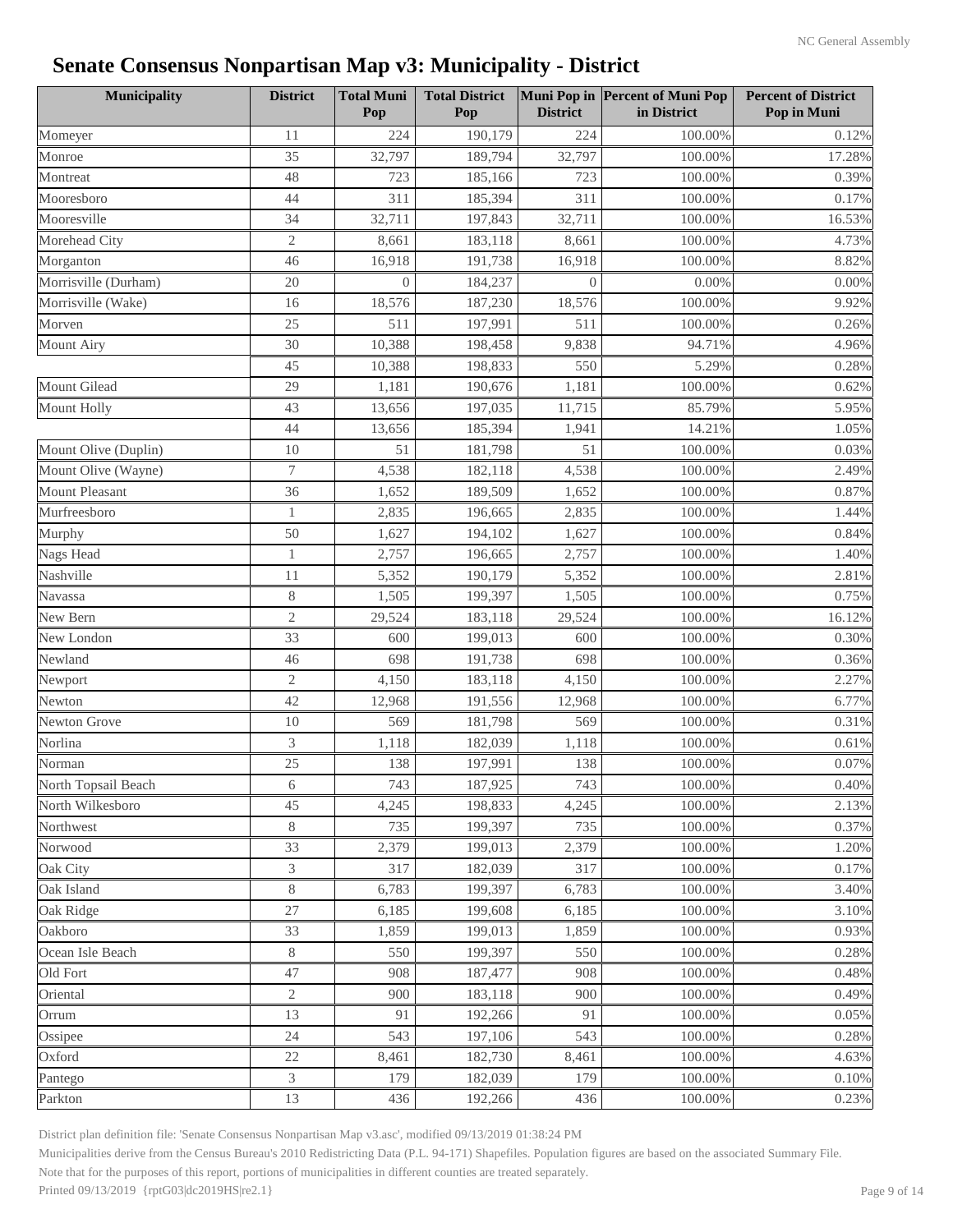| <b>Municipality</b>      | <b>District</b>  | <b>Total Muni</b><br>Pop | <b>Total District</b><br>Pop | <b>District</b> | Muni Pop in Percent of Muni Pop<br>in District | <b>Percent of District</b><br>Pop in Muni |
|--------------------------|------------------|--------------------------|------------------------------|-----------------|------------------------------------------------|-------------------------------------------|
| Parmele                  | 3                | 278                      | 182,039                      | 278             | 100.00%                                        | 0.15%                                     |
| <b>Patterson Springs</b> | 44               | 622                      | 185,394                      | 622             | 100.00%                                        | 0.34%                                     |
| Peachland                | 25               | 437                      | 197,991                      | 437             | 100.00%                                        | 0.22%                                     |
| Peletier                 | $\mathfrak{2}$   | 644                      | 183,118                      | 644             | 100.00%                                        | 0.35%                                     |
| Pembroke                 | 13               | 2,973                    | 192,266                      | 2,973           | 100.00%                                        | 1.55%                                     |
| Pikeville                | $\tau$           | 678                      | 182,118                      | 678             | 100.00%                                        | 0.37%                                     |
| Pilot Mountain           | 30               | 1,477                    | 198,458                      | 1,477           | 100.00%                                        | 0.74%                                     |
| Pine Knoll Shores        | $\mathfrak{2}$   | 1,339                    | 183,118                      | 1,339           | 100.00%                                        | 0.73%                                     |
| Pine Level               | 11               | 1,700                    | 190,179                      | 1,700           | 100.00%                                        | 0.89%                                     |
| Pinebluff                | 25               | 1,337                    | 197,991                      | 1,337           | 100.00%                                        | 0.68%                                     |
| Pinehurst                | 25               | 13,124                   | 197,991                      | 13,124          | 100.00%                                        | 6.63%                                     |
| Pinetops                 | $\overline{4}$   | 1,374                    | 192,477                      | 1,374           | 100.00%                                        | 0.71%                                     |
| Pineville                | 39               | 7,479                    | 181,402                      | 7,479           | 100.00%                                        | 4.12%                                     |
| Pink Hill                | $\boldsymbol{7}$ | 552                      | 182,118                      | 552             | 100.00%                                        | 0.30%                                     |
| Pittsboro                | 23               | 3,743                    | 197,306                      | 3,743           | 100.00%                                        | 1.90%                                     |
| Pleasant Garden          | 26               | 4,489                    | 186,461                      | $\Omega$        | 0.00%                                          | $0.00\%$                                  |
|                          | 27               | 4,489                    | 199,608                      | 4,489           | 100.00%                                        | 2.25%                                     |
| Plymouth                 | $\mathbf{1}$     | 3,878                    | 196,665                      | 3,878           | 100.00%                                        | 1.97%                                     |
| Polkton                  | 25               | 3,375                    | 197,991                      | 3,375           | 100.00%                                        | 1.70%                                     |
| Polkville                | 44               | 545                      | 185,394                      | 545             | 100.00%                                        | 0.29%                                     |
| Pollocksville            | 6                | 311                      | 187,925                      | 311             | 100.00%                                        | 0.17%                                     |
| Powellsville             | 3                | 276                      | 182,039                      | 276             | 100.00%                                        | 0.15%                                     |
| Princeton                | 10               | 1,194                    | 181,798                      | 1,194           | 100.00%                                        | 0.66%                                     |
| Princeville              | 4                | 2,082                    | 192,477                      | 2,082           | 100.00%                                        | 1.08%                                     |
| Proctorville             | 13               | 117                      | 192,266                      | 117             | 100.00%                                        | 0.06%                                     |
| Raeford                  | 21               | 4,611                    | 183,514                      | 4,611           | 100.00%                                        | 2.51%                                     |
| Raleigh (Durham)         | 20               | 1,067                    | 184,237                      | 1,067           | 100.00%                                        | 0.58%                                     |
| Raleigh (Wake)           | 14               | 402,825                  | 198,654                      | 137,686         | 34.18%                                         | 69.31%                                    |
|                          | 15               | 402,825                  | 192,490                      | 155,027         | 38.48%                                         | 80.54%                                    |
|                          | 16               | 402,825                  | 187,230                      | 91,243          | 22.65%                                         | 48.73%                                    |
|                          | 18               | 402,825                  | 183,324                      | 18,869          | 4.68%                                          | 10.29%                                    |
| Ramseur                  | 26               | 1,692                    | 186,461                      | 1,692           | $100.00\%$                                     | $0.91\%$                                  |
| Randleman                | 26               | 4,113                    | 186,461                      | 4,113           | 100.00%                                        | 2.21%                                     |
| Ranlo                    | 43               | 3,434                    | 197,035                      | 3,434           | 100.00%                                        | 1.74%                                     |
| Raynham                  | 13               | 72                       | 192,266                      | 72              | 100.00%                                        | 0.04%                                     |
| <b>Red Cross</b>         | 33               | 742                      | 199,013                      | 742             | 100.00%                                        | 0.37%                                     |
| Red Oak                  | 11               | 3,430                    | 190,179                      | 3,430           | 100.00%                                        | 1.80%                                     |
| Red Springs (Hoke)       | 21               | $\Omega$                 | 183,514                      | $\Omega$        | 0.00%                                          | $0.00\%$                                  |
| Red Springs (Robeson)    | 13               | 3,428                    | 192,266                      | 3,428           | 100.00%                                        | 1.78%                                     |
| Reidsville               | $30\,$           | 14,520                   | 198,458                      | 14,520          | 100.00%                                        | 7.32%                                     |
| Rennert                  | 13               | 383                      | 192,266                      | 383             | 100.00%                                        | 0.20%                                     |
| Rhodhiss (Burke)         | 46               | 700                      | 191,738                      | 700             | 100.00%                                        | 0.37%                                     |
| Rhodhiss (Caldwell)      | 46               | 370                      | 191,738                      | 370             | 100.00%                                        | 0.19%                                     |
| <b>Rich Square</b>       | 3                | 958                      | 182,039                      | 958             | 100.00%                                        | 0.53%                                     |
| Richfield                | 33               | 613                      | 199,013                      | 613             | 100.00%                                        | 0.31%                                     |
| Richlands                | 6                | 1,520                    | 187,925                      | 1,520           | 100.00%                                        | 0.81%                                     |
| River Bend               | $\overline{c}$   | 3,119                    | 183,118                      | 3,119           | 100.00%                                        | 1.70%                                     |

District plan definition file: 'Senate Consensus Nonpartisan Map v3.asc', modified 09/13/2019 01:38:24 PM

Municipalities derive from the Census Bureau's 2010 Redistricting Data (P.L. 94-171) Shapefiles. Population figures are based on the associated Summary File.

Note that for the purposes of this report, portions of municipalities in different counties are treated separately.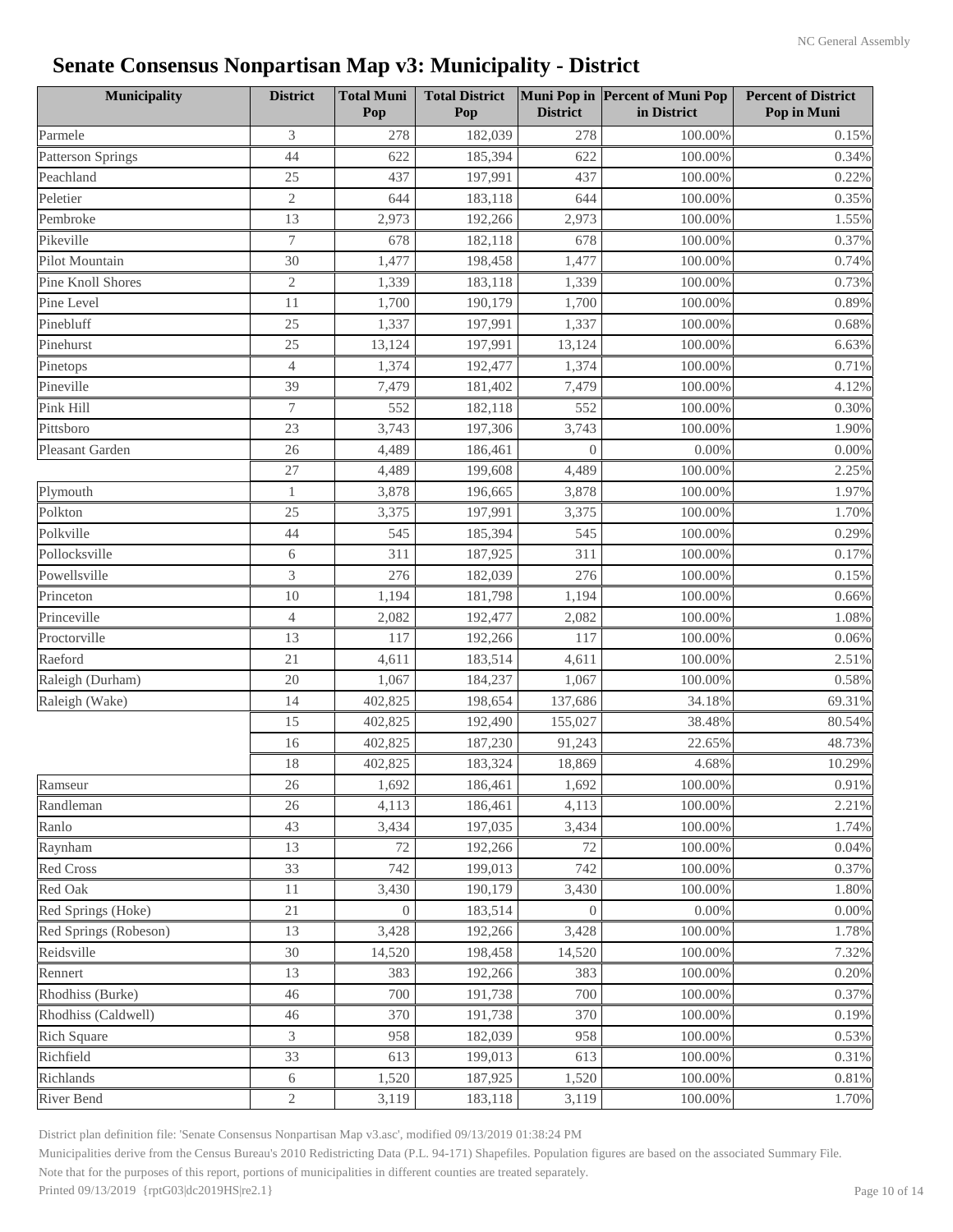| Municipality            | <b>District</b> | <b>Total Muni</b><br>Pop | <b>Total District</b><br>Pop | <b>District</b> | Muni Pop in Percent of Muni Pop<br>in District | <b>Percent of District</b><br>Pop in Muni |
|-------------------------|-----------------|--------------------------|------------------------------|-----------------|------------------------------------------------|-------------------------------------------|
| Roanoke Rapids          | $\overline{4}$  | 15,754                   | 192,477                      | 15,754          | 100.00%                                        | 8.18%                                     |
| Robbins                 | 25              | 1,097                    | 197,991                      | 1,097           | 100.00%                                        | 0.55%                                     |
| Robbinsville            | 50              | 620                      | 194,102                      | 620             | 100.00%                                        | 0.32%                                     |
| Robersonville           | 3               | 1,488                    | 182,039                      | 1,488           | 100.00%                                        | 0.82%                                     |
| Rockingham              | 25              | 9,558                    | 197,991                      | 9,558           | 100.00%                                        | 4.83%                                     |
| Rockwell                | 33              | 2,108                    | 199,013                      | 2,108           | 100.00%                                        | 1.06%                                     |
| Rocky Mount (Edgecombe) | $\overline{4}$  | 17,524                   | 192,477                      | 17,524          | 100.00%                                        | 9.10%                                     |
| Rocky Mount (Nash)      | 11              | 39,953                   | 190,179                      | 39,953          | 100.00%                                        | 21.01%                                    |
| Rolesville              | 18              | 3,786                    | 183,324                      | 3,786           | 100.00%                                        | 2.07%                                     |
| Ronda                   | 45              | 417                      | 198,833                      | 417             | 100.00%                                        | 0.21%                                     |
| Roper                   | $\mathbf{1}$    | 611                      | 196,665                      | 611             | 100.00%                                        | 0.31%                                     |
| Rose Hill               | 10              | 1,626                    | 181,798                      | 1,626           | 100.00%                                        | 0.89%                                     |
| Roseboro                | 10              | 1,191                    | 181,798                      | 1,191           | 100.00%                                        | 0.66%                                     |
| Rosman                  | 48              | 576                      | 185,166                      | 576             | 100.00%                                        | 0.31%                                     |
| Rowland                 | 13              | 1,037                    | 192,266                      | 1,037           | 100.00%                                        | 0.54%                                     |
| Roxboro                 | 22              | 8,362                    | 182,730                      | 8,362           | 100.00%                                        | 4.58%                                     |
| Roxobel                 | 3               | 240                      | 182,039                      | 240             | 100.00%                                        | 0.13%                                     |
| Rural Hall              | 32              | 2,937                    | 199,837                      | 2,937           | 100.00%                                        | 1.47%                                     |
| Ruth                    | 47              | 440                      | 187,477                      | 440             | 100.00%                                        | 0.23%                                     |
| Rutherford College      | 46              | 1,341                    | 191,738                      | 1,341           | 100.00%                                        | 0.70%                                     |
| Rutherfordton           | 47              | 4,213                    | 187,477                      | 4,213           | 100.00%                                        | 2.25%                                     |
| Salemburg               | 10              | 435                      | 181,798                      | 435             | 100.00%                                        | 0.24%                                     |
| Salisbury               | 33              | 33,662                   | 199,013                      | 33,662          | 100.00%                                        | 16.91%                                    |
| Saluda (Henderson)      | 48              | 12                       | 185,166                      | 12              | 100.00%                                        | 0.01%                                     |
| Saluda (Polk)           | 47              | 701                      | 187,477                      | 701             | 100.00%                                        | 0.37%                                     |
| <b>Sandy Creek</b>      | $8\,$           | 260                      | 199,397                      | 260             | 100.00%                                        | 0.13%                                     |
| Sandyfield              | 13              | 447                      | 192,266                      | 447             | 100.00%                                        | 0.23%                                     |
| Sanford                 | 12              | 28,094                   | 187,221                      | 28,094          | 100.00%                                        | 15.01%                                    |
| Saratoga                | $\overline{4}$  | 408                      | 192,477                      | 408             | 100.00%                                        | 0.21%                                     |
| Sawmills                | 46              | 5,240                    | 191,738                      | 5,240           | 100.00%                                        | 2.73%                                     |
| <b>Scotland Neck</b>    | $\overline{4}$  | 2,059                    | 192,477                      | 2,059           | 100.00%                                        | 1.07%                                     |
| Seaboard                | 3               | 632                      | 182,039                      | 632             | 100.00%                                        | 0.35%                                     |
| Seagrove                | 26              | 228                      | 186,461                      | 228             | 100.00%                                        | 0.12%                                     |
| Sedalia                 | 24              | 623                      | 197,106                      | 623             | 100.00%                                        | 0.32%                                     |
| Selma                   | 11              | 6,073                    | 190,179                      | 6,073           | 100.00%                                        | 3.19%                                     |
| Seven Devils (Avery)    | 46              | 28                       | 191,738                      | $28\,$          | 100.00%                                        | 0.01%                                     |
| Seven Devils (Watauga)  | 45              | 164                      | 198,833                      | 164             | 100.00%                                        | 0.08%                                     |
| Seven Springs           | $\tau$          | 110                      | 182,118                      | 110             | 100.00%                                        | 0.06%                                     |
| Severn                  | 3               | 276                      | 182,039                      | 276             | 100.00%                                        | 0.15%                                     |
| Shallotte               | $8\,$           | 3,675                    | 199,397                      | 3,675           | 100.00%                                        | 1.84%                                     |
| Sharpsburg (Edgecombe)  | $\overline{4}$  | 209                      | 192,477                      | 209             | 100.00%                                        | 0.11%                                     |
| Sharpsburg (Nash)       | 11              | 1,252                    | 190,179                      | 1,252           | 100.00%                                        | 0.66%                                     |
| Sharpsburg (Wilson)     | $\overline{4}$  | 563                      | 192,477                      | 563             | 100.00%                                        | 0.29%                                     |
| Shelby                  | 44              | 20,323                   | 185,394                      | 20,323          | 100.00%                                        | 10.96%                                    |
| Siler City              | 23              | 7,887                    | 197,306                      | 7,887           | 100.00%                                        | 4.00%                                     |
| Simpson                 | 5               | 416                      | 189,510                      | 416             | 100.00%                                        | 0.22%                                     |
| Sims                    | $\overline{4}$  | 282                      | 192,477                      | 282             | 100.00%                                        | 0.15%                                     |

District plan definition file: 'Senate Consensus Nonpartisan Map v3.asc', modified 09/13/2019 01:38:24 PM

Municipalities derive from the Census Bureau's 2010 Redistricting Data (P.L. 94-171) Shapefiles. Population figures are based on the associated Summary File.

Note that for the purposes of this report, portions of municipalities in different counties are treated separately.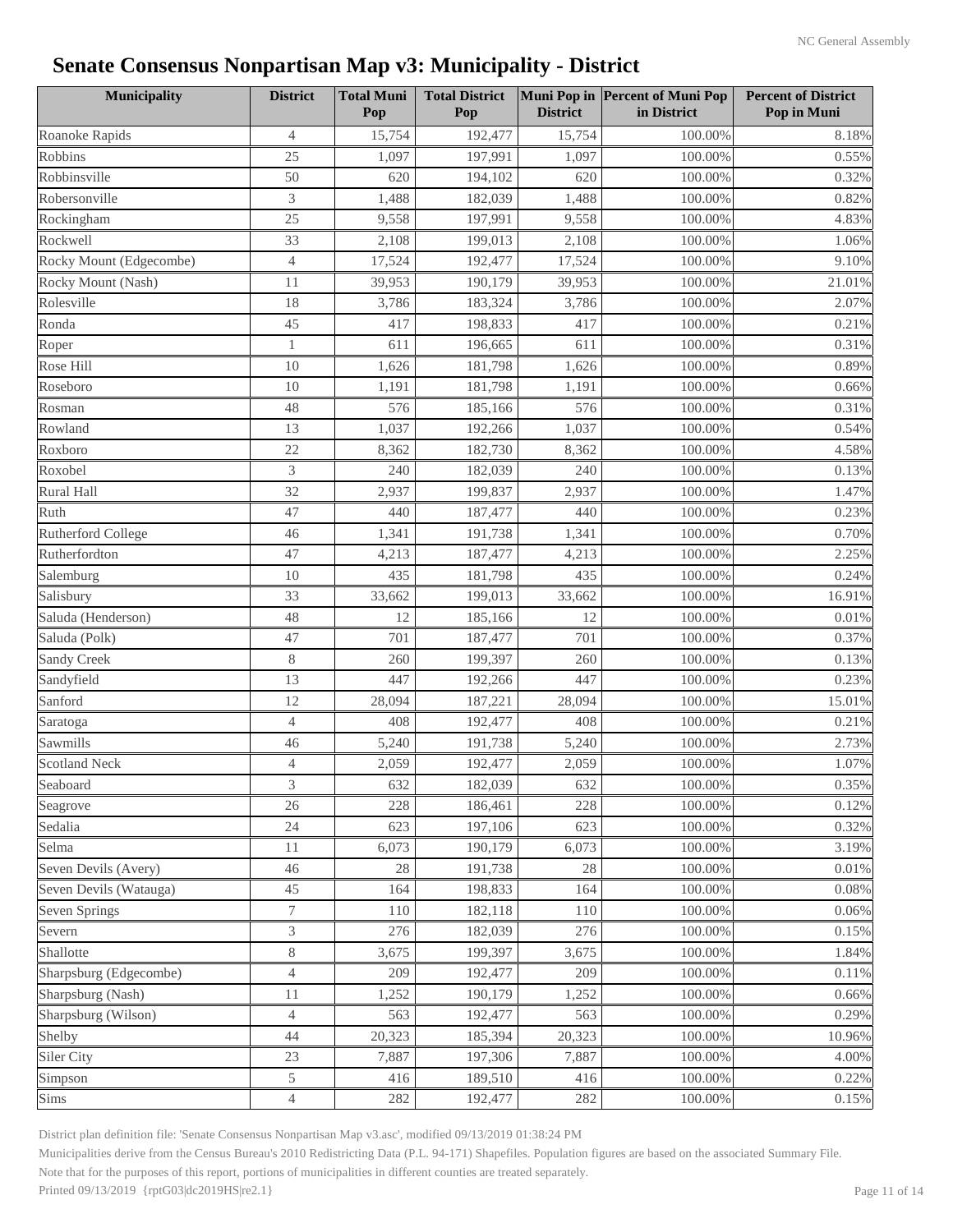| Municipality            | <b>District</b> | <b>Total Muni</b><br>Pop | <b>Total District</b><br>Pop | <b>District</b> | Muni Pop in Percent of Muni Pop<br>in District | <b>Percent of District</b><br>Pop in Muni |
|-------------------------|-----------------|--------------------------|------------------------------|-----------------|------------------------------------------------|-------------------------------------------|
| Smithfield              | 11              | 10,966                   | 190,179                      | 10,966          | 100.00%                                        | 5.77%                                     |
| Snow Hill               | 5               | 1,595                    | 189,510                      | 1,595           | 100.00%                                        | 0.84%                                     |
| <b>Southern Pines</b>   | 25              | 12,334                   | 197,991                      | 12,334          | 100.00%                                        | 6.23%                                     |
|                         |                 |                          |                              |                 |                                                |                                           |
| Southern Shores         | $\mathbf{1}$    | 2,714                    | 196,665                      | 2,714           | 100.00%                                        | 1.38%                                     |
| Southport               | $8\,$           | 2,833                    | 199,397                      | 2,833           | 100.00%                                        | 1.42%                                     |
| Sparta                  | 45              | 1,770                    | 198,833                      | 1,770           | 100.00%                                        | 0.89%                                     |
| Speed                   | $\overline{4}$  | 80                       | 192,477                      | 80              | 100.00%                                        | 0.04%                                     |
| Spencer                 | 33              | 3,267                    | 199,013                      | 3,267           | 100.00%                                        | 1.64%                                     |
| Spencer Mountain        | 43              | 37                       | 197,035                      | 37              | 100.00%                                        | 0.02%                                     |
| Spindale                | 47              | 4,321                    | 187,477                      | 4,321           | 100.00%                                        | 2.30%                                     |
| Spring Hope             | 11              | 1,320                    | 190,179                      | 1,320           | 100.00%                                        | 0.69%                                     |
| <b>Spring Lake</b>      | 21              | 11,964                   | 183,514                      | 11,964          | 100.00%                                        | 6.52%                                     |
| Spruce Pine             | 47              | 2,175                    | 187,477                      | 2,175           | 100.00%                                        | 1.16%                                     |
| St. Helena              | $8\,$           | 389                      | 199,397                      | 389             | 100.00%                                        | 0.20%                                     |
| St. James               | 8               | 3,165                    | 199,397                      | 3,165           | 100.00%                                        | 1.59%                                     |
| St. Pauls               | 13              | 2,035                    | 192,266                      | 2,035           | 100.00%                                        | 1.06%                                     |
| Staley                  | 26              | 393                      | 186,461                      | 393             | 100.00%                                        | 0.21%                                     |
| Stallings (Mecklenburg) | 40              | 399                      | 183,115                      | 399             | 100.00%                                        | 0.22%                                     |
| Stallings (Union)       | 35              | 13,432                   | 189,794                      | 7,778           | 57.91%                                         | 4.10%                                     |
|                         | 36              | 13,432                   | 189,509                      | 5,654           | 42.09%                                         | 2.98%                                     |
| Stanfield               | 33              | 1,486                    | 199,013                      | 1,486           | 100.00%                                        | 0.75%                                     |
| Stanley                 | 43              | 3,556                    | 197,035                      | 2,790           | 78.46%                                         | 1.42%                                     |
|                         | 44              | 3,556                    | 185,394                      | 766             | 21.54%                                         | 0.41%                                     |
| Stantonsburg            | $\overline{4}$  | 784                      | 192,477                      | 784             | 100.00%                                        | 0.41%                                     |
| Star                    | 29              | 876                      | 190,676                      | 876             | 100.00%                                        | 0.46%                                     |
| Statesville             | 34              | 24,532                   | 197,843                      | 24,532          | 100.00%                                        | 12.40%                                    |
| Stedman                 | 19              | 1,028                    | 182,869                      | 1,028           | 100.00%                                        | 0.56%                                     |
| Stem                    | 22              | 463                      | 182,730                      | 463             | 100.00%                                        | 0.25%                                     |
| Stokesdale              | 27              | 5,047                    | 199,608                      | 5,047           | 100.00%                                        | 2.53%                                     |
| Stoneville              | 30              | 1,056                    | 198,458                      | 1,056           | 100.00%                                        | 0.53%                                     |
| Stonewall               | $\sqrt{2}$      | 281                      | 183,118                      | 281             | 100.00%                                        | 0.15%                                     |
| Stovall                 | $22\,$          | 418                      | 182,730                      | 418             | 100.00%                                        | 0.23%                                     |
| <b>Sugar Mountain</b>   | 46              | 198                      | 191,738                      | 198             | 100.00%                                        | 0.10%                                     |
| Summerfield             | 27              | 10,232                   | 199,608                      | 10,232          | 100.00%                                        | 5.13%                                     |
| <b>Sunset Beach</b>     | $8\,$           | 3,572                    | 199,397                      | 3,572           | 100.00%                                        | 1.79%                                     |
| Surf City (Onslow)      | $\sqrt{6}$      | 292                      | 187,925                      | 292             | 100.00%                                        | 0.16%                                     |
| Surf City (Pender)      | $8\,$           | 1,561                    | 199,397                      | 1,561           | 100.00%                                        | 0.78%                                     |
| Swansboro               | $6\,$           | 2,663                    | 187,925                      | 2,663           | 100.00%                                        | 1.42%                                     |
| Swepsonville            | 24              | 1,154                    | 197,106                      | 1,154           | 100.00%                                        | 0.59%                                     |
| Sylva                   | 50              | 2,588                    | 194,102                      | 2,588           | 100.00%                                        | 1.33%                                     |
| <b>Tabor City</b>       | 13              | 2,511                    | 192,266                      | 2,511           | 100.00%                                        | 1.31%                                     |
| Tar Heel                | 8               | 117                      | 199,397                      | 117             | 100.00%                                        | 0.06%                                     |
| Tarboro                 | $\overline{4}$  | 11,415                   | 192,477                      | 11,415          | 100.00%                                        | 5.93%                                     |
| Taylorsville            | 42              | 2,098                    | 191,556                      | 2,098           | 100.00%                                        | 1.10%                                     |
| Taylortown              | $25\,$          | 722                      | 197,991                      | 722             | 100.00%                                        | 0.36%                                     |
| Teachey                 | $10\,$          | 376                      | 181,798                      | 376             | 100.00%                                        | 0.21%                                     |
| Thomasville (Davidson)  | 29              | 26,493                   | 190,676                      | 26,493          | 100.00%                                        | 13.89%                                    |
|                         |                 |                          |                              |                 |                                                |                                           |

District plan definition file: 'Senate Consensus Nonpartisan Map v3.asc', modified 09/13/2019 01:38:24 PM

Municipalities derive from the Census Bureau's 2010 Redistricting Data (P.L. 94-171) Shapefiles. Population figures are based on the associated Summary File.

Note that for the purposes of this report, portions of municipalities in different counties are treated separately.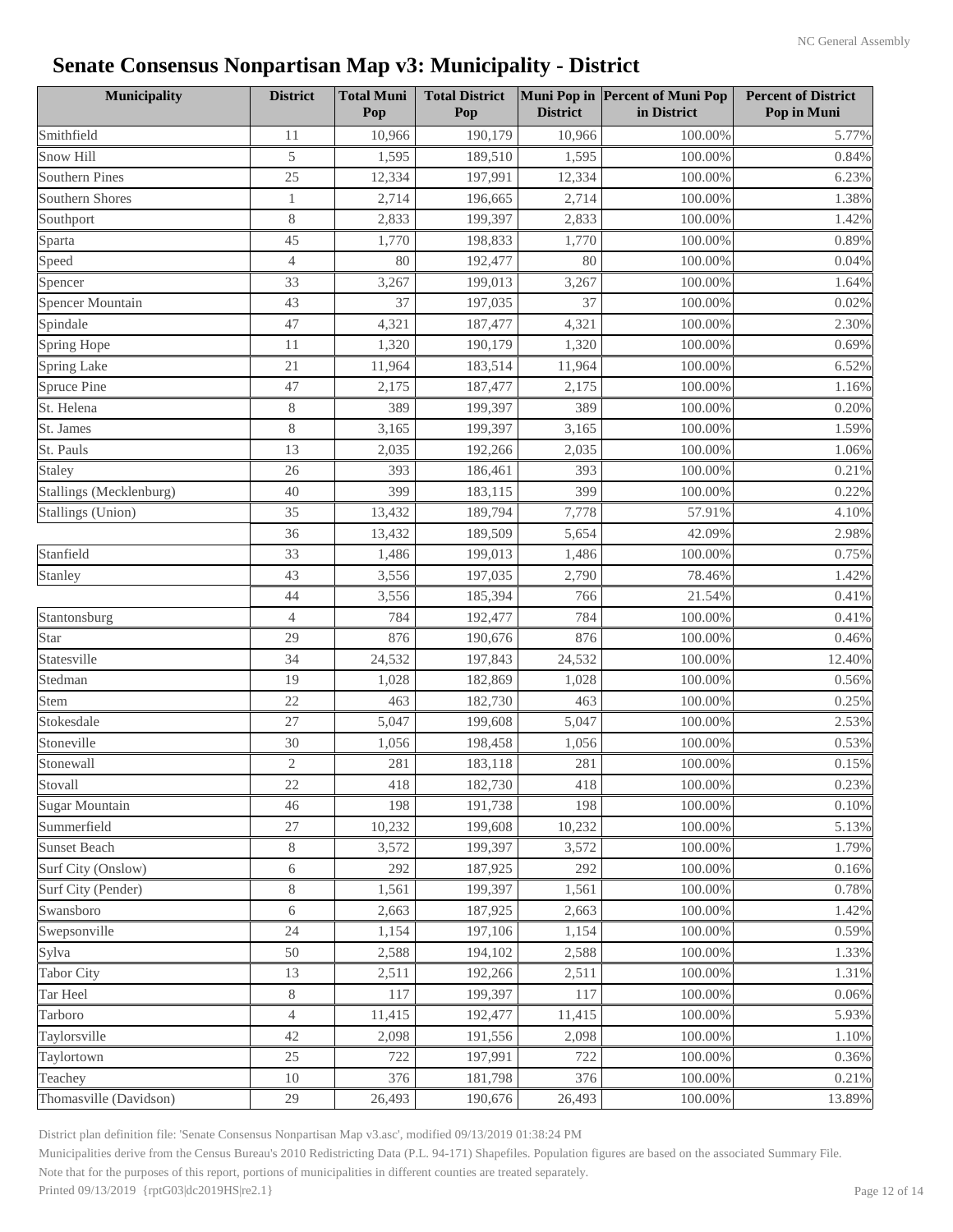| <b>Municipality</b>      | <b>District</b> | <b>Total Muni</b><br>Pop | <b>Total District</b><br>Pop | <b>District</b> | Muni Pop in Percent of Muni Pop<br>in District | <b>Percent of District</b><br>Pop in Muni |
|--------------------------|-----------------|--------------------------|------------------------------|-----------------|------------------------------------------------|-------------------------------------------|
| Thomasville (Randolph)   | 26              | 264                      | 186,461                      | 264             | 100.00%                                        | 0.14%                                     |
| Tobaccoville (Forsyth)   | 32              | 2,441                    | 199,837                      | 2,441           | 100.00%                                        | 1.22%                                     |
| Tobaccoville (Stokes)    | 30              | $\overline{0}$           | 198,458                      | $\overline{0}$  | 0.00%                                          | 0.00%                                     |
| Topsail Beach            | 8               | 368                      | 199.397                      | 368             | 100.00%                                        | 0.18%                                     |
| <b>Trent Woods</b>       | $\mathfrak{2}$  | 4,155                    | 183,118                      | 4,155           | 100.00%                                        | 2.27%                                     |
| Trenton                  | 6               | 287                      | 187,925                      | 287             | 100.00%                                        | 0.15%                                     |
| Trinity                  | 26              | 6,614                    | 186,461                      | 6,614           | 100.00%                                        | 3.55%                                     |
| Troutman                 | 34              | 2,383                    | 197,843                      | 2,383           | 100.00%                                        | 1.20%                                     |
| Troy                     | 29              | 3,189                    | 190,676                      | 3,189           | 100.00%                                        | 1.67%                                     |
| Tryon                    | 47              | 1,646                    | 187,477                      | 1,646           | 100.00%                                        | 0.88%                                     |
| Turkey                   | 10              | 292                      | 181,798                      | 292             | 100.00%                                        | 0.16%                                     |
| Unionville               | 35              | 5,929                    | 189,794                      | 5,843           | 98.55%                                         | 3.08%                                     |
|                          | 36              | 5,929                    | 189,509                      | 86              | 1.45%                                          | 0.05%                                     |
| Valdese                  | 46              | 4,490                    | 191,738                      | 4,490           | 100.00%                                        | 2.34%                                     |
| Vanceboro                | $\mathfrak{2}$  | 1,005                    | 183,118                      | 1,005           | 100.00%                                        | 0.55%                                     |
| Vandemere                | $\sqrt{2}$      | 254                      | 183,118                      | 254             | 100.00%                                        | 0.14%                                     |
| Varnamtown               | $8\,$           | 541                      | 199,397                      | 541             | 100.00%                                        | 0.27%                                     |
| Vass                     | 25              | 720                      | 197,991                      | 720             | 100.00%                                        | 0.36%                                     |
| Waco                     | 44              | 321                      | 185,394                      | 321             | 100.00%                                        | 0.17%                                     |
| Wade                     | 19              | 556                      | 182,869                      | 556             | 100.00%                                        | 0.30%                                     |
| Wadesboro                | 25              | 5,813                    | 197,991                      | 5,813           | 100.00%                                        | 2.94%                                     |
| Wagram                   | 25              | 840                      | 197,991                      | 840             | 100.00%                                        | 0.42%                                     |
| Wake Forest (Franklin)   | 18              | 899                      | 183,324                      | 899             | 100.00%                                        | 0.49%                                     |
| Wake Forest (Wake)       | 18              | 29,218                   | 183,324                      | 29,218          | 100.00%                                        | 15.94%                                    |
| Walkertown               | 31              | 4,675                    | 192,073                      | 4,675           | 100.00%                                        | 2.43%                                     |
| Wallace (Duplin)         | 10              | 3,880                    | 181,798                      | 3,880           | 100.00%                                        | 2.13%                                     |
| Wallace (Pender)         | $8\,$           | $\overline{0}$           | 199,397                      | $\overline{0}$  | 0.00%                                          | 0.00%                                     |
| Wallburg                 | 29              | 3,047                    | 190,676                      | 3,047           | 100.00%                                        | 1.60%                                     |
| <b>Walnut Cove</b>       | 30              | 1,425                    | 198,458                      | 1,425           | 100.00%                                        | 0.72%                                     |
| <b>Walnut Creek</b>      | $\tau$          | 835                      | 182,118                      | 835             | 100.00%                                        | 0.46%                                     |
| Walstonburg              | 5               | 219                      | 189,510                      | 219             | 100.00%                                        | 0.12%                                     |
| Warrenton                | 3               | 862                      | 182,039                      | 862             | $100.00\%$                                     | $0.47\%$                                  |
| Warsaw                   | 10              | 3,054                    | 181,798                      | 3,054           | 100.00%                                        | 1.68%                                     |
| Washington               | $\overline{3}$  | 9,744                    | 182,039                      | 9,744           | 100.00%                                        | 5.35%                                     |
| <b>Washington Park</b>   | 3               | 451                      | 182,039                      | 451             | 100.00%                                        | 0.25%                                     |
| Watha                    | 8               | 190                      | 199,397                      | 190             | 100.00%                                        | 0.10%                                     |
| Waxhaw                   | 35              | 9,859                    | 189,794                      | 9,859           | 100.00%                                        | 5.19%                                     |
| Waynesville              | 50              | 9,869                    | 194,102                      | 9,869           | 100.00%                                        | 5.08%                                     |
| Weaverville              | 49              | 3,120                    | 192,982                      | 3,120           | 100.00%                                        | 1.62%                                     |
| Webster                  | 50              | 363                      | 194,102                      | 363             | 100.00%                                        | 0.19%                                     |
| Weddington (Mecklenburg) | 39              | 7                        | 181,402                      | 7               | 100.00%                                        | 0.00%                                     |
| Weddington (Union)       | 35              | 9,452                    | 189,794                      | 9,452           | 100.00%                                        | 4.98%                                     |
| Weldon                   | $\overline{4}$  | 1,655                    | 192,477                      | 1,655           | 100.00%                                        | 0.86%                                     |
| Wendell                  | 18              | 5,845                    | 183,324                      | 5,845           | 100.00%                                        | 3.19%                                     |
| Wentworth                | $30\,$          | 2,807                    | 198,458                      | 2,807           | 100.00%                                        | 1.41%                                     |
| <b>Wesley Chapel</b>     | 35              | 7,463                    | 189,794                      | 7,463           | 100.00%                                        | 3.93%                                     |
| West Jefferson           | 45              | 1,299                    | 198,833                      | 1,299           | 100.00%                                        | 0.65%                                     |

District plan definition file: 'Senate Consensus Nonpartisan Map v3.asc', modified 09/13/2019 01:38:24 PM

Municipalities derive from the Census Bureau's 2010 Redistricting Data (P.L. 94-171) Shapefiles. Population figures are based on the associated Summary File.

Note that for the purposes of this report, portions of municipalities in different counties are treated separately.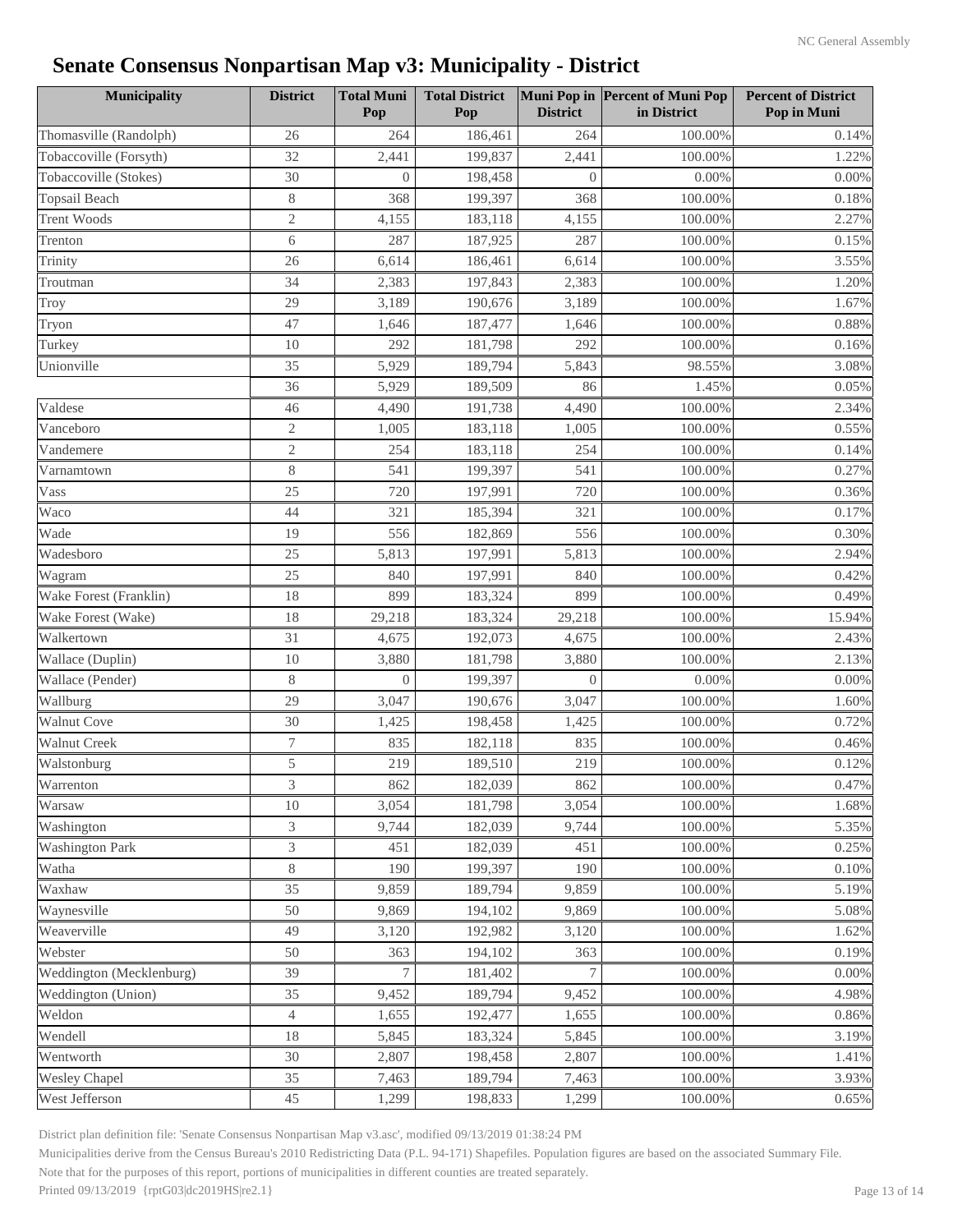| <b>Municipality</b>   | <b>District</b> | <b>Total Muni</b><br>Pop | <b>Total District</b><br>Pop | <b>District</b> | Muni Pop in Percent of Muni Pop<br>in District | <b>Percent of District</b><br>Pop in Muni |
|-----------------------|-----------------|--------------------------|------------------------------|-----------------|------------------------------------------------|-------------------------------------------|
| Whispering Pines      | 25              | 2,928                    | 197,991                      | 2,928           | 100.00%                                        | 1.48%                                     |
| Whitakers (Edgecombe) | $\overline{4}$  | 402                      | 192,477                      | 402             | 100.00%                                        | 0.21%                                     |
| Whitakers (Nash)      | 11              | 342                      | 190,179                      | 342             | 100.00%                                        | 0.18%                                     |
| White Lake            | 8               | 802                      | 199,397                      | 802             | 100.00%                                        | 0.40%                                     |
| Whiteville            | 13              | 5,394                    | 192,266                      | 5,394           | 100.00%                                        | 2.81%                                     |
| Whitsett              | 24              | 590                      | 197,106                      | 590             | 100.00%                                        | 0.30%                                     |
| Wilkesboro            | 45              | 3,413                    | 198,833                      | 3,413           | 100.00%                                        | 1.72%                                     |
| Williamston           | 3               | 5,511                    | 182,039                      | 5,511           | 100.00%                                        | 3.03%                                     |
| Wilmington            | 9               | 106,476                  | 198,108                      | 106,476         | 100.00%                                        | 53.75%                                    |
| Wilson                | $\overline{4}$  | 49,167                   | 192,477                      | 49,167          | 100.00%                                        | 25.54%                                    |
| Wilson's Mills        | 11              | 2,277                    | 190,179                      | 2,277           | 100.00%                                        | 1.20%                                     |
| Windsor               | 3               | 3,630                    | 182,039                      | 3,630           | 100.00%                                        | 1.99%                                     |
| Winfall               |                 | 594                      | 196,665                      | 594             | 100.00%                                        | 0.30%                                     |
| Wingate               | 35              | 3,491                    | 189,794                      | 3,491           | 100.00%                                        | 1.84%                                     |
| Winston-Salem         | 31              | 229,617                  | 192,073                      | 80,550          | 35.08%                                         | 41.94%                                    |
|                       | 32              | 229,617                  | 199,837                      | 149,067         | 64.92%                                         | 74.59%                                    |
| Winterville           | 5               | 9,269                    | 189,510                      | 9,269           | 100.00%                                        | 4.89%                                     |
| Winton                | 1               | 769                      | 196,665                      | 769             | 100.00%                                        | 0.39%                                     |
| Woodfin               | 49              | 6,123                    | 192,982                      | 6,123           | 100.00%                                        | 3.17%                                     |
| Woodland              | 3               | 809                      | 182,039                      | 809             | 100.00%                                        | 0.44%                                     |
| Wrightsville Beach    | 9               | 2,477                    | 198,108                      | 2,477           | 100.00%                                        | 1.25%                                     |
| Yadkinville           | 34              | 2,959                    | 197,843                      | 2,959           | 100.00%                                        | 1.50%                                     |
| Yanceyville           | 30              | 2,039                    | 198,458                      | 2,039           | 100.00%                                        | 1.03%                                     |
| Youngsville           | 18              | 1,157                    | 183,324                      | 1,157           | 100.00%                                        | 0.63%                                     |
| Zebulon (Johnston)    | 11              | $\Omega$                 | 190,179                      | $\Omega$        | $0.00\%$                                       | 0.00%                                     |
| Zebulon (Wake)        | 18              | 4,433                    | 183,324                      | 4,433           | 100.00%                                        | 2.42%                                     |
|                       |                 |                          | $Tofol$ .                    | 5.250.071       |                                                |                                           |

**Total: 5,250,071**

District plan definition file: 'Senate Consensus Nonpartisan Map v3.asc', modified 09/13/2019 01:38:24 PM

Municipalities derive from the Census Bureau's 2010 Redistricting Data (P.L. 94-171) Shapefiles. Population figures are based on the associated Summary File.

Note that for the purposes of this report, portions of municipalities in different counties are treated separately.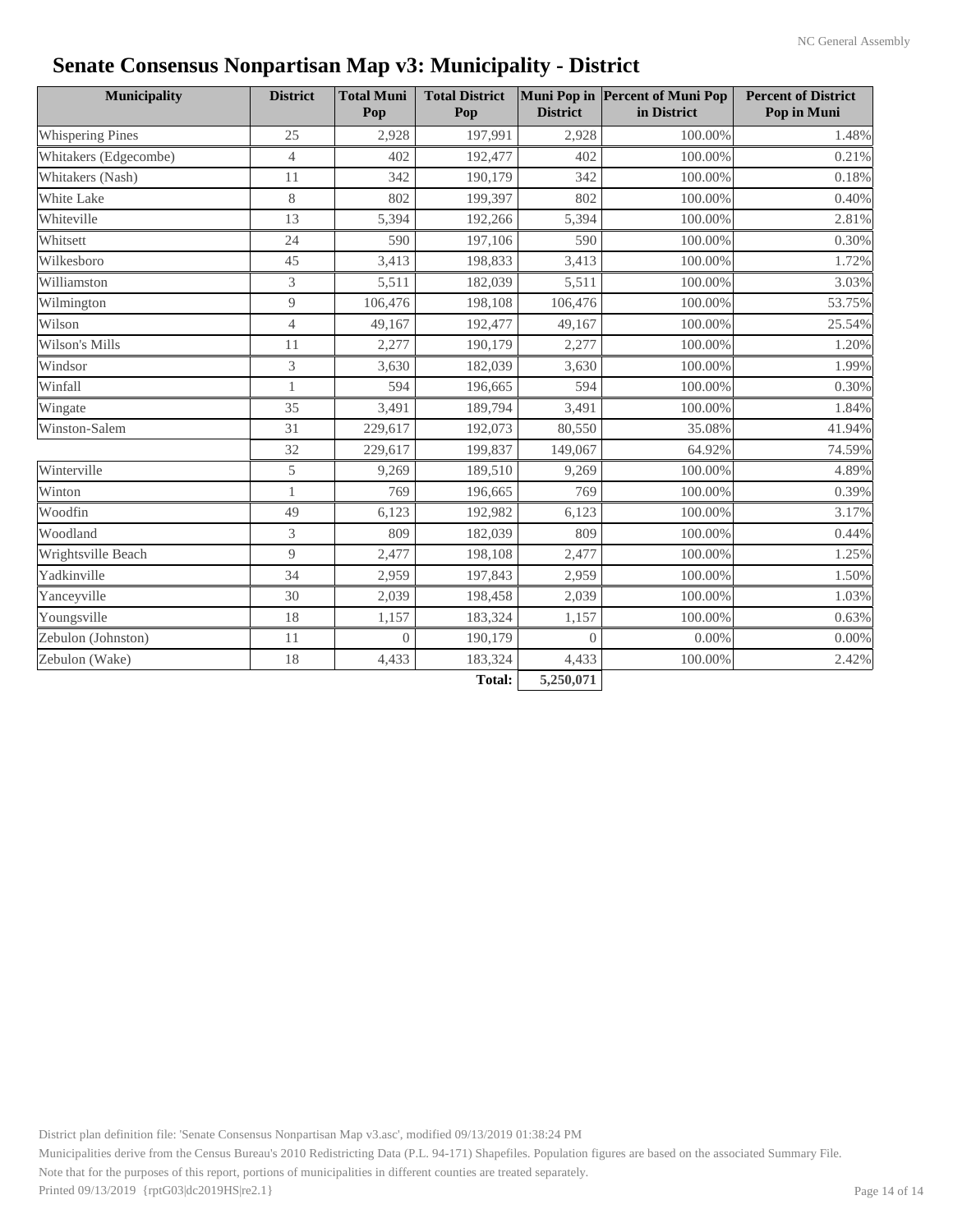| <b>District</b> | <b>Municipality</b>         | <b>Total District</b><br>Pop | Total Muni<br>Pop | <b>District Pop</b><br>in Muni | <b>Percent District</b><br>Pop in Muni | <b>Percent Muni</b><br>Pop in District |
|-----------------|-----------------------------|------------------------------|-------------------|--------------------------------|----------------------------------------|----------------------------------------|
| $\mathbf{1}$    | Ahoskie                     | 196,665                      | 5,039             | 5,039                          | 2.56%                                  | 100.00%                                |
|                 | Cofield                     | 196,665                      | 413               | 413                            | 0.21%                                  | 100.00%                                |
|                 | Columbia                    | 196,665                      | 891               | 891                            | 0.45%                                  | 100.00%                                |
|                 | Como                        | 196,665                      | 91                | 91                             | 0.05%                                  | 100.00%                                |
|                 | Creswell                    | 196,665                      | 276               | 276                            | 0.14%                                  | 100.00%                                |
|                 | Duck                        | 196,665                      | 369               | 369                            | 0.19%                                  | 100.00%                                |
|                 | Edenton                     | 196,665                      | 5,004             | 5,004                          | 2.54%                                  | 100.00%                                |
|                 | Elizabeth City (Camden)     | 196,665                      | 45                | 45                             | 0.02%                                  | 100.00%                                |
|                 | Elizabeth City (Pasquotank) | 196,665                      | 18,638            | 18,638                         | 9.48%                                  | 100.00%                                |
|                 | Gatesville                  | 196,665                      | 321               | 321                            | 0.16%                                  | 100.00%                                |
|                 | Harrellsville               | 196,665                      | 106               | 106                            | 0.05%                                  | 100.00%                                |
|                 | Hertford                    | 196,665                      | 2,143             | 2,143                          | 1.09%                                  | 100.00%                                |
|                 | Kill Devil Hills            | 196,665                      | 6,683             | 6,683                          | 3.40%                                  | 100.00%                                |
|                 | <b>Kitty Hawk</b>           | 196,665                      | 3,272             | 3,272                          | 1.66%                                  | 100.00%                                |
|                 | Manteo                      | 196,665                      | 1,434             | 1,434                          | 0.73%                                  | 100.00%                                |
|                 | Murfreesboro                | 196,665                      | 2,835             | 2,835                          | 1.44%                                  | 100.00%                                |
|                 | Nags Head                   | 196,665                      | 2,757             | 2,757                          | 1.40%                                  | $100.00\%$                             |
|                 | Plymouth                    | 196,665                      | 3,878             | 3,878                          | 1.97%                                  | 100.00%                                |
|                 | Roper                       | 196,665                      | 611               | 611                            | 0.31%                                  | 100.00%                                |
|                 | Southern Shores             | 196,665                      | 2,714             | 2,714                          | 1.38%                                  | $100.00\%$                             |
|                 | Winfall                     | 196,665                      | 594               | 594                            | 0.30%                                  | 100.00%                                |
|                 | Winton                      | 196,665                      | 769               | 769                            | 0.39%                                  | 100.00%                                |
| $\sqrt{2}$      | Alliance                    | 183,118                      | 776               | 776                            | 0.42%                                  | 100.00%                                |
|                 | Arapahoe                    | 183,118                      | 556               | 556                            | 0.30%                                  | $100.00\%$                             |
|                 | Atlantic Beach              | 183,118                      | 1,495             | 1,495                          | 0.82%                                  | 100.00%                                |
|                 | Bayboro                     | 183,118                      | 1,263             | 1,263                          | 0.69%                                  | 100.00%                                |
|                 | Beaufort                    | 183,118                      | 4,039             | 4,039                          | 2.21%                                  | 100.00%                                |
|                 | Bogue                       | 183,118                      | 684               | 684                            | 0.37%                                  | $100.00\%$                             |
|                 | <b>Bridgeton</b>            | 183,118                      | 454               | 454                            | 0.25%                                  | 100.00%                                |
|                 | Cape Carteret               | 183,118                      | 1,917             | 1,917                          | 1.05%                                  | 100.00%                                |
|                 | Cedar Point                 | 183,118                      | 1,279             | 1,279                          | 0.70%                                  | 100.00%                                |
|                 | Cove City                   | 183,118                      | 399               | 399                            | 0.22%                                  | $100.00\%$                             |
|                 | Dover                       | 183,118                      | 401               | 401                            | 0.22%                                  | 100.00%                                |
|                 | Emerald Isle                | 183,118                      | 3,655             | 3,655                          | 2.00%                                  | $100.00\%$                             |
|                 | Grantsboro                  | 183,118                      | 688               | 688                            | 0.38%                                  | 100.00%                                |
|                 | Havelock                    | 183,118                      | 20,735            | 20,735                         | 11.32%                                 | $100.00\%$                             |
|                 | <b>Indian Beach</b>         | 183,118                      | 112               | 112                            | 0.06%                                  | 100.00%                                |
|                 | Mesic                       | 183,118                      | 220               | 220                            | 0.12%                                  | 100.00%                                |
|                 | Minnesott Beach             | 183,118                      | 440               | 440                            | 0.24%                                  | 100.00%                                |
|                 | Morehead City               | 183,118                      | 8,661             | 8,661                          | 4.73%                                  | 100.00%                                |
|                 | New Bern                    | 183,118                      | 29,524            | 29,524                         | 16.12%                                 | 100.00%                                |
|                 | Newport                     | 183,118                      | 4,150             | 4,150                          | 2.27%                                  | 100.00%                                |
|                 | Oriental                    | 183,118                      | 900               | 900                            | 0.49%                                  | 100.00%                                |
|                 | Peletier                    | 183,118                      | 644               | 644                            | 0.35%                                  | $100.00\%$                             |
|                 | Pine Knoll Shores           | 183,118                      | 1,339             | 1,339                          | 0.73%                                  | 100.00%                                |
|                 | River Bend                  | 183,118                      | 3,119             | 3,119                          | 1.70%                                  | 100.00%                                |
|                 | Stonewall                   | 183,118                      | 281               | 281                            | 0.15%                                  | 100.00%                                |

District plan definition file: 'Senate Consensus Nonpartisan Map v3.asc', modified 09/13/2019 01:38:24 PM

Municipalities derive from the Census Bureau's 2010 Redistricting Data (P.L. 94-171) Shapefiles. Population figures are based on the associated Summary File.

Note that for the purposes of this report, portions of municipalities in different counties are treated separately.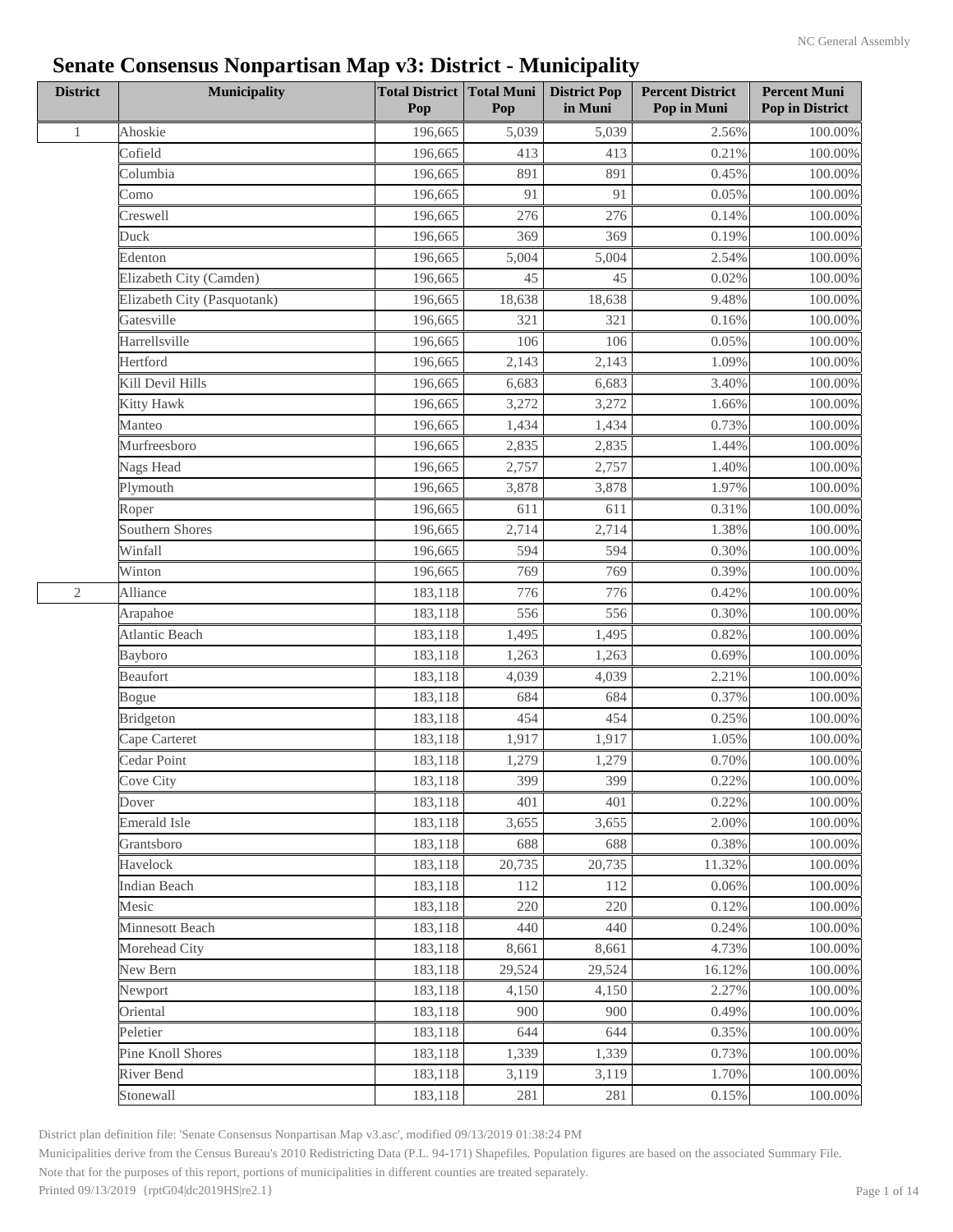| <b>District</b> | Municipality           | <b>Total District Total Muni</b><br>Pop | Pop    | <b>District Pop</b><br>in Muni | <b>Percent District</b><br>Pop in Muni | <b>Percent Muni</b><br>Pop in District |
|-----------------|------------------------|-----------------------------------------|--------|--------------------------------|----------------------------------------|----------------------------------------|
| $\mathbf{2}$    | <b>Trent Woods</b>     | 183,118                                 | 4,155  | 4,155                          | 2.27%                                  | 100.00%                                |
|                 | Vanceboro              | 183,118                                 | 1,005  | 1,005                          | 0.55%                                  | 100.00%                                |
|                 | Vandemere              | 183,118                                 | 254    | 254                            | 0.14%                                  | 100.00%                                |
| 3               | Askewville             | 182,039                                 | 241    | 241                            | 0.13%                                  | 100.00%                                |
|                 | Aulander               | 182,039                                 | 895    | 895                            | 0.49%                                  | 100.00%                                |
|                 | Aurora                 | 182,039                                 | 520    | 520                            | 0.29%                                  | 100.00%                                |
|                 | <b>Bath</b>            | 182,039                                 | 249    | 249                            | 0.14%                                  | $100.00\%$                             |
|                 | <b>Bear Grass</b>      | 182,039                                 | 73     | 73                             | 0.04%                                  | 100.00%                                |
|                 | Belhaven               | 182,039                                 | 1,688  | 1,688                          | 0.93%                                  | 100.00%                                |
|                 | Chocowinity            | 182,039                                 | 820    | 820                            | 0.45%                                  | 100.00%                                |
|                 | Colerain               | 182,039                                 | 204    | 204                            | 0.11%                                  | 100.00%                                |
|                 | Conway                 | 182,039                                 | 836    | 836                            | 0.46%                                  | 100.00%                                |
|                 | Everetts               | 182,039                                 | 164    | 164                            | 0.09%                                  | 100.00%                                |
|                 | Garysburg              | 182,039                                 | 1,057  | 1,057                          | 0.58%                                  | 100.00%                                |
|                 | Gaston                 | 182,039                                 | 1,152  | 1,152                          | 0.63%                                  | 100.00%                                |
|                 | Hamilton               | 182,039                                 | 408    | 408                            | 0.22%                                  | $100.00\%$                             |
|                 | Hassell                | 182,039                                 | 84     | 84                             | 0.05%                                  | 100.00%                                |
|                 | Henderson              | 182,039                                 | 15,368 | 15,368                         | 8.44%                                  | 100.00%                                |
|                 | Jackson                | 182,039                                 | 513    | 513                            | 0.28%                                  | 100.00%                                |
|                 | Jamesville             | 182,039                                 | 491    | 491                            | 0.27%                                  | 100.00%                                |
|                 | Kelford                | 182,039                                 | 251    | 251                            | 0.14%                                  | 100.00%                                |
|                 | Kittrell               | 182,039                                 | 467    | 467                            | 0.26%                                  | 100.00%                                |
|                 | Lasker                 | 182,039                                 | 122    | 122                            | 0.07%                                  | 100.00%                                |
|                 | Lewiston Woodville     | 182,039                                 | 549    | 549                            | 0.30%                                  | $100.00\%$                             |
|                 | Macon                  | 182,039                                 | 119    | 119                            | 0.07%                                  | 100.00%                                |
|                 | Middleburg             | 182,039                                 | 133    | 133                            | 0.07%                                  | 100.00%                                |
|                 | Norlina                | 182,039                                 | 1,118  | 1,118                          | 0.61%                                  | 100.00%                                |
|                 | Oak City               | 182,039                                 | 317    | 317                            | 0.17%                                  | $100.00\%$                             |
|                 | Pantego                | 182,039                                 | 179    | 179                            | 0.10%                                  | 100.00%                                |
|                 | Parmele                | 182,039                                 | 278    | 278                            | 0.15%                                  | 100.00%                                |
|                 | Powellsville           | 182,039                                 | 276    | 276                            | 0.15%                                  | 100.00%                                |
|                 | <b>Rich Square</b>     | 182,039                                 | 958    | 958                            | 0.53%                                  | $100.00\%$                             |
|                 | Robersonville          | 182,039                                 | 1,488  | 1,488                          | 0.82%                                  | 100.00%                                |
|                 |                        |                                         |        |                                | 0.13%                                  |                                        |
|                 | Roxobel                | 182,039<br>182,039                      | 240    | 240                            |                                        | 100.00%                                |
|                 | Seaboard<br>Severn     | 182,039                                 | 632    | 632                            | 0.35%                                  | $100.00\%$                             |
|                 |                        |                                         | 276    | 276                            | 0.15%                                  | $100.00\%$                             |
|                 | Warrenton              | 182,039                                 | 862    | 862                            | 0.47%                                  | 100.00%                                |
|                 | Washington             | 182,039                                 | 9,744  | 9,744                          | 5.35%                                  | 100.00%                                |
|                 | <b>Washington Park</b> | 182,039                                 | 451    | 451                            | 0.25%                                  | 100.00%                                |
|                 | Williamston            | 182,039                                 | 5,511  | 5,511                          | 3.03%                                  | 100.00%                                |
|                 | Windsor                | 182,039                                 | 3,630  | 3,630                          | 1.99%                                  | 100.00%                                |
|                 | Woodland               | 182,039                                 | 809    | 809                            | 0.44%                                  | 100.00%                                |
| $\overline{4}$  | <b>Black Creek</b>     | 192,477                                 | 769    | 769                            | 0.40%                                  | 100.00%                                |
|                 | Conetoe                | 192,477                                 | 294    | 294                            | 0.15%                                  | 100.00%                                |
|                 | Elm City               | 192,477                                 | 1,298  | 1,298                          | 0.67%                                  | 100.00%                                |
|                 | Enfield                | 192,477                                 | 2,532  | 2,532                          | 1.32%                                  | 100.00%                                |
|                 | Halifax                | 192,477                                 | 234    | 234                            | 0.12%                                  | 100.00%                                |
|                 | Hobgood                | 192,477                                 | 348    | 348                            | 0.18%                                  | 100.00%                                |

District plan definition file: 'Senate Consensus Nonpartisan Map v3.asc', modified 09/13/2019 01:38:24 PM

Municipalities derive from the Census Bureau's 2010 Redistricting Data (P.L. 94-171) Shapefiles. Population figures are based on the associated Summary File.

Note that for the purposes of this report, portions of municipalities in different counties are treated separately.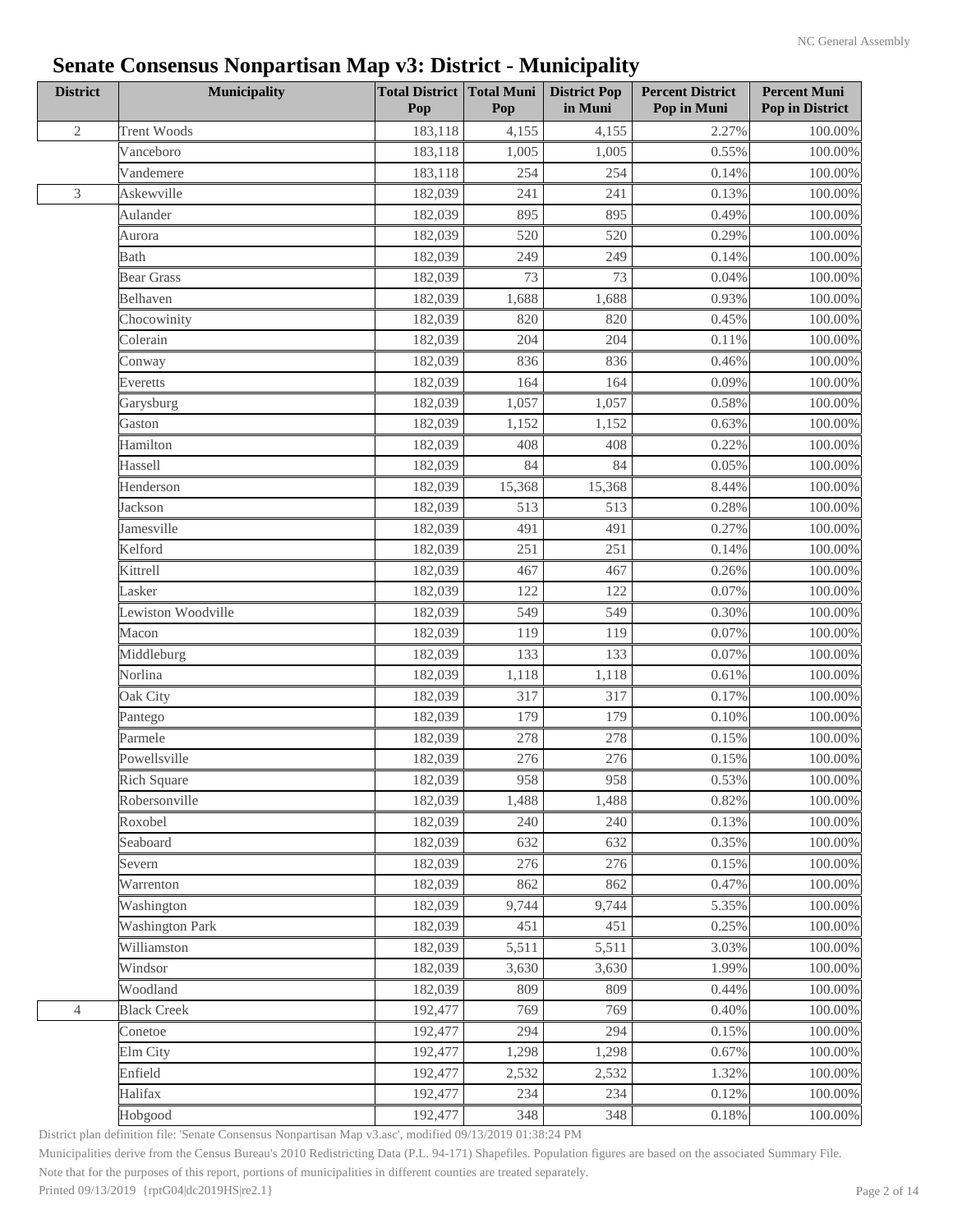| <b>District</b>  | <b>Municipality</b>     | <b>Total District Total Muni</b><br>Pop | Pop    | <b>District Pop</b><br>in Muni | <b>Percent District</b><br>Pop in Muni | <b>Percent Muni</b><br>Pop in District |
|------------------|-------------------------|-----------------------------------------|--------|--------------------------------|----------------------------------------|----------------------------------------|
| $\overline{4}$   | Kenly (Wilson)          | 192,477                                 | 163    | 163                            | 0.08%                                  | $100.00\%$                             |
|                  | Leggett                 | 192,477                                 | 60     | 60                             | 0.03%                                  | 100.00%                                |
|                  | Littleton               | 192,477                                 | 674    | 674                            | 0.35%                                  | 100.00%                                |
|                  | Lucama                  | 192,477                                 | 1,108  | 1,108                          | 0.58%                                  | 100.00%                                |
|                  | Macclesfield            | 192,477                                 | 471    | 471                            | 0.24%                                  | 100.00%                                |
|                  | Pinetops                | 192,477                                 | 1,374  | 1,374                          | 0.71%                                  | 100.00%                                |
|                  | Princeville             | 192,477                                 | 2,082  | 2,082                          | 1.08%                                  | $100.00\%$                             |
|                  | Roanoke Rapids          | 192,477                                 | 15,754 | 15,754                         | 8.18%                                  | $100.00\%$                             |
|                  | Rocky Mount (Edgecombe) | 192,477                                 | 17,524 | 17,524                         | 9.10%                                  | 100.00%                                |
|                  | Saratoga                | 192,477                                 | 408    | 408                            | 0.21%                                  | $100.00\%$                             |
|                  | <b>Scotland Neck</b>    | 192,477                                 | 2,059  | 2,059                          | 1.07%                                  | 100.00%                                |
|                  | Sharpsburg (Edgecombe)  | 192,477                                 | 209    | 209                            | 0.11%                                  | $100.00\%$                             |
|                  | Sharpsburg (Wilson)     | 192,477                                 | 563    | 563                            | 0.29%                                  | 100.00%                                |
|                  | Sims                    | 192,477                                 | 282    | 282                            | 0.15%                                  | $100.00\%$                             |
|                  | Speed                   | 192,477                                 | 80     | 80                             | 0.04%                                  | 100.00%                                |
|                  | Stantonsburg            | 192,477                                 | 784    | 784                            | 0.41%                                  | $100.00\%$                             |
|                  | Tarboro                 | 192,477                                 | 11,415 | 11,415                         | 5.93%                                  | 100.00%                                |
|                  | Weldon                  | 192,477                                 | 1,655  | 1,655                          | 0.86%                                  | 100.00%                                |
|                  | Whitakers (Edgecombe)   | 192,477                                 | 402    | 402                            | 0.21%                                  | 100.00%                                |
|                  | Wilson                  | 192,477                                 | 49,167 | 49,167                         | 25.54%                                 | 100.00%                                |
| 5                | Ayden                   | 189,510                                 | 4,932  | 4,932                          | 2.60%                                  | 100.00%                                |
|                  | Bethel                  | 189,510                                 | 1,577  | 1,577                          | 0.83%                                  | 100.00%                                |
|                  | Falkland                | 189,510                                 | 96     | 96                             | 0.05%                                  | $100.00\%$                             |
|                  | Farmville               | 189,510                                 | 4,654  | 4,654                          | 2.46%                                  | $100.00\%$                             |
|                  | Fountain                | 189,510                                 | 427    | 427                            | 0.23%                                  | 100.00%                                |
|                  | Greenville              | 189,510                                 | 84,554 | 84,554                         | 44.62%                                 | 100.00%                                |
|                  | Grifton (Pitt)          | 189,510                                 | 2,431  | 2,431                          | 1.28%                                  | 100.00%                                |
|                  | Grimesland              | 189,510                                 | 441    | 441                            | 0.23%                                  | 100.00%                                |
|                  | Hookerton               | 189,510                                 | 409    | 409                            | 0.22%                                  | 100.00%                                |
|                  | Simpson                 | 189,510                                 | 416    | 416                            | 0.22%                                  | 100.00%                                |
|                  | Snow Hill               | 189,510                                 | 1,595  | 1,595                          | 0.84%                                  | 100.00%                                |
|                  | Walstonburg             | 189,510                                 | 219    | 219                            | 0.12%                                  | $100.00\%$                             |
|                  | Winterville             | 189,510                                 | 9,269  | 9,269                          | 4.89%                                  | 100.00%                                |
| 6                | <b>Holly Ridge</b>      | 187,925                                 | 1,268  | 1,268                          | 0.67%                                  | 100.00%                                |
|                  | Jacksonville            | 187,925                                 | 70,145 | 70,145                         | 37.33%                                 | 100.00%                                |
|                  | Maysville               | 187,925                                 | 1,019  | 1,019                          | 0.54%                                  | $100.00\%$                             |
|                  | North Topsail Beach     | 187,925                                 | 743    | 743                            | 0.40%                                  | $100.00\%$                             |
|                  | Pollocksville           | 187,925                                 | 311    | 311                            | 0.17%                                  | 100.00%                                |
|                  | Richlands               | 187,925                                 | 1,520  | 1,520                          | 0.81%                                  | $100.00\%$                             |
|                  | Surf City (Onslow)      | 187,925                                 | 292    | 292                            | 0.16%                                  | 100.00%                                |
|                  | Swansboro               | 187,925                                 | 2,663  | 2,663                          | 1.42%                                  | 100.00%                                |
|                  | Trenton                 | 187,925                                 | 287    | 287                            | 0.15%                                  | 100.00%                                |
| $\boldsymbol{7}$ | Eureka                  | 182,118                                 | 197    | 197                            | 0.11%                                  | 100.00%                                |
|                  | Fremont                 | 182,118                                 | 1,255  | 1,255                          | 0.69%                                  | $100.00\%$                             |
|                  | Goldsboro               | 182,118                                 | 36,437 | 36,437                         | 20.01%                                 | $100.00\%$                             |
|                  | Grifton (Lenoir)        | 182,118                                 | 186    | 186                            | 0.10%                                  | 100.00%                                |
|                  | Kinston                 | 182,118                                 | 21,677 | 21,677                         | 11.90%                                 | 100.00%                                |
|                  | La Grange               | 182,118                                 | 2,873  | 2,873                          | 1.58%                                  | 100.00%                                |
|                  |                         |                                         |        |                                |                                        |                                        |

District plan definition file: 'Senate Consensus Nonpartisan Map v3.asc', modified 09/13/2019 01:38:24 PM

Municipalities derive from the Census Bureau's 2010 Redistricting Data (P.L. 94-171) Shapefiles. Population figures are based on the associated Summary File.

Note that for the purposes of this report, portions of municipalities in different counties are treated separately.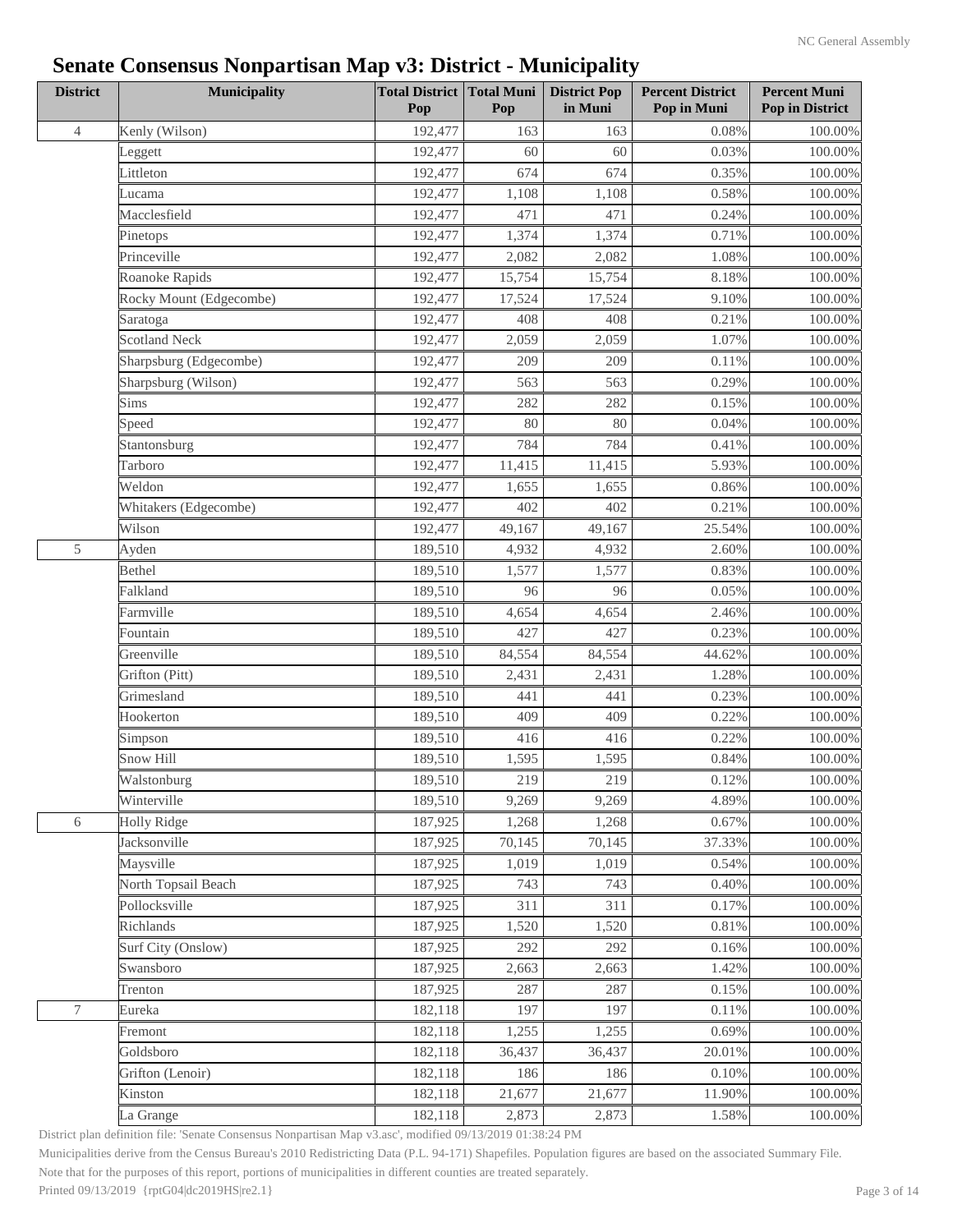| 7<br>Mount Olive (Wayne)<br>182,118<br>4,538<br>2.49%<br>$100.00\%$<br>4,538<br>Pikeville<br>678<br>678<br>0.37%<br>182,118<br>100.00%<br>Pink Hill<br>182,118<br>552<br>552<br>0.30%<br>100.00%<br>182,118<br>110<br>110<br>0.06%<br>100.00%<br>Seven Springs<br>835<br><b>Walnut Creek</b><br>182,118<br>835<br>0.46%<br>100.00%<br>$8\,$<br>Atkinson<br>199,397<br>299<br>299<br>0.15%<br>100.00%<br><b>Bald Head Island</b><br>199,397<br>158<br>158<br>0.08%<br>$100.00\%$<br>Belville<br>199,397<br>0.97%<br>100.00%<br>1,936<br>1,936<br>Bladenboro<br>199,397<br>1,750<br>1,750<br>0.88%<br>100.00%<br>199,397<br>5,372<br>5,372<br>2.69%<br>100.00%<br><b>Boiling Spring Lakes</b><br>Bolivia<br>199,397<br>143<br>143<br>0.07%<br>100.00%<br>199,397<br>3,872<br>3,872<br>1.94%<br>100.00%<br>Burgaw<br>Calabash<br>199,397<br>1,786<br>1,786<br>0.90%<br>Carolina Shores<br>199,397<br>3,048<br>3,048<br>1.53%<br>$100.00\%$<br>Caswell Beach<br>199,397<br>398<br>398<br>0.20%<br>100.00%<br>Clarkton<br>199,397<br>837<br>837<br>0.42%<br>338<br>338<br>Dublin<br>199,397<br>0.17%<br>100.00%<br>East Arcadia<br>199,397<br>487<br>487<br>0.24%<br>100.00%<br>Elizabethtown<br>199,397<br>3,583<br>3,583<br>100.00%<br>1.80%<br>Holden Beach<br>199,397<br>575<br>575<br>0.29%<br>100.00%<br>Leland<br>199,397<br>13,527<br>13,527<br>100.00%<br>6.78%<br>199,397<br>1,505<br>1,505<br>0.75%<br>Navassa<br>199,397<br>735<br>735<br>0.37%<br>Northwest<br>Oak Island<br>199,397<br>6,783<br>6,783<br>3.40%<br>$100.00\%$<br>199,397<br>550<br>550<br>0.28%<br>100.00%<br>Ocean Isle Beach<br>Sandy Creek<br>199,397<br>260<br>260<br>0.13%<br>100.00%<br>Shallotte<br>199,397<br>3,675<br>3,675<br>1.84%<br>100.00%<br>199,397<br>2,833<br>1.42%<br>$100.00\%$<br>Southport<br>2,833<br>389<br>St. Helena<br>199,397<br>389<br>0.20%<br>$100.00\%$<br>St. James<br>199,397<br>3,165<br>3,165<br>1.59%<br>100.00%<br><b>Sunset Beach</b><br>199,397<br>3,572<br>3,572<br>1.79%<br>100.00%<br>199,397<br>1,561<br>1,561<br>0.78%<br>$100.00\%$<br>Surf City (Pender)<br>199,397<br>117<br>117<br>100.00%<br>Tar Heel<br>0.06%<br>Topsail Beach<br>199,397<br>368<br>368<br>0.18%<br>100.00%<br>199,397<br>0.27%<br>Varnamtown<br>541<br>541<br>100.00%<br>199,397<br>Wallace (Pender)<br>$\overline{0}$<br>$\overline{0}$<br>0.00%<br>$0.00\%$<br>199,397<br>190<br>190<br>Watha<br>0.10%<br>100.00%<br>White Lake<br>199,397<br>802<br>802<br>0.40%<br>100.00%<br>9<br>2.88%<br>Carolina Beach<br>198,108<br>5,706<br>5,706<br>100.00%<br>Kure Beach<br>198,108<br>2,012<br>2,012<br>1.02%<br>100.00%<br>198,108<br>53.75%<br>100.00%<br>Wilmington<br>106,476<br>106,476<br>Wrightsville Beach<br>198,108<br>2,477<br>2,477<br>1.25%<br>100.00%<br>10<br>Autryville<br>181,798<br>196<br>196<br>0.11%<br>100.00%<br>Benson (Johnston)<br>181,798<br>3,311<br>1.82%<br>3,311<br>100.00%<br>Beulaville<br>181,798<br>1,296<br>1,296<br>0.71%<br>100.00%<br>181,798<br>538<br>538<br>0.30%<br>100.00%<br>Calypso<br>181,798<br>8,639<br>4.75%<br>Clinton<br>8,639<br>100.00%<br>181,798<br>961<br>Faison (Duplin)<br>961<br>0.53% | <b>District</b> | <b>Municipality</b> | <b>Total District Total Muni</b><br>Pop | Pop | <b>District Pop</b><br>in Muni | <b>Percent District</b><br>Pop in Muni | <b>Percent Muni</b><br>Pop in District |
|---------------------------------------------------------------------------------------------------------------------------------------------------------------------------------------------------------------------------------------------------------------------------------------------------------------------------------------------------------------------------------------------------------------------------------------------------------------------------------------------------------------------------------------------------------------------------------------------------------------------------------------------------------------------------------------------------------------------------------------------------------------------------------------------------------------------------------------------------------------------------------------------------------------------------------------------------------------------------------------------------------------------------------------------------------------------------------------------------------------------------------------------------------------------------------------------------------------------------------------------------------------------------------------------------------------------------------------------------------------------------------------------------------------------------------------------------------------------------------------------------------------------------------------------------------------------------------------------------------------------------------------------------------------------------------------------------------------------------------------------------------------------------------------------------------------------------------------------------------------------------------------------------------------------------------------------------------------------------------------------------------------------------------------------------------------------------------------------------------------------------------------------------------------------------------------------------------------------------------------------------------------------------------------------------------------------------------------------------------------------------------------------------------------------------------------------------------------------------------------------------------------------------------------------------------------------------------------------------------------------------------------------------------------------------------------------------------------------------------------------------------------------------------------------------------------------------------------------------------------------------------------------------------------------------------------------------------------------------------------------------------------------------------------------------------------------------------------------------------------------------------------------|-----------------|---------------------|-----------------------------------------|-----|--------------------------------|----------------------------------------|----------------------------------------|
|                                                                                                                                                                                                                                                                                                                                                                                                                                                                                                                                                                                                                                                                                                                                                                                                                                                                                                                                                                                                                                                                                                                                                                                                                                                                                                                                                                                                                                                                                                                                                                                                                                                                                                                                                                                                                                                                                                                                                                                                                                                                                                                                                                                                                                                                                                                                                                                                                                                                                                                                                                                                                                                                                                                                                                                                                                                                                                                                                                                                                                                                                                                                             |                 |                     |                                         |     |                                |                                        |                                        |
|                                                                                                                                                                                                                                                                                                                                                                                                                                                                                                                                                                                                                                                                                                                                                                                                                                                                                                                                                                                                                                                                                                                                                                                                                                                                                                                                                                                                                                                                                                                                                                                                                                                                                                                                                                                                                                                                                                                                                                                                                                                                                                                                                                                                                                                                                                                                                                                                                                                                                                                                                                                                                                                                                                                                                                                                                                                                                                                                                                                                                                                                                                                                             |                 |                     |                                         |     |                                |                                        |                                        |
| 100.00%<br>$100.00\%$<br>$100.00\%$<br>$100.00\%$                                                                                                                                                                                                                                                                                                                                                                                                                                                                                                                                                                                                                                                                                                                                                                                                                                                                                                                                                                                                                                                                                                                                                                                                                                                                                                                                                                                                                                                                                                                                                                                                                                                                                                                                                                                                                                                                                                                                                                                                                                                                                                                                                                                                                                                                                                                                                                                                                                                                                                                                                                                                                                                                                                                                                                                                                                                                                                                                                                                                                                                                                           |                 |                     |                                         |     |                                |                                        |                                        |
|                                                                                                                                                                                                                                                                                                                                                                                                                                                                                                                                                                                                                                                                                                                                                                                                                                                                                                                                                                                                                                                                                                                                                                                                                                                                                                                                                                                                                                                                                                                                                                                                                                                                                                                                                                                                                                                                                                                                                                                                                                                                                                                                                                                                                                                                                                                                                                                                                                                                                                                                                                                                                                                                                                                                                                                                                                                                                                                                                                                                                                                                                                                                             |                 |                     |                                         |     |                                |                                        |                                        |
|                                                                                                                                                                                                                                                                                                                                                                                                                                                                                                                                                                                                                                                                                                                                                                                                                                                                                                                                                                                                                                                                                                                                                                                                                                                                                                                                                                                                                                                                                                                                                                                                                                                                                                                                                                                                                                                                                                                                                                                                                                                                                                                                                                                                                                                                                                                                                                                                                                                                                                                                                                                                                                                                                                                                                                                                                                                                                                                                                                                                                                                                                                                                             |                 |                     |                                         |     |                                |                                        |                                        |
|                                                                                                                                                                                                                                                                                                                                                                                                                                                                                                                                                                                                                                                                                                                                                                                                                                                                                                                                                                                                                                                                                                                                                                                                                                                                                                                                                                                                                                                                                                                                                                                                                                                                                                                                                                                                                                                                                                                                                                                                                                                                                                                                                                                                                                                                                                                                                                                                                                                                                                                                                                                                                                                                                                                                                                                                                                                                                                                                                                                                                                                                                                                                             |                 |                     |                                         |     |                                |                                        |                                        |
|                                                                                                                                                                                                                                                                                                                                                                                                                                                                                                                                                                                                                                                                                                                                                                                                                                                                                                                                                                                                                                                                                                                                                                                                                                                                                                                                                                                                                                                                                                                                                                                                                                                                                                                                                                                                                                                                                                                                                                                                                                                                                                                                                                                                                                                                                                                                                                                                                                                                                                                                                                                                                                                                                                                                                                                                                                                                                                                                                                                                                                                                                                                                             |                 |                     |                                         |     |                                |                                        |                                        |
|                                                                                                                                                                                                                                                                                                                                                                                                                                                                                                                                                                                                                                                                                                                                                                                                                                                                                                                                                                                                                                                                                                                                                                                                                                                                                                                                                                                                                                                                                                                                                                                                                                                                                                                                                                                                                                                                                                                                                                                                                                                                                                                                                                                                                                                                                                                                                                                                                                                                                                                                                                                                                                                                                                                                                                                                                                                                                                                                                                                                                                                                                                                                             |                 |                     |                                         |     |                                |                                        |                                        |
|                                                                                                                                                                                                                                                                                                                                                                                                                                                                                                                                                                                                                                                                                                                                                                                                                                                                                                                                                                                                                                                                                                                                                                                                                                                                                                                                                                                                                                                                                                                                                                                                                                                                                                                                                                                                                                                                                                                                                                                                                                                                                                                                                                                                                                                                                                                                                                                                                                                                                                                                                                                                                                                                                                                                                                                                                                                                                                                                                                                                                                                                                                                                             |                 |                     |                                         |     |                                |                                        |                                        |
|                                                                                                                                                                                                                                                                                                                                                                                                                                                                                                                                                                                                                                                                                                                                                                                                                                                                                                                                                                                                                                                                                                                                                                                                                                                                                                                                                                                                                                                                                                                                                                                                                                                                                                                                                                                                                                                                                                                                                                                                                                                                                                                                                                                                                                                                                                                                                                                                                                                                                                                                                                                                                                                                                                                                                                                                                                                                                                                                                                                                                                                                                                                                             |                 |                     |                                         |     |                                |                                        |                                        |
|                                                                                                                                                                                                                                                                                                                                                                                                                                                                                                                                                                                                                                                                                                                                                                                                                                                                                                                                                                                                                                                                                                                                                                                                                                                                                                                                                                                                                                                                                                                                                                                                                                                                                                                                                                                                                                                                                                                                                                                                                                                                                                                                                                                                                                                                                                                                                                                                                                                                                                                                                                                                                                                                                                                                                                                                                                                                                                                                                                                                                                                                                                                                             |                 |                     |                                         |     |                                |                                        |                                        |
|                                                                                                                                                                                                                                                                                                                                                                                                                                                                                                                                                                                                                                                                                                                                                                                                                                                                                                                                                                                                                                                                                                                                                                                                                                                                                                                                                                                                                                                                                                                                                                                                                                                                                                                                                                                                                                                                                                                                                                                                                                                                                                                                                                                                                                                                                                                                                                                                                                                                                                                                                                                                                                                                                                                                                                                                                                                                                                                                                                                                                                                                                                                                             |                 |                     |                                         |     |                                |                                        |                                        |
|                                                                                                                                                                                                                                                                                                                                                                                                                                                                                                                                                                                                                                                                                                                                                                                                                                                                                                                                                                                                                                                                                                                                                                                                                                                                                                                                                                                                                                                                                                                                                                                                                                                                                                                                                                                                                                                                                                                                                                                                                                                                                                                                                                                                                                                                                                                                                                                                                                                                                                                                                                                                                                                                                                                                                                                                                                                                                                                                                                                                                                                                                                                                             |                 |                     |                                         |     |                                |                                        |                                        |
|                                                                                                                                                                                                                                                                                                                                                                                                                                                                                                                                                                                                                                                                                                                                                                                                                                                                                                                                                                                                                                                                                                                                                                                                                                                                                                                                                                                                                                                                                                                                                                                                                                                                                                                                                                                                                                                                                                                                                                                                                                                                                                                                                                                                                                                                                                                                                                                                                                                                                                                                                                                                                                                                                                                                                                                                                                                                                                                                                                                                                                                                                                                                             |                 |                     |                                         |     |                                |                                        |                                        |
|                                                                                                                                                                                                                                                                                                                                                                                                                                                                                                                                                                                                                                                                                                                                                                                                                                                                                                                                                                                                                                                                                                                                                                                                                                                                                                                                                                                                                                                                                                                                                                                                                                                                                                                                                                                                                                                                                                                                                                                                                                                                                                                                                                                                                                                                                                                                                                                                                                                                                                                                                                                                                                                                                                                                                                                                                                                                                                                                                                                                                                                                                                                                             |                 |                     |                                         |     |                                |                                        |                                        |
|                                                                                                                                                                                                                                                                                                                                                                                                                                                                                                                                                                                                                                                                                                                                                                                                                                                                                                                                                                                                                                                                                                                                                                                                                                                                                                                                                                                                                                                                                                                                                                                                                                                                                                                                                                                                                                                                                                                                                                                                                                                                                                                                                                                                                                                                                                                                                                                                                                                                                                                                                                                                                                                                                                                                                                                                                                                                                                                                                                                                                                                                                                                                             |                 |                     |                                         |     |                                |                                        |                                        |
|                                                                                                                                                                                                                                                                                                                                                                                                                                                                                                                                                                                                                                                                                                                                                                                                                                                                                                                                                                                                                                                                                                                                                                                                                                                                                                                                                                                                                                                                                                                                                                                                                                                                                                                                                                                                                                                                                                                                                                                                                                                                                                                                                                                                                                                                                                                                                                                                                                                                                                                                                                                                                                                                                                                                                                                                                                                                                                                                                                                                                                                                                                                                             |                 |                     |                                         |     |                                |                                        |                                        |
|                                                                                                                                                                                                                                                                                                                                                                                                                                                                                                                                                                                                                                                                                                                                                                                                                                                                                                                                                                                                                                                                                                                                                                                                                                                                                                                                                                                                                                                                                                                                                                                                                                                                                                                                                                                                                                                                                                                                                                                                                                                                                                                                                                                                                                                                                                                                                                                                                                                                                                                                                                                                                                                                                                                                                                                                                                                                                                                                                                                                                                                                                                                                             |                 |                     |                                         |     |                                |                                        |                                        |
|                                                                                                                                                                                                                                                                                                                                                                                                                                                                                                                                                                                                                                                                                                                                                                                                                                                                                                                                                                                                                                                                                                                                                                                                                                                                                                                                                                                                                                                                                                                                                                                                                                                                                                                                                                                                                                                                                                                                                                                                                                                                                                                                                                                                                                                                                                                                                                                                                                                                                                                                                                                                                                                                                                                                                                                                                                                                                                                                                                                                                                                                                                                                             |                 |                     |                                         |     |                                |                                        |                                        |
|                                                                                                                                                                                                                                                                                                                                                                                                                                                                                                                                                                                                                                                                                                                                                                                                                                                                                                                                                                                                                                                                                                                                                                                                                                                                                                                                                                                                                                                                                                                                                                                                                                                                                                                                                                                                                                                                                                                                                                                                                                                                                                                                                                                                                                                                                                                                                                                                                                                                                                                                                                                                                                                                                                                                                                                                                                                                                                                                                                                                                                                                                                                                             |                 |                     |                                         |     |                                |                                        |                                        |
|                                                                                                                                                                                                                                                                                                                                                                                                                                                                                                                                                                                                                                                                                                                                                                                                                                                                                                                                                                                                                                                                                                                                                                                                                                                                                                                                                                                                                                                                                                                                                                                                                                                                                                                                                                                                                                                                                                                                                                                                                                                                                                                                                                                                                                                                                                                                                                                                                                                                                                                                                                                                                                                                                                                                                                                                                                                                                                                                                                                                                                                                                                                                             |                 |                     |                                         |     |                                |                                        |                                        |
|                                                                                                                                                                                                                                                                                                                                                                                                                                                                                                                                                                                                                                                                                                                                                                                                                                                                                                                                                                                                                                                                                                                                                                                                                                                                                                                                                                                                                                                                                                                                                                                                                                                                                                                                                                                                                                                                                                                                                                                                                                                                                                                                                                                                                                                                                                                                                                                                                                                                                                                                                                                                                                                                                                                                                                                                                                                                                                                                                                                                                                                                                                                                             |                 |                     |                                         |     |                                |                                        |                                        |
|                                                                                                                                                                                                                                                                                                                                                                                                                                                                                                                                                                                                                                                                                                                                                                                                                                                                                                                                                                                                                                                                                                                                                                                                                                                                                                                                                                                                                                                                                                                                                                                                                                                                                                                                                                                                                                                                                                                                                                                                                                                                                                                                                                                                                                                                                                                                                                                                                                                                                                                                                                                                                                                                                                                                                                                                                                                                                                                                                                                                                                                                                                                                             |                 |                     |                                         |     |                                |                                        |                                        |
| $100.00\%$                                                                                                                                                                                                                                                                                                                                                                                                                                                                                                                                                                                                                                                                                                                                                                                                                                                                                                                                                                                                                                                                                                                                                                                                                                                                                                                                                                                                                                                                                                                                                                                                                                                                                                                                                                                                                                                                                                                                                                                                                                                                                                                                                                                                                                                                                                                                                                                                                                                                                                                                                                                                                                                                                                                                                                                                                                                                                                                                                                                                                                                                                                                                  |                 |                     |                                         |     |                                |                                        |                                        |
|                                                                                                                                                                                                                                                                                                                                                                                                                                                                                                                                                                                                                                                                                                                                                                                                                                                                                                                                                                                                                                                                                                                                                                                                                                                                                                                                                                                                                                                                                                                                                                                                                                                                                                                                                                                                                                                                                                                                                                                                                                                                                                                                                                                                                                                                                                                                                                                                                                                                                                                                                                                                                                                                                                                                                                                                                                                                                                                                                                                                                                                                                                                                             |                 |                     |                                         |     |                                |                                        |                                        |
|                                                                                                                                                                                                                                                                                                                                                                                                                                                                                                                                                                                                                                                                                                                                                                                                                                                                                                                                                                                                                                                                                                                                                                                                                                                                                                                                                                                                                                                                                                                                                                                                                                                                                                                                                                                                                                                                                                                                                                                                                                                                                                                                                                                                                                                                                                                                                                                                                                                                                                                                                                                                                                                                                                                                                                                                                                                                                                                                                                                                                                                                                                                                             |                 |                     |                                         |     |                                |                                        |                                        |
|                                                                                                                                                                                                                                                                                                                                                                                                                                                                                                                                                                                                                                                                                                                                                                                                                                                                                                                                                                                                                                                                                                                                                                                                                                                                                                                                                                                                                                                                                                                                                                                                                                                                                                                                                                                                                                                                                                                                                                                                                                                                                                                                                                                                                                                                                                                                                                                                                                                                                                                                                                                                                                                                                                                                                                                                                                                                                                                                                                                                                                                                                                                                             |                 |                     |                                         |     |                                |                                        |                                        |
|                                                                                                                                                                                                                                                                                                                                                                                                                                                                                                                                                                                                                                                                                                                                                                                                                                                                                                                                                                                                                                                                                                                                                                                                                                                                                                                                                                                                                                                                                                                                                                                                                                                                                                                                                                                                                                                                                                                                                                                                                                                                                                                                                                                                                                                                                                                                                                                                                                                                                                                                                                                                                                                                                                                                                                                                                                                                                                                                                                                                                                                                                                                                             |                 |                     |                                         |     |                                |                                        |                                        |
|                                                                                                                                                                                                                                                                                                                                                                                                                                                                                                                                                                                                                                                                                                                                                                                                                                                                                                                                                                                                                                                                                                                                                                                                                                                                                                                                                                                                                                                                                                                                                                                                                                                                                                                                                                                                                                                                                                                                                                                                                                                                                                                                                                                                                                                                                                                                                                                                                                                                                                                                                                                                                                                                                                                                                                                                                                                                                                                                                                                                                                                                                                                                             |                 |                     |                                         |     |                                |                                        |                                        |
|                                                                                                                                                                                                                                                                                                                                                                                                                                                                                                                                                                                                                                                                                                                                                                                                                                                                                                                                                                                                                                                                                                                                                                                                                                                                                                                                                                                                                                                                                                                                                                                                                                                                                                                                                                                                                                                                                                                                                                                                                                                                                                                                                                                                                                                                                                                                                                                                                                                                                                                                                                                                                                                                                                                                                                                                                                                                                                                                                                                                                                                                                                                                             |                 |                     |                                         |     |                                |                                        |                                        |
|                                                                                                                                                                                                                                                                                                                                                                                                                                                                                                                                                                                                                                                                                                                                                                                                                                                                                                                                                                                                                                                                                                                                                                                                                                                                                                                                                                                                                                                                                                                                                                                                                                                                                                                                                                                                                                                                                                                                                                                                                                                                                                                                                                                                                                                                                                                                                                                                                                                                                                                                                                                                                                                                                                                                                                                                                                                                                                                                                                                                                                                                                                                                             |                 |                     |                                         |     |                                |                                        |                                        |
|                                                                                                                                                                                                                                                                                                                                                                                                                                                                                                                                                                                                                                                                                                                                                                                                                                                                                                                                                                                                                                                                                                                                                                                                                                                                                                                                                                                                                                                                                                                                                                                                                                                                                                                                                                                                                                                                                                                                                                                                                                                                                                                                                                                                                                                                                                                                                                                                                                                                                                                                                                                                                                                                                                                                                                                                                                                                                                                                                                                                                                                                                                                                             |                 |                     |                                         |     |                                |                                        |                                        |
|                                                                                                                                                                                                                                                                                                                                                                                                                                                                                                                                                                                                                                                                                                                                                                                                                                                                                                                                                                                                                                                                                                                                                                                                                                                                                                                                                                                                                                                                                                                                                                                                                                                                                                                                                                                                                                                                                                                                                                                                                                                                                                                                                                                                                                                                                                                                                                                                                                                                                                                                                                                                                                                                                                                                                                                                                                                                                                                                                                                                                                                                                                                                             |                 |                     |                                         |     |                                |                                        |                                        |
|                                                                                                                                                                                                                                                                                                                                                                                                                                                                                                                                                                                                                                                                                                                                                                                                                                                                                                                                                                                                                                                                                                                                                                                                                                                                                                                                                                                                                                                                                                                                                                                                                                                                                                                                                                                                                                                                                                                                                                                                                                                                                                                                                                                                                                                                                                                                                                                                                                                                                                                                                                                                                                                                                                                                                                                                                                                                                                                                                                                                                                                                                                                                             |                 |                     |                                         |     |                                |                                        |                                        |
|                                                                                                                                                                                                                                                                                                                                                                                                                                                                                                                                                                                                                                                                                                                                                                                                                                                                                                                                                                                                                                                                                                                                                                                                                                                                                                                                                                                                                                                                                                                                                                                                                                                                                                                                                                                                                                                                                                                                                                                                                                                                                                                                                                                                                                                                                                                                                                                                                                                                                                                                                                                                                                                                                                                                                                                                                                                                                                                                                                                                                                                                                                                                             |                 |                     |                                         |     |                                |                                        |                                        |
|                                                                                                                                                                                                                                                                                                                                                                                                                                                                                                                                                                                                                                                                                                                                                                                                                                                                                                                                                                                                                                                                                                                                                                                                                                                                                                                                                                                                                                                                                                                                                                                                                                                                                                                                                                                                                                                                                                                                                                                                                                                                                                                                                                                                                                                                                                                                                                                                                                                                                                                                                                                                                                                                                                                                                                                                                                                                                                                                                                                                                                                                                                                                             |                 |                     |                                         |     |                                |                                        |                                        |
|                                                                                                                                                                                                                                                                                                                                                                                                                                                                                                                                                                                                                                                                                                                                                                                                                                                                                                                                                                                                                                                                                                                                                                                                                                                                                                                                                                                                                                                                                                                                                                                                                                                                                                                                                                                                                                                                                                                                                                                                                                                                                                                                                                                                                                                                                                                                                                                                                                                                                                                                                                                                                                                                                                                                                                                                                                                                                                                                                                                                                                                                                                                                             |                 |                     |                                         |     |                                |                                        |                                        |
|                                                                                                                                                                                                                                                                                                                                                                                                                                                                                                                                                                                                                                                                                                                                                                                                                                                                                                                                                                                                                                                                                                                                                                                                                                                                                                                                                                                                                                                                                                                                                                                                                                                                                                                                                                                                                                                                                                                                                                                                                                                                                                                                                                                                                                                                                                                                                                                                                                                                                                                                                                                                                                                                                                                                                                                                                                                                                                                                                                                                                                                                                                                                             |                 |                     |                                         |     |                                |                                        |                                        |
|                                                                                                                                                                                                                                                                                                                                                                                                                                                                                                                                                                                                                                                                                                                                                                                                                                                                                                                                                                                                                                                                                                                                                                                                                                                                                                                                                                                                                                                                                                                                                                                                                                                                                                                                                                                                                                                                                                                                                                                                                                                                                                                                                                                                                                                                                                                                                                                                                                                                                                                                                                                                                                                                                                                                                                                                                                                                                                                                                                                                                                                                                                                                             |                 |                     |                                         |     |                                |                                        |                                        |
|                                                                                                                                                                                                                                                                                                                                                                                                                                                                                                                                                                                                                                                                                                                                                                                                                                                                                                                                                                                                                                                                                                                                                                                                                                                                                                                                                                                                                                                                                                                                                                                                                                                                                                                                                                                                                                                                                                                                                                                                                                                                                                                                                                                                                                                                                                                                                                                                                                                                                                                                                                                                                                                                                                                                                                                                                                                                                                                                                                                                                                                                                                                                             |                 |                     |                                         |     |                                |                                        |                                        |
|                                                                                                                                                                                                                                                                                                                                                                                                                                                                                                                                                                                                                                                                                                                                                                                                                                                                                                                                                                                                                                                                                                                                                                                                                                                                                                                                                                                                                                                                                                                                                                                                                                                                                                                                                                                                                                                                                                                                                                                                                                                                                                                                                                                                                                                                                                                                                                                                                                                                                                                                                                                                                                                                                                                                                                                                                                                                                                                                                                                                                                                                                                                                             |                 |                     |                                         |     |                                |                                        |                                        |
|                                                                                                                                                                                                                                                                                                                                                                                                                                                                                                                                                                                                                                                                                                                                                                                                                                                                                                                                                                                                                                                                                                                                                                                                                                                                                                                                                                                                                                                                                                                                                                                                                                                                                                                                                                                                                                                                                                                                                                                                                                                                                                                                                                                                                                                                                                                                                                                                                                                                                                                                                                                                                                                                                                                                                                                                                                                                                                                                                                                                                                                                                                                                             |                 |                     |                                         |     |                                |                                        |                                        |
|                                                                                                                                                                                                                                                                                                                                                                                                                                                                                                                                                                                                                                                                                                                                                                                                                                                                                                                                                                                                                                                                                                                                                                                                                                                                                                                                                                                                                                                                                                                                                                                                                                                                                                                                                                                                                                                                                                                                                                                                                                                                                                                                                                                                                                                                                                                                                                                                                                                                                                                                                                                                                                                                                                                                                                                                                                                                                                                                                                                                                                                                                                                                             |                 |                     |                                         |     |                                |                                        |                                        |
|                                                                                                                                                                                                                                                                                                                                                                                                                                                                                                                                                                                                                                                                                                                                                                                                                                                                                                                                                                                                                                                                                                                                                                                                                                                                                                                                                                                                                                                                                                                                                                                                                                                                                                                                                                                                                                                                                                                                                                                                                                                                                                                                                                                                                                                                                                                                                                                                                                                                                                                                                                                                                                                                                                                                                                                                                                                                                                                                                                                                                                                                                                                                             |                 |                     |                                         |     |                                |                                        |                                        |
|                                                                                                                                                                                                                                                                                                                                                                                                                                                                                                                                                                                                                                                                                                                                                                                                                                                                                                                                                                                                                                                                                                                                                                                                                                                                                                                                                                                                                                                                                                                                                                                                                                                                                                                                                                                                                                                                                                                                                                                                                                                                                                                                                                                                                                                                                                                                                                                                                                                                                                                                                                                                                                                                                                                                                                                                                                                                                                                                                                                                                                                                                                                                             |                 |                     |                                         |     |                                |                                        |                                        |
|                                                                                                                                                                                                                                                                                                                                                                                                                                                                                                                                                                                                                                                                                                                                                                                                                                                                                                                                                                                                                                                                                                                                                                                                                                                                                                                                                                                                                                                                                                                                                                                                                                                                                                                                                                                                                                                                                                                                                                                                                                                                                                                                                                                                                                                                                                                                                                                                                                                                                                                                                                                                                                                                                                                                                                                                                                                                                                                                                                                                                                                                                                                                             |                 |                     |                                         |     |                                |                                        |                                        |
|                                                                                                                                                                                                                                                                                                                                                                                                                                                                                                                                                                                                                                                                                                                                                                                                                                                                                                                                                                                                                                                                                                                                                                                                                                                                                                                                                                                                                                                                                                                                                                                                                                                                                                                                                                                                                                                                                                                                                                                                                                                                                                                                                                                                                                                                                                                                                                                                                                                                                                                                                                                                                                                                                                                                                                                                                                                                                                                                                                                                                                                                                                                                             |                 |                     |                                         |     |                                |                                        |                                        |
|                                                                                                                                                                                                                                                                                                                                                                                                                                                                                                                                                                                                                                                                                                                                                                                                                                                                                                                                                                                                                                                                                                                                                                                                                                                                                                                                                                                                                                                                                                                                                                                                                                                                                                                                                                                                                                                                                                                                                                                                                                                                                                                                                                                                                                                                                                                                                                                                                                                                                                                                                                                                                                                                                                                                                                                                                                                                                                                                                                                                                                                                                                                                             |                 |                     |                                         |     |                                |                                        |                                        |

District plan definition file: 'Senate Consensus Nonpartisan Map v3.asc', modified 09/13/2019 01:38:24 PM

Municipalities derive from the Census Bureau's 2010 Redistricting Data (P.L. 94-171) Shapefiles. Population figures are based on the associated Summary File.

Note that for the purposes of this report, portions of municipalities in different counties are treated separately.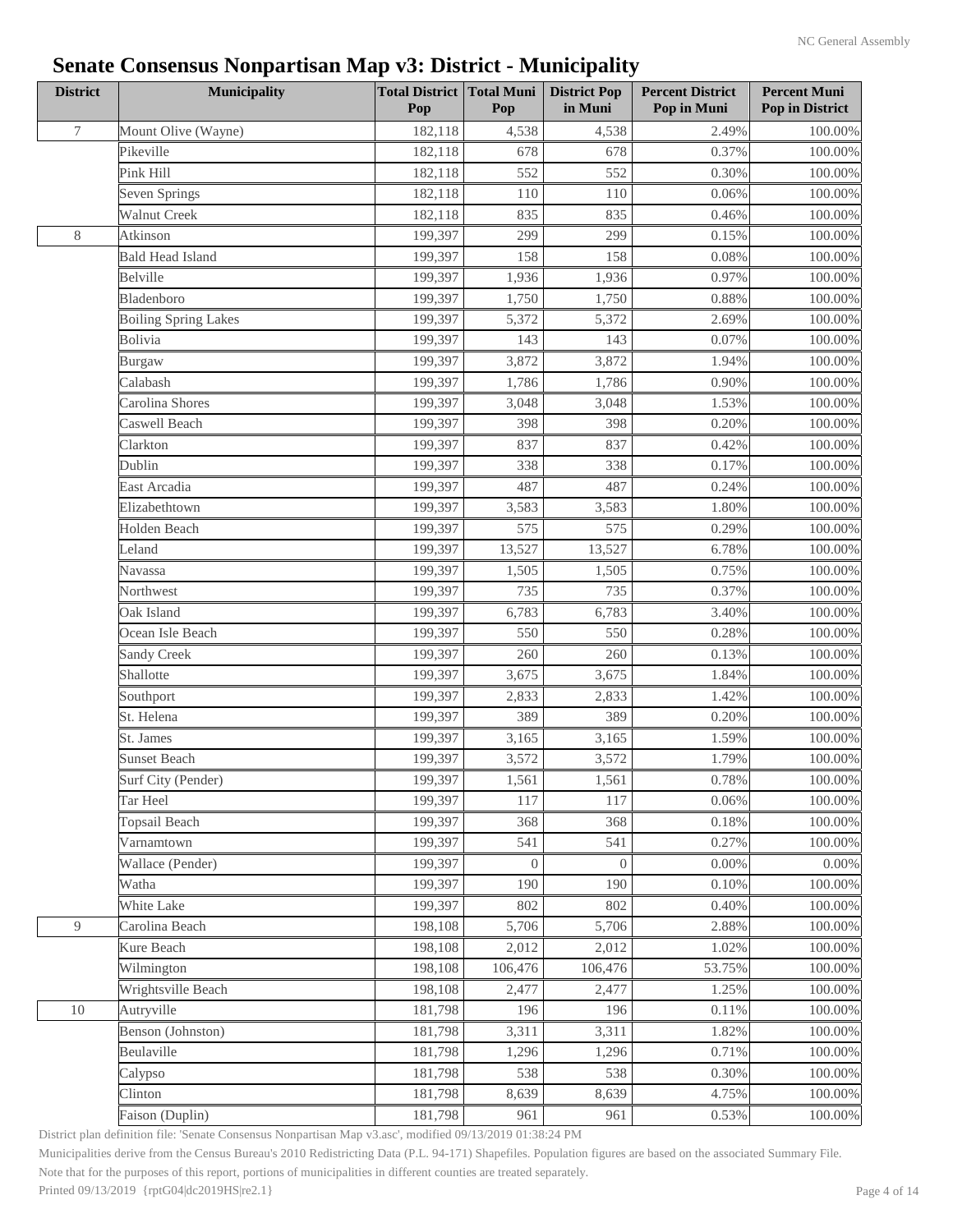| <b>District</b> | <b>Municipality</b>  | <b>Total District Total Muni</b><br>Pop | Pop              | <b>District Pop</b><br>in Muni | <b>Percent District</b><br>Pop in Muni | <b>Percent Muni</b><br>Pop in District |
|-----------------|----------------------|-----------------------------------------|------------------|--------------------------------|----------------------------------------|----------------------------------------|
| 10              | Faison (Sampson)     | 181,798                                 | $\boldsymbol{0}$ | $\boldsymbol{0}$               | 0.00%                                  | $0.00\%$                               |
|                 | Falcon (Sampson)     | 181,798                                 | $\overline{0}$   | $\overline{0}$                 | 0.00%                                  | $0.00\%$                               |
|                 | Four Oaks            | 181,798                                 | 1,921            | 1,921                          | 1.06%                                  | $100.00\%$                             |
|                 | Garland              | 181,798                                 | 625              | 625                            | 0.34%                                  | 100.00%                                |
|                 | Greenevers           | 181,798                                 | 634              | 634                            | 0.35%                                  | 100.00%                                |
|                 | Harrells (Duplin)    | 181,798                                 | 23               | 23                             | 0.01%                                  | 100.00%                                |
|                 | Harrells (Sampson)   | 181,798                                 | 179              | 179                            | 0.10%                                  | $100.00\%$                             |
|                 | Kenansville          | 181,798                                 | 855              | 855                            | 0.47%                                  | 100.00%                                |
|                 | Kenly (Johnston)     | 181,798                                 | 1,176            | 1,176                          | 0.65%                                  | $100.00\%$                             |
|                 | Magnolia             | 181,798                                 | 939              | 939                            | 0.52%                                  | 100.00%                                |
|                 | Micro                | 181,798                                 | 441              | 441                            | 0.24%                                  | $100.00\%$                             |
|                 | Mount Olive (Duplin) | 181,798                                 | 51               | 51                             | 0.03%                                  | 100.00%                                |
|                 | Newton Grove         | 181,798                                 | 569              | 569                            | 0.31%                                  | 100.00%                                |
|                 | Princeton            | 181,798                                 | 1,194            | 1,194                          | 0.66%                                  | 100.00%                                |
|                 | Rose Hill            | 181,798                                 | 1,626            | 1,626                          | 0.89%                                  | $100.00\%$                             |
|                 | Roseboro             | 181,798                                 | 1,191            | 1,191                          | 0.66%                                  | $100.00\%$                             |
|                 | Salemburg            | 181,798                                 | 435              | 435                            | 0.24%                                  | 100.00%                                |
|                 | Teachey              | 181,798                                 | 376              | 376                            | 0.21%                                  | 100.00%                                |
|                 | Turkey               | 181,798                                 | 292              | 292                            | 0.16%                                  | $100.00\%$                             |
|                 | Wallace (Duplin)     | 181,798                                 | 3,880            | 3,880                          | 2.13%                                  | 100.00%                                |
|                 | Warsaw               | 181,798                                 | 3,054            | 3,054                          | 1.68%                                  | 100.00%                                |
| 11              | Archer Lodge         | 190,179                                 | 4,292            | 4,292                          | 2.26%                                  | $100.00\%$                             |
|                 | Bailey               | 190,179                                 | 569              | 569                            | 0.30%                                  | $100.00\%$                             |
|                 | Castalia             | 190,179                                 | 268              | 268                            | 0.14%                                  | $100.00\%$                             |
|                 | Clayton (Johnston)   | 190,179                                 | 16,116           | 16,116                         | 8.47%                                  | $100.00\%$                             |
|                 | Dortches             | 190,179                                 | 935              | 935                            | 0.49%                                  | 100.00%                                |
|                 | Middlesex            | 190,179                                 | 822              | 822                            | 0.43%                                  | 100.00%                                |
|                 | Momeyer              | 190,179                                 | 224              | 224                            | 0.12%                                  | $100.00\%$                             |
|                 | Nashville            | 190,179                                 | 5,352            | 5,352                          | 2.81%                                  | $100.00\%$                             |
|                 | Pine Level           | 190,179                                 | 1,700            | 1,700                          | 0.89%                                  | $100.00\%$                             |
|                 | Red Oak              | 190,179                                 | 3,430            | 3,430                          | 1.80%                                  | 100.00%                                |
|                 | Rocky Mount (Nash)   | 190,179                                 | 39,953           | 39,953                         | 21.01%                                 | $100.00\%$                             |
|                 | Selma                | 190,179                                 | 6,073            | 6,073                          | 3.19%                                  | 100.00%                                |
|                 | Sharpsburg (Nash)    | 190,179                                 | 1,252            | 1,252                          | 0.66%                                  | 100.00%                                |
|                 | Smithfield           | 190,179                                 | 10,966           | 10,966                         | 5.77%                                  | 100.00%                                |
|                 | Spring Hope          | 190,179                                 | 1,320            | 1,320                          | 0.69%                                  | $100.00\%$                             |
|                 | Whitakers (Nash)     | 190,179                                 | 342              | 342                            | 0.18%                                  | 100.00%                                |
|                 | Wilson's Mills       | 190,179                                 | 2,277            | 2,277                          | 1.20%                                  | 100.00%                                |
|                 | Zebulon (Johnston)   | 190,179                                 | $\overline{0}$   | $\boldsymbol{0}$               | $0.00\%$                               | $0.00\%$                               |
| 12              | Angier (Harnett)     | 187,221                                 | 4,247            | 4,247                          | 2.27%                                  | 100.00%                                |
|                 | Benson (Harnett)     | 187,221                                 | $\Omega$         | $\overline{0}$                 | 0.00%                                  | $0.00\%$                               |
|                 | Broadway (Harnett)   | 187,221                                 | 25               | 25                             | 0.01%                                  | 100.00%                                |
|                 | Broadway (Lee)       | 187,221                                 | 1,204            | 1,204                          | 0.64%                                  | 100.00%                                |
|                 | Coats                | 187,221                                 | 2,112            | 2,112                          | 1.13%                                  | $100.00\%$                             |
|                 | Dunn                 | 187,221                                 | 9,263            | 9,263                          | 4.95%                                  | 100.00%                                |
|                 | Erwin                | 187,221                                 | 4,405            | 4,405                          | 2.35%                                  | 100.00%                                |
|                 | Lillington           | 187,221                                 | 3,194            | 3,194                          | 1.71%                                  | 100.00%                                |
|                 | Sanford              | 187,221                                 | 28,094           | 28,094                         | 15.01%                                 | 100.00%                                |
|                 |                      |                                         |                  |                                |                                        |                                        |

District plan definition file: 'Senate Consensus Nonpartisan Map v3.asc', modified 09/13/2019 01:38:24 PM

Municipalities derive from the Census Bureau's 2010 Redistricting Data (P.L. 94-171) Shapefiles. Population figures are based on the associated Summary File.

Note that for the purposes of this report, portions of municipalities in different counties are treated separately.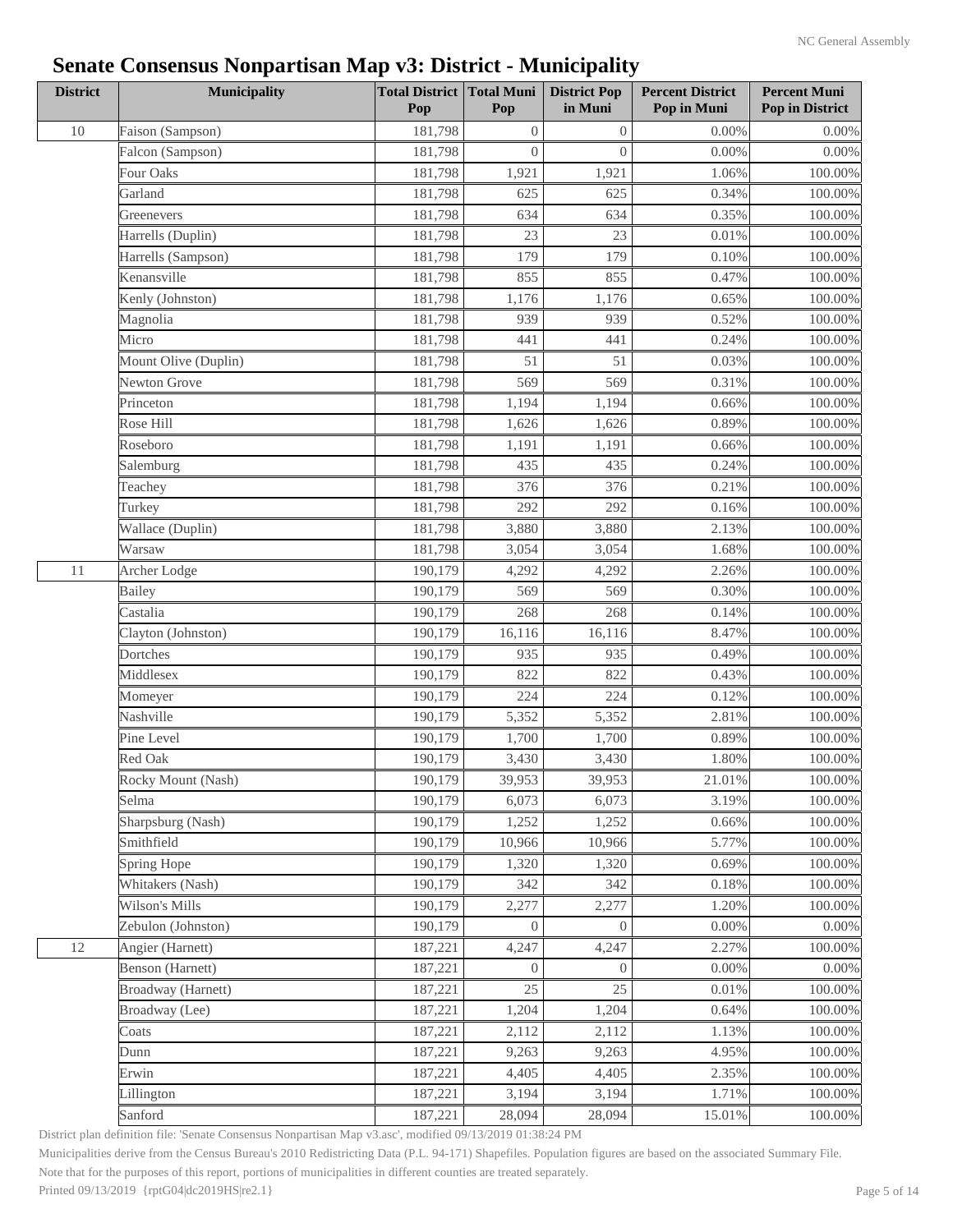| <b>District</b> | <b>Municipality</b>    | <b>Total District Total Muni</b><br>Pop | Pop              | <b>District Pop</b><br>in Muni | <b>Percent District</b><br>Pop in Muni | <b>Percent Muni</b><br>Pop in District |
|-----------------|------------------------|-----------------------------------------|------------------|--------------------------------|----------------------------------------|----------------------------------------|
| 13              | Boardman               | 192,266                                 | 157              | 157                            | 0.08%                                  | $100.00\%$                             |
|                 | <b>Bolton</b>          | 192,266                                 | 691              | 691                            | 0.36%                                  | 100.00%                                |
|                 | Brunswick              | 192,266                                 | 1,119            | 1,119                          | 0.58%                                  | 100.00%                                |
|                 | Cerro Gordo            | 192,266                                 | 207              | 207                            | 0.11%                                  | 100.00%                                |
|                 | Chadbourn              | 192,266                                 | 1,856            | 1,856                          | 0.97%                                  | 100.00%                                |
|                 | Fair Bluff             | 192,266                                 | 951              | 951                            | 0.49%                                  | $100.00\%$                             |
|                 | Fairmont               | 192,266                                 | 2,663            | 2,663                          | 1.39%                                  | 100.00%                                |
|                 | Lake Waccamaw          | 192,266                                 | 1,480            | 1,480                          | 0.77%                                  | $100.00\%$                             |
|                 | Lumber Bridge          | 192,266                                 | 94               | 94                             | 0.05%                                  | 100.00%                                |
|                 | Lumberton              | 192,266                                 | 21,542           | 21,542                         | 11.20%                                 | 100.00%                                |
|                 | Marietta               | 192,266                                 | 175              | 175                            | 0.09%                                  | 100.00%                                |
|                 | Maxton (Robeson)       | 192,266                                 | 2,230            | 2,230                          | 1.16%                                  | $100.00\%$                             |
|                 | McDonald               | 192,266                                 | 113              | 113                            | 0.06%                                  | 100.00%                                |
|                 | Orrum                  | 192,266                                 | 91               | 91                             | 0.05%                                  | 100.00%                                |
|                 | Parkton                | 192,266                                 | 436              | 436                            | 0.23%                                  | 100.00%                                |
|                 | Pembroke               | 192,266                                 | 2,973            | 2,973                          | 1.55%                                  | $100.00\%$                             |
|                 | Proctorville           | 192,266                                 | 117              | 117                            | 0.06%                                  | 100.00%                                |
|                 | Raynham                | 192,266                                 | 72               | 72                             | 0.04%                                  | 100.00%                                |
|                 | Red Springs (Robeson)  | 192,266                                 | 3,428            | 3,428                          | 1.78%                                  | 100.00%                                |
|                 | Rennert                | 192,266                                 | 383              | 383                            | 0.20%                                  | $100.00\%$                             |
|                 | Rowland                | 192,266                                 | 1,037            | 1,037                          | 0.54%                                  | 100.00%                                |
|                 | Sandyfield             | 192,266                                 | 447              | 447                            | 0.23%                                  | 100.00%                                |
|                 | St. Pauls              | 192,266                                 | 2,035            | 2,035                          | 1.06%                                  | 100.00%                                |
|                 | Tabor City             | 192,266                                 | 2,511            | 2,511                          | 1.31%                                  | $100.00\%$                             |
|                 | Whiteville             | 192,266                                 | 5,394            | 5,394                          | 2.81%                                  | 100.00%                                |
| 14              |                        | 198,654                                 | 133,812          | $\boldsymbol{0}$               | 0.00%                                  |                                        |
|                 | Cary (Wake)<br>Garner  | 198,654                                 | 25,745           | 25,745                         | 12.96%                                 | $0.00\%$<br>100.00%                    |
|                 |                        | 198,654                                 | 11,401           | $\overline{0}$                 | 0.00%                                  |                                        |
|                 | Knightdale             | 198,654                                 | 402,825          | 137,686                        | 69.31%                                 | $0.00\%$<br>34.18%                     |
|                 | Raleigh (Wake)         |                                         |                  |                                |                                        |                                        |
| 15              | Raleigh (Wake)         | 192,490                                 | 402,825          | 155,027                        | 80.54%                                 | 38.48%                                 |
| 16              | Cary (Wake)            | 187,230                                 | 133,812          | 69,930                         | 37.35%                                 | 52.26%                                 |
|                 | Durham (Wake)          | 187,230                                 | $\boldsymbol{0}$ | $\boldsymbol{0}$               | $0.00\%$                               | $0.00\%$                               |
|                 | Morrisville (Wake)     | 187,230                                 | 18,576           | 18,576                         | 9.92%                                  | 100.00%                                |
|                 | Raleigh (Wake)         | 187,230                                 | 402,825          | 91,243                         | 48.73%                                 | 22.65%                                 |
| $17\,$          | Angier (Wake)          | 199,914                                 | 103              | 103                            | 0.05%                                  | 100.00%                                |
|                 | Apex                   | 199,914                                 | 37,476           | 37,476                         | 18.75%                                 | $100.00\%$                             |
|                 | Cary (Wake)            | 199,914                                 | 133,812          | 63,882                         | 31.95%                                 | 47.74%                                 |
|                 | Fuquay-Varina          | 199,914                                 | 17,937           | 17,937                         | 8.97%                                  | 100.00%                                |
|                 | <b>Holly Springs</b>   | 199,914                                 | 24,661           | 24,661                         | 12.34%                                 | $100.00\%$                             |
| 18              | Bunn                   | 183,324                                 | 344              | 344                            | 0.19%                                  | 100.00%                                |
|                 | Centerville            | 183,324                                 | 89               | 89                             | 0.05%                                  | 100.00%                                |
|                 | Clayton (Wake)         | 183,324                                 | $\overline{0}$   | $\Omega$                       | 0.00%                                  | $0.00\%$                               |
|                 | Franklinton            | 183,324                                 | 2,023            | 2,023                          | 1.10%                                  | $100.00\%$                             |
|                 | Knightdale             | 183,324                                 | 11,401           | 11,401                         | 6.22%                                  | 100.00%                                |
|                 | Louisburg              | 183,324                                 | 3,359            | 3,359                          | 1.83%                                  | 100.00%                                |
|                 | Raleigh (Wake)         | 183,324                                 | 402,825          | 18,869                         | 10.29%                                 | 4.68%                                  |
|                 | Rolesville             | 183,324                                 | 3,786            | 3,786                          | 2.07%                                  | 100.00%                                |
|                 | Wake Forest (Franklin) | 183,324                                 | 899              | 899                            | 0.49%                                  | 100.00%                                |

District plan definition file: 'Senate Consensus Nonpartisan Map v3.asc', modified 09/13/2019 01:38:24 PM

Municipalities derive from the Census Bureau's 2010 Redistricting Data (P.L. 94-171) Shapefiles. Population figures are based on the associated Summary File.

Note that for the purposes of this report, portions of municipalities in different counties are treated separately.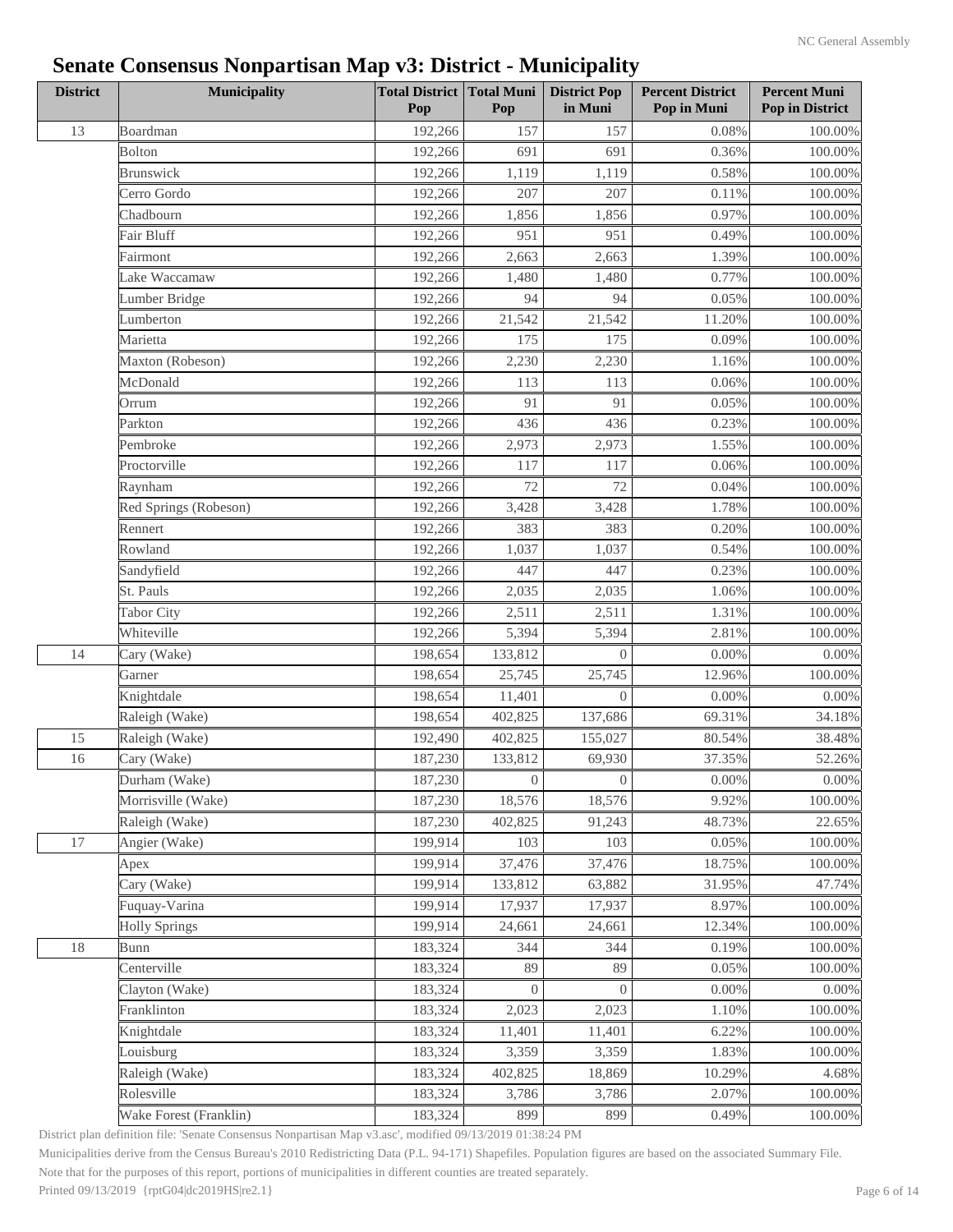| <b>District</b> | <b>Municipality</b>    | <b>Total District Total Muni</b><br>Pop | Pop            | <b>District Pop</b><br>in Muni | <b>Percent District</b><br>Pop in Muni | <b>Percent Muni</b><br>Pop in District |
|-----------------|------------------------|-----------------------------------------|----------------|--------------------------------|----------------------------------------|----------------------------------------|
| 18              | Wake Forest (Wake)     | 183,324                                 | 29,218         | 29,218                         | 15.94%                                 | 100.00%                                |
|                 | Wendell                | 183,324                                 | 5,845          | 5,845                          | 3.19%                                  | 100.00%                                |
|                 | Youngsville            | 183,324                                 | 1,157          | 1,157                          | 0.63%                                  | 100.00%                                |
|                 | Zebulon (Wake)         | 183,324                                 | 4,433          | 4,433                          | 2.42%                                  | 100.00%                                |
| 19              | Eastover               | 182,869                                 | 3,628          | 3,628                          | 1.98%                                  | 100.00%                                |
|                 | Falcon (Cumberland)    | 182,869                                 | 258            | 258                            | 0.14%                                  | 100.00%                                |
|                 | Fayetteville           | 182,869                                 | 200,564        | 85,424                         | 46.71%                                 | 42.59%                                 |
|                 | Godwin                 | 182,869                                 | 139            | 139                            | 0.08%                                  | $100.00\%$                             |
|                 | Hope Mills             | 182,869                                 | 15,176         | 15,176                         | 8.30%                                  | $100.00\%$                             |
|                 | Linden                 | 182,869                                 | 130            | 130                            | 0.07%                                  | 100.00%                                |
|                 | Stedman                | 182,869                                 | 1,028          | 1,028                          | 0.56%                                  | 100.00%                                |
|                 | Wade                   | 182,869                                 | 556            | 556                            | 0.30%                                  | $100.00\%$                             |
| 20              | Chapel Hill (Durham)   | 184,237                                 | 2,836          | 2,836                          | 1.54%                                  | 100.00%                                |
|                 | Durham (Durham)        | 184,237                                 | 228,300        | 166,605                        | 90.43%                                 | 72.98%                                 |
|                 | Morrisville (Durham)   | 184,237                                 | $\overline{0}$ | $\Omega$                       | $0.00\%$                               | $0.00\%$                               |
|                 | Raleigh (Durham)       | 184,237                                 | 1,067          | 1,067                          | 0.58%                                  | $100.00\%$                             |
| 21              | Fayetteville           | 183,514                                 | 200,564        | 115,140                        | 62.74%                                 | 57.41%                                 |
|                 | Raeford                | 183,514                                 | 4,611          | 4,611                          | 2.51%                                  | 100.00%                                |
|                 | Red Springs (Hoke)     | 183,514                                 | $\overline{0}$ | $\theta$                       | 0.00%                                  | $0.00\%$                               |
|                 | <b>Spring Lake</b>     | 183,514                                 | 11,964         | 11,964                         | 6.52%                                  | 100.00%                                |
| 22              | <b>Butner</b>          | 182,730                                 | 7,591          | 7,591                          | 4.15%                                  | 100.00%                                |
|                 | Creedmoor              | 182,730                                 | 4,124          | 4,124                          | 2.26%                                  | 100.00%                                |
|                 | Durham (Durham)        | 182,730                                 | 228,300        | 61,695                         | 33.76%                                 | 27.02%                                 |
|                 | Oxford                 | 182,730                                 | 8,461          | 8,461                          | 4.63%                                  | 100.00%                                |
|                 | Roxboro                | 182,730                                 | 8,362          | 8,362                          | 4.58%                                  | 100.00%                                |
|                 | Stem                   | 182,730                                 | 463            | 463                            | 0.25%                                  | 100.00%                                |
|                 | Stovall                | 182,730                                 | 418            | 418                            | 0.23%                                  | 100.00%                                |
| 23              | Carrboro               | 197,306                                 | 19,582         | 19,582                         | 9.92%                                  | 100.00%                                |
|                 | Cary (Chatham)         | 197,306                                 | 1,422          | 1,422                          | 0.72%                                  | 100.00%                                |
|                 | Chapel Hill (Orange)   | 197,306                                 | 54,397         | 54,397                         | 27.57%                                 |                                        |
|                 | Durham (Orange)        | 197,306                                 | 30             | 30                             | 0.02%                                  | 100.00%                                |
|                 | Goldston               | 197,306                                 | 268            | 268                            | 0.14%                                  | 100.00%                                |
|                 |                        | 197,306                                 |                | 6,087                          | 3.09%                                  | $100.00\%$                             |
|                 | Hillsborough           |                                         | 6,087          |                                |                                        | 100.00%                                |
|                 | Mebane (Orange)        | 197,306<br>197,306                      | 1,793          | 1,793                          | 0.91%                                  | $100.00\%$                             |
|                 | Pittsboro              |                                         | 3,743          | 3,743                          | 1.90%                                  | 100.00%                                |
|                 | Siler City             | 197,306                                 | 7,887          | 7,887                          | 4.00%                                  | $100.00\%$                             |
| 24              | Alamance               | 197,106                                 | 951            | 951                            | 0.48%                                  | $100.00\%$                             |
|                 | Burlington (Alamance)  | 197,106                                 | 49,308         | 49,308                         | 25.02%                                 | 100.00%                                |
|                 | Burlington (Guilford)  | 197,106                                 | 655            | 655                            | 0.33%                                  | $100.00\%$                             |
|                 | Elon                   | 197,106                                 | 9,419          | 9,419                          | 4.78%                                  | 100.00%                                |
|                 | Gibsonville (Alamance) | 197,106                                 | 3,148          | 3,148                          | 1.60%                                  | 100.00%                                |
|                 | Gibsonville (Guilford) | 197,106                                 | 3,262          | 3,262                          | 1.65%                                  | 100.00%                                |
|                 | Graham                 | 197,106                                 | 14,153         | 14,153                         | 7.18%                                  | 100.00%                                |
|                 | Green Level            | 197,106                                 | 2,100          | 2,100                          | 1.07%                                  | 100.00%                                |
|                 | Greensboro             | 197,106                                 | 269,666        | 4,510                          | 2.29%                                  | 1.67%                                  |
|                 | Haw River              | 197,106                                 | 2,298          | 2,298                          | 1.17%                                  | 100.00%                                |
|                 | Mebane (Alamance)      | 197,106                                 | 9,600          | 9,600                          | 4.87%                                  | 100.00%                                |
|                 | Ossipee                | 197,106                                 | 543            | 543                            | 0.28%                                  | 100.00%                                |

District plan definition file: 'Senate Consensus Nonpartisan Map v3.asc', modified 09/13/2019 01:38:24 PM

Municipalities derive from the Census Bureau's 2010 Redistricting Data (P.L. 94-171) Shapefiles. Population figures are based on the associated Summary File.

Note that for the purposes of this report, portions of municipalities in different counties are treated separately.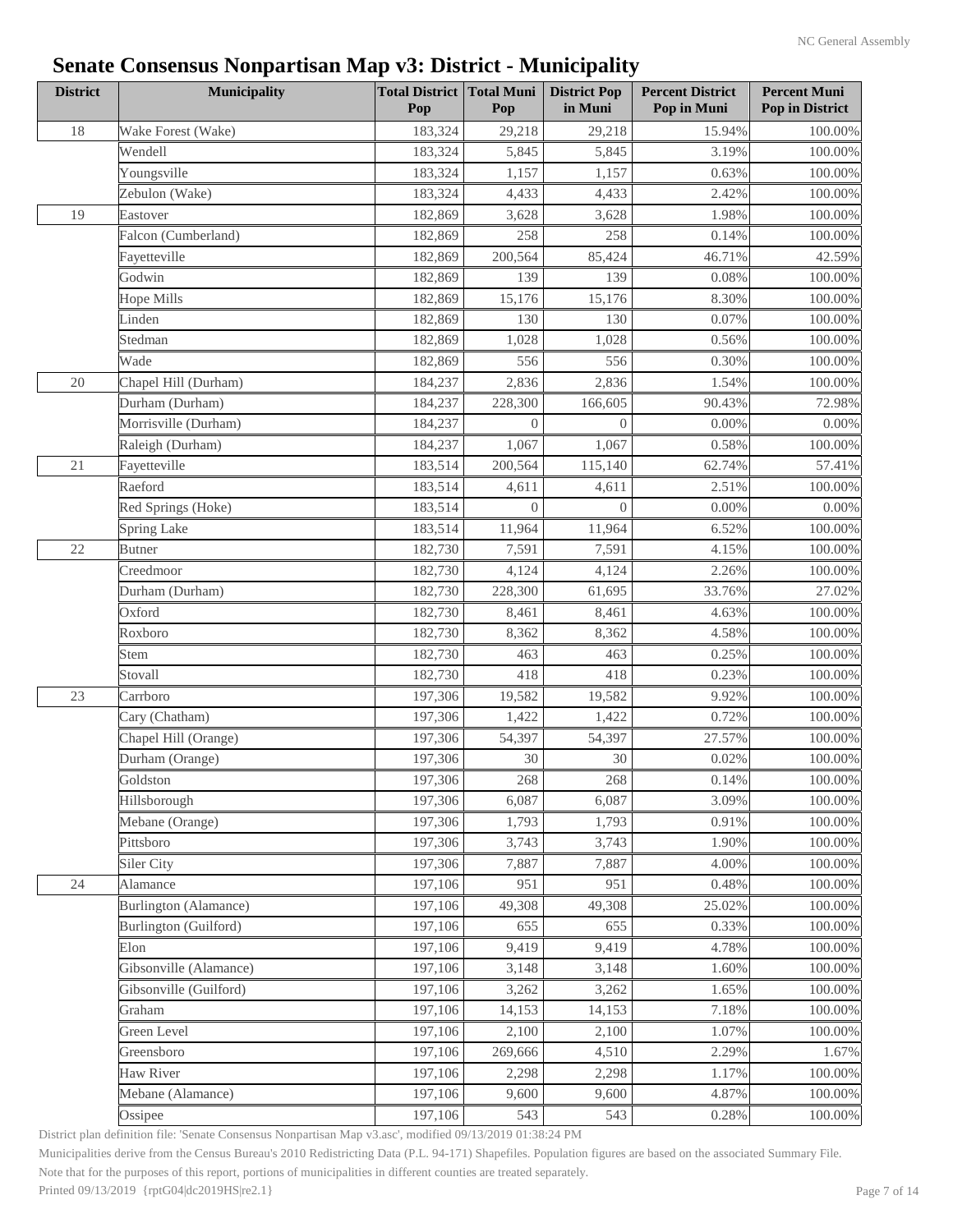| <b>District</b> | <b>Municipality</b>     | <b>Total District Total Muni</b><br>Pop | Pop     | <b>District Pop</b><br>in Muni | <b>Percent District</b><br>Pop in Muni | <b>Percent Muni</b><br>Pop in District |
|-----------------|-------------------------|-----------------------------------------|---------|--------------------------------|----------------------------------------|----------------------------------------|
| 24              | Sedalia                 | 197,106                                 | 623     | 623                            | 0.32%                                  | $100.00\%$                             |
|                 | Swepsonville            | 197,106                                 | 1,154   | 1,154                          | 0.59%                                  | $100.00\%$                             |
|                 | Whitsett                | 197,106                                 | 590     | 590                            | 0.30%                                  | 100.00%                                |
| $25\,$          | Aberdeen                | 197,991                                 | 6,350   | 6,350                          | 3.21%                                  | $100.00\%$                             |
|                 | Ansonville              | 197,991                                 | 631     | 631                            | 0.32%                                  | 100.00%                                |
|                 | Cameron                 | 197,991                                 | 285     | 285                            | 0.14%                                  | $100.00\%$                             |
|                 | Carthage                | 197,991                                 | 2,205   | 2,205                          | 1.11%                                  | $100.00\%$                             |
|                 | Dobbins Heights         | 197,991                                 | 866     | 866                            | 0.44%                                  | $100.00\%$                             |
|                 | <b>East Laurinburg</b>  | 197,991                                 | 300     | 300                            | 0.15%                                  | 100.00%                                |
|                 | Ellerbe                 | 197,991                                 | 1,054   | 1,054                          | 0.53%                                  | 100.00%                                |
|                 | Foxfire                 | 197,991                                 | 902     | 902                            | 0.46%                                  | 100.00%                                |
|                 | Gibson                  | 197,991                                 | 540     | 540                            | 0.27%                                  | $100.00\%$                             |
|                 | Hamlet                  | 197,991                                 | 6,495   | 6,495                          | 3.28%                                  | 100.00%                                |
|                 | Hoffman                 | 197,991                                 | 588     | 588                            | 0.30%                                  | $100.00\%$                             |
|                 | Laurinburg              | 197,991                                 | 15,962  | 15,962                         | 8.06%                                  | 100.00%                                |
|                 | Lilesville              | 197,991                                 | 536     | 536                            | 0.27%                                  | $100.00\%$                             |
|                 | Maxton (Scotland)       | 197,991                                 | 196     | 196                            | 0.10%                                  | $100.00\%$                             |
|                 | McFarlan                | 197,991                                 | 117     | 117                            | 0.06%                                  | 100.00%                                |
|                 | Morven                  | 197,991                                 | 511     | 511                            | 0.26%                                  | 100.00%                                |
|                 | Norman                  | 197,991                                 | 138     | 138                            | 0.07%                                  | $100.00\%$                             |
|                 | Peachland               | 197,991                                 | 437     | 437                            | 0.22%                                  | 100.00%                                |
|                 | Pinebluff               | 197,991                                 | 1,337   | 1,337                          | 0.68%                                  | 100.00%                                |
|                 | Pinehurst               | 197,991                                 | 13,124  | 13,124                         | 6.63%                                  | 100.00%                                |
|                 | Polkton                 | 197,991                                 | 3,375   | 3,375                          | 1.70%                                  | $100.00\%$                             |
|                 | Robbins                 | 197,991                                 | 1,097   | 1,097                          | 0.55%                                  | $100.00\%$                             |
|                 | Rockingham              | 197,991                                 | 9,558   | 9,558                          | 4.83%                                  | 100.00%                                |
|                 | <b>Southern Pines</b>   | 197,991                                 | 12,334  | 12,334                         | 6.23%                                  | 100.00%                                |
|                 | Taylortown              | 197,991                                 | 722     | 722                            | 0.36%                                  | $100.00\%$                             |
|                 | Vass                    | 197,991                                 | 720     | 720                            | 0.36%                                  | 100.00%                                |
|                 | Wadesboro               | 197,991                                 | 5,813   | 5,813                          | 2.94%                                  | 100.00%                                |
|                 | Wagram                  | 197,991                                 | 840     | 840                            | 0.42%                                  | 100.00%                                |
|                 | <b>Whispering Pines</b> | 197,991                                 | 2,928   | 2,928                          | 1.48%                                  | 100.00%                                |
| $26\,$          | Archdale (Guilford)     | 186,461                                 | 333     | 333                            | 0.18%                                  | 100.00%                                |
|                 | Archdale (Randolph)     | 186,461                                 | 11,082  | 11,082                         | 5.94%                                  | 100.00%                                |
|                 | Asheboro                | 186,461                                 | 25,012  | 25,012                         | 13.41%                                 | 100.00%                                |
|                 | Franklinville           | 186,461                                 | 1,164   | 1,164                          | 0.62%                                  | 100.00%                                |
|                 | High Point (Guilford)   | 186,461                                 | 99,042  | 35,543                         | 19.06%                                 | 35.89%                                 |
|                 | High Point (Randolph)   | 186,461                                 | 11      | 11                             | 0.01%                                  | 100.00%                                |
|                 | Jamestown               | 186,461                                 | 3,382   | 3,363                          | 1.80%                                  | 99.44%                                 |
|                 | Liberty                 | 186,461                                 | 2,656   | 2,656                          | 1.42%                                  | 100.00%                                |
|                 | Pleasant Garden         | 186,461                                 | 4,489   | $\overline{0}$                 | 0.00%                                  | $0.00\%$                               |
|                 | Ramseur                 | 186,461                                 | 1,692   | 1,692                          | 0.91%                                  | 100.00%                                |
|                 | Randleman               | 186,461                                 | 4,113   | 4,113                          | 2.21%                                  | 100.00%                                |
|                 | Seagrove                | 186,461                                 | 228     | 228                            | 0.12%                                  | 100.00%                                |
|                 | Staley                  | 186,461                                 | 393     | 393                            | 0.21%                                  | 100.00%                                |
|                 | Thomasville (Randolph)  | 186,461                                 | 264     | 264                            | 0.14%                                  | 100.00%                                |
|                 | Trinity                 | 186,461                                 | 6,614   | 6,614                          | 3.55%                                  | 100.00%                                |
| $27\,$          | Greensboro              | 199,608                                 | 269,666 | 67,211                         | 33.67%                                 | 24.92%                                 |
|                 |                         |                                         |         |                                |                                        |                                        |

District plan definition file: 'Senate Consensus Nonpartisan Map v3.asc', modified 09/13/2019 01:38:24 PM

Municipalities derive from the Census Bureau's 2010 Redistricting Data (P.L. 94-171) Shapefiles. Population figures are based on the associated Summary File.

Note that for the purposes of this report, portions of municipalities in different counties are treated separately.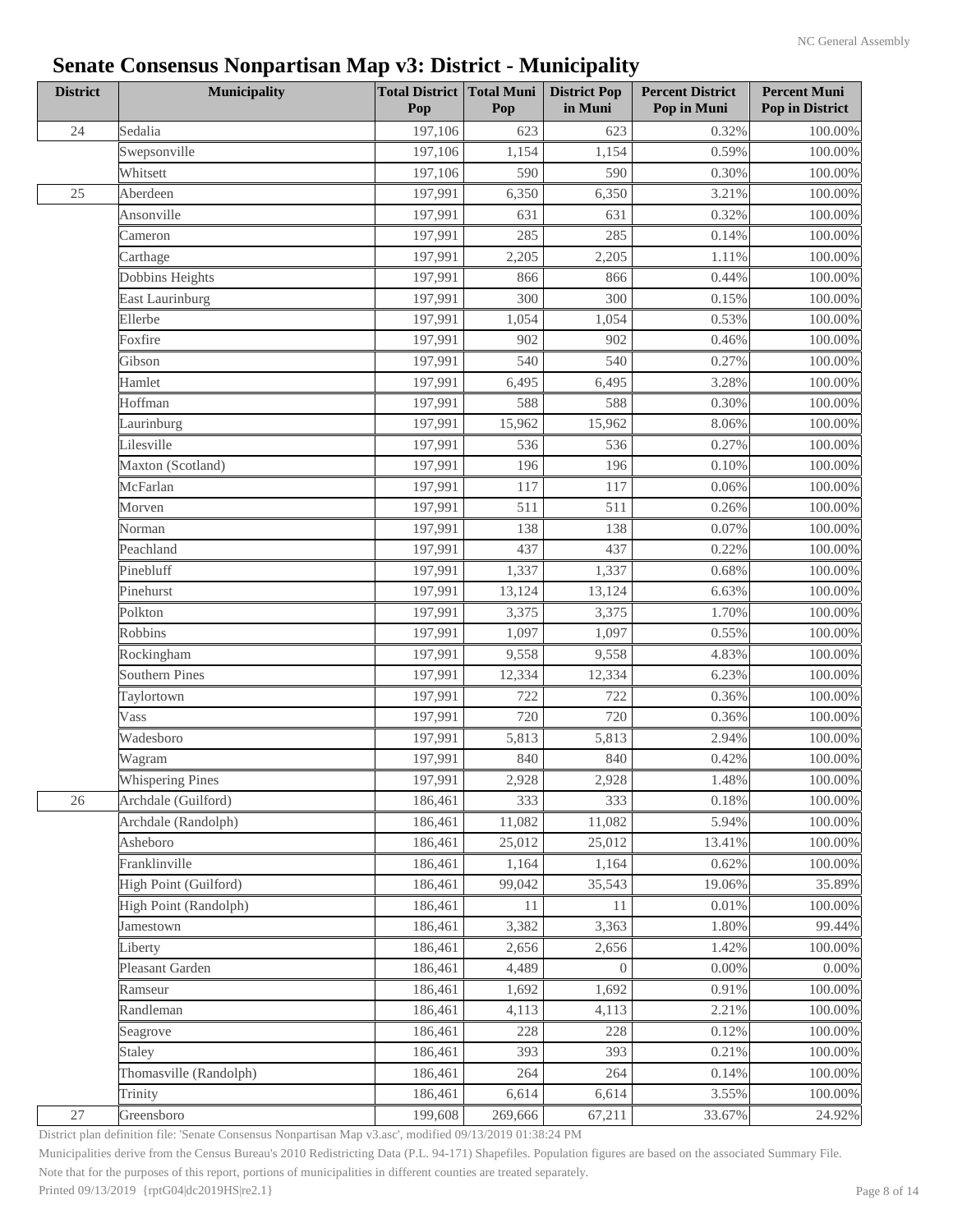| <b>District</b> | Municipality            | <b>Total District Total Muni</b><br>Pop | Pop              | <b>District Pop</b><br>in Muni | <b>Percent District</b><br>Pop in Muni | <b>Percent Muni</b><br>Pop in District |
|-----------------|-------------------------|-----------------------------------------|------------------|--------------------------------|----------------------------------------|----------------------------------------|
| 27              | High Point (Guilford)   | 199,608                                 | 99,042           | 63,499                         | 31.81%                                 | 64.11%                                 |
|                 | Jamestown               | 199,608                                 | 3,382            | 19                             | 0.01%                                  | 0.56%                                  |
|                 | Kernersville (Guilford) | 199,608                                 | 52               | 52                             | 0.03%                                  | $100.00\%$                             |
|                 | Oak Ridge               | 199,608                                 | 6,185            | 6,185                          | 3.10%                                  | 100.00%                                |
|                 | Pleasant Garden         | 199,608                                 | 4,489            | 4,489                          | 2.25%                                  | 100.00%                                |
|                 | Stokesdale              | 199,608                                 | 5,047            | 5,047                          | 2.53%                                  | 100.00%                                |
|                 | Summerfield             | 199,608                                 | 10,232           | 10,232                         | 5.13%                                  | 100.00%                                |
| 28              | Greensboro              | 198,114                                 | 269,666          | 197,945                        | 99.91%                                 | 73.40%                                 |
| 29              | <b>Biscoe</b>           | 190,676                                 | 1,700            | 1,700                          | 0.89%                                  | 100.00%                                |
|                 | Candor                  | 190,676                                 | 840              | 840                            | 0.44%                                  | 100.00%                                |
|                 | Denton                  | 190,676                                 | 1,636            | 1,636                          | 0.86%                                  | 100.00%                                |
|                 | High Point (Davidson)   | 190,676                                 | 5,310            | 5,310                          | 2.78%                                  | 100.00%                                |
|                 | Lexington               | 190,676                                 | 18,931           | 18,931                         | 9.93%                                  | 100.00%                                |
|                 | Midway                  | 190,676                                 | 4,679            | 4,679                          | 2.45%                                  | 100.00%                                |
|                 | Mount Gilead            | 190,676                                 | 1,181            | 1,181                          | 0.62%                                  | 100.00%                                |
|                 | Star                    | 190,676                                 | 876              | 876                            | 0.46%                                  | $100.00\%$                             |
|                 | Thomasville (Davidson)  | 190,676                                 | 26,493           | 26,493                         | 13.89%                                 | $100.00\%$                             |
|                 | Troy                    | 190,676                                 | 3,189            | 3,189                          | 1.67%                                  | 100.00%                                |
|                 | Wallburg                | 190,676                                 | 3,047            | 3,047                          | 1.60%                                  | 100.00%                                |
| 30              | Danbury                 | 198,458                                 | 189              | 189                            | 0.10%                                  | $100.00\%$                             |
|                 | Eden                    | 198,458                                 | 15,527           | 15,527                         | 7.82%                                  | 100.00%                                |
|                 | King (Stokes)           | 198,458                                 | 6,285            | 6,285                          | 3.17%                                  | 100.00%                                |
|                 | Madison                 | 198,458                                 | 2,246            | 2,246                          | 1.13%                                  | 100.00%                                |
|                 | Mayodan                 | 198,458                                 | 2,478            | 2,478                          | 1.25%                                  | $100.00\%$                             |
|                 | Milton                  | 198,458                                 | 166              | 166                            | 0.08%                                  | 100.00%                                |
|                 | Mount Airy              | 198,458                                 | 10,388           | 9,838                          | 4.96%                                  | 94.71%                                 |
|                 | Pilot Mountain          | 198,458                                 | 1,477            | 1,477                          | 0.74%                                  | 100.00%                                |
|                 | Reidsville              | 198,458                                 | 14,520           | 14,520                         | 7.32%                                  | $100.00\%$                             |
|                 | Stoneville              | 198,458                                 | 1,056            | 1,056                          | 0.53%                                  | 100.00%                                |
|                 | Tobaccoville (Stokes)   | 198,458                                 | $\boldsymbol{0}$ | $\overline{0}$                 | 0.00%                                  | $0.00\%$                               |
|                 | <b>Walnut Cove</b>      | 198,458                                 | 1,425            | 1,425                          | 0.72%                                  | 100.00%                                |
|                 | Wentworth               | 198,458                                 | 2,807            | 2,807                          | 1.41%                                  | $100.00\%$                             |
|                 | Yanceyville             | 198,458                                 | 2,039            | 2,039                          | 1.03%                                  | 100.00%                                |
| 31              | Bermuda Run             | 192,073                                 | 1,725            | 1,725                          | 0.90%                                  | 100.00%                                |
|                 | Clemmons                | 192,073                                 | 18,627           | 4,592                          | 2.39%                                  | 24.65%                                 |
|                 | Cooleemee               | 192,073                                 | 960              | 960                            | 0.50%                                  | 100.00%                                |
|                 | High Point (Forsyth)    | 192,073                                 | 8                | 8                              | 0.00%                                  | 100.00%                                |
|                 | Kernersville (Forsyth)  | 192,073                                 | 23,071           | 23,071                         | 12.01%                                 | 100.00%                                |
|                 | Mocksville              | 192,073                                 | 5,051            | 5,051                          | 2.63%                                  | 100.00%                                |
|                 | Walkertown              | 192,073                                 | 4,675            | 4,675                          | 2.43%                                  | 100.00%                                |
|                 | Winston-Salem           | 192,073                                 | 229,617          | 80,550                         | 41.94%                                 | 35.08%                                 |
| 32              | Bethania                | 199,837                                 | 328              | 328                            | 0.16%                                  | $100.00\%$                             |
|                 | Clemmons                | 199,837                                 | 18,627           | 14,035                         | 7.02%                                  | 75.35%                                 |
|                 | King (Forsyth)          | 199,837                                 | 619              | 619                            | 0.31%                                  | 100.00%                                |
|                 | Lewisville              | 199,837                                 | 12,639           | 12,639                         | 6.32%                                  | 100.00%                                |
|                 | Rural Hall              | 199,837                                 | 2,937            | 2,937                          | 1.47%                                  | 100.00%                                |
|                 | Tobaccoville (Forsyth)  | 199,837                                 | 2,441            | 2,441                          | 1.22%                                  | 100.00%                                |
|                 | Winston-Salem           | 199,837                                 | 229,617          | 149,067                        | 74.59%                                 | 64.92%                                 |
|                 |                         |                                         |                  |                                |                                        |                                        |

District plan definition file: 'Senate Consensus Nonpartisan Map v3.asc', modified 09/13/2019 01:38:24 PM

Municipalities derive from the Census Bureau's 2010 Redistricting Data (P.L. 94-171) Shapefiles. Population figures are based on the associated Summary File.

Note that for the purposes of this report, portions of municipalities in different counties are treated separately.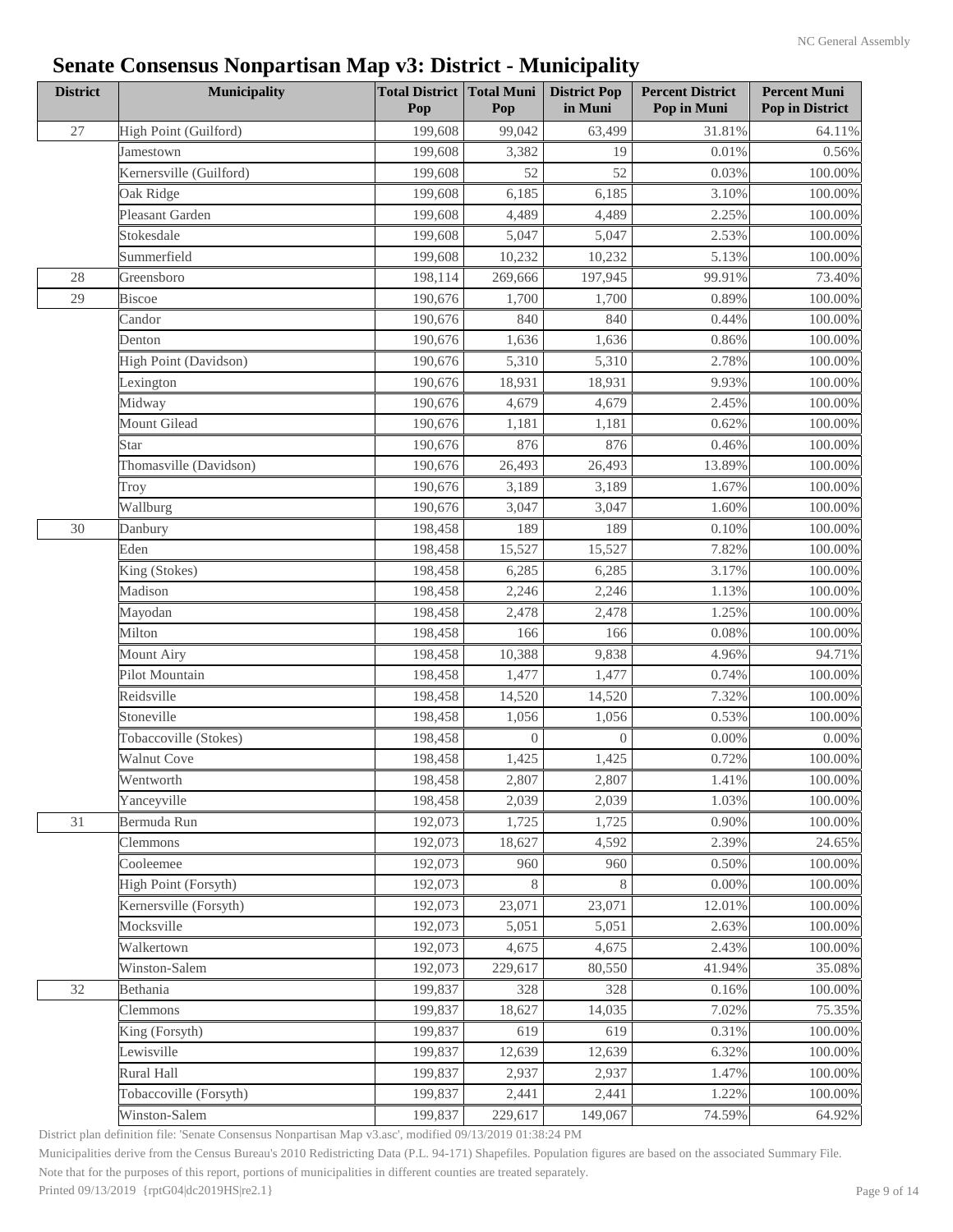| <b>District</b> | <b>Municipality</b>    | <b>Total District Total Muni</b><br>Pop | Pop    | <b>District Pop</b><br>in Muni | <b>Percent District</b><br>Pop in Muni | <b>Percent Muni</b><br><b>Pop in District</b> |
|-----------------|------------------------|-----------------------------------------|--------|--------------------------------|----------------------------------------|-----------------------------------------------|
| 33              | Albemarle              | 199,013                                 | 15,903 | 15,903                         | 7.99%                                  | 100.00%                                       |
|                 | Badin                  | 199,013                                 | 1,974  | 1,974                          | 0.99%                                  | 100.00%                                       |
|                 | China Grove            | 199,013                                 | 3,563  | 3,563                          | 1.79%                                  | $100.00\%$                                    |
|                 | Cleveland              | 199,013                                 | 871    | 871                            | 0.44%                                  | 100.00%                                       |
|                 | East Spencer           | 199,013                                 | 1,534  | 1,534                          | 0.77%                                  | 100.00%                                       |
|                 | Faith                  | 199,013                                 | 807    | 807                            | 0.41%                                  | 100.00%                                       |
|                 | Granite Quarry         | 199,013                                 | 2,930  | 2,930                          | 1.47%                                  | $100.00\%$                                    |
|                 | Kannapolis (Rowan)     | 199,013                                 | 9,431  | 9,431                          | 4.74%                                  | 100.00%                                       |
|                 | Landis                 | 199,013                                 | 3,109  | 3,109                          | 1.56%                                  | 100.00%                                       |
|                 | Locust (Stanly)        | 199,013                                 | 2,715  | 2,715                          | 1.36%                                  | $100.00\%$                                    |
|                 | Misenheimer            | 199,013                                 | 728    | 728                            | 0.37%                                  | 100.00%                                       |
|                 | New London             | 199,013                                 | 600    | 600                            | 0.30%                                  | 100.00%                                       |
|                 | Norwood                | 199,013                                 | 2,379  | 2,379                          | 1.20%                                  | 100.00%                                       |
|                 | Oakboro                | 199,013                                 | 1,859  | 1,859                          | 0.93%                                  | 100.00%                                       |
|                 | Red Cross              | 199,013                                 | 742    | 742                            | 0.37%                                  | 100.00%                                       |
|                 | Richfield              | 199,013                                 | 613    | 613                            | 0.31%                                  | $100.00\%$                                    |
|                 | Rockwell               | 199,013                                 | 2,108  | 2,108                          | 1.06%                                  | $100.00\%$                                    |
|                 | Salisbury              | 199,013                                 | 33,662 | 33,662                         | 16.91%                                 | 100.00%                                       |
|                 | Spencer                | 199,013                                 | 3,267  | 3,267                          | 1.64%                                  | 100.00%                                       |
|                 | Stanfield              | 199,013                                 | 1,486  | 1,486                          | 0.75%                                  | $100.00\%$                                    |
| 34              | Boonville              | 197,843                                 | 1,222  | 1,222                          | 0.62%                                  | 100.00%                                       |
|                 | Davidson (Iredell)     | 197,843                                 | 294    | 294                            | 0.15%                                  | 100.00%                                       |
|                 | East Bend              | 197,843                                 | 612    | 612                            | 0.31%                                  | 100.00%                                       |
|                 | Harmony                | 197,843                                 | 531    | 531                            | 0.27%                                  | $100.00\%$                                    |
|                 | Jonesville             | 197,843                                 | 2,285  | 2,285                          | 1.15%                                  | $100.00\%$                                    |
|                 | Love Valley            | 197,843                                 | 90     | 90                             | 0.05%                                  | 100.00%                                       |
|                 | Mooresville            | 197,843                                 | 32,711 | 32,711                         | 16.53%                                 | 100.00%                                       |
|                 | Statesville            | 197,843                                 | 24,532 | 24,532                         | 12.40%                                 | $100.00\%$                                    |
|                 | Troutman               | 197,843                                 | 2,383  | 2,383                          | 1.20%                                  | 100.00%                                       |
|                 | Yadkinville            | 197,843                                 | 2,959  | 2,959                          | 1.50%                                  | 100.00%                                       |
| 35              | Hemby Bridge           | 189,794                                 | 1,520  | 1,509                          | 0.80%                                  | 99.28%                                        |
|                 | <b>Indian Trail</b>    | 189,794                                 | 33,518 | 33,456                         | 17.63%                                 | 99.82%                                        |
|                 | Lake Park              | 189,794                                 | 3,422  | 3,422                          | 1.80%                                  | 100.00%                                       |
|                 | Marshville             | 189,794                                 | 2,402  | 2,402                          | 1.27%                                  | 100.00%                                       |
|                 | Marvin                 | 189,794                                 | 5,579  | 5,579                          | 2.94%                                  | 100.00%                                       |
|                 | <b>Mineral Springs</b> | 189,794                                 | 2,639  | 2,639                          | 1.39%                                  | 100.00%                                       |
|                 | Monroe                 | 189,794                                 | 32,797 | 32,797                         | 17.28%                                 | 100.00%                                       |
|                 | Stallings (Union)      | 189,794                                 | 13,432 | 7,778                          | 4.10%                                  | 57.91%                                        |
|                 | Unionville             | 189,794                                 | 5,929  | 5,843                          | 3.08%                                  | 98.55%                                        |
|                 | Waxhaw                 | 189,794                                 | 9,859  | 9,859                          | 5.19%                                  | 100.00%                                       |
|                 | Weddington (Union)     | 189,794                                 | 9,452  | 9,452                          | 4.98%                                  | 100.00%                                       |
|                 | <b>Wesley Chapel</b>   | 189,794                                 | 7,463  | 7,463                          | 3.93%                                  | 100.00%                                       |
|                 | Wingate                | 189,794                                 | 3,491  | 3,491                          | 1.84%                                  | 100.00%                                       |
| 36              | Concord                | 189,509                                 | 79,066 | 79,066                         | 41.72%                                 | 100.00%                                       |
|                 | Fairview               | 189,509                                 | 3,324  | 3,324                          | 1.75%                                  | 100.00%                                       |
|                 | Harrisburg             | 189,509                                 | 11,526 | 11,526                         | 6.08%                                  | 100.00%                                       |
|                 | Hemby Bridge           | 189,509                                 | 1,520  | 11                             | 0.01%                                  | 0.72%                                         |
|                 | <b>Indian Trail</b>    | 189,509                                 | 33,518 | 62                             | 0.03%                                  | $0.18\%$                                      |

District plan definition file: 'Senate Consensus Nonpartisan Map v3.asc', modified 09/13/2019 01:38:24 PM

Municipalities derive from the Census Bureau's 2010 Redistricting Data (P.L. 94-171) Shapefiles. Population figures are based on the associated Summary File.

Note that for the purposes of this report, portions of municipalities in different counties are treated separately.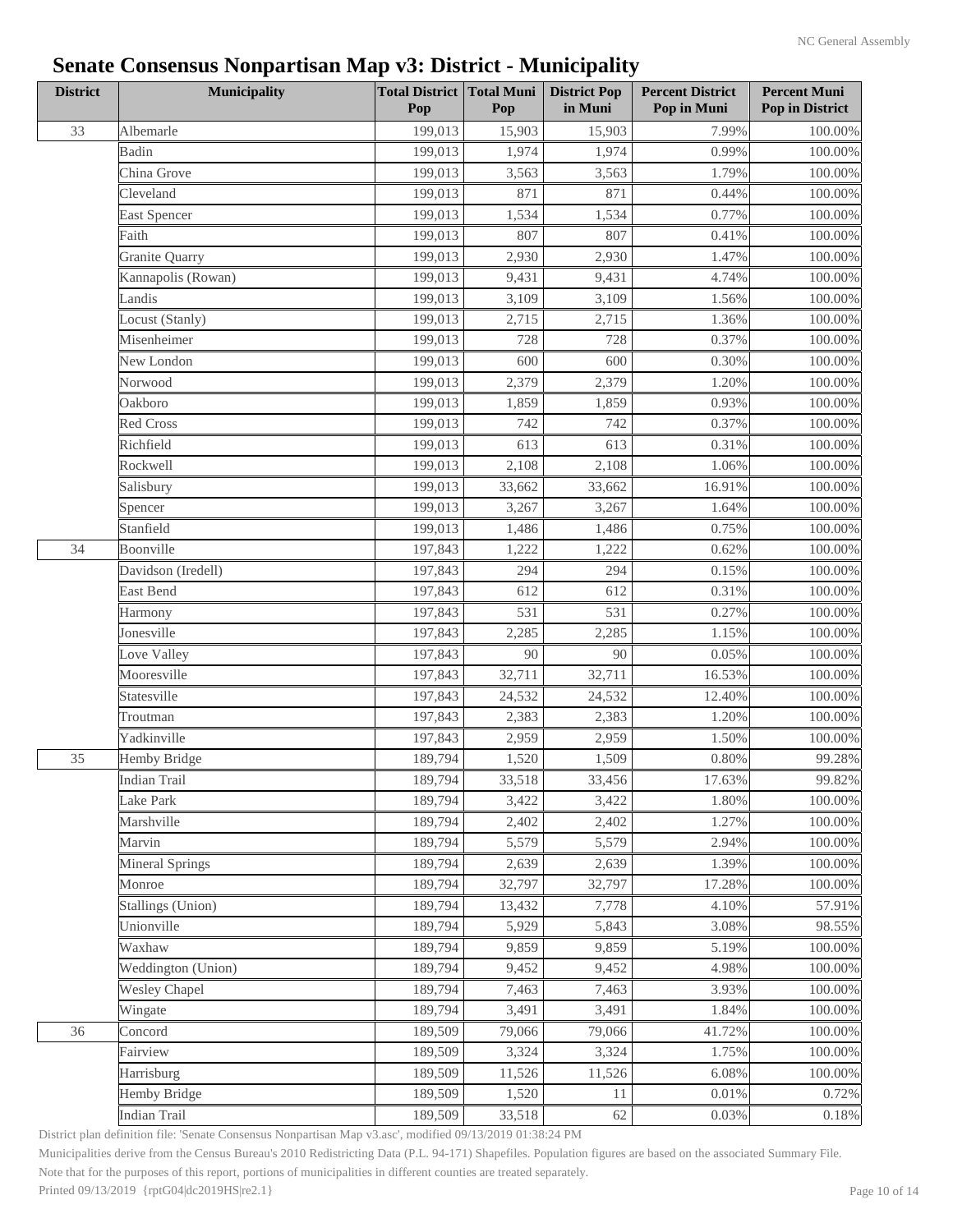| <b>District</b> | <b>Municipality</b>      | <b>Total District Total Muni</b><br>Pop | Pop            | <b>District Pop</b><br>in Muni | <b>Percent District</b><br>Pop in Muni | <b>Percent Muni</b><br>Pop in District |
|-----------------|--------------------------|-----------------------------------------|----------------|--------------------------------|----------------------------------------|----------------------------------------|
| 36              | Kannapolis (Cabarrus)    | 189,509                                 | 33,194         | 33,194                         | 17.52%                                 | 100.00%                                |
|                 | Locust (Cabarrus)        | 189,509                                 | 215            | 215                            | 0.11%                                  | 100.00%                                |
|                 | Midland (Cabarrus)       | 189,509                                 | 3,073          | 3,073                          | 1.62%                                  | 100.00%                                |
|                 | Mint Hill (Union)        | 189,509                                 | 53             | 53                             | 0.03%                                  | 100.00%                                |
|                 | Mount Pleasant           | 189,509                                 | 1,652          | 1,652                          | 0.87%                                  | 100.00%                                |
|                 | Stallings (Union)        | 189,509                                 | 13,432         | 5,654                          | 2.98%                                  | 42.09%                                 |
|                 | Unionville               | 189,509                                 | 5,929          | 86                             | 0.05%                                  | 1.45%                                  |
| 37              | Charlotte                | 183,991                                 | 731,424        | 156,793                        | 85.22%                                 | 21.44%                                 |
|                 | Matthews                 | 183,991                                 | 27,198         | 27,198                         | 14.78%                                 | 100.00%                                |
| 38              | Charlotte                | 182,531                                 | 731,424        | 177,598                        | 97.30%                                 | 24.28%                                 |
| 39              | Charlotte                | 181,402                                 | 731,424        | 160,872                        | 88.68%                                 | 21.99%                                 |
|                 | Pineville                | 181,402                                 | 7,479          | 7,479                          | 4.12%                                  | 100.00%                                |
|                 | Weddington (Mecklenburg) | 181,402                                 | $\tau$         | $\tau$                         | 0.00%                                  | 100.00%                                |
| 40              | Charlotte                | 183,115                                 | 731,424        | 144,608                        | 78.97%                                 | 19.77%                                 |
|                 | Midland (Mecklenburg)    | 183,115                                 | $\overline{0}$ | $\Omega$                       | 0.00%                                  | $0.00\%$                               |
|                 | Mint Hill (Mecklenburg)  | 183,115                                 | 22,669         | 22,669                         | 12.38%                                 | $100.00\%$                             |
|                 | Stallings (Mecklenburg)  | 183,115                                 | 399            | 399                            | 0.22%                                  | $100.00\%$                             |
| 41              | Charlotte                | 188,589                                 | 731,424        | 91,553                         | 48.55%                                 | 12.52%                                 |
|                 | Cornelius                | 188,589                                 | 24,866         | 24,866                         | 13.19%                                 | 100.00%                                |
|                 | Davidson (Mecklenburg)   | 188,589                                 | 10,650         | 10,650                         | 5.65%                                  | 100.00%                                |
|                 | Huntersville             | 188,589                                 | 46,773         | 46,773                         | 24.80%                                 | 100.00%                                |
| 42              | <b>Brookford</b>         | 191,556                                 | 382            | 382                            | 0.20%                                  | $100.00\%$                             |
|                 | Catawba                  | 191,556                                 | 603            | 603                            | 0.31%                                  | 100.00%                                |
|                 | Claremont                | 191,556                                 | 1,352          | 1,352                          | 0.71%                                  | $100.00\%$                             |
|                 | Conover                  | 191,556                                 | 8,165          | 8,165                          | 4.26%                                  | $100.00\%$                             |
|                 | Hickory (Catawba)        | 191,556                                 | 39,926         | 39,926                         | 20.84%                                 | 100.00%                                |
|                 | Long View (Catawba)      | 191,556                                 | 4,119          | 4,119                          | 2.15%                                  | 100.00%                                |
|                 | Maiden (Catawba)         | 191,556                                 | 3,308          | 3,308                          | 1.73%                                  | $100.00\%$                             |
|                 | Newton                   | 191,556                                 | 12,968         | 12,968                         | 6.77%                                  | $100.00\%$                             |
|                 | Taylorsville             | 191,556                                 | 2,098          | 2,098                          | 1.10%                                  | $100.00\%$                             |
| 43              | Belmont                  | 197,035                                 | 10,076         | 10,076                         | $5.11\%$                               | 100.00%                                |
|                 | <b>Bessemer City</b>     | 197,035                                 | 5,340          | 5,340                          | 2.71%                                  | $100.00\%$                             |
|                 | Cherryville              | 197,035                                 | 5,760          | 5,760                          | 2.92%                                  | 100.00%                                |
|                 | Cramerton                | 197,035                                 | 4,165          | 4,165                          | 2.11%                                  | $100.00\%$                             |
|                 | Dallas                   | 197,035                                 | 4,488          | 4,488                          | 2.28%                                  | 100.00%                                |
|                 | Dellview                 | 197,035                                 | 13             | 13                             | 0.01%                                  | $100.00\%$                             |
|                 | Gastonia                 | 197,035                                 | 71,741         | 71,741                         | 36.41%                                 | 100.00%                                |
|                 | <b>High Shoals</b>       | 197,035                                 | 696            | 696                            | 0.35%                                  | 100.00%                                |
|                 | Kings Mountain (Gaston)  | 197,035                                 | 1,054          | 1,054                          | 0.53%                                  | 100.00%                                |
|                 | Lowell                   | 197,035                                 | 3,526          | 3,526                          | 1.79%                                  | $100.00\%$                             |
|                 | McAdenville              | 197,035                                 | 651            | 651                            | 0.33%                                  | 100.00%                                |
|                 | Mount Holly              | 197,035                                 | 13,656         | 11,715                         | 5.95%                                  | 85.79%                                 |
|                 | Ranlo                    | 197,035                                 | 3,434          | 3,434                          | 1.74%                                  | 100.00%                                |
|                 | Spencer Mountain         | 197,035                                 | 37             | 37                             | 0.02%                                  | 100.00%                                |
|                 | Stanley                  | 197,035                                 | 3,556          | 2,790                          | 1.42%                                  | 78.46%                                 |
| 44              | Belwood                  | 185,394                                 | 950            | 950                            | 0.51%                                  | 100.00%                                |
|                 | <b>Boiling Springs</b>   | 185,394                                 | 4,647          | 4,647                          | 2.51%                                  | 100.00%                                |
|                 | Casar                    | 185,394                                 | 297            | 297                            | 0.16%                                  | 100.00%                                |
|                 |                          |                                         |                |                                |                                        |                                        |

District plan definition file: 'Senate Consensus Nonpartisan Map v3.asc', modified 09/13/2019 01:38:24 PM

Municipalities derive from the Census Bureau's 2010 Redistricting Data (P.L. 94-171) Shapefiles. Population figures are based on the associated Summary File.

Note that for the purposes of this report, portions of municipalities in different counties are treated separately.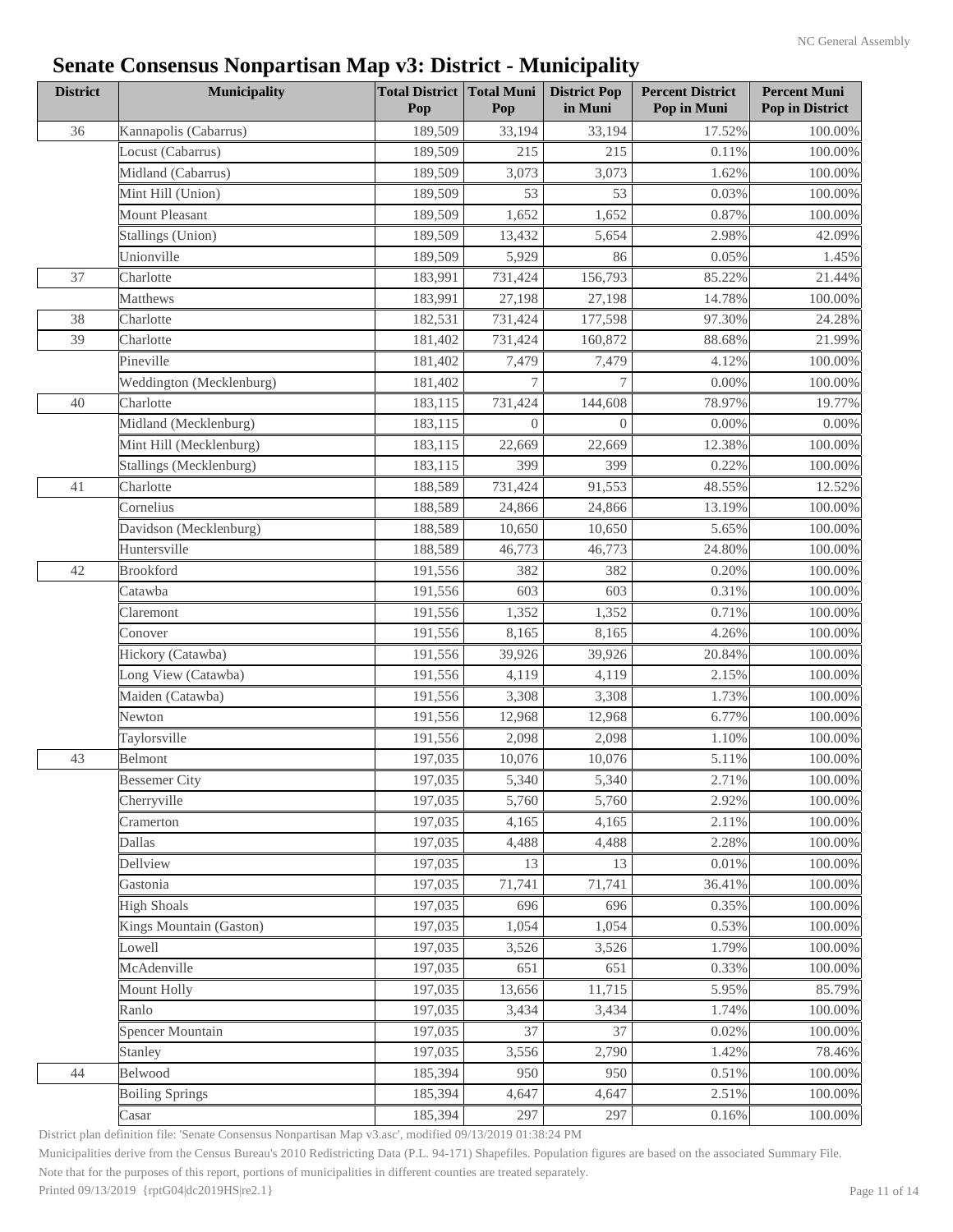| <b>District</b> | <b>Municipality</b>            | <b>Total District   Total Muni  </b><br>Pop | Pop            | <b>District Pop</b><br>in Muni | <b>Percent District</b><br>Pop in Muni | <b>Percent Muni</b><br>Pop in District |
|-----------------|--------------------------------|---------------------------------------------|----------------|--------------------------------|----------------------------------------|----------------------------------------|
| 44              | Earl                           | 185,394                                     | 260            | 260                            | 0.14%                                  | $100.00\%$                             |
|                 | Fallston                       | 185,394                                     | 607            | 607                            | 0.33%                                  | 100.00%                                |
|                 | Grover                         | 185,394                                     | 708            | 708                            | 0.38%                                  | 100.00%                                |
|                 | Kings Mountain (Cleveland)     | 185,394                                     | 9,242          | 9,242                          | 4.99%                                  | $100.00\%$                             |
|                 | Kingstown                      | 185,394                                     | 681            | 681                            | 0.37%                                  | 100.00%                                |
|                 | Lattimore                      | 185,394                                     | 488            | 488                            | 0.26%                                  | $100.00\%$                             |
|                 | Lawndale                       | 185,394                                     | 606            | 606                            | 0.33%                                  | 100.00%                                |
|                 | Lincolnton                     | 185,394                                     | 10,486         | 10,486                         | 5.66%                                  | $100.00\%$                             |
|                 | Maiden (Lincoln)               | 185,394                                     | $\overline{2}$ | $\mathfrak{2}$                 | 0.00%                                  | 100.00%                                |
|                 | Mooresboro                     | 185,394                                     | 311            | 311                            | 0.17%                                  | 100.00%                                |
|                 | Mount Holly                    | 185,394                                     | 13,656         | 1,941                          | 1.05%                                  | 14.21%                                 |
|                 | <b>Patterson Springs</b>       | 185,394                                     | 622            | 622                            | 0.34%                                  | $100.00\%$                             |
|                 | Polkville                      | 185,394                                     | 545            | 545                            | 0.29%                                  | 100.00%                                |
|                 | Shelby                         | 185,394                                     | 20,323         | 20,323                         | 10.96%                                 | 100.00%                                |
|                 | Stanley                        | 185,394                                     | 3,556          | 766                            | 0.41%                                  | 21.54%                                 |
|                 | Waco                           | 185,394                                     | 321            | 321                            | 0.17%                                  | $100.00\%$                             |
| 45              | Beech Mountain (Watauga)       | 198,833                                     | 296            | 296                            | 0.15%                                  | $100.00\%$                             |
|                 | Blowing Rock (Watauga)         | 198,833                                     | 1,192          | 1,192                          | 0.60%                                  | $100.00\%$                             |
|                 | Boone                          | 198,833                                     | 17,122         | 17,122                         | 8.61%                                  | $100.00\%$                             |
|                 | Dobson                         | 198,833                                     | 1,586          | 1,586                          | 0.80%                                  | 100.00%                                |
|                 | Elkin (Surry)                  | 198,833                                     | 3,921          | 3,921                          | 1.97%                                  | 100.00%                                |
|                 | Elkin (Wilkes)                 | 198,833                                     | 80             | 80                             | 0.04%                                  | $100.00\%$                             |
|                 | Jefferson                      | 198,833                                     | 1,611          | 1,611                          | 0.81%                                  | 100.00%                                |
|                 | Lansing                        | 198,833                                     | 158            | 158                            | 0.08%                                  | $100.00\%$                             |
|                 | <b>Mount Airy</b>              | 198,833                                     | 10,388         | 550                            | 0.28%                                  | 5.29%                                  |
|                 | North Wilkesboro               | 198,833                                     | 4,245          | 4,245                          | 2.13%                                  | $100.00\%$                             |
|                 | Ronda                          | 198,833                                     | 417            | 417                            | 0.21%                                  | 100.00%                                |
|                 | Seven Devils (Watauga)         | 198,833                                     | 164            | 164                            | 0.08%                                  | 100.00%                                |
|                 | Sparta                         | 198,833                                     | 1,770          | 1,770                          | 0.89%                                  | 100.00%                                |
|                 | West Jefferson                 | 198,833                                     | 1,299          | 1,299                          | 0.65%                                  |                                        |
|                 | Wilkesboro                     | 198,833                                     |                | 3,413                          | 1.72%                                  | 100.00%<br>100.00%                     |
|                 |                                |                                             | 3,413          |                                |                                        |                                        |
| 46              | <b>Banner Elk</b>              | 191,738                                     | 1,028          | 1,028                          | 0.54%                                  | $100.00\%$                             |
|                 | Beech Mountain (Avery)         | 191,738                                     | 24             | 24                             | 0.01%                                  | 100.00%                                |
|                 | <b>Blowing Rock (Caldwell)</b> | 191,738                                     | 49             | 49                             | 0.03%                                  | 100.00%                                |
|                 | Cajah's Mountain               | 191,738                                     | 2,823          | 2,823                          | 1.47%                                  | 100.00%                                |
|                 | Cedar Rock                     | 191,738                                     | 300            | 300                            | 0.16%                                  | $100.00\%$                             |
|                 | <b>Connelly Springs</b>        | 191,738                                     | 1,669          | 1,669                          | 0.87%                                  | $100.00\%$                             |
|                 | Crossnore                      | 191,738                                     | 192            | 192                            | 0.10%                                  | 100.00%                                |
|                 | Drexel                         | 191,738                                     | 1,858          | 1,858                          | 0.97%                                  | $100.00\%$                             |
|                 | <b>Elk Park</b>                | 191,738                                     | 452            | 452                            | 0.24%                                  | 100.00%                                |
|                 | Gamewell                       | 191,738                                     | 4,051          | 4,051                          | 2.11%                                  | 100.00%                                |
|                 | Glen Alpine                    | 191,738                                     | 1,517          | 1,517                          | 0.79%                                  | 100.00%                                |
|                 | Grandfather                    | 191,738                                     | 25             | 25                             | 0.01%                                  | 100.00%                                |
|                 | <b>Granite Falls</b>           | 191,738                                     | 4,722          | 4,722                          | 2.46%                                  | 100.00%                                |
|                 | Hickory (Burke)                | 191,738                                     | 66             | 66                             | 0.03%                                  | 100.00%                                |
|                 | Hickory (Caldwell)             | 191,738                                     | 18             | 18                             | 0.01%                                  | 100.00%                                |
|                 | Hildebran                      | 191,738                                     | 2,023          | 2,023                          | 1.06%                                  | 100.00%                                |
|                 | Hudson                         | 191,738                                     | 3,776          | 3,776                          | 1.97%                                  | 100.00%                                |

District plan definition file: 'Senate Consensus Nonpartisan Map v3.asc', modified 09/13/2019 01:38:24 PM

Municipalities derive from the Census Bureau's 2010 Redistricting Data (P.L. 94-171) Shapefiles. Population figures are based on the associated Summary File.

Note that for the purposes of this report, portions of municipalities in different counties are treated separately.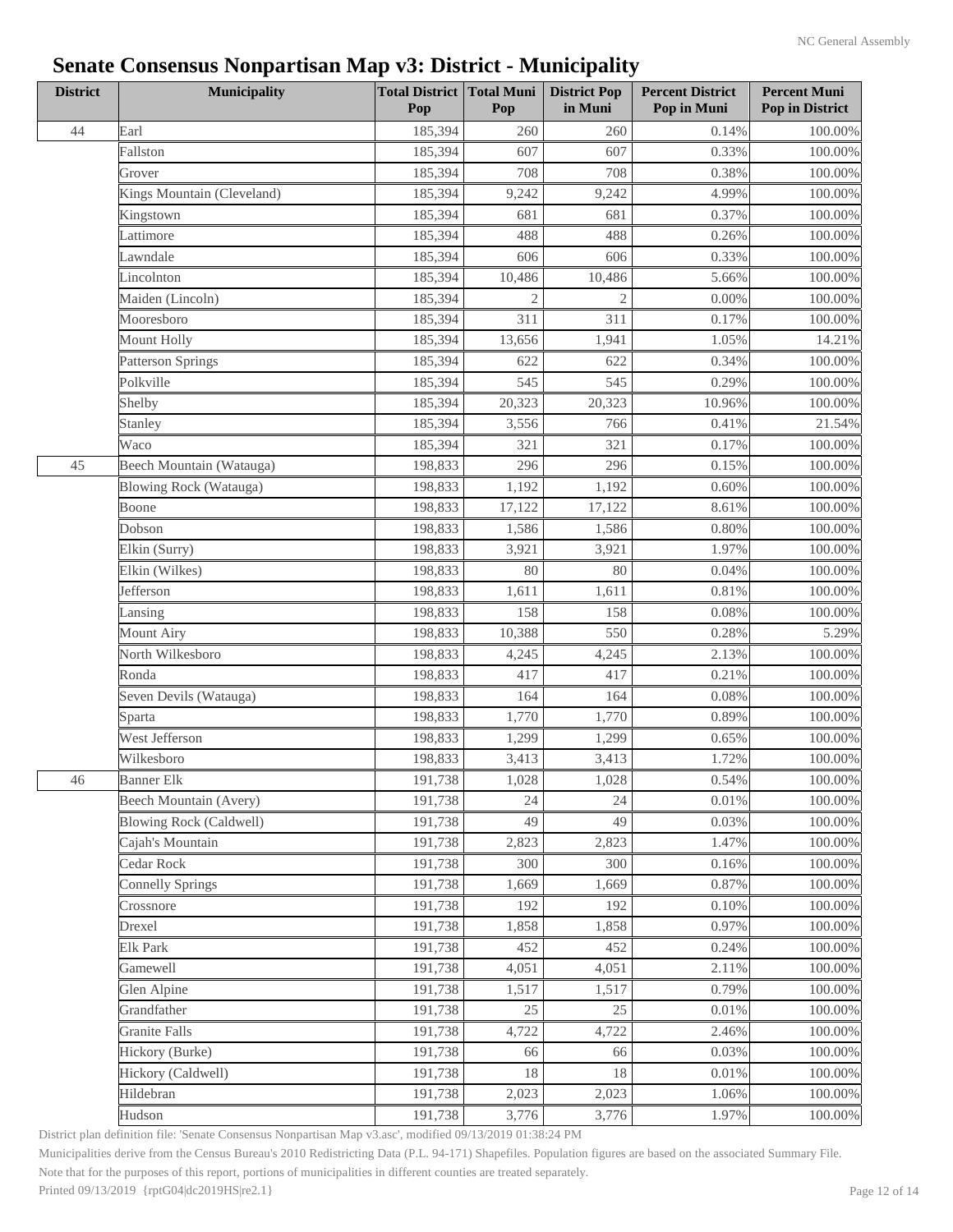| 191,738<br>9.51%<br>46<br>Lenoir<br>18,228<br>18,228<br>Long View (Burke)<br>191,738<br>752<br>752<br>0.39%<br>191,738<br>8.82%<br>Morganton<br>16,918<br>16,918<br>Newland<br>191,738<br>698<br>698<br>0.36%<br>Rhodhiss (Burke)<br>191,738<br>700<br>700<br>0.37%<br>Rhodhiss (Caldwell)<br>191,738<br>370<br>370<br>0.19%<br>Rutherford College<br>191,738<br>1,341<br>1,341<br>0.70%<br>Sawmills<br>191,738<br>5,240<br>5,240<br>2.73%<br>191,738<br>Seven Devils (Avery)<br>28<br>28<br>0.01%<br>Sugar Mountain<br>191,738<br>198<br>198<br>0.10%<br>Valdese<br>191,738<br>4,490<br>4,490<br>2.34%<br>Bakersville<br>0.25%<br>47<br>187,477<br>464<br>464<br><b>Bostic</b><br>187,477<br>386<br>386<br>0.21%<br>Burnsville<br>187,477<br>1,693<br>1,693<br>0.90%<br>Chimney Rock Village<br>187,477<br>113<br>113<br>0.06%<br>Columbus<br>187,477<br>999<br>999<br>0.53%<br>Ellenboro<br>187,477<br>873<br>873<br>0.47%<br>187,477<br>7,476<br>7,476<br>3.99%<br><b>Forest City</b><br>187,477<br>560<br>0.30%<br><b>Hot Springs</b><br>560<br>Lake Lure<br>187,477<br>1,192<br>0.64%<br>1,192<br>Marion<br>187,477<br>7,838<br>7,838<br>4.18%<br>Mars Hill<br>187,477<br>1,869<br>1.00%<br>1,869<br>Marshall<br>187,477<br>872<br>872<br>0.47%<br>Old Fort<br>187,477<br>908<br>908<br>0.48%<br>Ruth<br>187,477<br>440<br>440<br>0.23% | <b>District</b> | <b>Municipality</b> | <b>Total District Total Muni</b><br>Pop | Pop | <b>District Pop</b><br>in Muni | <b>Percent District</b><br>Pop in Muni | <b>Percent Muni</b><br><b>Pop in District</b> |
|----------------------------------------------------------------------------------------------------------------------------------------------------------------------------------------------------------------------------------------------------------------------------------------------------------------------------------------------------------------------------------------------------------------------------------------------------------------------------------------------------------------------------------------------------------------------------------------------------------------------------------------------------------------------------------------------------------------------------------------------------------------------------------------------------------------------------------------------------------------------------------------------------------------------------------------------------------------------------------------------------------------------------------------------------------------------------------------------------------------------------------------------------------------------------------------------------------------------------------------------------------------------------------------------------------------------------------------------|-----------------|---------------------|-----------------------------------------|-----|--------------------------------|----------------------------------------|-----------------------------------------------|
|                                                                                                                                                                                                                                                                                                                                                                                                                                                                                                                                                                                                                                                                                                                                                                                                                                                                                                                                                                                                                                                                                                                                                                                                                                                                                                                                              |                 |                     |                                         |     |                                |                                        | 100.00%                                       |
|                                                                                                                                                                                                                                                                                                                                                                                                                                                                                                                                                                                                                                                                                                                                                                                                                                                                                                                                                                                                                                                                                                                                                                                                                                                                                                                                              |                 |                     |                                         |     |                                |                                        | 100.00%                                       |
|                                                                                                                                                                                                                                                                                                                                                                                                                                                                                                                                                                                                                                                                                                                                                                                                                                                                                                                                                                                                                                                                                                                                                                                                                                                                                                                                              |                 |                     |                                         |     |                                |                                        | 100.00%                                       |
|                                                                                                                                                                                                                                                                                                                                                                                                                                                                                                                                                                                                                                                                                                                                                                                                                                                                                                                                                                                                                                                                                                                                                                                                                                                                                                                                              |                 |                     |                                         |     |                                |                                        | 100.00%                                       |
|                                                                                                                                                                                                                                                                                                                                                                                                                                                                                                                                                                                                                                                                                                                                                                                                                                                                                                                                                                                                                                                                                                                                                                                                                                                                                                                                              |                 |                     |                                         |     |                                |                                        | 100.00%                                       |
|                                                                                                                                                                                                                                                                                                                                                                                                                                                                                                                                                                                                                                                                                                                                                                                                                                                                                                                                                                                                                                                                                                                                                                                                                                                                                                                                              |                 |                     |                                         |     |                                |                                        | 100.00%                                       |
|                                                                                                                                                                                                                                                                                                                                                                                                                                                                                                                                                                                                                                                                                                                                                                                                                                                                                                                                                                                                                                                                                                                                                                                                                                                                                                                                              |                 |                     |                                         |     |                                |                                        | 100.00%                                       |
|                                                                                                                                                                                                                                                                                                                                                                                                                                                                                                                                                                                                                                                                                                                                                                                                                                                                                                                                                                                                                                                                                                                                                                                                                                                                                                                                              |                 |                     |                                         |     |                                |                                        | 100.00%                                       |
|                                                                                                                                                                                                                                                                                                                                                                                                                                                                                                                                                                                                                                                                                                                                                                                                                                                                                                                                                                                                                                                                                                                                                                                                                                                                                                                                              |                 |                     |                                         |     |                                |                                        | 100.00%                                       |
|                                                                                                                                                                                                                                                                                                                                                                                                                                                                                                                                                                                                                                                                                                                                                                                                                                                                                                                                                                                                                                                                                                                                                                                                                                                                                                                                              |                 |                     |                                         |     |                                |                                        | 100.00%                                       |
|                                                                                                                                                                                                                                                                                                                                                                                                                                                                                                                                                                                                                                                                                                                                                                                                                                                                                                                                                                                                                                                                                                                                                                                                                                                                                                                                              |                 |                     |                                         |     |                                |                                        | 100.00%                                       |
|                                                                                                                                                                                                                                                                                                                                                                                                                                                                                                                                                                                                                                                                                                                                                                                                                                                                                                                                                                                                                                                                                                                                                                                                                                                                                                                                              |                 |                     |                                         |     |                                |                                        | 100.00%                                       |
|                                                                                                                                                                                                                                                                                                                                                                                                                                                                                                                                                                                                                                                                                                                                                                                                                                                                                                                                                                                                                                                                                                                                                                                                                                                                                                                                              |                 |                     |                                         |     |                                |                                        | 100.00%                                       |
|                                                                                                                                                                                                                                                                                                                                                                                                                                                                                                                                                                                                                                                                                                                                                                                                                                                                                                                                                                                                                                                                                                                                                                                                                                                                                                                                              |                 |                     |                                         |     |                                |                                        | 100.00%                                       |
|                                                                                                                                                                                                                                                                                                                                                                                                                                                                                                                                                                                                                                                                                                                                                                                                                                                                                                                                                                                                                                                                                                                                                                                                                                                                                                                                              |                 |                     |                                         |     |                                |                                        | 100.00%                                       |
|                                                                                                                                                                                                                                                                                                                                                                                                                                                                                                                                                                                                                                                                                                                                                                                                                                                                                                                                                                                                                                                                                                                                                                                                                                                                                                                                              |                 |                     |                                         |     |                                |                                        | 100.00%                                       |
|                                                                                                                                                                                                                                                                                                                                                                                                                                                                                                                                                                                                                                                                                                                                                                                                                                                                                                                                                                                                                                                                                                                                                                                                                                                                                                                                              |                 |                     |                                         |     |                                |                                        | 100.00%                                       |
|                                                                                                                                                                                                                                                                                                                                                                                                                                                                                                                                                                                                                                                                                                                                                                                                                                                                                                                                                                                                                                                                                                                                                                                                                                                                                                                                              |                 |                     |                                         |     |                                |                                        | 100.00%                                       |
|                                                                                                                                                                                                                                                                                                                                                                                                                                                                                                                                                                                                                                                                                                                                                                                                                                                                                                                                                                                                                                                                                                                                                                                                                                                                                                                                              |                 |                     |                                         |     |                                |                                        | 100.00%                                       |
|                                                                                                                                                                                                                                                                                                                                                                                                                                                                                                                                                                                                                                                                                                                                                                                                                                                                                                                                                                                                                                                                                                                                                                                                                                                                                                                                              |                 |                     |                                         |     |                                |                                        | 100.00%                                       |
|                                                                                                                                                                                                                                                                                                                                                                                                                                                                                                                                                                                                                                                                                                                                                                                                                                                                                                                                                                                                                                                                                                                                                                                                                                                                                                                                              |                 |                     |                                         |     |                                |                                        | 100.00%                                       |
|                                                                                                                                                                                                                                                                                                                                                                                                                                                                                                                                                                                                                                                                                                                                                                                                                                                                                                                                                                                                                                                                                                                                                                                                                                                                                                                                              |                 |                     |                                         |     |                                |                                        | 100.00%                                       |
|                                                                                                                                                                                                                                                                                                                                                                                                                                                                                                                                                                                                                                                                                                                                                                                                                                                                                                                                                                                                                                                                                                                                                                                                                                                                                                                                              |                 |                     |                                         |     |                                |                                        | 100.00%                                       |
|                                                                                                                                                                                                                                                                                                                                                                                                                                                                                                                                                                                                                                                                                                                                                                                                                                                                                                                                                                                                                                                                                                                                                                                                                                                                                                                                              |                 |                     |                                         |     |                                |                                        | 100.00%                                       |
|                                                                                                                                                                                                                                                                                                                                                                                                                                                                                                                                                                                                                                                                                                                                                                                                                                                                                                                                                                                                                                                                                                                                                                                                                                                                                                                                              |                 |                     |                                         |     |                                |                                        | 100.00%                                       |
| Rutherfordton<br>187,477<br>4,213<br>4,213<br>2.25%                                                                                                                                                                                                                                                                                                                                                                                                                                                                                                                                                                                                                                                                                                                                                                                                                                                                                                                                                                                                                                                                                                                                                                                                                                                                                          |                 |                     |                                         |     |                                |                                        | 100.00%                                       |
| Saluda (Polk)<br>187,477<br>701<br>701<br>0.37%                                                                                                                                                                                                                                                                                                                                                                                                                                                                                                                                                                                                                                                                                                                                                                                                                                                                                                                                                                                                                                                                                                                                                                                                                                                                                              |                 |                     |                                         |     |                                |                                        | 100.00%                                       |
| Spindale<br>4,321<br>2.30%<br>187,477<br>4,321                                                                                                                                                                                                                                                                                                                                                                                                                                                                                                                                                                                                                                                                                                                                                                                                                                                                                                                                                                                                                                                                                                                                                                                                                                                                                               |                 |                     |                                         |     |                                |                                        | 100.00%                                       |
| 187,477<br>Spruce Pine<br>2,175<br>2,175<br>1.16%                                                                                                                                                                                                                                                                                                                                                                                                                                                                                                                                                                                                                                                                                                                                                                                                                                                                                                                                                                                                                                                                                                                                                                                                                                                                                            |                 |                     |                                         |     |                                |                                        | 100.00%                                       |
| 187,477<br>1,646<br>1,646<br>0.88%<br>Tryon                                                                                                                                                                                                                                                                                                                                                                                                                                                                                                                                                                                                                                                                                                                                                                                                                                                                                                                                                                                                                                                                                                                                                                                                                                                                                                  |                 |                     |                                         |     |                                |                                        | 100.00%                                       |
| Asheville<br>48<br>185,166<br>$\boldsymbol{0}$<br>0.00%<br>83,393                                                                                                                                                                                                                                                                                                                                                                                                                                                                                                                                                                                                                                                                                                                                                                                                                                                                                                                                                                                                                                                                                                                                                                                                                                                                            |                 |                     |                                         |     |                                |                                        | $0.00\%$                                      |
| <b>Black Mountain</b><br>185,166<br>7,848<br>7,848<br>4.24%                                                                                                                                                                                                                                                                                                                                                                                                                                                                                                                                                                                                                                                                                                                                                                                                                                                                                                                                                                                                                                                                                                                                                                                                                                                                                  |                 |                     |                                         |     |                                |                                        | 100.00%                                       |
| 185,166<br>7,609<br>7,609<br>4.11%<br><b>Brevard</b>                                                                                                                                                                                                                                                                                                                                                                                                                                                                                                                                                                                                                                                                                                                                                                                                                                                                                                                                                                                                                                                                                                                                                                                                                                                                                         |                 |                     |                                         |     |                                |                                        | 100.00%                                       |
| 185,166<br>1.68%<br>Flat Rock<br>3,114<br>3,114                                                                                                                                                                                                                                                                                                                                                                                                                                                                                                                                                                                                                                                                                                                                                                                                                                                                                                                                                                                                                                                                                                                                                                                                                                                                                              |                 |                     |                                         |     |                                |                                        | 100.00%                                       |
| 185,166<br>7,187<br>7,187<br>3.88%<br>Fletcher                                                                                                                                                                                                                                                                                                                                                                                                                                                                                                                                                                                                                                                                                                                                                                                                                                                                                                                                                                                                                                                                                                                                                                                                                                                                                               |                 |                     |                                         |     |                                |                                        | 100.00%                                       |
| Hendersonville<br>185,166<br>7.09%<br>13,137<br>13,137                                                                                                                                                                                                                                                                                                                                                                                                                                                                                                                                                                                                                                                                                                                                                                                                                                                                                                                                                                                                                                                                                                                                                                                                                                                                                       |                 |                     |                                         |     |                                |                                        | 100.00%                                       |
| Laurel Park<br>185,166<br>1.18%<br>2,180<br>2,180                                                                                                                                                                                                                                                                                                                                                                                                                                                                                                                                                                                                                                                                                                                                                                                                                                                                                                                                                                                                                                                                                                                                                                                                                                                                                            |                 |                     |                                         |     |                                |                                        | 100.00%                                       |
| 185,166<br>Mills River<br>3.67%<br>6,802<br>6,802                                                                                                                                                                                                                                                                                                                                                                                                                                                                                                                                                                                                                                                                                                                                                                                                                                                                                                                                                                                                                                                                                                                                                                                                                                                                                            |                 |                     |                                         |     |                                |                                        | 100.00%                                       |
| 185,166<br>723<br>723<br>0.39%<br>Montreat                                                                                                                                                                                                                                                                                                                                                                                                                                                                                                                                                                                                                                                                                                                                                                                                                                                                                                                                                                                                                                                                                                                                                                                                                                                                                                   |                 |                     |                                         |     |                                |                                        | 100.00%                                       |
| 185,166<br>576<br>576<br>0.31%<br>Rosman                                                                                                                                                                                                                                                                                                                                                                                                                                                                                                                                                                                                                                                                                                                                                                                                                                                                                                                                                                                                                                                                                                                                                                                                                                                                                                     |                 |                     |                                         |     |                                |                                        | 100.00%                                       |
| 185,166<br>12<br>12<br>0.01%<br>Saluda (Henderson)                                                                                                                                                                                                                                                                                                                                                                                                                                                                                                                                                                                                                                                                                                                                                                                                                                                                                                                                                                                                                                                                                                                                                                                                                                                                                           |                 |                     |                                         |     |                                |                                        | 100.00%                                       |
| 49<br>Asheville<br>192,982<br>83,393<br>83,393<br>43.21%                                                                                                                                                                                                                                                                                                                                                                                                                                                                                                                                                                                                                                                                                                                                                                                                                                                                                                                                                                                                                                                                                                                                                                                                                                                                                     |                 |                     |                                         |     |                                |                                        | 100.00%                                       |
| <b>Biltmore Forest</b><br>192,982<br>1,343<br>1,343<br>0.70%                                                                                                                                                                                                                                                                                                                                                                                                                                                                                                                                                                                                                                                                                                                                                                                                                                                                                                                                                                                                                                                                                                                                                                                                                                                                                 |                 |                     |                                         |     |                                |                                        | 100.00%                                       |
| Weaverville<br>192,982<br>3,120<br>3,120<br>1.62%                                                                                                                                                                                                                                                                                                                                                                                                                                                                                                                                                                                                                                                                                                                                                                                                                                                                                                                                                                                                                                                                                                                                                                                                                                                                                            |                 |                     |                                         |     |                                |                                        | 100.00%                                       |
| 192,982<br>Woodfin<br>3.17%<br>6,123<br>6,123                                                                                                                                                                                                                                                                                                                                                                                                                                                                                                                                                                                                                                                                                                                                                                                                                                                                                                                                                                                                                                                                                                                                                                                                                                                                                                |                 |                     |                                         |     |                                |                                        | 100.00%                                       |
| 50<br>Andrews<br>194,102<br>0.92%<br>1,781<br>1,781                                                                                                                                                                                                                                                                                                                                                                                                                                                                                                                                                                                                                                                                                                                                                                                                                                                                                                                                                                                                                                                                                                                                                                                                                                                                                          |                 |                     |                                         |     |                                |                                        | 100.00%                                       |
| 194,102<br>0.73%<br><b>Bryson City</b><br>1,424<br>1,424                                                                                                                                                                                                                                                                                                                                                                                                                                                                                                                                                                                                                                                                                                                                                                                                                                                                                                                                                                                                                                                                                                                                                                                                                                                                                     |                 |                     |                                         |     |                                |                                        | 100.00%                                       |
| 194,102<br>4,227<br>4,227<br>2.18%<br>Canton                                                                                                                                                                                                                                                                                                                                                                                                                                                                                                                                                                                                                                                                                                                                                                                                                                                                                                                                                                                                                                                                                                                                                                                                                                                                                                 |                 |                     |                                         |     |                                |                                        | 100.00%                                       |

District plan definition file: 'Senate Consensus Nonpartisan Map v3.asc', modified 09/13/2019 01:38:24 PM

Municipalities derive from the Census Bureau's 2010 Redistricting Data (P.L. 94-171) Shapefiles. Population figures are based on the associated Summary File.

Note that for the purposes of this report, portions of municipalities in different counties are treated separately.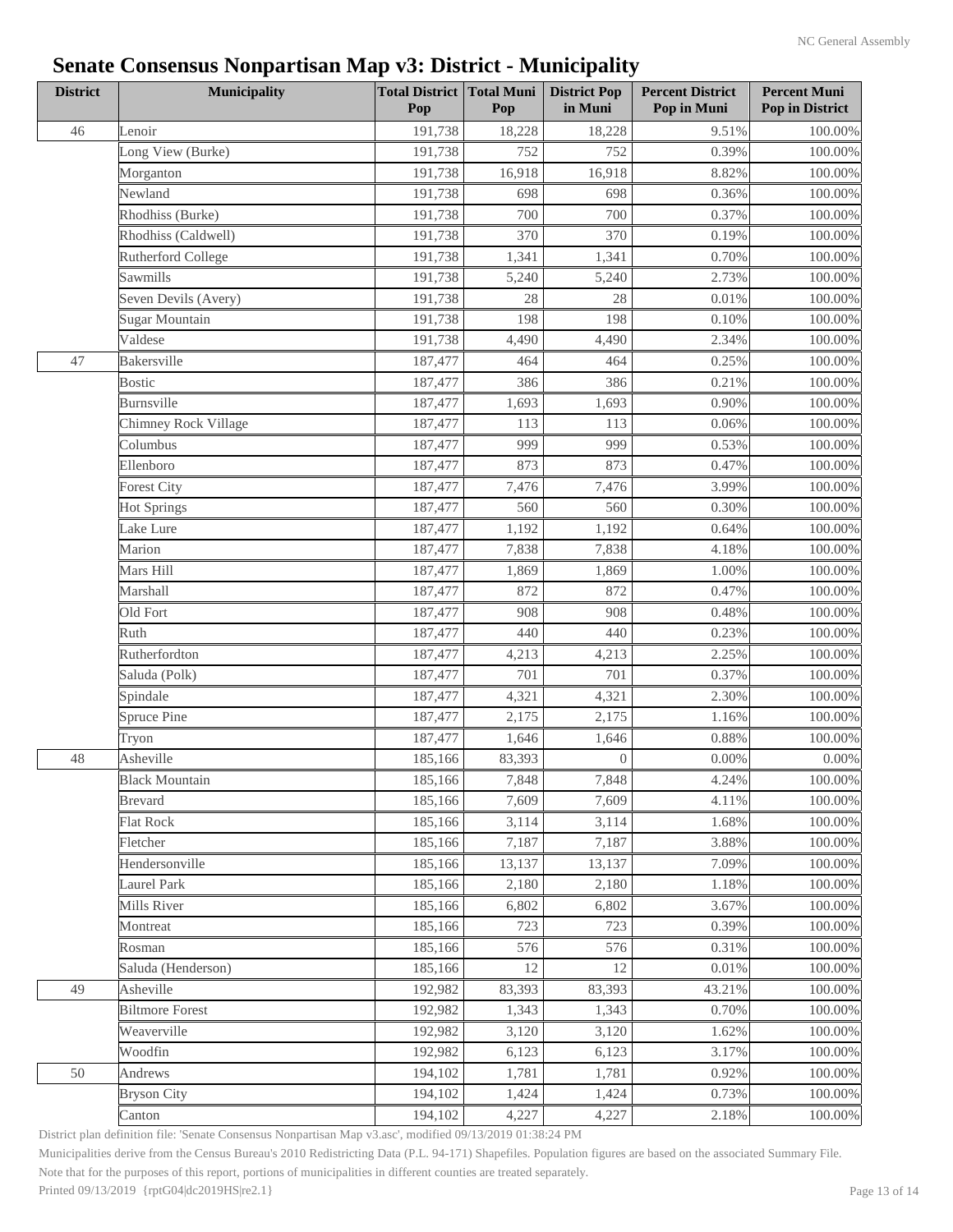| <b>District</b> | <b>Municipality</b> | <b>Total District</b><br>Pop | <b>Total Muni</b><br>Pop | <b>District Pop</b><br>in Muni | <b>Percent District</b><br>Pop in Muni | <b>Percent Muni</b><br><b>Pop in District</b> |
|-----------------|---------------------|------------------------------|--------------------------|--------------------------------|----------------------------------------|-----------------------------------------------|
| 50              | Clyde               | 194,102                      | 1,223                    | 1,223                          | 0.63%                                  | 100.00%                                       |
|                 | Dillsboro           | 194,102                      | 232                      | 232                            | 0.12%                                  | 100.00%                                       |
|                 | <b>Forest Hills</b> | 194,102                      | 365                      | 365                            | 0.19%                                  | 100.00%                                       |
|                 | Franklin            | 194,102                      | 3,845                    | 3,845                          | 1.98%                                  | 100.00%                                       |
|                 | Hayesville          | 194,102                      | 311                      | 311                            | 0.16%                                  | 100.00%                                       |
|                 | Highlands (Jackson) | 194,102                      | 4                        | 4                              | 0.00%                                  | 100.00%                                       |
|                 | Highlands (Macon)   | 194,102                      | 920                      | 920                            | 0.47%                                  | 100.00%                                       |
|                 | Lake Santeetlah     | 194,102                      | 45                       | 45                             | 0.02%                                  | 100.00%                                       |
|                 | Maggie Valley       | 194,102                      | 1,150                    | 1,150                          | 0.59%                                  | 100.00%                                       |
|                 | Murphy              | 194,102                      | 1,627                    | 1,627                          | 0.84%                                  | 100.00%                                       |
|                 | Robbinsville        | 194,102                      | 620                      | 620                            | 0.32%                                  | 100.00%                                       |
|                 | Sylva               | 194,102                      | 2,588                    | 2,588                          | 1.33%                                  | 100.00%                                       |
|                 | Waynesville         | 194,102                      | 9,869                    | 9,869                          | 5.08%                                  | 100.00%                                       |
|                 | Webster             | 194,102                      | 363                      | 363                            | 0.19%                                  | 100.00%                                       |
|                 |                     |                              | <b>Total:</b>            | 5,250,071                      |                                        |                                               |

District plan definition file: 'Senate Consensus Nonpartisan Map v3.asc', modified 09/13/2019 01:38:24 PM Municipalities derive from the Census Bureau's 2010 Redistricting Data (P.L. 94-171) Shapefiles. Population figures are based on the associated Summary File. Note that for the purposes of this report, portions of municipalities in different counties are treated separately. Printed 09/13/2019 {rptG04|dc2019HS|re2.1}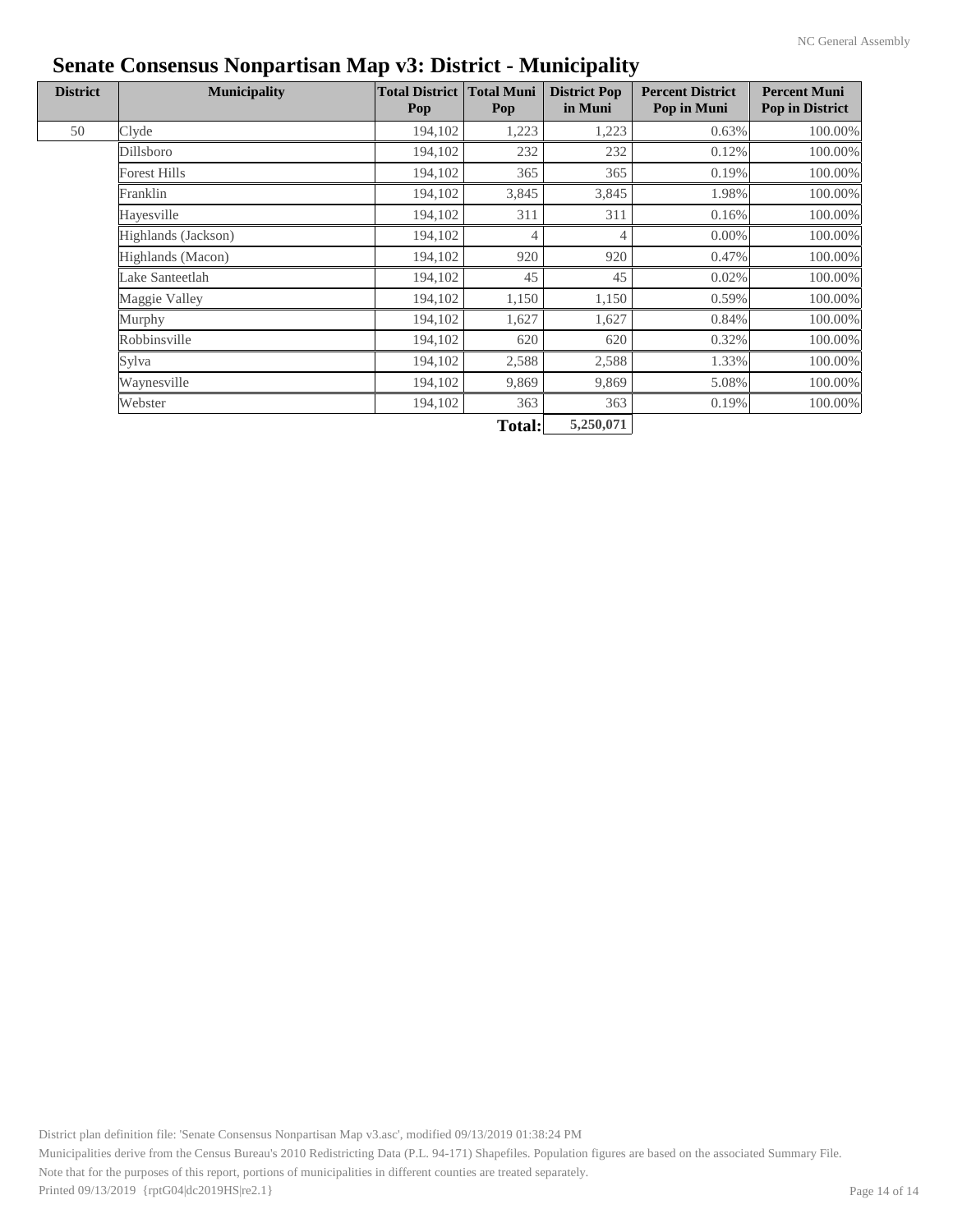# **Senate Consensus Nonpartisan Map v3: Split VTD Detail**

| $\mathcal{L}$ ounty | VTD | <b>District</b> | Total VTD Pop   VTD Pop in District | <b>Percent of VTD Pop in District</b> |
|---------------------|-----|-----------------|-------------------------------------|---------------------------------------|
|                     |     |                 |                                     |                                       |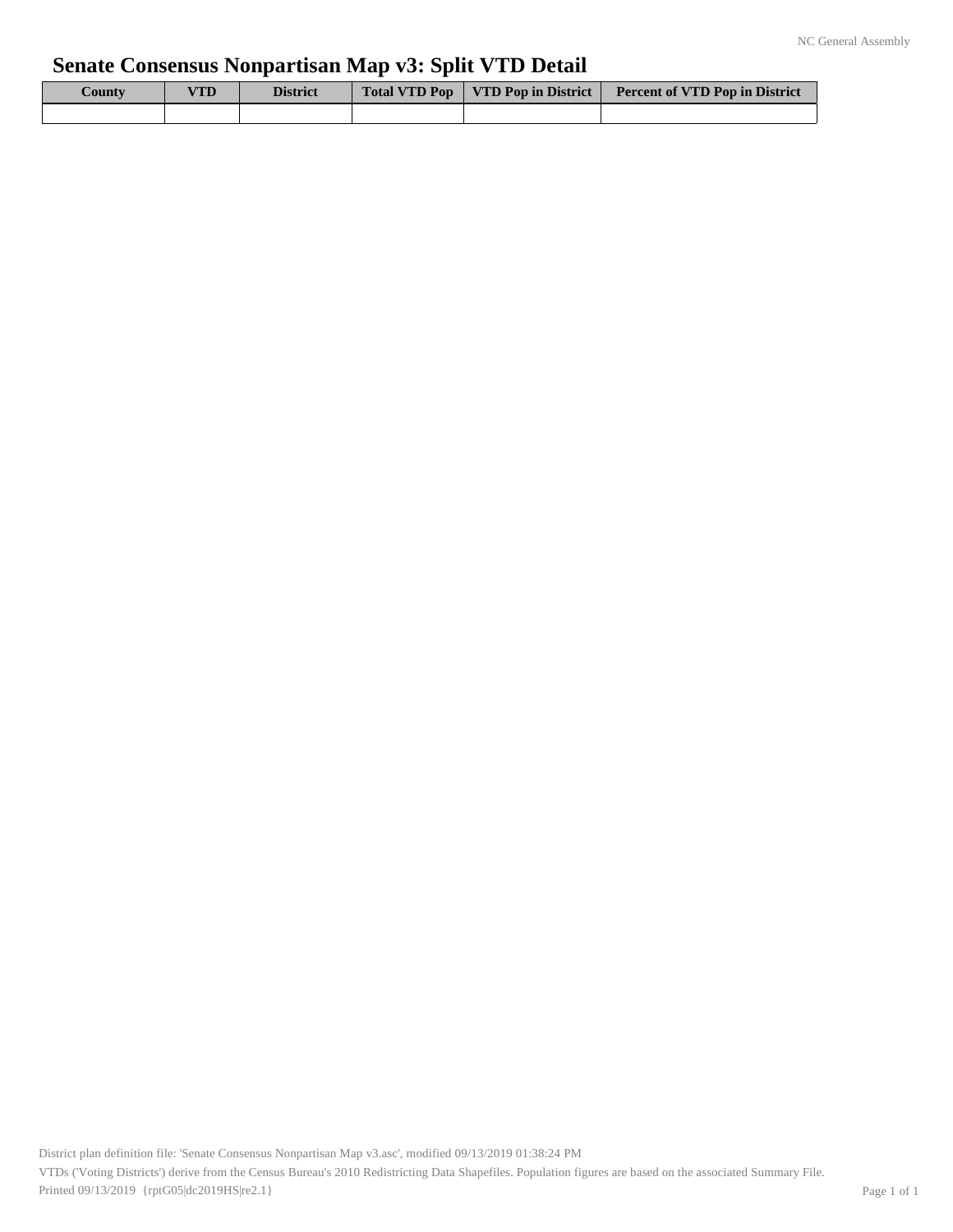# **Senate Consensus Nonpartisan Map v3: Whole-Split VTD Counts by County**

| <b>County</b>    | <b>Whole VTDs</b> | <b>Split VTDs</b> |
|------------------|-------------------|-------------------|
| Alamance         | 36                | $\boldsymbol{0}$  |
| Alexander        | 16                | $\overline{0}$    |
| Alleghany        | 7                 | $\boldsymbol{0}$  |
| Anson            | 11                | $\overline{0}$    |
| Ashe             | 17                | $\overline{0}$    |
| Avery            | 19                | $\boldsymbol{0}$  |
| Beaufort         | 21                | $\boldsymbol{0}$  |
| Bertie           | 12                | $\overline{0}$    |
| Bladen           | 17                | $\boldsymbol{0}$  |
| <b>Brunswick</b> | 23                | $\boldsymbol{0}$  |
| Buncombe         | 67                | $\boldsymbol{0}$  |
| <b>Burke</b>     | 31                | $\boldsymbol{0}$  |
| Cabarrus         | 46                | $\boldsymbol{0}$  |
| Caldwell         | 23                | $\boldsymbol{0}$  |
| Camden           | 3                 | $\boldsymbol{0}$  |
| Carteret         | 34                | $\boldsymbol{0}$  |
| Caswell          | 11                | $\boldsymbol{0}$  |
| Catawba          | 40                | $\boldsymbol{0}$  |
| Chatham          | 18                | $\boldsymbol{0}$  |
| Cherokee         | 14                | $\boldsymbol{0}$  |
| Chowan           | 6                 | $\boldsymbol{0}$  |
| Clay             | 9                 | $\boldsymbol{0}$  |
| Cleveland        | 28                | $\boldsymbol{0}$  |
| Columbus         | 26                | $\boldsymbol{0}$  |
| Craven           | 27                | $\boldsymbol{0}$  |
| Cumberland       | 48                | $\boldsymbol{0}$  |
| Currituck        | 11                | $\boldsymbol{0}$  |
| Dare             | 16                | $\boldsymbol{0}$  |
| Davidson         | 42                | $\boldsymbol{0}$  |
| Davie            | 14                | $\overline{0}$    |
| Duplin           | 19                | $\overline{0}$    |
| Durham           | 55                | $\overline{0}$    |
| Edgecombe        | $2\sqrt{1}$       | $\boldsymbol{0}$  |
| Forsyth          | 101               | $\boldsymbol{0}$  |
| Franklin         | 18                | $\boldsymbol{0}$  |
| Gaston           | 46                | $\overline{0}$    |
| Gates            | 6                 | $\boldsymbol{0}$  |
| Graham           | $\overline{4}$    | $\overline{0}$    |
| Granville        | 15                | $\boldsymbol{0}$  |
| Greene           | 10                | $\overline{0}$    |
| Guilford         | 158               | $\boldsymbol{0}$  |
| Halifax          | 30                | $\boldsymbol{0}$  |
| Harnett          | 13                | $\boldsymbol{0}$  |
| Haywood          | 29                | $\boldsymbol{0}$  |
| Henderson        | 34                | $\boldsymbol{0}$  |
| Hertford         | 13                | $\boldsymbol{0}$  |
| Hoke             | 13                | $\boldsymbol{0}$  |
| Hyde             | $\boldsymbol{7}$  | $\overline{0}$    |
| Iredell          | 29                | $\boldsymbol{0}$  |

District plan definition file: 'Senate Consensus Nonpartisan Map v3.asc', modified 09/13/2019 01:38:24 PM VTDs ('Voting Districts') derive from the Census Bureau's 2010 Redistricting Data (P.L. 94-171) Shapefiles. Printed 09/13/2019 {rptG06|dc2019HS|re2.1} Page 1 of 3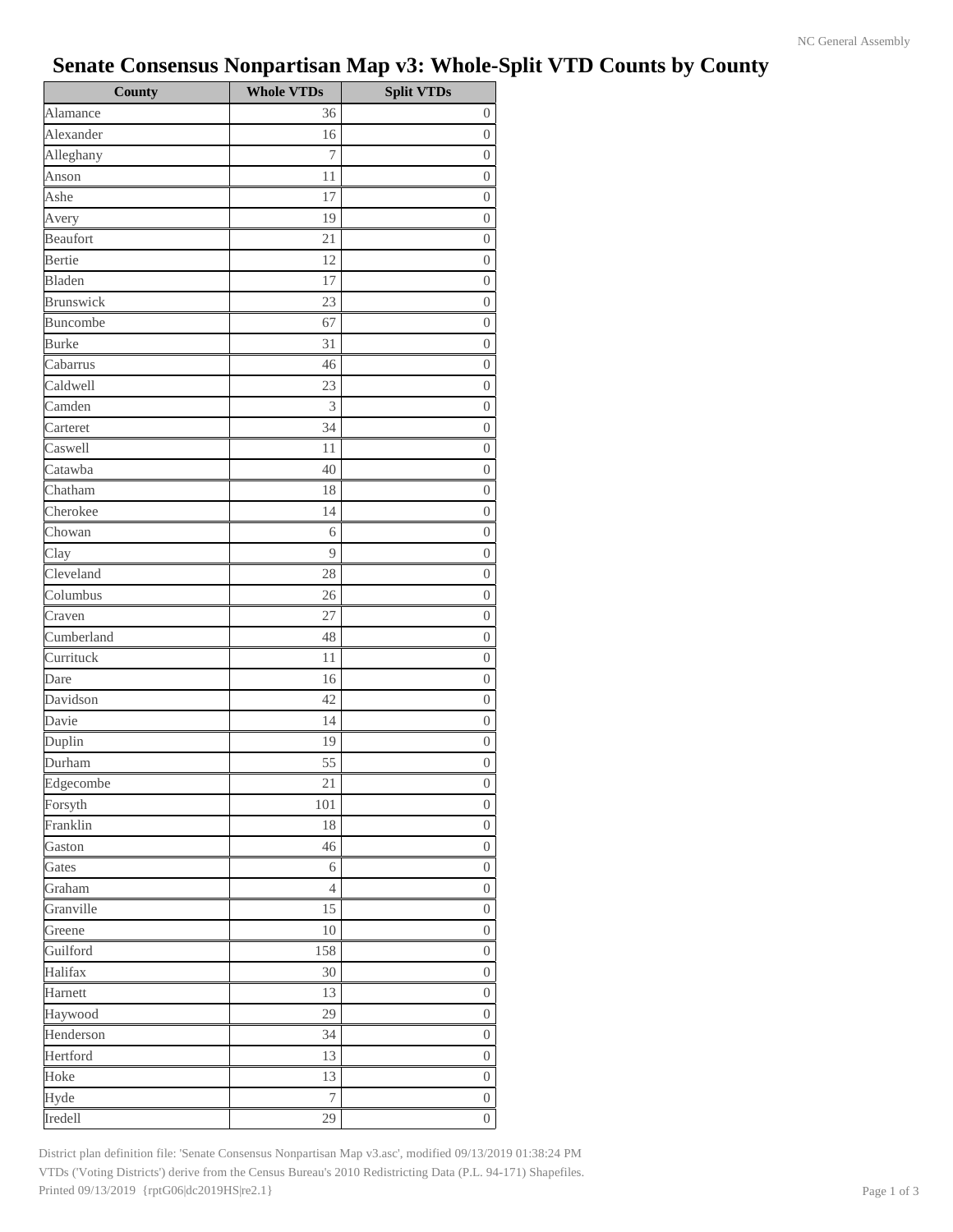# **Senate Consensus Nonpartisan Map v3: Whole-Split VTD Counts by County**

| <b>County</b> | <b>Whole VTDs</b> | <b>Split VTDs</b> |
|---------------|-------------------|-------------------|
| Jackson       | 13                | $\boldsymbol{0}$  |
| Johnston      | 37                | $\boldsymbol{0}$  |
| Jones         | 7                 | $\boldsymbol{0}$  |
| Lee           | 5                 | $\boldsymbol{0}$  |
| Lenoir        | 22                | $\boldsymbol{0}$  |
| Lincoln       | 28                | $\boldsymbol{0}$  |
| Macon         | 15                | $\boldsymbol{0}$  |
| Madison       | 12                | $\boldsymbol{0}$  |
| Martin        | 13                | $\boldsymbol{0}$  |
| McDowell      | 17                | $\boldsymbol{0}$  |
| Mecklenburg   | 195               | $\boldsymbol{0}$  |
| Mitchell      | 9                 | $\boldsymbol{0}$  |
| Montgomery    | 14                | $\boldsymbol{0}$  |
| Moore         | 24                | $\boldsymbol{0}$  |
| Nash          | 26                | $\boldsymbol{0}$  |
| New Hanover   | 39                | 0                 |
| Northampton   | 18                | $\boldsymbol{0}$  |
| Onslow        | 23                | $\boldsymbol{0}$  |
| Orange        | 43                | $\boldsymbol{0}$  |
| Pamlico       | 8                 | $\boldsymbol{0}$  |
| Pasquotank    | 13                | $\theta$          |
| Pender        | 20                | $\boldsymbol{0}$  |
| Perquimans    | 7                 | $\boldsymbol{0}$  |
| Person        | 14                | $\boldsymbol{0}$  |
| Pitt          | 38                | $\boldsymbol{0}$  |
| Polk          | 7                 | $\boldsymbol{0}$  |
| Randolph      | 40                | $\boldsymbol{0}$  |
| Richmond      | 16                | $\boldsymbol{0}$  |
| Robeson       | 41                | $\boldsymbol{0}$  |
| Rockingham    | 18                | $\boldsymbol{0}$  |
| Rowan         | 44                | $\boldsymbol{0}$  |
| Rutherford    | 17                | $\boldsymbol{0}$  |
| Sampson       | 23                | $\boldsymbol{0}$  |
| Scotland      | 10                | $\boldsymbol{0}$  |
| Stanly        | 23                | $\boldsymbol{0}$  |
| <b>Stokes</b> | $20\,$            | $\boldsymbol{0}$  |
| Surry         | 29                | $\boldsymbol{0}$  |
| Swain         | 5                 | $\boldsymbol{0}$  |
| Transylvania  | $18\,$            | $\boldsymbol{0}$  |
| Tyrrell       | $\sqrt{6}$        | $\boldsymbol{0}$  |
| Union         | 49                | $\boldsymbol{0}$  |
| Vance         | 16                | $\boldsymbol{0}$  |
| Wake          | 191               | $\boldsymbol{0}$  |
| Warren        | 14                | $\boldsymbol{0}$  |
| Washington    | 6                 | $\overline{0}$    |
| Watauga       | 20                | $\boldsymbol{0}$  |
| Wayne         | 30                | $\overline{0}$    |
| Wilkes        | 28                | $\boldsymbol{0}$  |
| Wilson        | 24                | $\overline{0}$    |

District plan definition file: 'Senate Consensus Nonpartisan Map v3.asc', modified 09/13/2019 01:38:24 PM VTDs ('Voting Districts') derive from the Census Bureau's 2010 Redistricting Data (P.L. 94-171) Shapefiles. Printed 09/13/2019 {rptG06|dc2019HS|re2.1} Page 2 of 3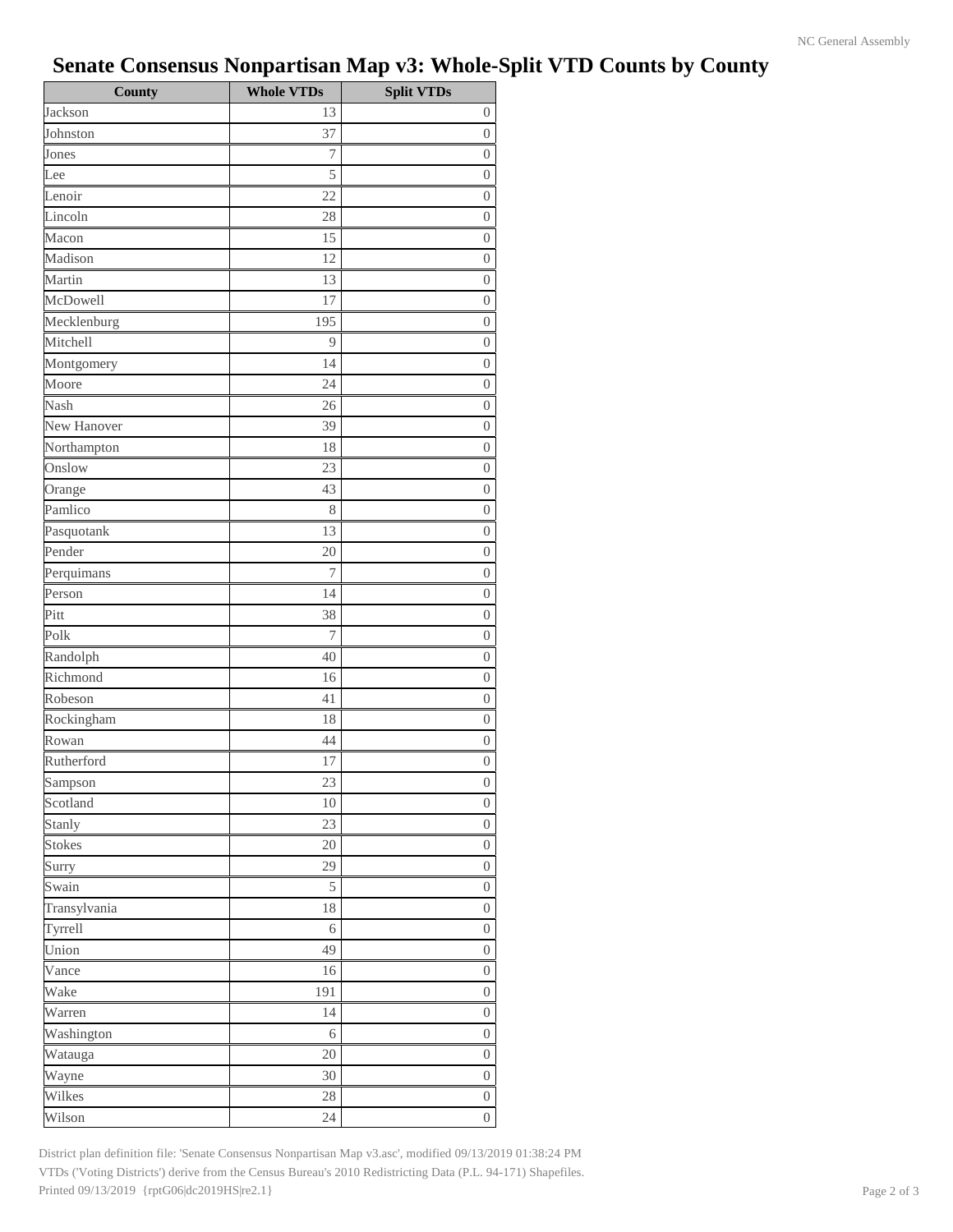# **Senate Consensus Nonpartisan Map v3: Whole-Split VTD Counts by County**

| County        | <b>Whole VTDs</b> | <b>Split VTDs</b> |
|---------------|-------------------|-------------------|
| Yadkin        |                   |                   |
| Yancey        |                   |                   |
| <b>Total:</b> | 2,692             |                   |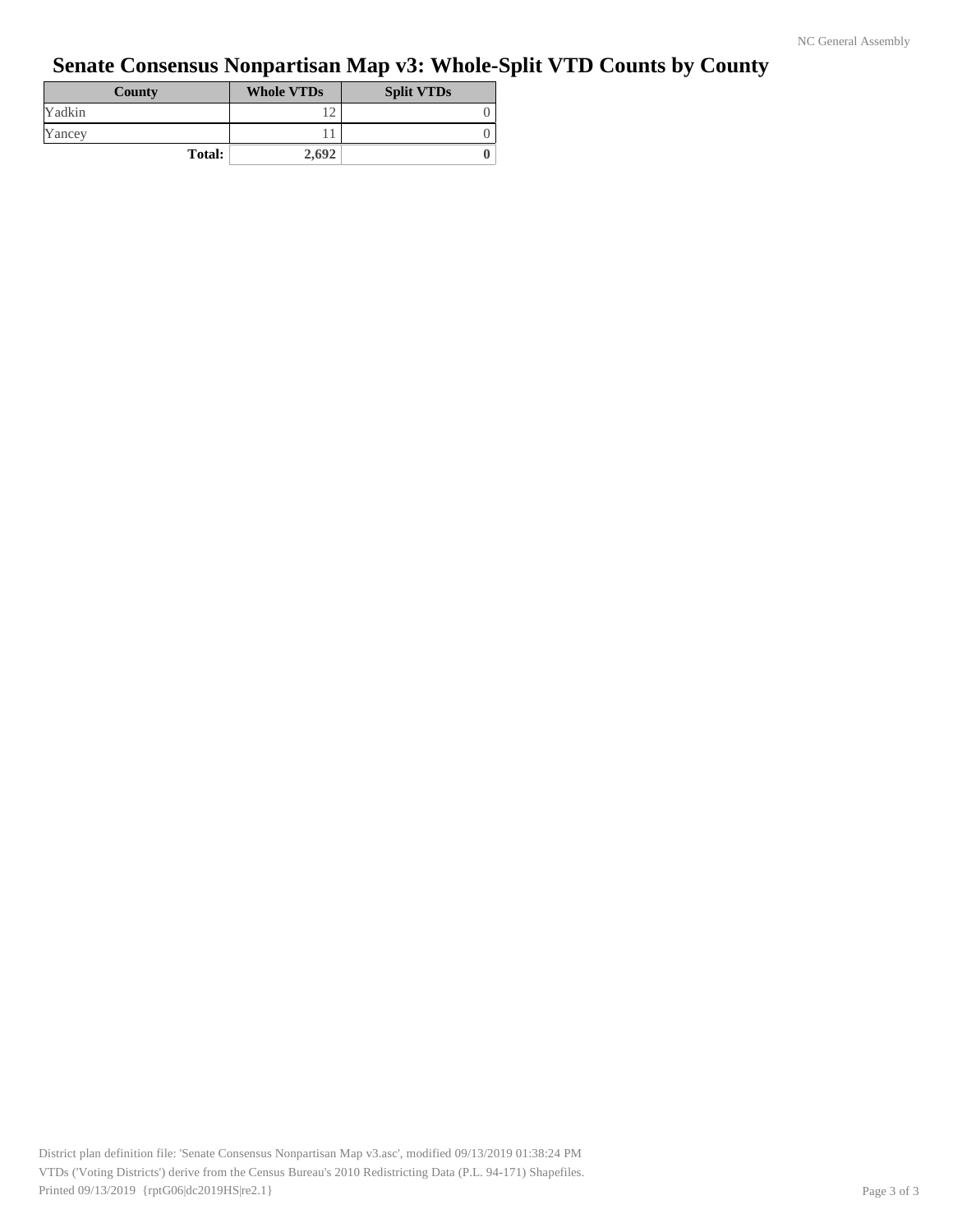# **Senate Consensus Nonpartisan Map v3: Whole-Split VTD Counts by District**

| <b>District</b> | County           | <b>Whole VTDs</b> | <b>Split VTDs</b> |
|-----------------|------------------|-------------------|-------------------|
| 1               | Camden           | 3                 | $\overline{0}$    |
|                 | Chowan           | 6                 | $\boldsymbol{0}$  |
|                 | Currituck        | $1\,1$            | $\boldsymbol{0}$  |
|                 | Dare             | 16                | $\boldsymbol{0}$  |
|                 | Gates            | 6                 | $\boldsymbol{0}$  |
|                 | Hertford         | 13                | $\boldsymbol{0}$  |
|                 | Hyde             | $\boldsymbol{7}$  | $\boldsymbol{0}$  |
|                 | Pasquotank       | 13                | $\boldsymbol{0}$  |
|                 | Perquimans       | 7                 | $\boldsymbol{0}$  |
|                 | Tyrrell          | 6                 | $\boldsymbol{0}$  |
|                 | Washington       | 6                 | $\boldsymbol{0}$  |
| $\overline{c}$  | Carteret         | 34                | $\boldsymbol{0}$  |
|                 | Craven           | 27                | $\boldsymbol{0}$  |
|                 | Pamlico          | 8                 | $\boldsymbol{0}$  |
| 3               | Beaufort         | 21                | $\boldsymbol{0}$  |
|                 | <b>Bertie</b>    | 12                | $\boldsymbol{0}$  |
|                 | Martin           | 13                | $\boldsymbol{0}$  |
|                 | Northampton      | 18                | $\boldsymbol{0}$  |
|                 | Vance            | 16                | $\boldsymbol{0}$  |
|                 | Warren           | 14                | $\boldsymbol{0}$  |
| 4               | Edgecombe        | 21                | $\boldsymbol{0}$  |
|                 | Halifax          | 30                | $\boldsymbol{0}$  |
|                 | Wilson           | 24                | $\boldsymbol{0}$  |
| 5               | Greene           | 10                | $\boldsymbol{0}$  |
|                 | Pitt             | 38                | $\boldsymbol{0}$  |
| 6               | Jones            | $\boldsymbol{7}$  | $\boldsymbol{0}$  |
|                 | Onslow           | 23                | $\boldsymbol{0}$  |
| $\sqrt{ }$      | Lenoir           | 22                | $\boldsymbol{0}$  |
|                 | Wayne            | 30                | $\boldsymbol{0}$  |
| 8               | Bladen           | 17                | $\boldsymbol{0}$  |
|                 | <b>Brunswick</b> | 23                | $\boldsymbol{0}$  |
|                 | New Hanover      | $\,1$             | $\boldsymbol{0}$  |
|                 | Pender           | 20                | $\boldsymbol{0}$  |
| 9               | New Hanover      | 38                | $\overline{0}$    |
| 10              | Duplin           | 19                | $\boldsymbol{0}$  |
|                 | Johnston         | $18\,$            | $\boldsymbol{0}$  |
|                 | Sampson          | 23                | $\boldsymbol{0}$  |
| $1\,1$          | Johnston         | 17                | $\boldsymbol{0}$  |
|                 | Nash             | $26\,$            | $\boldsymbol{0}$  |
| $12\,$          | Harnett          | 13                | $\boldsymbol{0}$  |
|                 | Johnston         | $\sqrt{2}$        | $\boldsymbol{0}$  |
|                 | Lee              | 5                 | $\boldsymbol{0}$  |
| 13              | Columbus         | 26                | $\boldsymbol{0}$  |
|                 | Robeson          | 41                | $\boldsymbol{0}$  |
| 14              | Wake             | 39                | $\boldsymbol{0}$  |
| 15              | Wake             | 52                | $\boldsymbol{0}$  |
| 16              | Wake             | 42                | $\boldsymbol{0}$  |
| 17              | Wake             | 36                | $\boldsymbol{0}$  |
| $18\,$          | Franklin         | 18                | $\overline{0}$    |

District plan definition file: 'Senate Consensus Nonpartisan Map v3.asc', modified 09/13/2019 01:38:24 PM VTDs ('Voting Districts') derive from the Census Bureau's 2010 Redistricting Data (P.L. 94-171) Shapefiles. Printed 09/13/2019 {rptG07|dc2019HS|re2.1} Page 1 of 3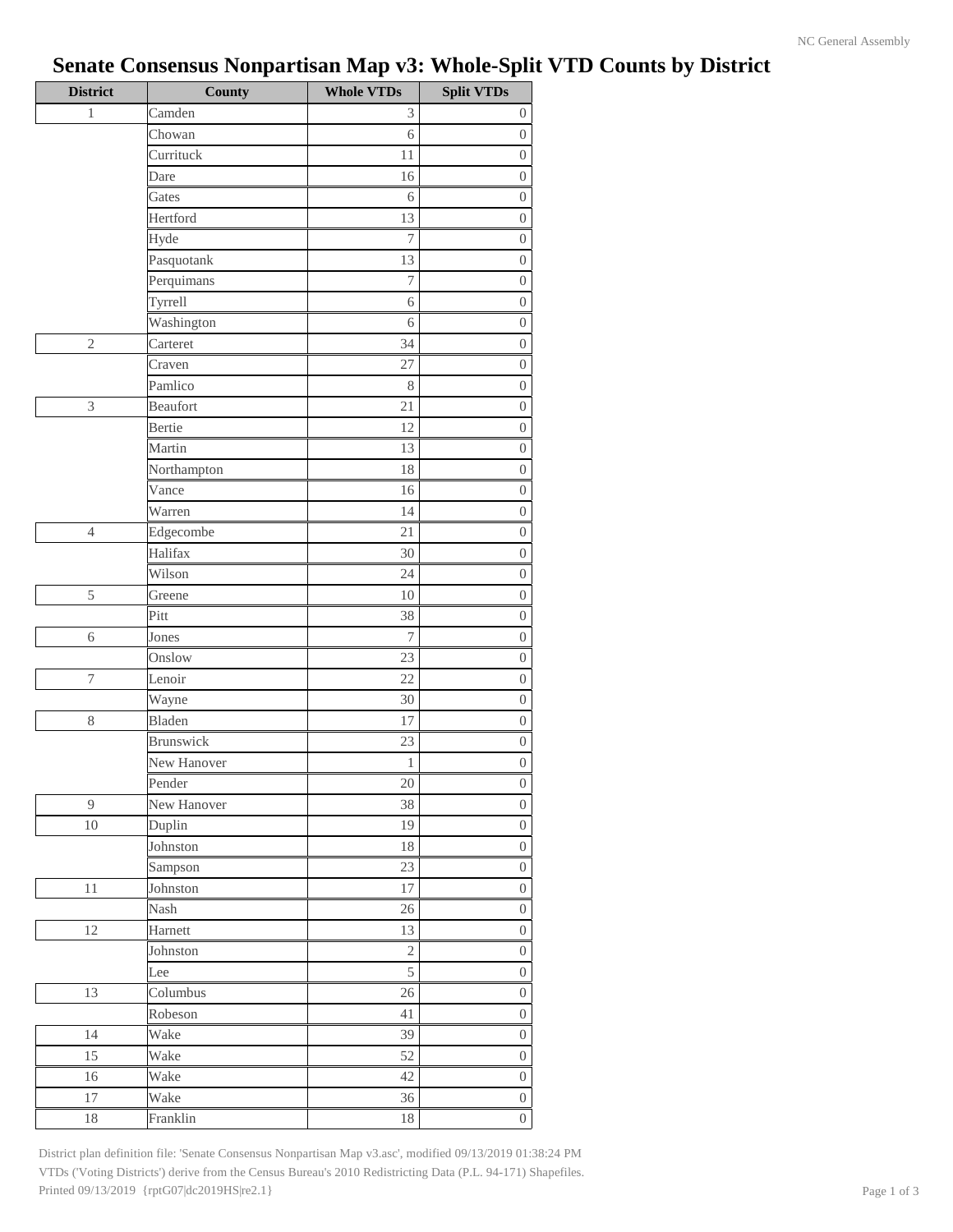# **Senate Consensus Nonpartisan Map v3: Whole-Split VTD Counts by District**

| <b>District</b> | <b>County</b> | <b>Whole VTDs</b> | <b>Split VTDs</b> |
|-----------------|---------------|-------------------|-------------------|
| 18              | Wake          | 22                | $\boldsymbol{0}$  |
| 19              | Cumberland    | 34                | $\boldsymbol{0}$  |
| 20              | Durham        | 38                | $\boldsymbol{0}$  |
| $21\,$          | Cumberland    | 14                | $\boldsymbol{0}$  |
|                 | Hoke          | 13                | $\boldsymbol{0}$  |
| 22              | Durham        | 17                | $\boldsymbol{0}$  |
|                 | Granville     | 15                | $\boldsymbol{0}$  |
|                 | Person        | 14                | $\boldsymbol{0}$  |
| 23              | Chatham       | 18                | $\theta$          |
|                 | Orange        | 43                | $\boldsymbol{0}$  |
| 24              | Alamance      | 36                | $\boldsymbol{0}$  |
|                 | Guilford      | 15                | $\boldsymbol{0}$  |
| 25              | Anson         | 11                | $\boldsymbol{0}$  |
|                 | Moore         | 24                | $\boldsymbol{0}$  |
|                 | Richmond      | 16                | $\boldsymbol{0}$  |
|                 | Scotland      | 10                | $\boldsymbol{0}$  |
| 26              | Guilford      | 14                | $\boldsymbol{0}$  |
|                 | Randolph      | 40                | $\boldsymbol{0}$  |
| 27              | Guilford      | 60                | $\boldsymbol{0}$  |
| 28              | Guilford      | 69                | $\boldsymbol{0}$  |
| 29              | Davidson      | 42                | $\boldsymbol{0}$  |
|                 | Montgomery    | 14                | $\boldsymbol{0}$  |
| 30              | Caswell       | 11                | $\boldsymbol{0}$  |
|                 | Rockingham    | 18                | $\boldsymbol{0}$  |
|                 | <b>Stokes</b> | 20                | $\boldsymbol{0}$  |
|                 | Surry         | 14                | $\theta$          |
| 31              | Davie         | 14                | $\boldsymbol{0}$  |
|                 | Forsyth       | 38                | $\boldsymbol{0}$  |
| 32              | Forsyth       | 63                | $\boldsymbol{0}$  |
| 33              | Rowan         | 44                | $\theta$          |
|                 | Stanly        | 23                | $\boldsymbol{0}$  |
| 34              | Iredell       | 29                | $\boldsymbol{0}$  |
|                 | Yadkin        | $12\,$            | $\boldsymbol{0}$  |
| 35              | Union         | 45                | $\boldsymbol{0}$  |
| 36              | Cabarrus      | 46                | $\boldsymbol{0}$  |
|                 | Union         | $\overline{4}$    | $\boldsymbol{0}$  |
| 37              | Mecklenburg   | 56                | $\boldsymbol{0}$  |
| 38              | Mecklenburg   | 39                | $\boldsymbol{0}$  |
| 39              | Mecklenburg   | 33                | $\boldsymbol{0}$  |
| 40              | Mecklenburg   | 39                | $\boldsymbol{0}$  |
| 41              | Mecklenburg   | 28                | $\boldsymbol{0}$  |
| 42              | Alexander     | 16                | $\boldsymbol{0}$  |
|                 | Catawba       | $40\,$            | $\boldsymbol{0}$  |
| 43              | Gaston        | 44                | $\overline{0}$    |
| 44              | Cleveland     | 28                | $\boldsymbol{0}$  |
|                 | Gaston        | $\mathfrak{2}$    | $\overline{0}$    |
|                 | Lincoln       | $28\,$            | $\boldsymbol{0}$  |
| 45              | Alleghany     | $\tau$            | $\overline{0}$    |
|                 | Ashe          | $17\,$            | $\overline{0}$    |

District plan definition file: 'Senate Consensus Nonpartisan Map v3.asc', modified 09/13/2019 01:38:24 PM VTDs ('Voting Districts') derive from the Census Bureau's 2010 Redistricting Data (P.L. 94-171) Shapefiles. Printed 09/13/2019 {rptG07|dc2019HS|re2.1} Page 2 of 3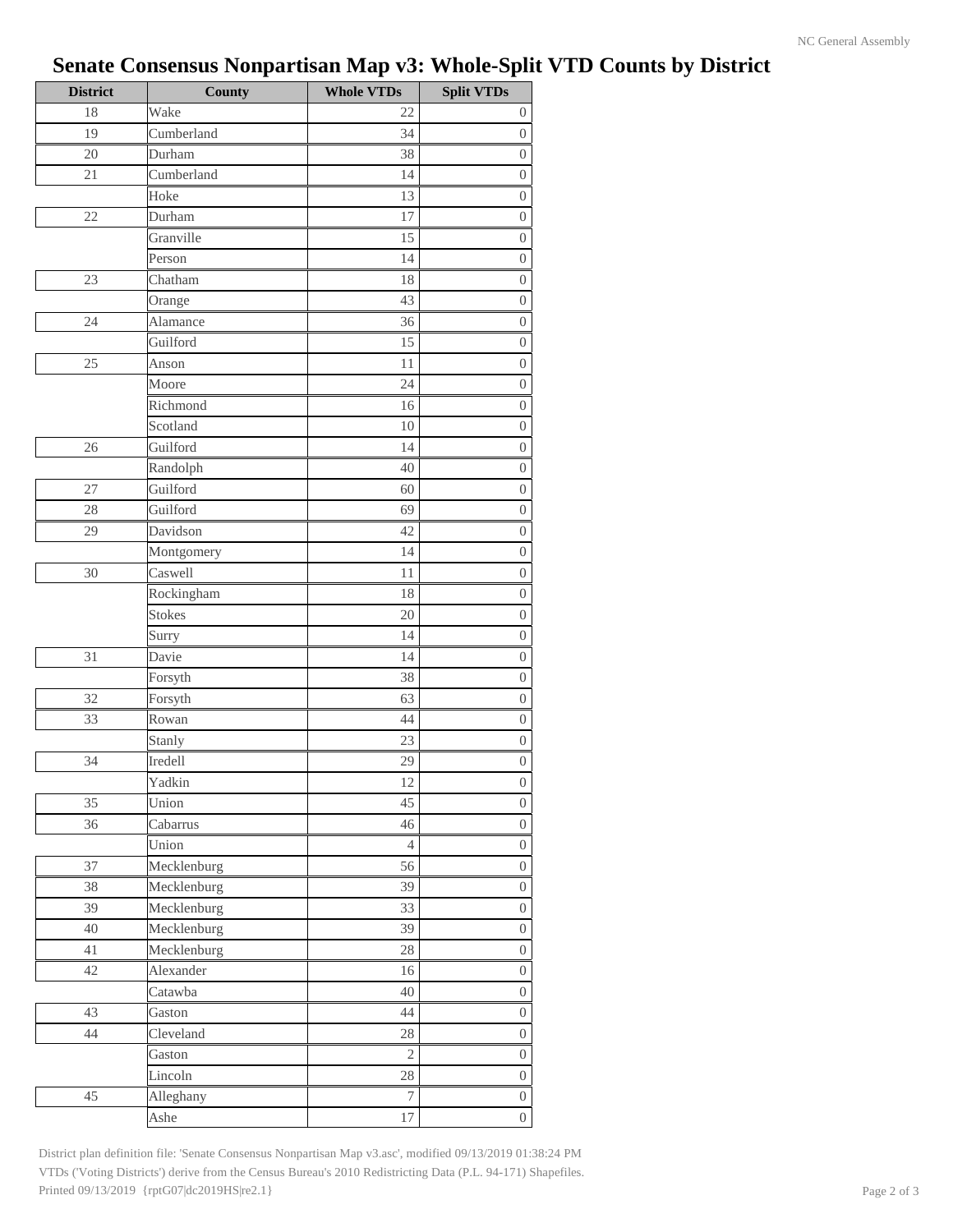| <b>District</b> | County        | <b>Whole VTDs</b> | <b>Split VTDs</b> |
|-----------------|---------------|-------------------|-------------------|
| 45              | Surry         | 15                | $\boldsymbol{0}$  |
|                 | Watauga       | 20                | $\boldsymbol{0}$  |
|                 | Wilkes        | 28                | $\boldsymbol{0}$  |
| 46              | Avery         | 19                | $\boldsymbol{0}$  |
|                 | <b>Burke</b>  | 31                | $\overline{0}$    |
|                 | Caldwell      | 23                | $\boldsymbol{0}$  |
| 47              | Madison       | 12                | $\boldsymbol{0}$  |
|                 | McDowell      | 17                | $\overline{0}$    |
|                 | Mitchell      | 9                 | $\overline{0}$    |
|                 | Polk          | 7                 | $\overline{0}$    |
|                 | Rutherford    | 17                | $\overline{0}$    |
|                 | Yancey        | 11                | $\overline{0}$    |
| 48              | Buncombe      | 15                | $\overline{0}$    |
|                 | Henderson     | 34                | $\Omega$          |
|                 | Transylvania  | 18                | $\overline{0}$    |
| 49              | Buncombe      | 52                | $\overline{0}$    |
| 50              | Cherokee      | 14                | $\overline{0}$    |
|                 | Clay          | 9                 | $\overline{0}$    |
|                 | Graham        | $\overline{4}$    | $\boldsymbol{0}$  |
|                 | Haywood       | 29                | $\overline{0}$    |
|                 | Jackson       | 13                | $\overline{0}$    |
|                 | Macon         | 15                | $\boldsymbol{0}$  |
|                 | Swain         | 5                 | $\boldsymbol{0}$  |
|                 | <b>Total:</b> | 2,692             | $\bf{0}$          |

# **Senate Consensus Nonpartisan Map v3: Whole-Split VTD Counts by District**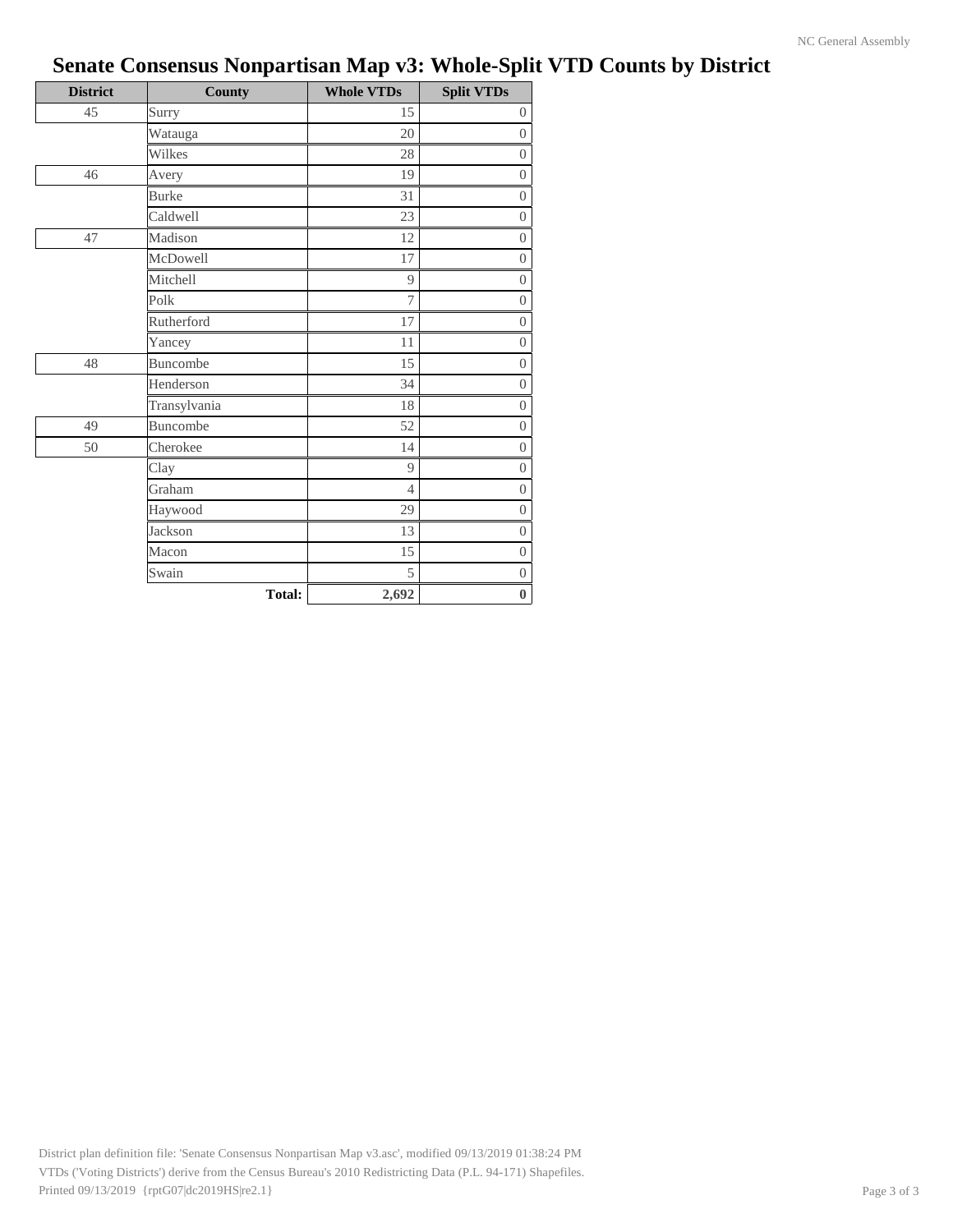# **Senate Consensus Nonpartisan Map v3: Population Deviation**

| <b>District</b>             | <b>2010 Pop</b>            | <b>Ideal Pop</b> | <b>Deviation</b> | <b>Deviation %</b> |
|-----------------------------|----------------------------|------------------|------------------|--------------------|
| $\mathbf{1}$                | 196,665                    | 190,710          | 5,955            | 3.12%              |
| $\sqrt{2}$                  | 183,118                    | 190,710          | $-7,592$         | $-3.98%$           |
| $\ensuremath{\mathfrak{Z}}$ | 182,039                    | 190,710          | $-8,671$         | $-4.55%$           |
| $\overline{4}$              | 192,477                    | 190,710          | 1,767            | 0.93%              |
| 5                           | 189,510                    | 190,710          | $-1,200$         | $-0.63%$           |
| $\sqrt{6}$                  | 187,925                    | 190,710          | $-2,785$         | $-1.46%$           |
| $\tau$                      | 182,118                    | 190,710          | $-8,592$         | $-4.51%$           |
| $8\,$                       | 199,397                    | 190,710          | 8,687            | 4.56%              |
| 9                           | 198,108                    | 190,710          | 7,398            | 3.88%              |
| $10\,$                      | 181,798                    | 190,710          | $-8,912$         | $-4.67%$           |
| 11                          | 190,179                    | 190,710          | $-531$           | $-0.28%$           |
| $12\,$                      | 187,221                    | 190,710          | $-3,489$         | $-1.83%$           |
| 13                          | 192,266                    | 190,710          | 1,556            | 0.82%              |
| $14\,$                      | 198,654                    | 190,710          | 7,944            | 4.17%              |
| 15                          | 192,490                    | 190,710          | 1,780            | 0.93%              |
| 16                          | 187,230                    | 190,710          | $-3,480$         | $-1.82%$           |
| 17                          | 199,914                    | 190,710          | 9,204            | 4.83%              |
| $18\,$                      | 183,324                    | 190,710          | $-7,386$         | $-3.87%$           |
| 19                          | 182,869                    | 190,710          | $-7,841$         | $-4.11%$           |
| 20                          | 184,237                    | 190,710          | $-6,473$         | $-3.39%$           |
| 21                          | 183,514                    | 190,710          | $-7,196$         | $-3.77%$           |
| 22                          | 182,730                    | 190,710          | $-7,980$         | $-4.18%$           |
| 23                          | 197,306                    | 190,710          | 6,596            | 3.46%              |
| 24                          | 197,106                    | 190,710          | 6,396            | 3.35%              |
| 25                          | 197,991                    | 190,710          | 7,281            | 3.82%              |
| 26                          | 186,461                    | 190,710          | $-4,249$         | $-2.23%$           |
| 27                          | 199,608                    | 190,710          | 8,898            | 4.67%              |
| 28                          | 198,114                    | 190,710          | 7,404            | 3.88%              |
| 29                          | 190,676                    | 190,710          | $-34$            | $-0.02%$           |
| 30                          | 198,458                    | 190,710          | 7,748            | 4.06%              |
| 31                          | 192,073                    | 190,710          | 1,363            | 0.71%              |
| 32                          |                            |                  |                  |                    |
|                             | 199,837                    | 190,710          | 9,127            | 4.79%              |
| 33                          | 199,013                    | 190,710          | 8,303            | 4.35%              |
| 34                          | 197,843                    | 190,710          | 7,133            | 3.74%              |
| 35                          | 189,794                    | 190,710          | $-916$           | $-0.48%$           |
| 36                          | 189,509                    | 190,710          | $-1,201$         | $-0.63%$           |
| 37                          | 183,991                    | 190,710          | $-6,719$         | $-3.52%$           |
| 38                          | 182,531                    | 190,710          | $-8,179$         | $-4.29%$           |
| 39                          | 181,402                    | 190,710          | $-9,308$         | $-4.88%$           |
| 40                          | 183,115                    | 190,710          | $-7,595$         | $-3.98%$           |
| 41                          | 188,589                    | 190,710          | $-2,121$         | $-1.11%$           |
| 42                          | 191,556                    | 190,710          | 846              | 0.44%              |
| 43                          | 197,035                    | 190,710          | 6,325            | 3.32%              |
| 44                          | 185,394                    | 190,710          | $-5,316$         | $-2.79%$           |
| 45                          | 198,833                    | 190,710          | 8,123            | 4.26%              |
| 46                          | 191,738                    | 190,710          | 1,028            | 0.54%              |
| 47                          | 187,477                    | 190,710          | $-3,233$         | $-1.70%$           |
| 48                          | 185,166                    | 190,710          | $-5,544$         | $-2.91%$           |
| 49                          | 192,982                    | 190,710          | 2,272            | 1.19%              |
| 50                          | 194,102                    | 190,710          | 3,392            | 1.78%              |
|                             | 9,535,483<br><b>Total:</b> |                  |                  |                    |

District plan definition file: 'Senate Consensus Nonpartisan Map v3.asc', modified 09/13/2019 01:38:24 PM Data Source: 2010 Census Redistricting Data (Public Law 94-171) Summary File. Page 1 of 1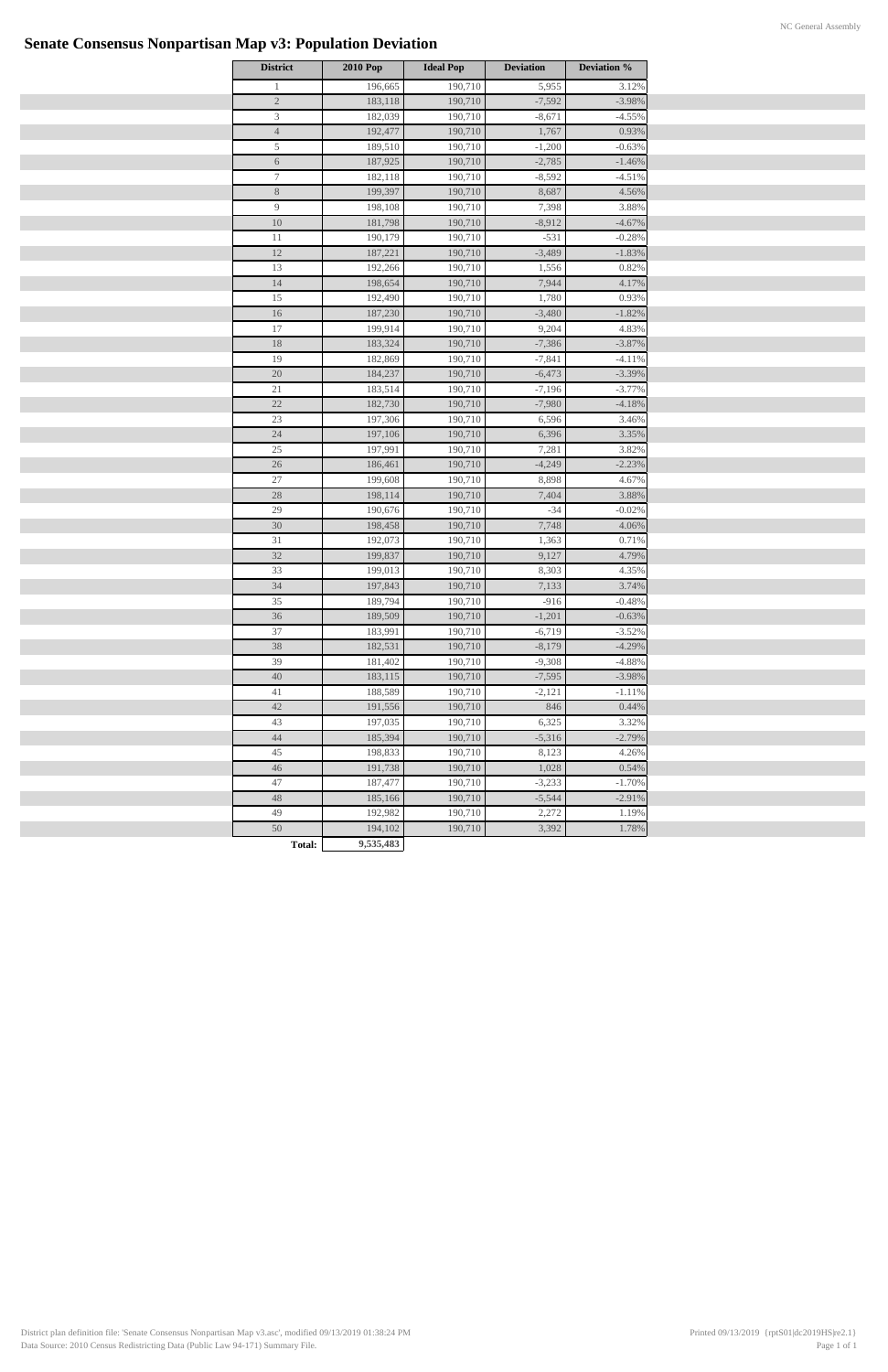#### User:

Plan Type: Plan Name: **Senate Consensus Nonpartisan Map v3**

# **Incumbents Report**

| Friday, September 13, 2019<br>1:27 PM |                  |              |                          |  |
|---------------------------------------|------------------|--------------|--------------------------|--|
| <b>District</b>                       | <b>Name</b>      | <b>Party</b> | <b>Previous District</b> |  |
| 1                                     | Steinburg        | Republican   | 1                        |  |
| 2                                     | Sanderson        | Republican   | $\overline{c}$           |  |
| 3                                     | Smith            | Democrat     | 3                        |  |
| 4                                     | Fitch            | Democrat     | 4                        |  |
| 5                                     | Davis            | Democrat     | 5                        |  |
| 6                                     | Brown            | Republican   | 6                        |  |
| 7                                     | Perry            | Republican   | 7                        |  |
| 8                                     | Rabon            | Republican   | 8                        |  |
| 9                                     | Peterson         | Democrat     | 9                        |  |
| 10                                    | <b>B.Jackson</b> | Republican   | 10                       |  |
| 11                                    | Horner           | Republican   | 11                       |  |
| 12                                    | <b>Burgin</b>    | Republican   | 12                       |  |
| 13                                    | <b>Britt</b>     | Republican   | 13                       |  |
| 14                                    | Blue             | Democrat     | 14                       |  |
| 15                                    | J.Alexander      | Republican   | 18                       |  |
| 15                                    | Chaudhuri        | Democrat     | 15                       |  |
| 16                                    | Nickel           | Democrat     | 16                       |  |
| 17                                    | Searcy           | Democrat     | 17                       |  |
| 18                                    |                  |              |                          |  |
| 19                                    | deViere          | Democrat     | 19                       |  |
| 20                                    | <b>McKissick</b> | Democrat     | 20                       |  |
| 21                                    | Clark            | Democrat     | 21                       |  |
| 22                                    | Woodard          | Democrat     | 22                       |  |
| 23                                    | Foushee          | Democrat     | 23                       |  |
| 24                                    | Gunn             | Republican   | 24                       |  |
| 25                                    | McInnis          | Republican   | 25                       |  |
| 26                                    | Tillman          | Republican   | 26                       |  |
| 27                                    | Garrett          | Democrat     | 27                       |  |
| 28                                    | Robinson         | Democrat     | 28                       |  |
| 29                                    | Gallimore        | Republican   | 29                       |  |
| 30                                    | Berger           | Republican   | 30                       |  |
| 31                                    | Krawiec          | Republican   | 31                       |  |
| 32                                    | Lowe             | Democrat     | 32                       |  |
| 33                                    | Ford             | Republican   | 33                       |  |
| 34                                    | Sawyer           | Republican   | 34                       |  |
| 35                                    | Johnson          | Republican   | 35                       |  |
| 36                                    | Newton           | Republican   | 36                       |  |
| 37                                    | <b>J.Jackson</b> | Democrat     | 37                       |  |
| 38                                    | Mohammed         | Democrat     | 38                       |  |
| 39                                    | Bishop           | Republican   | 39                       |  |
| 40                                    | Waddell          | Democrat     | 40                       |  |
| 41                                    | Marcus           | Democrat     | 41                       |  |
|                                       |                  |              |                          |  |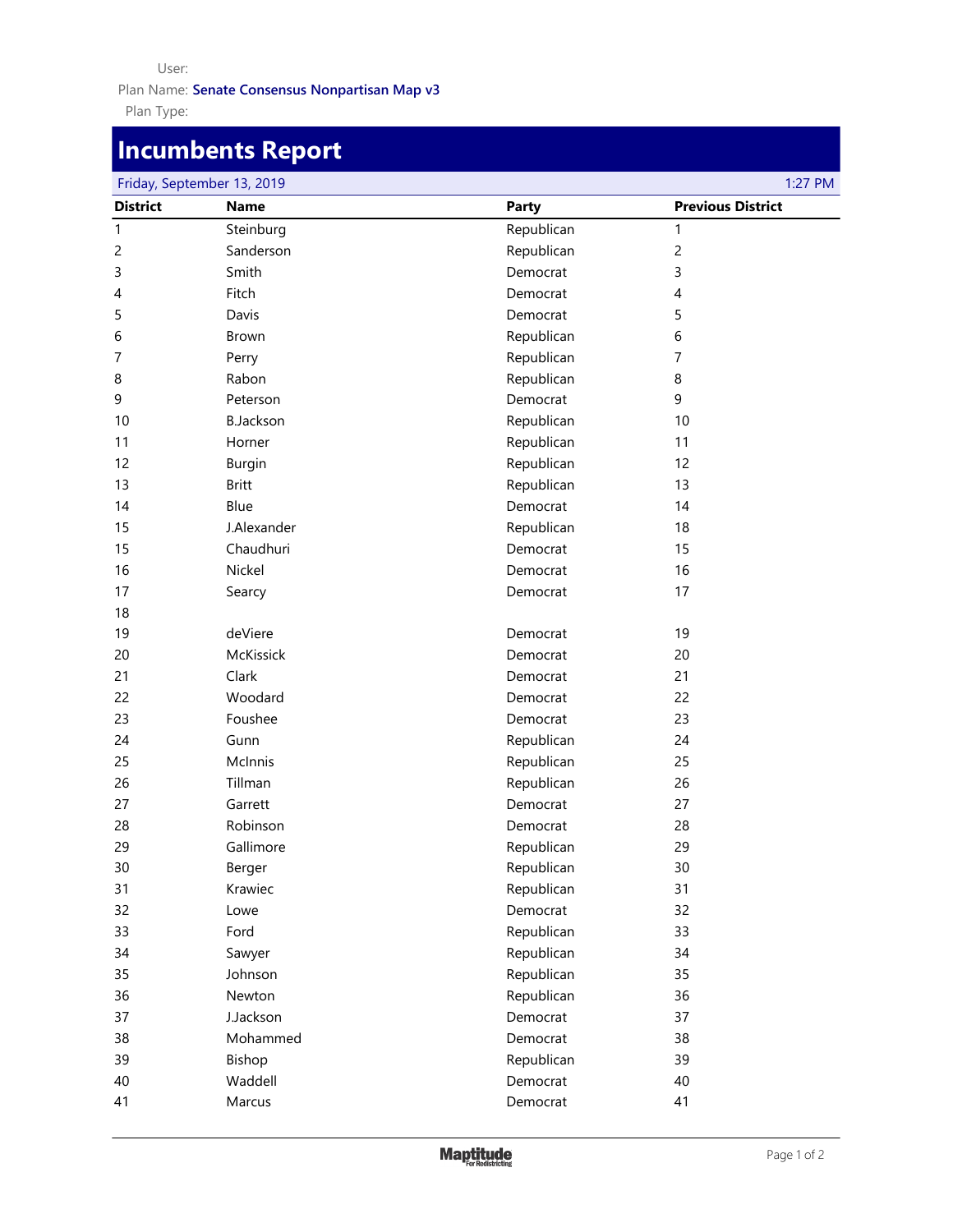# **Incumbents Report Senate Consensus Nonpartisa**

| <b>District</b>                                             | <b>Name</b>                                                    | Party      | <b>Previous District</b> |
|-------------------------------------------------------------|----------------------------------------------------------------|------------|--------------------------|
| 42                                                          | Wells                                                          | Republican | 42                       |
| 43                                                          | Harrington                                                     | Republican | 43                       |
| 44                                                          | T.Alexander                                                    | Republican | 44                       |
| 45                                                          | <b>Ballard</b>                                                 | Republican | 45                       |
| 46                                                          | Daniel                                                         | Republican | 46                       |
| 47                                                          | <b>Hise</b>                                                    | Republican | 47                       |
| 48                                                          | Edwards                                                        | Republican | 48                       |
| 49                                                          | Van Duyn                                                       | Democrat   | 49                       |
| 50                                                          | Davis                                                          | Republican | 50                       |
|                                                             | Number of Incumbents in District with more than one Incumbent: |            | 2                        |
|                                                             | Number of Districts with No Incumbent:                         |            |                          |
| Number of Districts with Incumbents of more than one party: |                                                                |            |                          |
| Number of Districts with Paired Democrats:                  |                                                                |            | O                        |
|                                                             | Number of Districts with Paired Republicans:                   |            | 0                        |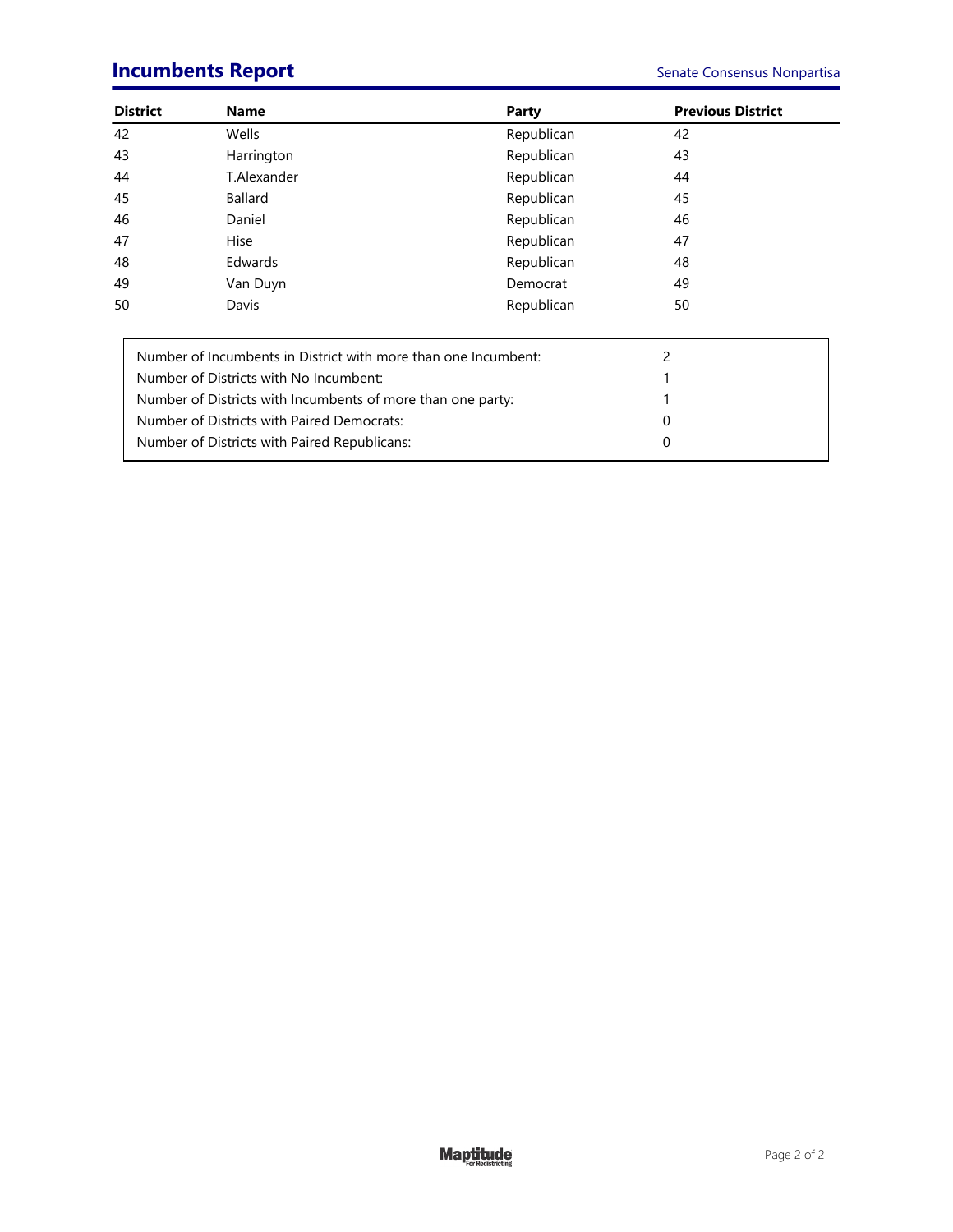User:

Plan Name: **Senate Consensus Nonpartisan Map v3**

Plan Type:

# **Measures of Compactness Report**

Friday, September 13, 2019 1:28 PM

| Sum       | N/A  | 0.00 | N/A  |
|-----------|------|------|------|
| Min       | 0.23 | N/A  | 0.15 |
| Max       | 0.70 | N/A  | 0.62 |
| Mean      | 0.45 | N/A  | 0.37 |
| Std. Dev. | 0.11 | N/A  | 0.12 |

| <b>District</b> | <b>Roeck</b> | Perimeter | Polsby-<br><b>Popper</b> |
|-----------------|--------------|-----------|--------------------------|
| $\,1\,$         | 0.46         |           | 0.46                     |
| $\sqrt{2}$      | 0.48         |           | 0.42                     |
| $\overline{3}$  | 0.23         |           | 0.15                     |
| $\overline{4}$  | 0.45         |           | 0.31                     |
| 5               | 0.62         |           | 0.44                     |
| $\sqrt{6}$      | 0.52         |           | 0.55                     |
| $\overline{7}$  | 0.46         |           | 0.35                     |
| $\,$ 8 $\,$     | 0.42         |           | 0.19                     |
| 9               | 0.24         |           | 0.30                     |
| 10              | 0.42         |           | 0.21                     |
| 11              | 0.27         |           | 0.28                     |
| 12              | 0.50         |           | 0.39                     |
| 13              | 0.41         |           | 0.33                     |
| 14              | 0.51         |           | 0.35                     |
| 15              | 0.41         |           | 0.33                     |
| 16              | 0.64         |           | 0.47                     |
| 17              | 0.44         |           | 0.49                     |
| $18\,$          | 0.48         |           | 0.52                     |
| 19              | 0.51         |           | 0.30                     |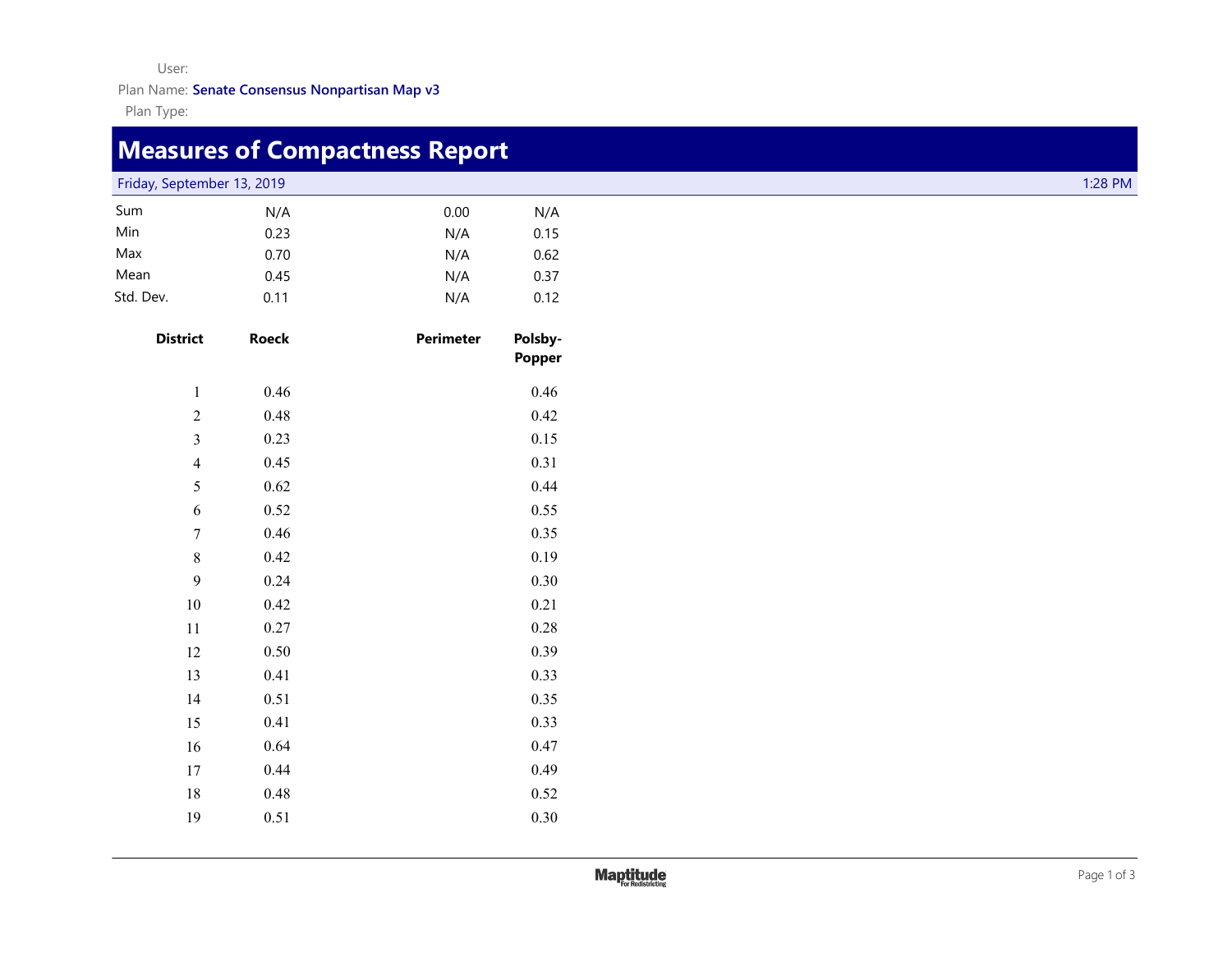# **Measures of Compactness Report Senate Consensus Nonpartisa**

| Sum       | N/A  | 0.00 | N/A  |
|-----------|------|------|------|
| Min       | 0.23 | N/A  | 0.15 |
| Max       | 0.70 | N/A  | 0.62 |
| Mean      | 0.45 | N/A  | 0.37 |
| Std. Dev. | 0.11 | N/A  | 0.12 |

| <b>District</b> | <b>Roeck</b> | <b>Perimeter</b> | Polsby-<br>Popper |
|-----------------|--------------|------------------|-------------------|
| 20              | 0.44         |                  | 0.49              |
| 21              | 0.48         |                  | 0.35              |
| 22              | 0.58         |                  | 0.54              |
| 23              | 0.39         |                  | 0.37              |
| 24              | 0.59         |                  | 0.62              |
| 25              | 0.46         |                  | 0.28              |
| 26              | 0.61         |                  | 0.57              |
| 27              | 0.43         |                  | 0.18              |
| 28              | 0.70         |                  | 0.28              |
| 29              | 0.27         |                  | 0.27              |
| 30              | 0.27         |                  | 0.40              |
| 31              | 0.28         |                  | 0.20              |
| 32              | 0.61         |                  | 0.44              |
| 33              | 0.32         |                  | 0.30              |
| 34              | 0.33         |                  | 0.34              |
| 35              | 0.49         |                  | 0.56              |
| 36              | 0.44         |                  | 0.39              |
| 37              | 0.59         |                  | 0.43              |
| 38              | 0.28         |                  | 0.23              |
| 39              | 0.33         |                  | 0.24              |
| 40              | 0.57         |                  | 0.58              |
| 41              | 0.46         |                  | 0.34              |
| 42              | 0.45         |                  | 0.48              |